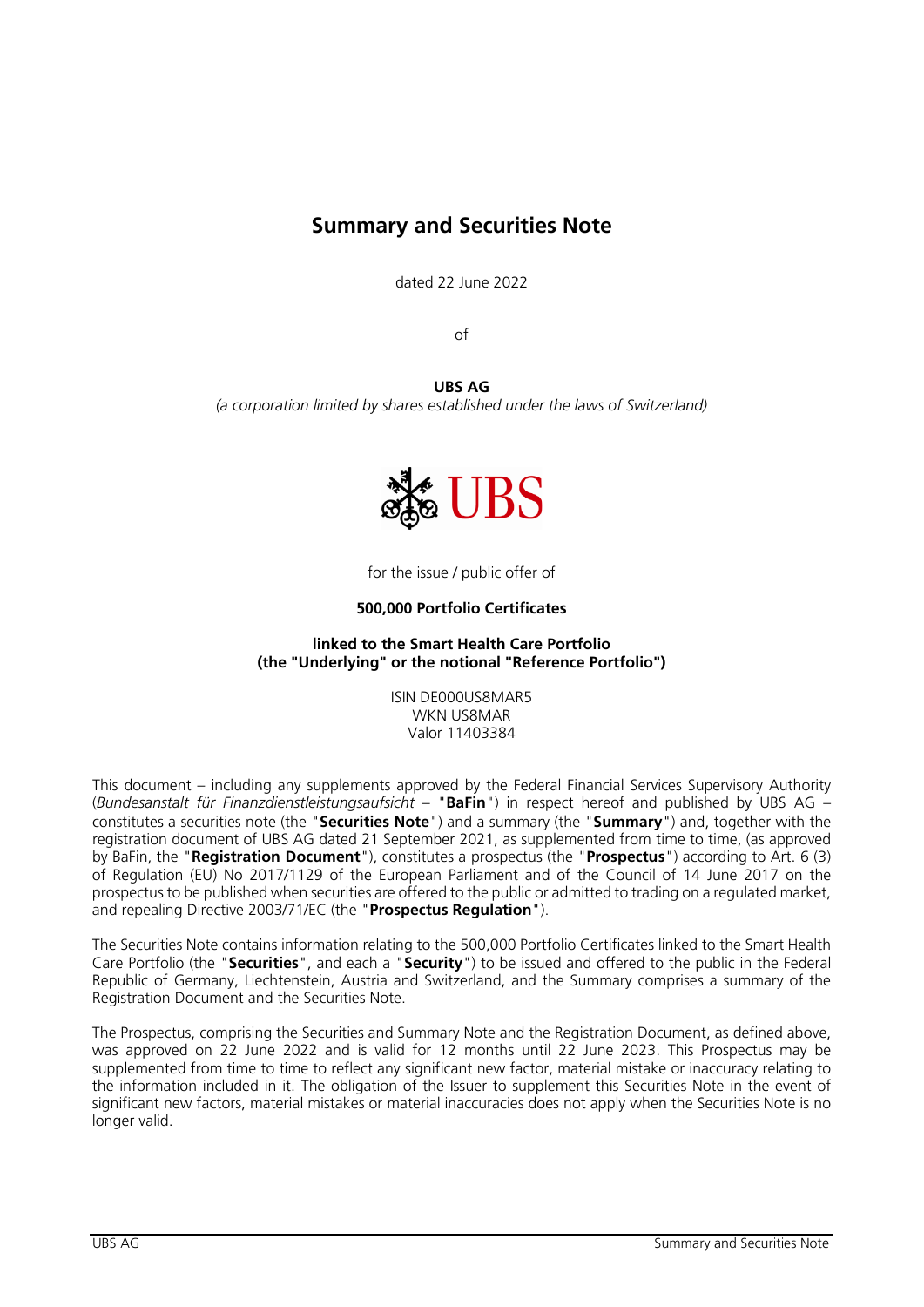**THE SECURITIES HAVE NOT BEEN APPROVED OR DISAPPROVED BY THE UNITED STATES SECURITIES AND EXCHANGE COMMISSION, ANY STATE SECURITIES COMMISSION IN THE UNITED STATES OR ANY OTHER U.S. REGULATORY AUTHORITY, NOR HAVE ANY OF THE FOREGOING AUTHORITIES PASSED UPON OR ENDORSED THE MERITS OF THE OFFERING OF THE SECURITIES OR THE ACCURACY OR THE ADEQUACY OF THE PROSPECTUS. ANY REPRESENTATION TO THE CONTRARY IS A CRIMINAL OFFENCE IN THE UNITED STATES.**

**THE SECURITIES HAVE NOT BEEN AND WILL NOT BE REGISTERED UNDER THE UNITED STATES SECURITIES ACT OF 1933, AS AMENDED (THE "SECURITIES ACT"), OR WITH ANY SECURITIES REGULATORY AUTHORITY OF ANY STATE OR OTHER JURISDICTION OF THE UNITED STATES AND ARE BEING SOLD PURSUANT TO AN EXEMPTION FROM THE REGISTRATION REQUIREMENTS OF THE SECURITIES ACT. THE SECURITIES MAY INCLUDE SECURITIES IN BEARER FORM THAT ARE SUBJECT TO U.S. TAX LAW REQUIREMENTS. SEE "**Specific risks related to US withholding tax**".**

**TRADING IN THE SECURITIES HAS NOT BEEN APPROVED BY THE UNITED STATES SECURITIES AND EXCHANGE COMMISSION. SUBJECT TO CERTAIN EXCEPTIONS, THE SECURITIES MAY NOT BE OFFERED, SOLD OR, IN THE CASE OF BEARER SECURITIES, DELIVERED WITHIN THE UNITED STATES OR TO, OR FOR THE ACCOUNT OR BENEFIT OF, U.S. PERSONS (AS DEFINED IN REGULATION S UNDER THE SECURITIES ACT ("REGULATION S")). SEE "**SUBSCRIPTION AND SALE**".**

**AN INVESTMENT IN THE SECURITIES DOES NOT CONSTITUTE A PARTICIPATION IN A COLLECTIVE INVESTMENT SCHEME FOR SWISS LAW PURPOSES. THEREFORE, THE SECURITIES ARE NOT SUPERVISED OR APPROVED BY THE SWISS FINANCIAL MARKET SUPERVISORY AUTHORITY FINMA ("FINMA") AND INVESTORS MAY NOT BENEFIT FROM THE SPECIFIC INVESTOR PROTECTION PROVIDED UNDER THE SWISS FEDERAL ACT ON COLLECTIVE INVESTMENT SCHEMES.**

Potential investors in the Securities are explicitly reminded that an investment in Securities entails financial risks. Holders of Securities run the risk of losing all or part of the amount invested by them in the Securities. All potential investors in Securities are, therefore, advised to study the full contents of the Prospectus, in particular the risk factors.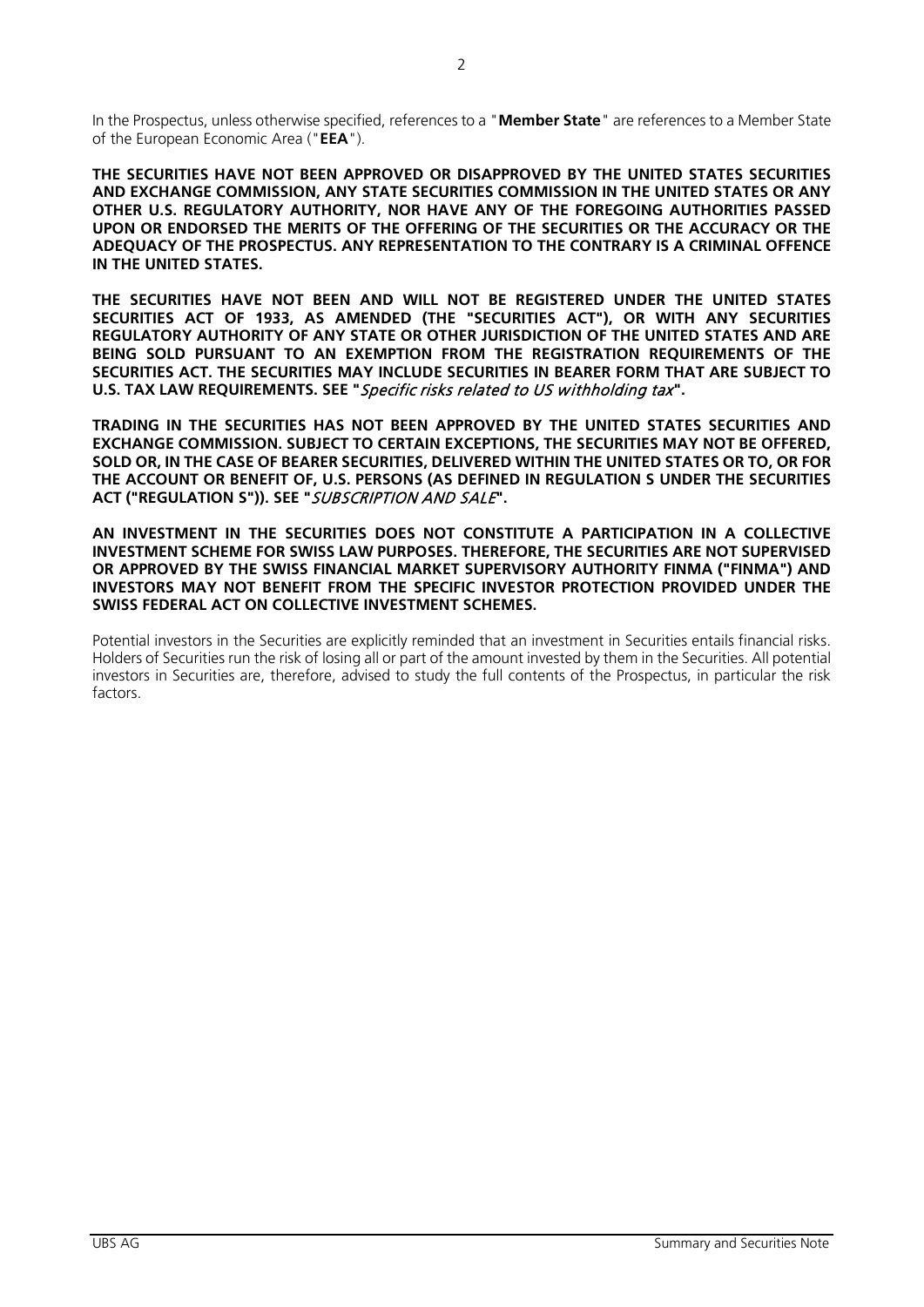## **TABLE OF CONTENTS**

|               | SUMMARY OF THE PROSPECTUS IN THE ENGLISH LANGUAGE5<br>SUMMARY OF THE PROSPECTUS IN THE GERMAN LANGUAGE 12                                             |
|---------------|-------------------------------------------------------------------------------------------------------------------------------------------------------|
|               |                                                                                                                                                       |
|               | A. RISK FACTORS                                                                                                                                       |
| L.            | MATERIAL RISKS IN CONNECTION WITH THE SECURITIES 20                                                                                                   |
| $1_{-}$       | Material risks related to the rank and characteristics of the Securities in the                                                                       |
|               |                                                                                                                                                       |
| 1.1<br>1.2    | The Securities are not protected by any statutory or voluntary deposit                                                                                |
|               |                                                                                                                                                       |
| 2.            | Material risks related to the Terms and Conditions of the Securities and, in                                                                          |
|               |                                                                                                                                                       |
| 2.1           |                                                                                                                                                       |
| 2.2           | Specific risks related to possible fluctuations in the Level of the Reference                                                                         |
| 2.3           | Specific risks related to early termination of the Securities 21                                                                                      |
| 2.4           |                                                                                                                                                       |
| 2.5           |                                                                                                                                                       |
| 2.6           | Specific risks related to extension of the term of the Securities                                                                                     |
| 2.7           | Specific risks related to termination and early redemption of the Securities at                                                                       |
|               |                                                                                                                                                       |
| 2.8           | Specific risks related to Market Disruption and Unwind Disruption in respect of                                                                       |
| 2.9           | Specific risks related to adjustments of the Level of the Reference Portfolio or                                                                      |
|               | the Terms and Conditions of the Securities by the Issuer and the Calculation                                                                          |
|               |                                                                                                                                                       |
| 2.10<br>2.11  |                                                                                                                                                       |
| 2.12          | Specific risks related to determinations by the Calculation Agent24<br>Specific risks related to a potential restructuring of the Issuer's business25 |
| 3.            | Material risks in connection with investing in, holding and selling the Securities                                                                    |
|               |                                                                                                                                                       |
| 3.1           |                                                                                                                                                       |
| 3.2           |                                                                                                                                                       |
| 3.3           | Specific risks related to potential conflicts of interest of the Issuer and its                                                                       |
| 3.4           | Specific risks related to hedging transactions entered into by Securityholders29                                                                      |
| 3.5           | Specific risks related to the unwinding of hedging transactions entered into by                                                                       |
|               |                                                                                                                                                       |
| 3.6           |                                                                                                                                                       |
| 3.7           |                                                                                                                                                       |
| $\parallel$ . | MATERIAL RISKS IN CONNECTION WITH THE REFERENCE PORTFOLIO 32                                                                                          |
| 4.            | Material risks in connection with the Reference Portfolio, as managed by the                                                                          |
| 4.1           | Uncertainty about future performance; limited historic data32                                                                                         |
| 4.2           | Specific risks related to the lack of direct correlation between the performance                                                                      |
|               | of underlyings, individual Reference Portfolio Components and the overall                                                                             |
|               |                                                                                                                                                       |
| 4.3           | Specific risks related to Stock Constituents, Equity Option Constituents and                                                                          |
|               |                                                                                                                                                       |
| 4.4           | Specific risks related to Securityholders having no recourse to the Reference                                                                         |
|               |                                                                                                                                                       |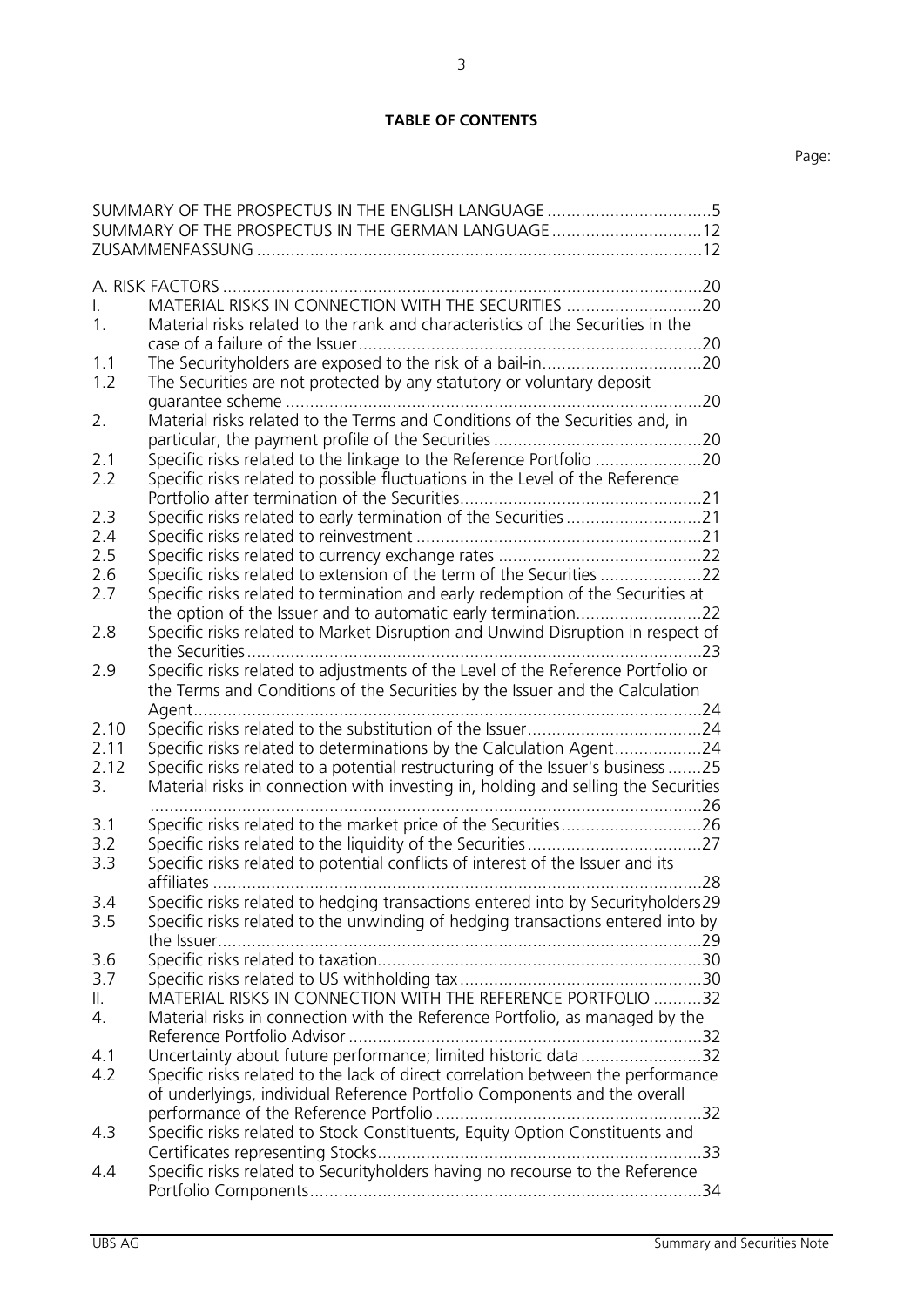4.5 [Specific risks related to fees deducted from the Level of the Reference](#page-33-1)  Portfolio [.....................................................................................................34](#page-33-1) 4.6 [Specific risks related to the performance of the Reference Portfolio Advisor..34](#page-33-2)<br>4.7 Specific risks related to potential conflicts of interest of the Reference Portfolio Specific risks related to potential conflicts of interest of the Reference Portfolio [Advisor.......................................................................................................35](#page-34-0) [B. GENERAL INFORMATION ON THE PROSPECTUS...................................................36](#page-35-0) 1. Important Notice [........................................................................................36](#page-35-1) 2. Responsibility Statement [.............................................................................36](#page-35-2) 3. Consent to use the Prospectus [....................................................................37](#page-36-0) [C. GENERAL INFORMATION ON THE SECURITIES.....................................................39](#page-38-0) 1. [Object of the Prospectus / Type of Securities................................................39](#page-38-1) 2. Currency [....................................................................................................39](#page-38-2) 3. [Law governing the Securities.......................................................................39](#page-38-3) 4. [Status of the Securities................................................................................39](#page-38-4) 5. [Form of the Securities.................................................................................40](#page-39-0) 6. [Clearing and Settlement of the Securities](#page-39-1) ....................................................40 7. [Listing or Trading of the Securities...............................................................40](#page-39-2) 8. [Maturity of the Securities; Issuer Extension Option](#page-39-3) .......................................40 9. [Issuer Termination Option; Automatic Early Termination](#page-40-0) ..............................41 10. [Functioning of the Securities and Dependency on the Underlying.................41](#page-40-1) [D. TERMS AND CONDITIONS OF THE SECURITIES](#page-41-0) ....................................................42 1. [Terms and Conditions of the Securities Part](#page-42-0) 1: Key Terms and Definitions of [the Securities..............................................................................................43](#page-42-0) 2. [Terms and Conditions of the Securities Part](#page-46-0) 2: Special Conditions of the [Securities....................................................................................................47](#page-46-0) 3. [Terms and Conditions of the Securities Part](#page-49-0) 3: General Conditions of the [Securities....................................................................................................50](#page-49-0) [E. INFORMATION ABOUT THE REFERENCE PORTFOLIO](#page-60-0) ............................................61 1. [General information about the Reference Portfolio](#page-60-1) ......................................61 2. [Reference Portfolio Components.................................................................62](#page-61-0) 3. [Initial Composition of the Reference Portfolio](#page-63-0) ..............................................64 4. [Rebalancings of the Reference Portfolio.......................................................64](#page-63-1) 5. [Fees and Costs applicable to the Reference Portfolio....................................66](#page-65-0) 6. [Adjustments of the Reference Portfolio........................................................67](#page-66-0) 7. [Calculation of the Level of the Reference Portfolio](#page-66-1) .......................................67 F. SUBSCRIPTION AND SALE [...................................................................................68](#page-67-0) 1. [Issue and Sale.............................................................................................68](#page-67-1) 2. [Subscription and Delivery of the Securities...................................................68](#page-67-2) 3. [Selling Restrictions......................................................................................68](#page-67-3) [G. WARNING IN CONNECTION WITH THE TAX TREATMENT OF THE SECURITIES](#page-70-0) ......71 [H. GENERAL INFORMATION....................................................................................73](#page-72-0) 1. Form of Document [.....................................................................................73](#page-72-1) 2. Publication [.................................................................................................73](#page-72-2) 3. [Authorisation..............................................................................................73](#page-72-3) 4. [Approval of the Prospectus and Notification](#page-72-4) ................................................73 5. [Reasons for the Offer and Use of Proceeds..................................................73](#page-72-5) 6. [Availability of the Prospectus and other documents......................................73](#page-72-6) 7. [Any interest, including potential conflicting ones, of natural and legal persons](#page-73-0)  [involved that is material to the issue/offer of the Securities...........................74](#page-73-0) [I. INDEX OF DEFINED TERMS...................................................................................75](#page-74-0)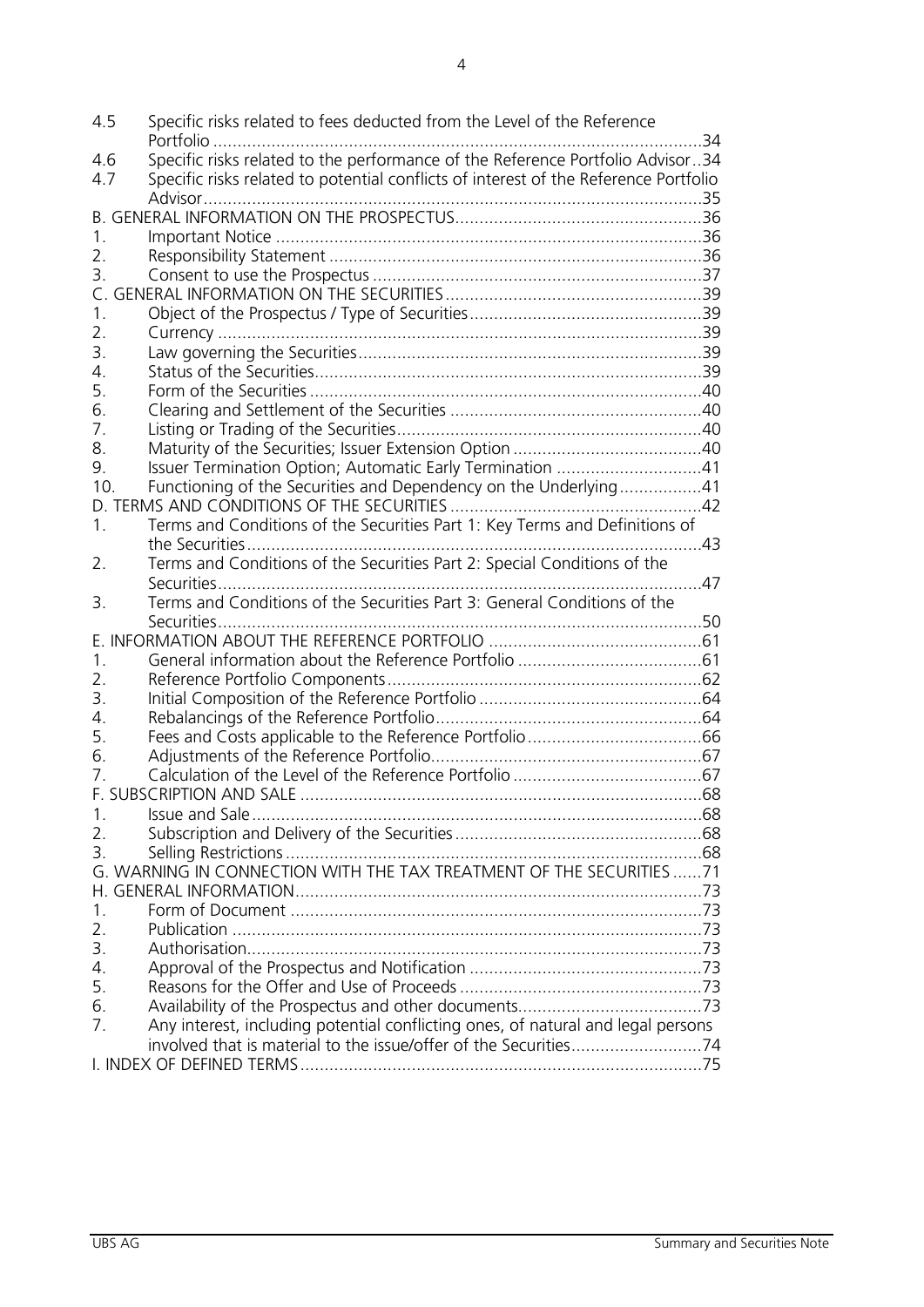## **SUMMARY OF THE PROSPECTUS IN THE ENGLISH LANGUAGE**

#### **Section A – Introduction and warnings**

#### <span id="page-4-0"></span>**Warnings**

- a) The Summary should be read as an introduction to the Prospectus.<br>b) Any decision to invest in the Securities should be based on a conside
- b) Any decision to invest in the Securities should be based on a consideration of the Prospectus as whole by the investor.<br>
The Securities are not capital protected and there is no minimum redemption amount. Accordingly, t
- The Securities are not capital protected and there is no minimum redemption amount. Accordingly, the investor could lose all or part of the invested capital.
- d) Where a claim relating to the information contained in the Prospectus is brought before a court, the plaintiff investor might, under national law, have to bear the costs of translating the Prospectus before the legal proceedings are initiated.
- e) Civil liability attaches only to those persons who have tabled the Summary, including any translation thereof, but only where the Summary is misleading, inaccurate or inconsistent, when read together with the other parts of the Prospectus, or where it does not provide, when read together with the other parts of the Prospectus, key information in order to aid investors when considering whether to invest in the Securities.
- f) You are about to purchase a product that is not simple and may be difficult to understand.

#### **Introductory information**

| Name and ISIN of the<br><b>Securities:</b>                                        | 500,000 Portfolio Certificates linked to the Smart Health Care Portfolio (the "Securities")<br>with ISIN DE000US8MAR5                                                                                                                                                                                                      |  |  |  |  |  |
|-----------------------------------------------------------------------------------|----------------------------------------------------------------------------------------------------------------------------------------------------------------------------------------------------------------------------------------------------------------------------------------------------------------------------|--|--|--|--|--|
| <b>Identity</b><br>and<br>contact<br>details of the<br>Issuer,<br>including LEI:  | UBS AG.<br>The addresses and telephone number of UBS AG's two registered offices and principal places<br>of business are: Bahnhofstrasse 45, CH-8001 Zurich, Switzerland, telephone +41 (0) 44 234<br>1111; and Aeschenvorstadt 1, CH-4051 Basel, Switzerland, telephone +41 (0) 61 288 5050,<br>LEI BFM8T61CT2L1OCEMIK50. |  |  |  |  |  |
| <b>Identity</b><br>contact<br>and<br>details of the<br>offeror,<br>including LEI: | UBS AG, Zurich (UBS Investment Bank), Bahnhofstrasse 45, 8001 Zurich, Switzerland, +41<br>(0) 44 234 1111, LEI BFM8T61CT2L1QCEMIK50.<br>Vontobel Bank AG, Gotthardstrasse 43, 8002 Zurich, Switzerland, telephone: +44 287 81<br>11, LEI 549300L7V4MGECYRM576.                                                             |  |  |  |  |  |
| Competent authority that<br>approved the Summary<br>and Securities Note:          | Federal<br>für<br>Financial<br>Services<br>Supervisory<br>Authority<br>(Bundesanstalt<br><i>Finanzdienstleistungsaufsicht</i> ) (" <b>BaFin</b> "), Marie-Curie-Straße 24-28, 60439 Frankfurt am<br>Main, Germany, telephone +49 (0) 228 41080.                                                                            |  |  |  |  |  |
| Competent authority that<br>approved<br>the<br><b>Registration Document:</b>      | BaFin, Marie-Curie-Straße 24-28, 60439 Frankfurt am Main, Germany, telephone +49 (0)<br>228 41080.                                                                                                                                                                                                                         |  |  |  |  |  |
| Date of approval of the<br>Prospectus:                                            | 22 June 2022                                                                                                                                                                                                                                                                                                               |  |  |  |  |  |

#### **Section B – Key information on the Issuer**

#### **Who is the Issuer of the securities?**

#### **Domicile and legal form of the Issuer**

UBS AG is incorporated and domiciled in Switzerland, with its registered offices at Bahnhofstrasse 45, CH-8001 Zurich, Switzerland and Aeschenvorstadt 1, CH-4051 Basel, Switzerland, and operates under the Swiss Code of Obligations as an Aktiengesellschaft, a corporation limited by shares. UBS AG's Legal Entity Identifier (LEI) code is BFM8T61CT2L1QCEMIK50.

#### **Principal activities of the Issuer**

The purpose of UBS AG is the operation of a bank. Its scope of operations extends to all types of banking, financial, advisory, trading and service activities in Switzerland and abroad. UBS AG may borrow and invest money on the capital markets. It may provide loans, guarantees and other kinds of financing and security for group companies.

#### **Major shareholders of the Issuer**

UBS Group AG owns 100% of the outstanding shares of UBS AG.

#### **Identity of the key managing directors of the Issuer**

The key managing directors of the issuer are the members of the issuer's Executive Board ("EB"). These are: Ralph Hamers, Christian Bluhm, Mike Dargan, Kirt Gardner, Suni Harford, Robert Karofsky, Iqbal Khan,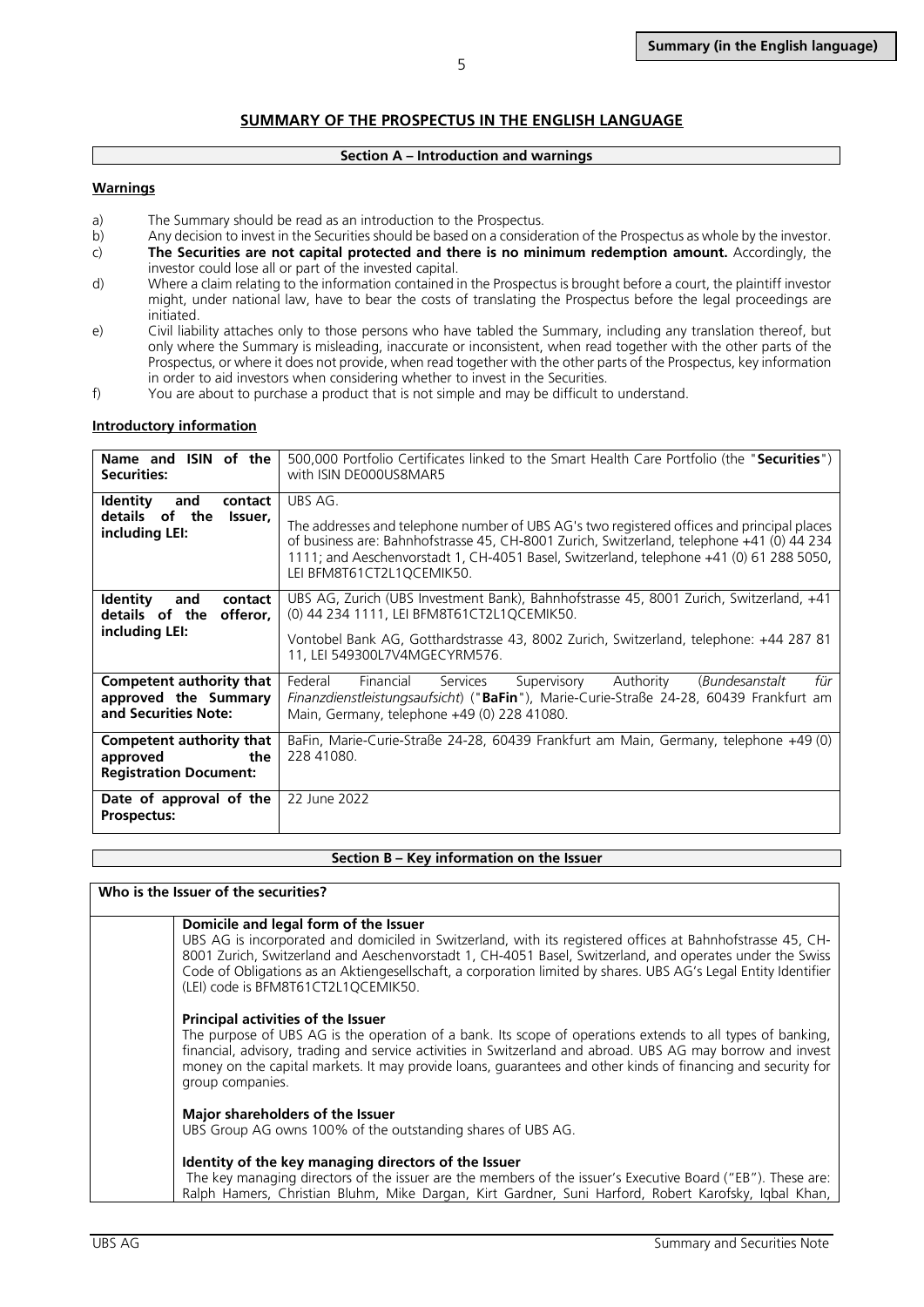Edmund Koh, Barbara Levi, Tom Naratil, and Markus Ronner. In addition, Sarah Youngwood joined the EB at the beginning of March 2022, and will take over as Group Chief Financial Officer from 16 May 2022 succeeding Kirt Gardner, who will retire from the firm.

#### **Identity of the statutory auditors of the Issuer**

The statutory auditors of the issuer are Ernst & Young Ltd, Aeschengraben 9, CH-4002 Basel.

#### **What is the key financial information regarding the Issuer?**

|                                                                                                 | As of or for the quarter ended |         | As of or for the year ended     |           |           |
|-------------------------------------------------------------------------------------------------|--------------------------------|---------|---------------------------------|-----------|-----------|
| USD million, except where indicated                                                             | 31.3.22                        | 31.3.21 | 31.12.21                        | 31.12.20  | 31.12.19  |
|                                                                                                 | unaudited                      |         | audited, except where indicated |           |           |
| <b>Results</b>                                                                                  |                                |         |                                 |           |           |
| Income statement                                                                                |                                |         |                                 |           |           |
| Operating income                                                                                | 9,475                          | 8,836   | 35,976                          | 32,780    | 29,307    |
| Net interest income                                                                             | 1,746                          | 1,589   | 6,605                           | 5,788     | 4,415     |
| Net fee and commission income                                                                   | 5,384                          | 5,719   | 22,438                          | 19,207    | 17,460    |
| Credit loss (expense) / release                                                                 | (18)                           | 28      | 148                             | (695)     | (78)      |
| Other net income from financial<br>instruments measured at fair value through<br>profit or loss | 2,225                          | 1,314   | 5,844                           | 6,930     | 6,833     |
| Operating expenses                                                                              | 6,916                          | 6,684   | 27,012                          | 25,081    | 24,138    |
| Operating profit / (loss) before tax                                                            | 2,559                          | 2,151   | 8,964                           | 7,699     | 5,169     |
| Net profit / (loss) attributable to<br>shareholders                                             | 2,004                          | 1,710   | 7,032                           | 6,196     | 3,965     |
| Balance sheet <sup>1</sup>                                                                      |                                |         |                                 |           |           |
| Total assets                                                                                    | 1,139,876                      |         | 1,116,145                       | 1,125,327 | 971,927   |
| Total financial liabilities measured at<br>amortized cost                                       | 749,052                        |         | 744,762                         | 732,364   | 617,429   |
| of which: customer deposits                                                                     | 542,984                        |         | 544,834                         | 527,929   | 450,591   |
| of which: debt issued measured at<br>amortized cost                                             | 75,013                         |         | 82,432                          | 85,351    | 62,835    |
| of which: subordinated debt                                                                     | 5,056                          |         | 5,163                           | 7,744     | 7,431     |
| Total financial liabilities measured at fair<br>value through profit or loss                    | 322,941                        |         | 300,916                         | 325,080   | 291,452   |
| of which: debt issued designated at fair<br>value                                               | 69,421                         |         | 71,460                          | 59,868    | 66,592    |
| Loans and advances to customers                                                                 | 393,960                        |         | 398,693                         | 380,977   | 327,992   |
| Total equity                                                                                    | 58,319                         |         | 58,442                          | 58,073    | 53,896    |
| Equity attributable to shareholders                                                             | 57,962                         |         | 58,102                          | 57,754    | 53,722    |
| Profitability and growth                                                                        |                                |         |                                 |           |           |
| Return on equity (%)                                                                            | 13.8                           | 11.9    | $12.3*$                         | $10.9*$   | $7.4*$    |
| Return on tangible equity (%)                                                                   | 15.5                           | 13.4    | $13.9*$                         | $12.4*$   | $8.5*$    |
| Return on common equity tier 1 capital<br>(% )                                                  | 19.3                           | 17.8    | $17.6*$                         | $16.6*$   | $11.3*$   |
| Return on risk-weighted assets, gross (%)                                                       | 12.5                           | 12.3    | $12.3*$                         | $11.9*$   | $11.2*$   |
| Return on leverage ratio denominator,<br>gross (%) <sup>2</sup>                                 | 3.5                            | 3.4     | $3.4*$                          | $3.4*$    | $3.2*$    |
| Cost / income ratio (%)                                                                         | 72.8                           | 75.9    | $75.4*$                         | 74.9*     | $82.1*$   |
| Net profit growth (%)                                                                           | 17.2                           | 20.3    | $13.5*$                         | $56.3*$   | $(3.4)^*$ |
| <b>Resources</b>                                                                                |                                |         |                                 |           |           |
| Common equity tier 1 capital <sup>3</sup>                                                       | 41,577                         | 38,826  | 41,594                          | 38,181    | 35,233*   |
| Risk-weighted assets <sup>3</sup>                                                               | 309,374                        | 285,119 | 299,005*                        | 286,743*  | 257,831*  |
| Common equity tier 1 capital ratio (%) 3                                                        | 13.4                           | 13.6    | $13.9*$                         | $13.3*$   | $13.7*$   |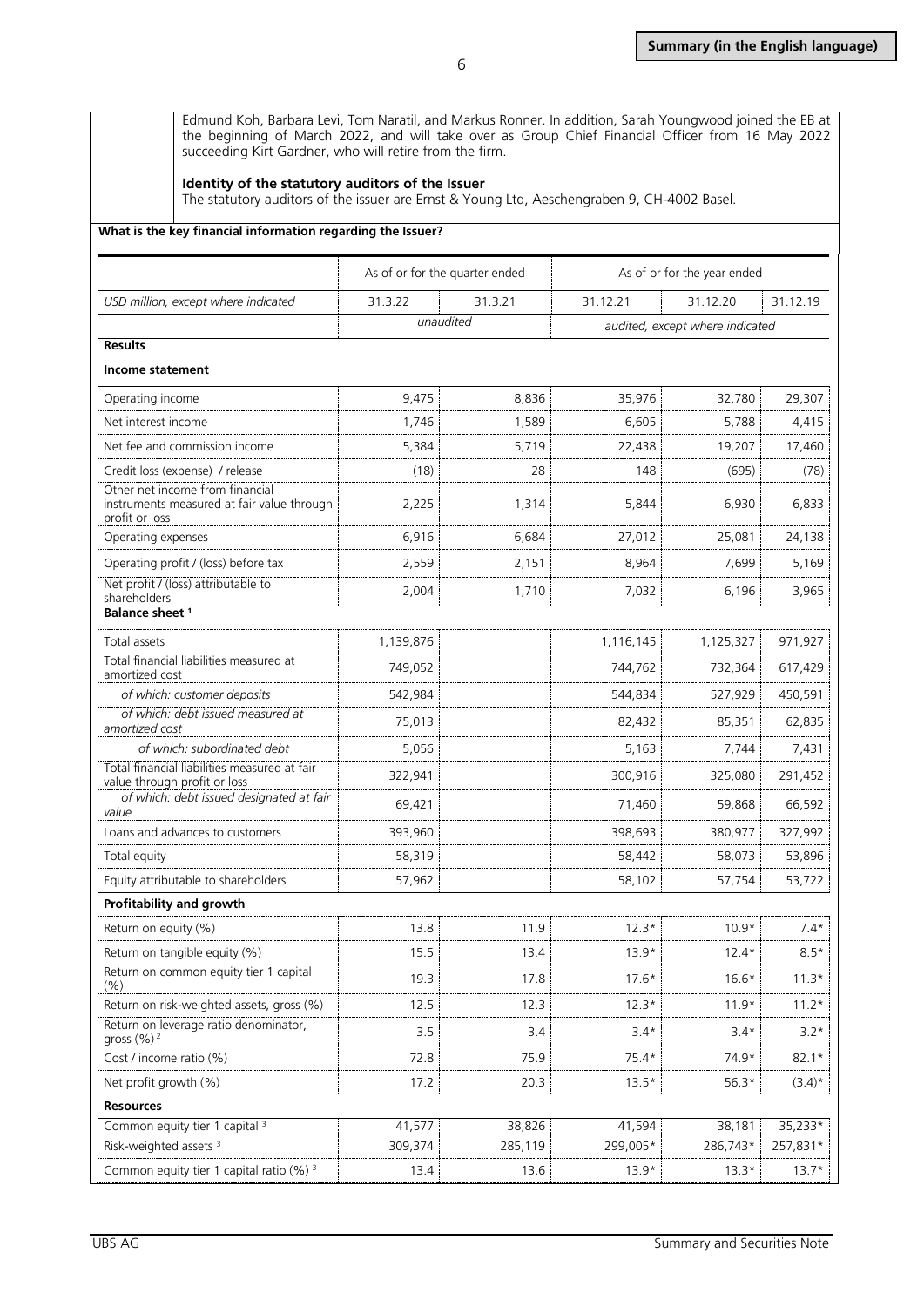| Going concern capital ratio $(\%)$ <sup>3</sup>                      | 18        | 18 7      | $18.5*$                  | 18 3*   | $18.3*$  |  |
|----------------------------------------------------------------------|-----------|-----------|--------------------------|---------|----------|--|
| Total loss-absorbing capacity ratio $(\%)$ <sup>3</sup>              | 33.1      | 34 2      | 33.3*                    | 34 2*   | $339*$   |  |
| Leverage ratio denominator $2,3$                                     | 1,072,766 | 1.039.736 | 1,067,679*!  1,036,771*! |         | 911.228* |  |
| Common equity tier 1 leverage ratio<br>$(96)$ <sup>2,3</sup>         | 3.88      | 3 73      | ⊰ 9∩*                    | 3.68*   | $3.87*$  |  |
| Going concern leverage ratio $(%)^{2,3}$                             |           | 5.        | 5.2*                     | 5.1*    | 57*      |  |
| Total loss-absorbing capacity leverage ratio<br>$(9/6)$ <sup>3</sup> |           |           | $9.3*$                   | $9.5*$  |          |  |
| Other                                                                |           |           |                          |         |          |  |
| Invested assets (USD billion) 4                                      | 4380      | 4306      | 4596                     | 4.187   | 3.607    |  |
| Personnel (full-time equivalents)                                    | 47.139    | 47.592    | 47.067*                  | 47.546* | 47.005*  |  |

\* unaudited

**<sup>1</sup>**Except for *Total assets, Total equity and Equity attributable to shareholders,* balance sheet information for year ended 31 December 2019 is derived from the Annual Report 2020.

**<sup>2</sup>**Leverage ratio denominators and leverage ratios for year 2020 do not reflect the effects of the temporary exemption that applied from 25 March 2020 until 1 January 2021 and was granted by FINMA in connection with COVID-19.

**<sup>3</sup>**Based on the applicable Swiss systemically relevant bank framework as of 1 January 2020.

**<sup>4</sup>**Consists of invested assets for Global Wealth Management, Asset Management and Personal & Corporate Banking.

#### **What are the key risks that are specific to the Issuer?**

#### **Credit risk in relation to UBS AG as Issuer**

Each investor in securities issued by UBS AG as Issuer is exposed to the credit risk of UBS AG. The assessment of UBS AG's creditworthiness may be affected by a number of factors and developments. These include market conditions and macroeconomic climate, credit risk exposure to clients and counterparties, material legal and regulatory risks, substantial changes in regulation, UBS AG's success in executing its strategic plans, operational risks, risk management and control processes, and liquidity and funding management.

**If UBS experiences financial difficulties, FINMA has the power to open restructuring or liquidation proceedings or impose protective measures in relation to UBS Group AG, UBS AG or UBS Switzerland AG, and such proceedings or measures may have a material adverse effect on UBS's shareholders and creditors.** If restructuring or liquidation proceedings are instituted against UBS AG, holders of securities may suffer a substantial or **total loss** on the securities.

### **Section C – Key information on the Securities**

### **What are the main features of the Securities?**

### Type, class and ISIN of the Securities

The subject of this Prospectus are the Portfolio Certificates linked to the Smart Health Care Portfolio ISIN: DE000US8MAR5 (the "**Securities**").

The Securities are governed by Swiss law.

The Securities are issued as uncertificated securities (*Wertrechte*; "**Uncertificated Securities**") pursuant to article 973c of the Swiss Code of Obligations. Uncertificated Securities are registered in the main register of a Swiss depositary (*Verwahrungsstelle; "***FISA Depositary**") according to the Swiss Federal Act on Intermediated Securities ("**FISA**"). Upon (a) entering the Uncertificated Securities into the main register of a FISA Depositary and (b) booking the Securities into a securities account at a FISA Depositary, the Uncertificated Securities will constitute intermediated securities within the meaning of the FISA (*Bucheffekten*, "**Intermediated Securities**"). The Issuer has intructed SIX SIS AG, Baslerstrasse 100, CH-4600 Olten, Switzerland, to also act as FISA Depositary, but reserves the right to choose any other FISA Depositary, including UBS AG.

### Issue date and term of the Securities

The Securities are Euro ("**EUR**") denominated (the "**Redemption Currency**"). The Securities are issued in denomination of EUR 100,00 per Security. The Issuer will issue up to 500,000 Securities.

The Securities have been issued on 28 November 2018 (the "**Issue Date**"). Subject to the Issuer Extension Option (as defined below), the Securities expire – provided that they are not terminated or redeemed early – on 21 November 2025 (the "**Expiration Date**").

The Issuer is entitled to extend, by giving notice to the Securityholder (the "**Issuer Extension Option Exercise Notice**") prior to the then existing Expiration Date (or any later expiration date resulting from any extension of the maturity of the Securities) the maturity of all then outstanding Securities for an additional period of seven (7) years, in which case the "Expiration Date" shall be deemed to be the date falling seven (7) years after the scheduled Expiration Date (the "**Issuer**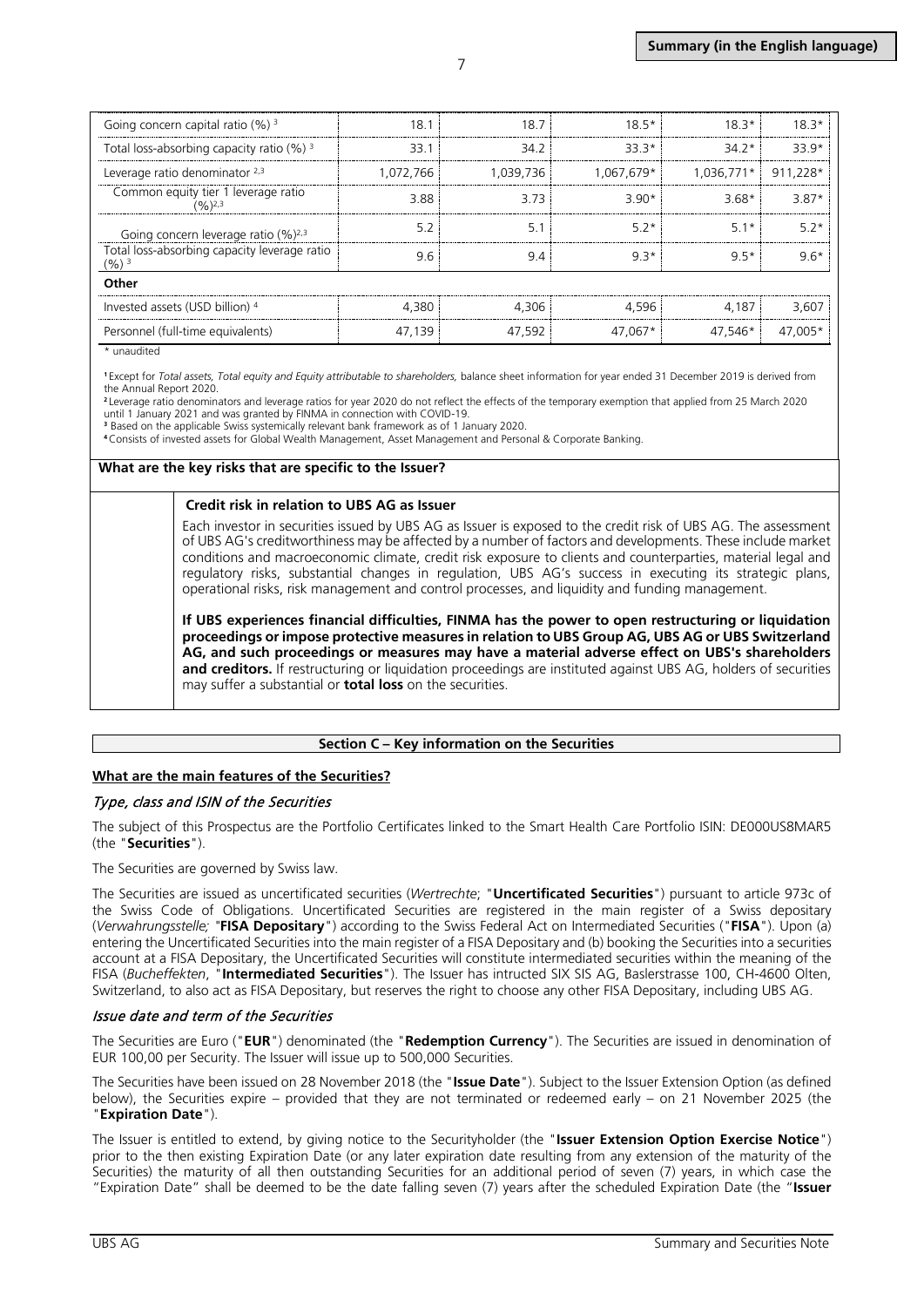**Extension Option**"). In case that the Issuer exercises the Issuer Extension Option and unless a Securityholder terminates the Securities held by it in accordance with the Terms and Conditions of the Securities by exercising the Securityholder Non-Extension Option, investors in the Securities will receive any final payments under the Securities later than scheduled at the Issue Date of the Securities.

#### Rights attached to the Securities; payment profile at scheduled maturity

The Securities are each linked to the notional EUR denominated Smart Health Care Portfolio (the "**Underlying**" or the notional "**Reference Portfolio**"), created and actively managed by Vontobel Bank AG, Gotthardstrasse 43, 8002 Zurich, Switzerland (the "**Reference Portfolio Advisor**"). The Reference Portfolio aims to replicate the performance of (i) a basket of selected stocks (each a "**Stock**<sub>(in</sub>" and together the "**Stocks**") or, as the case may be, American and Global Depositary Receipts (each a "**Certificate representing Stocks**<sup>n"</sup> and together the "**Certificates representing Stocks**", where the Stocks and the Certificates representing Stocks are collectively also referred to as each a "**Stock Constituent**<sub>(i)</sub> " and together the "**Stock Constituents**") and (ii) from time to time, an EUR denominated cash position which may be negative from time to time (the "**Cash Position**"; which together with the Constituents shall be referred to as the "**Reference Portfolio Components**"), net of relevant fees, costs and expenses.

With the purchase of each (1) Security, the investor acquires the right, under certain conditions and as provided for in the Terms and Conditions of the Securities, to demand from the Issuer the payment of the Settlement Amount (as defined below) in the Redemption Currency, if applicable, commercially rounded to two decimal points (the "**Redemption Amount**") (the "**Security Right**").

The "**Settlement Amount**" which cannot be negative, is calculated by multiplying EUR 100.00 by the performance of the Reference Portfolio from the 21 November 2018 ("**Fixing Date**") to the Valuation Date and is, consequently calculated in accordance with the following formula:

> $EUR 100,00 \times MAX\left( 0, \frac{Final \ Reference \ Portfolio \ Level} {Initial \ Reference \ Portfolio \ Level}$ Initial Reference Portfolio Level

The "**Final Reference Portfolio Level**" means, subject to a Market Disruption in accordance with the Conditions of the Securities, the value of the notional Reference Portfolio as determined by the Calculation Agent in relation to the relevant Valuation Date, whereby the relevant value of the Reference Portfolio shall be the sum of the sale proceeds as converted into the Redemption Currency where applicable, using the relevant WMCO foreign exchange rate in respect of fixing at 16:00 London time, that would be realized by a notional investor (in the same position as the Issuer) when selling and/or, as the case may be, unwinding the Constituents then comprised in the notional Reference Portfolio plus (iI) the value of the Cash Position minus (iii) any accrued but not yet deducted Reference Portfolio Fees and Adjustment Fees.

The "**Initial Reference Portfolio Level**" of the Reference Portfolio is equal to EUR 100.00.

In the case of the occurrence of an Automatic Termination Event, all outstanding Securities are automatically terminated and each Securityholder will receive on the relevant Maturity Date payment of the Early Settlement Amount in the Redemption Currency, if applicable, commercially rounded to two decimal points (the "**Automatic Termination Amount**").

The "**Early Settlement Amount**", which cannot be negative, is calculated by multiplying EUR 100.00 by the performance of the Reference Portfolio from the Fixing Date to the relevant Valuation Date and is, consequently, calculated in accordance with the following formula:

EUR 100.00 
$$
x \text{ Max} \left( 0; \frac{\text{Early Reference Portfolio Level}}{\text{Initial Reference Portfolio Level}} \right)
$$

"**Early Reference Portfolio Level**" means, subject to a Market Disruption in accordance with the Conditions of the Securities, the value of the notional Reference Portfolio as determined by the Calculation Agent in relation to the relevant Valuation Date, whereby the relevant value of the Reference Portfolio shall be the sum of the sale proceeds as converted into the Redemption Currency where applicable, using the relevant WMCO foreign exchange rate in respect of fixing at 16:00 London time, that would be realized by a notional investor (in the same position as the Issuer) when selling and/or, as the case may be, unwinding the Constituents then comprised in the notional Reference Portfolio plus (iI) the value of the Cash Position minus (iii) any accrued but not yet deducted Reference Portfolio Fees and Adjustment Fees.

### Relative seniority of the Securities in the Issuer's capital structure in the event of insolvency

The Securities constitute direct, unsecured and unsubordinated obligations of the Issuer, ranking *pari passu* among themselves and with all other present and future unsecured and unsubordinated obligations of the Issuer, other than obligations preferred by mandatory provisions of law.

### Restrictions on free transferability of the Securities

The Securities are freely transferrable.

## Dividend or payout policy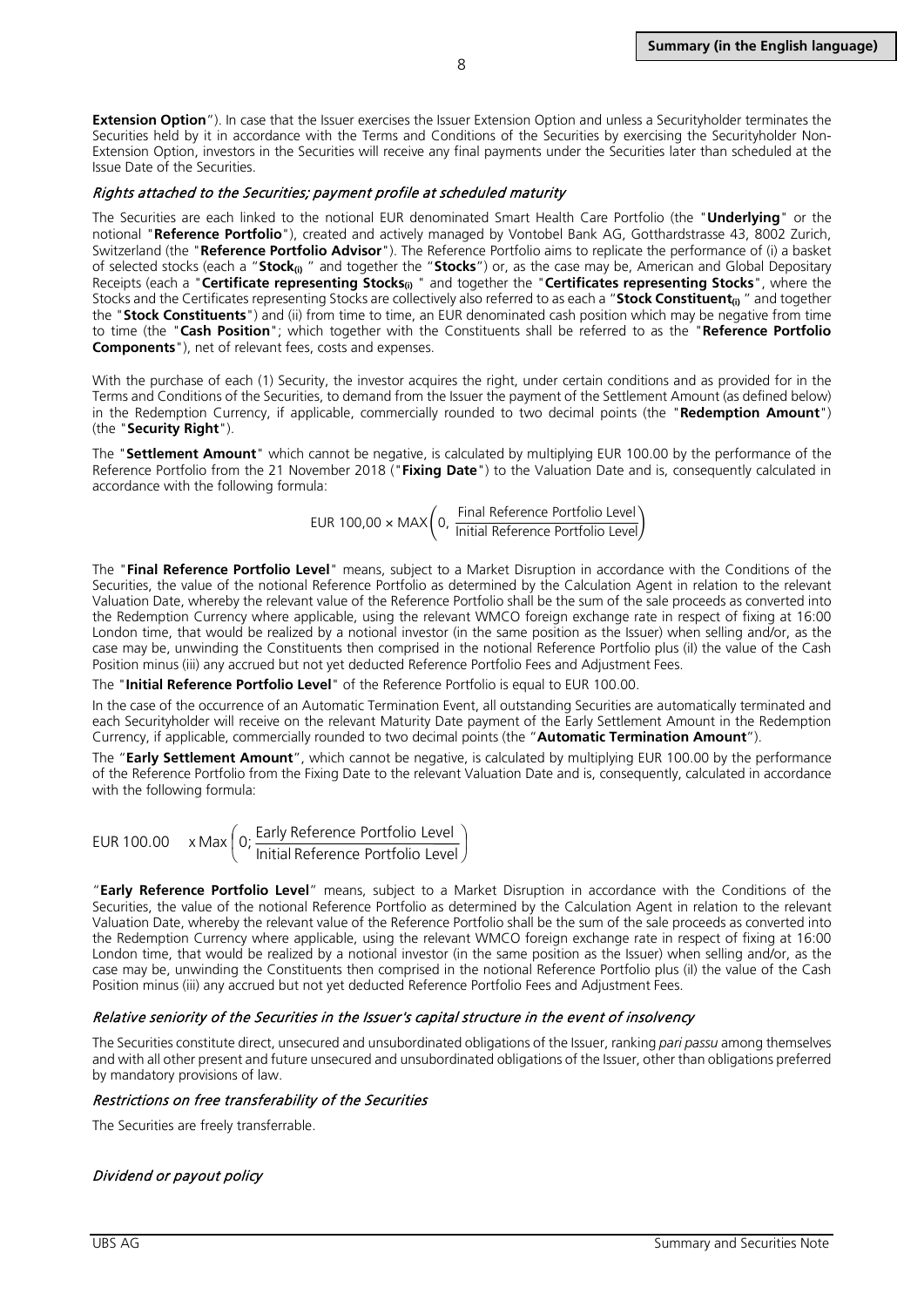#### **Where will the Securities be traded?**

It is not intended to apply for inclusion of the Securities to trading on a securities exchange.

#### **What are the key risks that are specific to the Securities?**

The Securityholders are exposed to the risk of a bail-in. In case FINMA as supervisory authority in respect of the Issuer exercises resolution measures against the Issuer and writes down or converts the Securities into common equity of the Issuer, Securityholders would have no further claim against the Issuer under the Securities.

The Securities are not protected by any statutory or voluntary deposit guarantee scheme**.** The Issuer's obligations under the Securities are not protected by any statutory or voluntary deposit protection scheme or compensation scheme. Further, no third party guarantees or commitments have been provided in respect of the Issuer's obligations under the Securities. Accordingly, in the event of insolvency of the Issuer, investors may thus experience a total loss of their investment in the Securities.

Specific risks related to the linkage to the Reference Portfolio. The payment profile of the Securities is linked to the performance of a Reference Portfolio. Potential investors should be aware that the performance of the Reference Portfolio is impossible to predict. Poor performance of the Reference Portfolio would lead to a lower Redemption Amount, Termination Amount, Automatic Termination Amount or, as the case may be, Extraordinary Termination Amount under the Securities. In some cases, investors may even suffer a total loss of the invested capital.

Specific risks related to early termination of the Securities. In case of an automatic early termination of the Securities or a termination of the Securities by the Issuer, Securityholders bear the risk they will not benefit from any future increases in the Level of the Reference Portfolio until the Maturity Date.

Specific risks related to reinvestment. The Securityholders bear the risk of a reinvestment. The reinvestment risk is the risk that the Termination Amount, Automatic Termination Amount or, as the case may be, Extraordinary Termination Amount received by a Securityholder upon termination of the Securities can only be reinvested by such Securityholder for a term comparable with the scheduled term of the Securities only in market conditions which are less favourable (such as a lower return or an increased risk) than those prevailing at the time of the acquisition of the Securities. As a result, the yield achieved by this re-investment, i.e. new investment, over the respective term may be significantly lower than the return expected by the Securityholder with the purchase of the Securities. Moreover and depending on market conditions prevailing at the time of the new investment, the likelihood of a loss of such amounts re-invested may have increased significantly.

Specific risks related to currency exchange rates. Individual Reference Portfolio Components may be denominated in currencies other than EUR in which the Reference Portfolio is denominated. To determine the Level of the Reference Portfolio, the Calculation Agent needs to convert the value of Reference Portfolio Components from their denomination currency into EUR. If any such denomination currency decreases in value against EUR, the value of the relevant Reference Portfolio Component used for the purposes of the calculating the Level of the Reference Portfolio would also decrease because of the currency conversion. As a consequence, the Level of the Reference Portfolio fluctuates not only depending on the performance of the individual Reference Portfolio Component, but also on the fluctuating exchange rates when coverting the value of the relevant Reference Portfolio Component from its denomination currency into EUR. Unfavourably fluctuating exchange rates may, as a result, even significantly reduce the value of the Securities and of any amounts payable to the Securityholders.

Specific risks related to termination and early redemption of the Securities at the option of the Issuer and to automatic early termination. In case the Issuer terminates and redeems the Securities prior to the Maturity Date, Securityholders are entitled to demand the payment of an amount in relation to this early redemption. However, Securityholders are not entitled to request any further payments on the Securities after the Extraordinary Termination Date and, accordingly, they bear the risk of not participating in the performance of the Reference Portfolio after the Extraordinary Termination Date. Accordingly, in case of termination and redemption of the Securities prior to the Maturity Date, Securityholders could receive less than the invested capital.

Specific risks related to the market price of the Securities. Potential investors bear the risk that the market price of the Securities may fluctuate during the term of the Securities, including, without limitation, as a result of the performance of any individual Constituents or of the Reference Portfolio as a whole. Accordingly, Securityholders bear the risk that if they can sell any Securities prior to their due date, the sale proceeds may fall below (including significantly below) the amount of capital initially invested in the Securities and investors would then lose some or all of the invested capital.

Specific risks related to the liquidity of the Securities. Potential investors bear the risk that there is no liquid market for trading in the Securities. Due to their structured nature and linkage to the Reference Portfolio, the Securities would generally have a more limited secondary market than conventional debt securities. This means that they may not be able to sell the Securities at a time of their own choosing. This could, in turn, result in potential investors receiving a lower sale price than they would have received had a liquid market existed.

Specific risks related to potential conflicts of interest of the Issuer and its affiliates. The Issuer and its affiliates may have commercial interests that conflict with those of the Securityholders (e.g. as a result of the Issuer's involvement in other transactions or the Issuer's existing business relationship with the issuer of the Underlying) and that may impact the value and/or trading of the Securities. In turn, this could result in Securityholders receiving less when selling any Securities they hold then they would have received but for such conflicts of interest and/or even suffering **a partial loss of the invested capital**.

Uncertainty about future performance; limited historic data. Prospective investors should be aware that it is not possible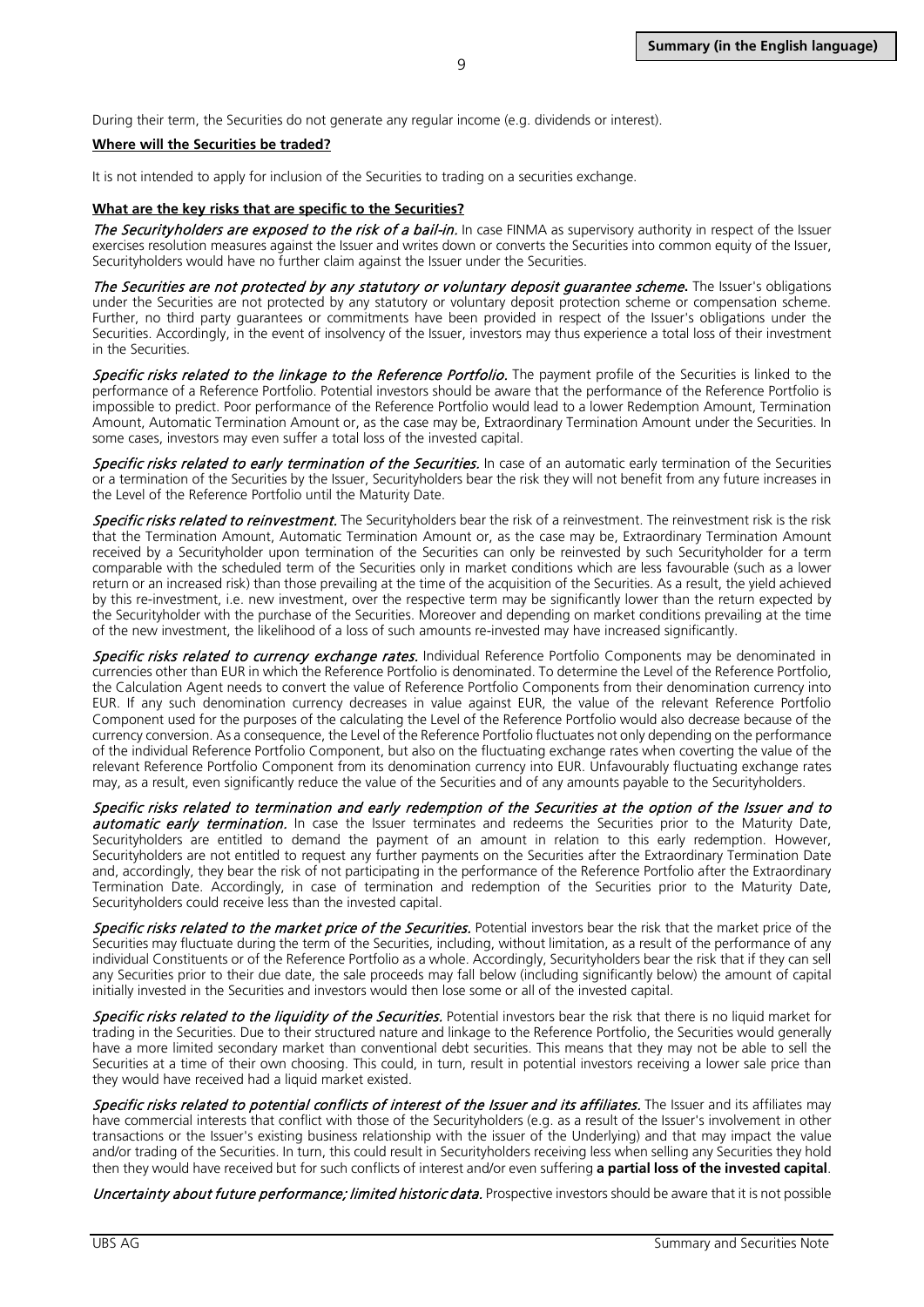to accurately predict the future performance of the Reference Portfolio. Poor performance of the Reference Portfolio would lead to payment of a lower Redemption Amount, Termination Amount, Automatic Termination Amount or, as the case may be, Extraordinary Termination Amount under the Securities. In some cases, investors may even suffer a total loss of the invested capital.

Specific risks related to the lack of direct correlation between the performance of underlyings, individual Reference Portfolio Components and the overall performance of the Reference Portfolio. Potential investors bear the risk that the positive performance of individual Reference Portfolio Constituents does not directly correlate to an overall positive performance of the Reference Portfolio. A positive performance of a relevant underlying would not necessarily result in a positive performance of the relevant Reference Portfolio Component and, therefore, of the Securities. Therefore, potential investors are exposed to the risk that even as the value of individual underlyings or Reference Portfolio Components rises, the overall value of the Reference Portfolio decreases. Accordingly, Securityholders could receive lower returns than anticipated and, in extreme circumstances, may lose some or all of the invested capital.

Specific risks related to Securityholders having no recourse to the Reference Portfolio Components. Potential investors should be aware that the Securities do not create any entitlement, proprietary rights or recourse to any Reference Portfolio Components comprising the Reference Portfolio from time to time. Accordingly, in connection with all payments in respect of the Securities, the Securityholders are exposed solely to the credit risk of the Issuer and have no recourse to any underlying assets.

Specific risks related to the performance of the Reference Portfolio Advisor. Potential investors bear the risk that investment decisions made by the Reference Portfolio Advisor could result in a decline in the value of the Reference Portfolio. Further, potential investors bear the risk that the loss of one or more key individuals employed by the Reference Portfolio Advisor could prejudice the Reference Portfolio Advisor's ability to perform its responsibilities in relation to the Reference Portfolio. In either case, potential investors could realise a partial or total loss of the invested capital.

#### **Section D – Key information on the offer of the Securities tot he public and/or the admission to trading on a regulated market**

#### **Under which conditions and timetable can I invest in this security?**

It has been agreed that, on or after the Issue Date (the "**Issue Date**") of the Securities, UBS AG, Zurich (UBS Investment Bank), Bahnhofstrasse 45, 8001 Zurich, Switzerland, and the Reference Portfolio Advisor (each an "**Authorised Offeror**") may purchase Securities and shall place the Securities for sale in the Public Offer Jurisdictions at an amount of EUR 100,00 per Security (the "**Issue Price**") under terms subject to change in the Public Offer Jurisdictions. The Issue Price was fixed at the Start of the public offer of the Securities. Thereafter, the selling price will then be adjusted on a continuous basis to reflect the prevailing market situation. The total expenses of the issue and/or offer are not separately identifiable and included in the general operating expenses of the Issuer.

The Securities have been offered to the public since 11 July 2019. This Prospectus is used to continue this offer of the Securities as of 22 June 2022.

#### **Who is the offeror and/or the person asking for admission to trading?**

UBS AG, Zurich (UBS Investment Bank) (the "**Manager**") is incorporated and domiciled in Switzerland and operates under the Swiss Code of Obligations as an Aktiengesellschaft, a corporation limited by shares.

#### **Why is this prospectus being produced?**

#### Use of proceeds

The Issuer intends to issue and offer the Securities to the public in order to raise funding for general business purposes of the UBS Group. The net amount of the proceeds are not quantifiable.

It has been agreed that the Authorised Offerors shall underwrite the Securities on the Issue Date by means of an underwriting agreement dated as of the Issue Date and shall place them for sale under terms subject to change in the Public Offer Jurisdictions.

#### **Most material conflicts of interest**

The Issuer and affiliated companies may participate in transactions related to the Securities in some way, for their own account or for account of a client. Such transactions may not serve to benefit the Securityholders and may have a positive or negative effect on the value of the Reference Portfolio Components comprised in the Reference Portfolio, and consequently on the value of the Securities. Furthermore, companies affiliated with the Issuer may become counterparties in hedging transactions relating to obligations of the Issuer stemming from the Securities. As a result, conflicts of interest can arise between companies affiliated with the Issuer, as well as between these companies and investors, in relation to obligations regarding the calculation of the price of the Securities and other associated determinations. In addition, the Issuer and its affiliates may act in other capacities with regard to the Securities, such as calculation agent, paying agent and administrative agent.

Furthermore, the Issuer and its affiliates may issue other derivative instruments relating to the Reference Portfolio; introduction of such competing products may affect the value of the Securities. The Issuer and its affiliated companies may receive nonpublic information relating to the Reference Portfolio, and neither the Issuer nor any of its affiliates undertakes to make this information available to Securityholders.

Within the context of the offering and sale of the Securities, the Issuer or any of its affiliates may directly or indirectly pay fees in varying amounts to the Authorised Offerors, or receive payment of fees in varying amounts, including those levied in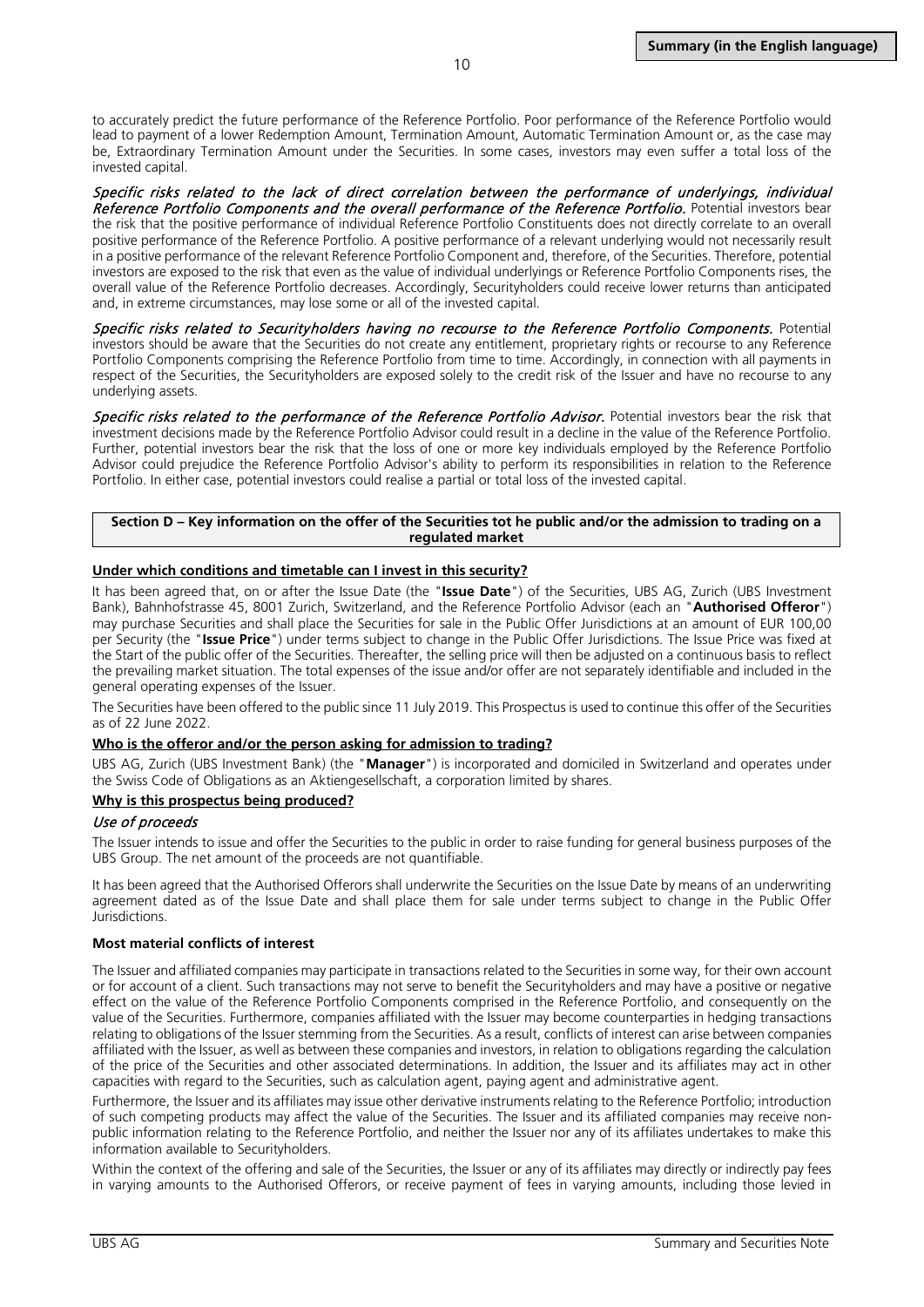association with the distribution of the Securities, from the Authorised Offerors. Potential investors should be aware that the Issuer may retain fees in part or in full. The Issuer or, as the case may be, the Manager, upon request, will provide information on the amount of these fees.

Save for the Manager and the Reference Portfolio Advisor regarding its fees, as far as the Issuer is aware, no person involved in the issue of the Securities has an interest material to the offer.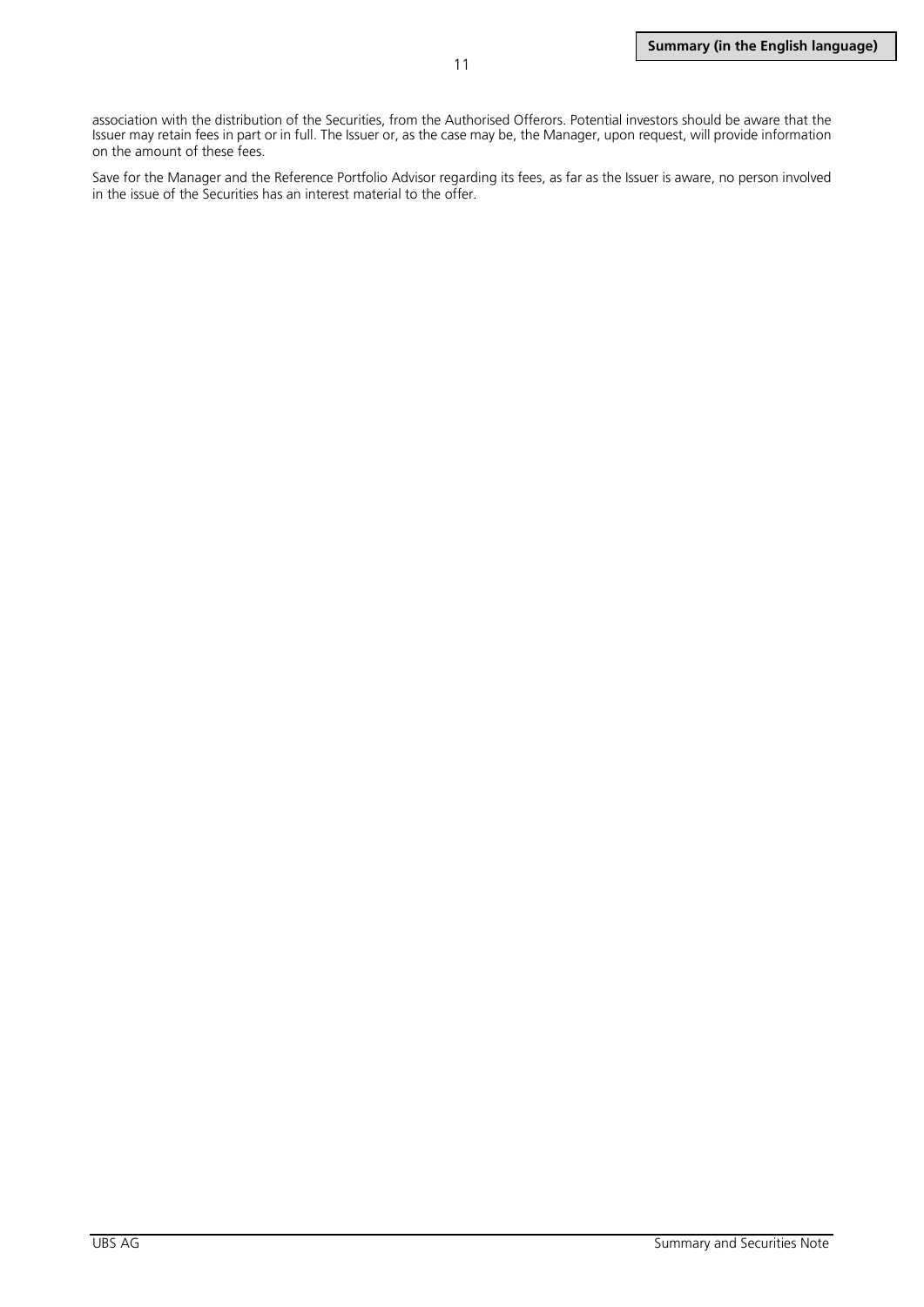## **SUMMARY OF THE PROSPECTUS IN THE GERMAN LANGUAGE**

## **ZUSAMMENFASSUNG**

## **Abschnitt A – Einleitung mit Warnhinweisen**

## <span id="page-11-1"></span><span id="page-11-0"></span>**Warnhinweise**

- a) Die Zusammenfassung sollte als Einleitung zu dem Prospekt verstanden werden.<br>b) Anleger sollten jede Entscheidung, in die betreffenden Wertpapiere zu investiere
- b) Anleger sollten jede Entscheidung, in die betreffenden Wertpapiere zu investieren, auf die Prüfung des Prospekts als Ganzes stützen.
- c) **Die Wertpapiere sind nicht kapitalgeschützt und sehen keinen Mindestrückzahlungsbetrag vor.** Anleger könnten damit ihr gesamtes angelegtes Kapital oder einen Teil davon verlieren.
- d) Für den Fall, dass vor einem Gericht Ansprüche aufgrund der im Prospekt enthaltenen Informationen geltend gemacht werden, können als Kläger auftretende Anleger nach nationalem Recht die Kosten für die Übersetzung des Prospekts vor Prozessbeginn zu tragen haben.
- e) Zivilrechtlich haften nur diejenigen Personen, die die Zusammenfassung samt etwaiger Übersetzungen vorgelegt und übermittelt haben, und dies auch nur für den Fall, dass die Zusammenfassung, wenn sie zusammen mit den anderen Teilen des Prospekts gelesen wird, irreführend, unrichtig oder widersprüchlich ist oder dass sie, wenn sie zusammen mit den anderen Teilen des Prospekts gelesen wird, nicht die Basisinformationen vermittelt, die in Bezug auf Anlagen in die betreffenden Wertpapiere für die Anleger eine Entscheidungshilfe darstellen würden.
- f) Sie sind im Begriff, ein Produkt zu erwerben, das nicht einfach ist und schwer zu verstehen sein kann.

## **Einleitende Angaben**

| Bezeichnung der Wertpa-<br>piere:                                                                    | 500.000 an die Entwicklung des virtuellen Smart Health Care Referenz Portfolio -Zertifikate<br>(" <b>Wertpapiere</b> "), ISIN DE000US8MAR5                                                                                                                                                        |
|------------------------------------------------------------------------------------------------------|---------------------------------------------------------------------------------------------------------------------------------------------------------------------------------------------------------------------------------------------------------------------------------------------------|
| Identität und Kontakt-<br>daten der Emittentin, ein-<br>schließlich LEI:                             | UBS AG.<br>Die Adressen und Telefonnummern der beiden Satzungs- und Verwaltungssitze der UBS AG<br>lauten: Bahnhofstrasse 45, CH-8001 Zürich, Schweiz, Telefon: +41 (0) 44 234 1111; und<br>Aeschenvorstadt 1, CH-4051 Basel, Schweiz, Telefon: +41 (0) 61 288 5050, LEI<br>BFM8T61CT2L1QCEMIK50. |
| ldentität<br>und Kontakt-<br>daten des Anbieters, ein-<br>schließlich LEI:                           | UBS AG, Zürich (UBS Investment Bank), Bahnhofstrasse 45, 8001 Zürich, Schweiz, Telefon:<br>+41 (0) 44 234 1111, LEI BFM8T61CT2L1QCEMIK50.<br>die Bank Vontobel AG, Gotthardstrasse 43, 8002 Zürich, Schweiz, Telefon: +44 287 81 11,<br>LEI 549300L7V4MGECYRM576.                                 |
| Zuständige Behörde, die<br>die<br>Zusammenfassung<br>die Wertpapierbe-<br>und<br>schreibung billigt: | Bundesanstalt für Finanzdienstleistungsaufsicht ("BaFin"), Marie-Curie-Straße 24-28,<br>60439 Frankfurt am Main, Deutschland, Telefon: +49 (0) 228 41080.                                                                                                                                         |
| Zuständige Behörde, die<br>das Registrierungsformu-<br>lar billigt:                                  | BaFin, Marie-Curie-Straße 24-28, 60439 Frankfurt am Main, Deutschland, Telefon: +49 (0)<br>228 41080.                                                                                                                                                                                             |
| Datum der Billigung des<br>Prospekts:                                                                | 22. Juni 2022                                                                                                                                                                                                                                                                                     |

#### **Abschnitt B – Basisinformationen über den Emittenten**

#### **Wer ist die Emittentin der Wertpapiere?**

#### **Sitz und Rechtsform der Emittentin**

UBS AG ist in der Schweiz gegründet, hat ihren Sitz in der Bahnhofstrasse 45, CH-8001 Zürich, Schweiz, und in Aeschenvorstadt 1, CH-4051 Basel, Schweiz, und ist nach dem Schweizerischen Obligationenrecht als Aktiengesellschaft tätig. Die Rechtsträgerkennung (Legal Entity Identifier, "LEI") der UBS AG ist BFM8T61CT2L1QCEMIK50.

### **Hauptgeschäftstätigkeiten der Emittentin**

Zweck der UBS AG ist der Betrieb einer Bank. Ihr Geschäftskreis umfasst alle Arten von Bank-, Finanz-, Beratungs-, Dienstleistungs- und Handelsgeschäften in der Schweiz und in anderen Jurisdiktionen. UBS AG kann Mittel am Kapitalmarkt aufnehmen und anlegen. Sie kann Darlehen, Garantien und andere Arten der Finanzierung und von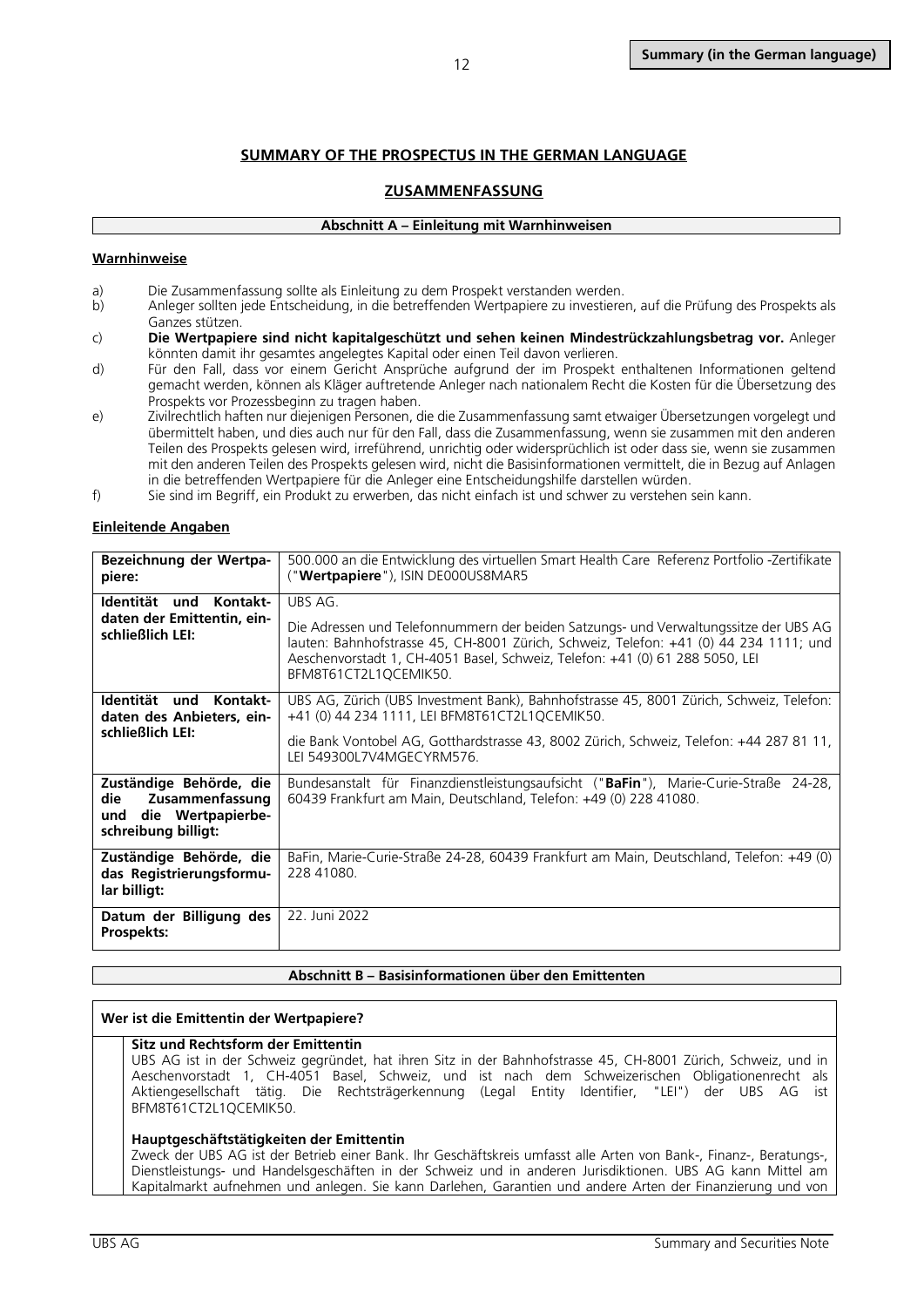Sicherheitsleistungen für Konzerngesellschaften gewähren.

#### **Wesentliche Aktionäre der Emittentin**

Die UBS Group AG ist Eigentümerin von 100 Prozent der ausstehenden Aktien der UBS AG.

#### **Identität der wesentlichen Geschäftsleiter der Emittentin**

Die wesentlichen Geschäftsleiter der Emittentin sind die Mitglieder ihrer Geschäftsleitung ("**EB**"). Die Mitglieder sind: Ralph Hamers, Christian Bluhm, Mike Dargan, Kirt Gardner, Suni Harford, Robert Karofsky, Iqbal Khan, Edmund Koh, Barbara Levi, Tom Naratil und Markus Ronner. Darüber hinaus trat Sarah Youngwood Anfang März 2022 in die Konzernleitung ein und wird ab dem 16. Mai 2022 die Position des Group Chief Financial Officer als Nachfolgerin von Kirt Gardner übernehmen, der aus dem Unternehmen ausscheiden wird.

#### **Identität des Abschlussprüfers der Emittentin**

Der Abschlussprüfer der Emittentin ist Ernst & Young Ltd, Aeschengraben 9, CH-4002 Basel.

#### **Welches sind die wesentlichen Finanzinformationen über die Emittentin?**

Die ausgewählten konsolidierten Finanzinformationen in der folgenden Tabelle für die am 31. Dezember 2021, 2020 und 2019 endenden Geschäftsjahre stammen aus dem Geschäftsbericht 2021, sofern nicht anders angegeben. Die ausgewählten konsolidierten Finanzinformationen, die in der nachstehenden Tabelle für die Quartale zum 31. März 2022 und 31. März 2021 enthalten sind, wurden aus dem Bericht des ersten Quartals 2022 der UBS AG abgeleitet. Die konsolidierten Abschlüsse wurden in Übereinstimmung mit den International Financial Reporting Standards ("**IFRS**") des International Accounting Standards Board ("**IASB**") erstellt.

|                                                                                                     | Ab oder für das abgelaufene<br>Quartal |           | Für das Jahr endend am oder per |                                   |          |
|-----------------------------------------------------------------------------------------------------|----------------------------------------|-----------|---------------------------------|-----------------------------------|----------|
| Mio, USD, Ausnahmen sind<br>angegeben                                                               | 31.3.22                                | 31.3.21   | 31.12.21                        | 31.12.20                          | 31.12.19 |
|                                                                                                     |                                        | ungeprüft |                                 | Geprüft, Ausnahmen sind angegeben |          |
| <b>Ergebnisse</b>                                                                                   |                                        |           |                                 |                                   |          |
| Gewinn- und Verlustrechnung                                                                         |                                        |           |                                 |                                   |          |
| Geschäftsertrag                                                                                     | 9.475                                  | 8.836     | 35.976                          | 32.780                            | 29.307   |
| Nettozinserträge                                                                                    | 1.746                                  | 1.589     | 6.605                           | 5.788                             | 4.415    |
| Provisionsüberschuss                                                                                | 5.384                                  | 5.719     | 22.438                          | 19.207                            | 17.460   |
| Wertberichtigungen<br>für<br>Kreditrisiken                                                          | (18)                                   | 28        | 148                             | (695)                             | (78)     |
| Erträge<br>Andere<br>aus<br>erfolgswirksam<br>zum<br>Zeitwert<br>bilanzierten<br>Finanzinstrumenten | 2.225                                  | 1.314     | 5.844                           | 6.930                             | 6.833    |
| Geschäftsaufwand                                                                                    | 6.916                                  | 6.684     | 27.012                          | 25.081                            | 24.138   |
| Ergebnis vor Steuern                                                                                | 2.559                                  | 2.151     | 8.964                           | 7.699                             | 5.169    |
| Aktionären<br>Den<br>zurechenbares Ergebnis                                                         | 2.004                                  | 1.710     | 7.032                           | 6.196                             | 3.965    |
| Bilanz <sup>1</sup>                                                                                 |                                        |           |                                 |                                   |          |
| Bilanzsumme                                                                                         | 1.139.876                              |           | 1.116.145                       | 1.125.327                         | 971.927  |
| Gesamte zu fortgeführten<br>Anschaffungskosten<br>bewertete<br>Finanzverbindlichkeiten              | 749.052                                |           | 744.762                         | 732.364                           | 617.429  |
| davon:<br>Kundeneinlagen                                                                            | 542.984                                |           | 544.834                         | 527.929                           | 450.591  |
| davon:<br>zu<br>fortgeführten<br>Anschaffungskosten<br>bewertete Schuldtitel                        | 75.013                                 |           | 82.432                          | 85.351                            | 62.835   |
| davon:<br>nachrangige<br>Verbindlichkeiten                                                          | 5.056                                  |           | 5.163                           | 7.744                             | 7.431    |
| finanzielle<br>Gesamte<br>Verbindlichkeiten,<br>die<br>erfolgswirksam<br>zum                        | 322.941                                |           | 300.916                         | 325.080                           | 291.452  |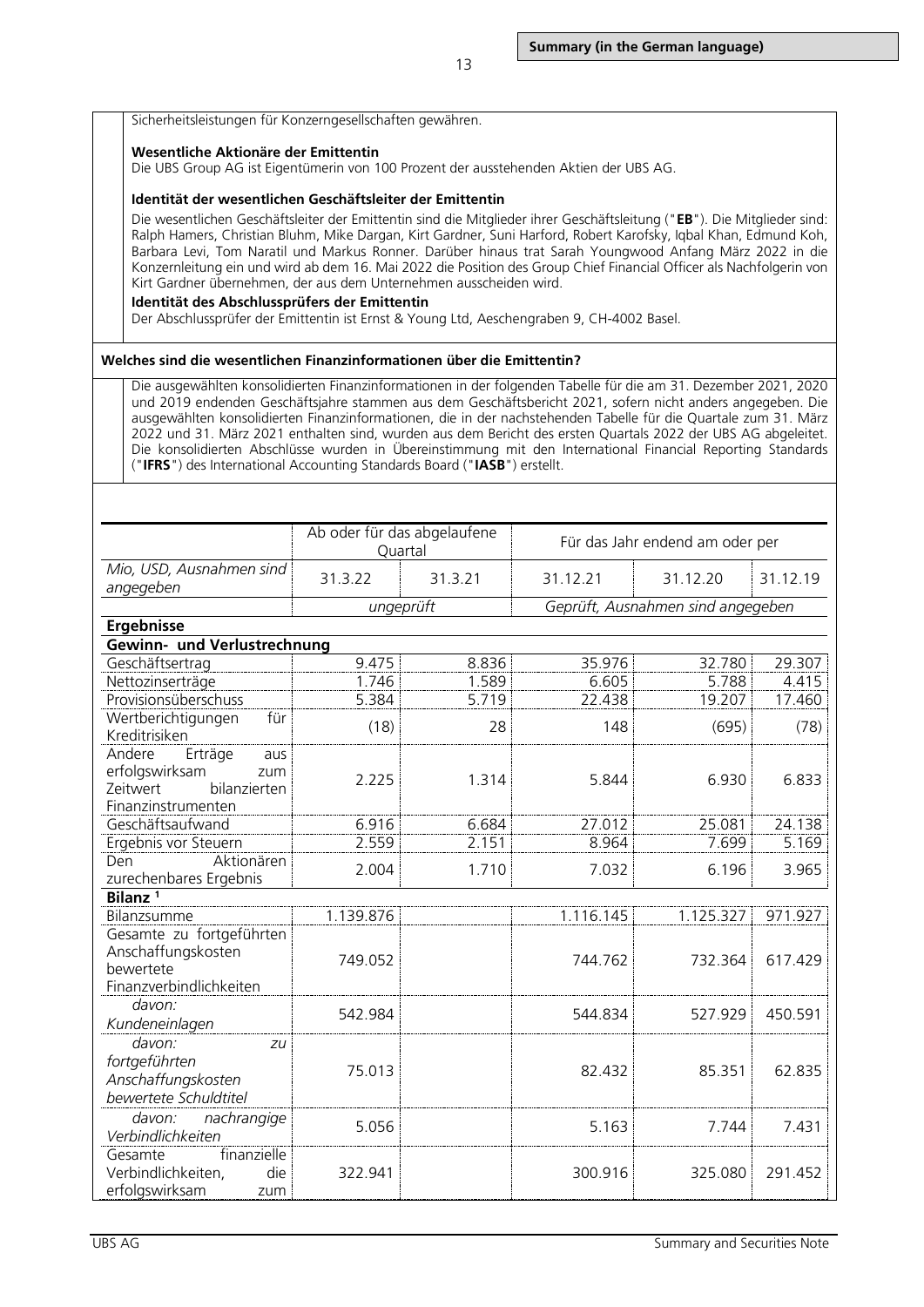| beizulegenden<br>Zeitwert                        |           |           |            |                     |           |
|--------------------------------------------------|-----------|-----------|------------|---------------------|-----------|
| bewertet werden<br>davon: Schuldtitel, die       |           |           |            |                     |           |
|                                                  | 69.421    |           | 71.460     | 59.868              | 66.592    |
| beizulegenden<br>zum<br>Zeitwert bewertet werden |           |           |            |                     |           |
| Forderungen an Kunden                            | 393.960   |           | 398.693    | 380.977             | 327.992   |
| Gesamteigenkapital                               | 58.319    |           | 58.442     | 58.073              | 53.896    |
| Den<br>Aktionären                                |           |           |            |                     |           |
| zurechenbares Eigenkapital                       | 57.962    |           | 58.102     | 57.754              | 53.722    |
| Profitabilität<br>und                            |           |           |            |                     |           |
| Wachstum                                         |           |           |            |                     |           |
| Rendite auf Eigenkapital                         |           |           |            |                     |           |
| $(\% )$                                          | 13,8      | 11,9      | $12,3*$    | $10,9*$             | $7,4*$    |
| Rendite auf das materielle                       |           |           |            |                     |           |
| Eigenkapital (%)                                 | 15,5      | 13,4      | $13,9*$    | $12,4*$             | $8,5*$    |
| Rendite<br>Hartes<br>auf                         |           |           |            |                     |           |
| Kernkapital (CET1) (%)                           | 19,3      | 17,8      | $17,6*$    | $16,6*$             | $11,3*$   |
| Rendite<br>auf                                   |           |           |            |                     |           |
| risikogewichteten Aktiven                        | 12,5      | 12,3      | $12,3*$    | $11,9*$             | $11,2*$   |
| brutto $(% )$                                    |           |           |            |                     |           |
| Rendite auf den Leverage                         |           |           |            |                     |           |
| Ratio-Nenner brutto (%) <sup>2</sup>             | 3,5       | 3,4       | $3,4*$     | $3,4*$              | $3,2*$    |
| Verhältnis<br>von                                |           |           |            |                     |           |
| Geschäftsaufwand /                               | 72,8      | 75,9      | $75,4*$    | 74,9*               | $82,1*$   |
| Geschäftsertrag (%)                              |           |           |            |                     |           |
| Wachstum des Ergebnisses                         |           |           |            |                     |           |
| (% )                                             | 17,2      | 20,3      | $13,5*$    | $56,3*$             | $(3,4)^*$ |
| Resourcen                                        |           |           |            |                     |           |
| Hartes Kernkapital (CET1) <sup>3</sup>           | 41.577    | 38.826    | 41.594     | 38.181              | 35.233*   |
| Risikogewichtige Aktiven <sup>3</sup>            | 309.374   | 285.119   | 299.005*   | 286.743*            | 257.831*  |
| Kernkapitalquote<br>Harte                        |           |           |            |                     |           |
| (CET1) (%) <sup>3</sup>                          | 13,4      | 13,6      | $13,9*$    | $13,3*$             | $13,7*$   |
| Going<br>Concern                                 |           |           |            | $18,3*$             |           |
| Kapitalquote (%) <sup>3</sup>                    | 18,1      | 18,7      | $18,5*$    |                     | $18,3*$   |
| Total                                            |           |           |            |                     |           |
| Verlustabsorptionsfähigkeit                      | 33,1      | 34,2      | $33,3*$    | $34,2*$             | $33,9*$   |
| Ratio $(\frac{9}{6})^3$                          |           |           |            |                     |           |
| Leverage Ratio-Nenner <sup>2,3</sup>             | 1.072.766 | 1.039.736 | 1.067.679* | 1.036.771* 911.228* |           |
| Harte Kernkapitalquote                           |           |           |            |                     |           |
| (CET1)                                           | 3,88      | 3,73      | $3,90*$    | $3,68*$             | $3,87*$   |
| Leverage Ratio $(%)^{2,3}$                       |           |           |            |                     |           |
| Going Concern Leverage                           | 5,2       | 5,1       | $5,2*$     | $5,1*$              | $5,2*$    |
| Ratio (%) <sup>2,3</sup>                         |           |           |            |                     |           |
| Total                                            |           |           |            |                     |           |
| Verlustabsorptionsfähigkeit                      | 9,6       | 9,4       | $9,3*$     | $9,5*$              | $9,6*$    |
| Leverage Ratio (%) <sup>3</sup>                  |           |           |            |                     |           |
| <b>Andere</b>                                    |           |           |            |                     |           |
| Verwaltete Vermögen (in                          | 4.380     | 4.306     | 4.596      | 4.187               | 3.607     |
| Mrd, USD) <sup>4</sup>                           |           |           |            |                     |           |
| Personal (auf Vollzeitbasis)                     | 47.139    | 47.592    | 47.067*    | 47.546*             | 47.005*   |

\*ungeprüft

**<sup>1</sup>** Mit Ausnahme der Bilanzsumme, des Gesamteigenkapitals und des den Aktionären zurechenbaren Eigenkapitals werden die Bilanzinformationen für das am 31. Dezember 2019 endende Geschäftsjahr aus dem Geschäftsbericht 2020 abgeleitet. **<sup>2</sup>** Leverage-Ratio-Nenner und Leverage Ratios für das Jahr 2020 spiegeln nicht die Auswirkungen der temporären Ausnahme wider, die

vom 25. März 2020 bis zum 1. Januar 2021 galt und von der FINMA im Zusammenhang mit COVID-19 gewährt wurde.

**<sup>3</sup>** Basiert auf den anwendbaren Regeln für Schweizer systemrelevante Banken (SRB) ab dem 1. Januar 2020.

**<sup>4</sup>** Besteht aus dem Vermögen unter der Verwaltung von Global Wealth Management, Asset Management und Personal & Corporate Banking.

#### **Welches sind die zentralen Risiken, die für die Emittentin spezifisch sind?**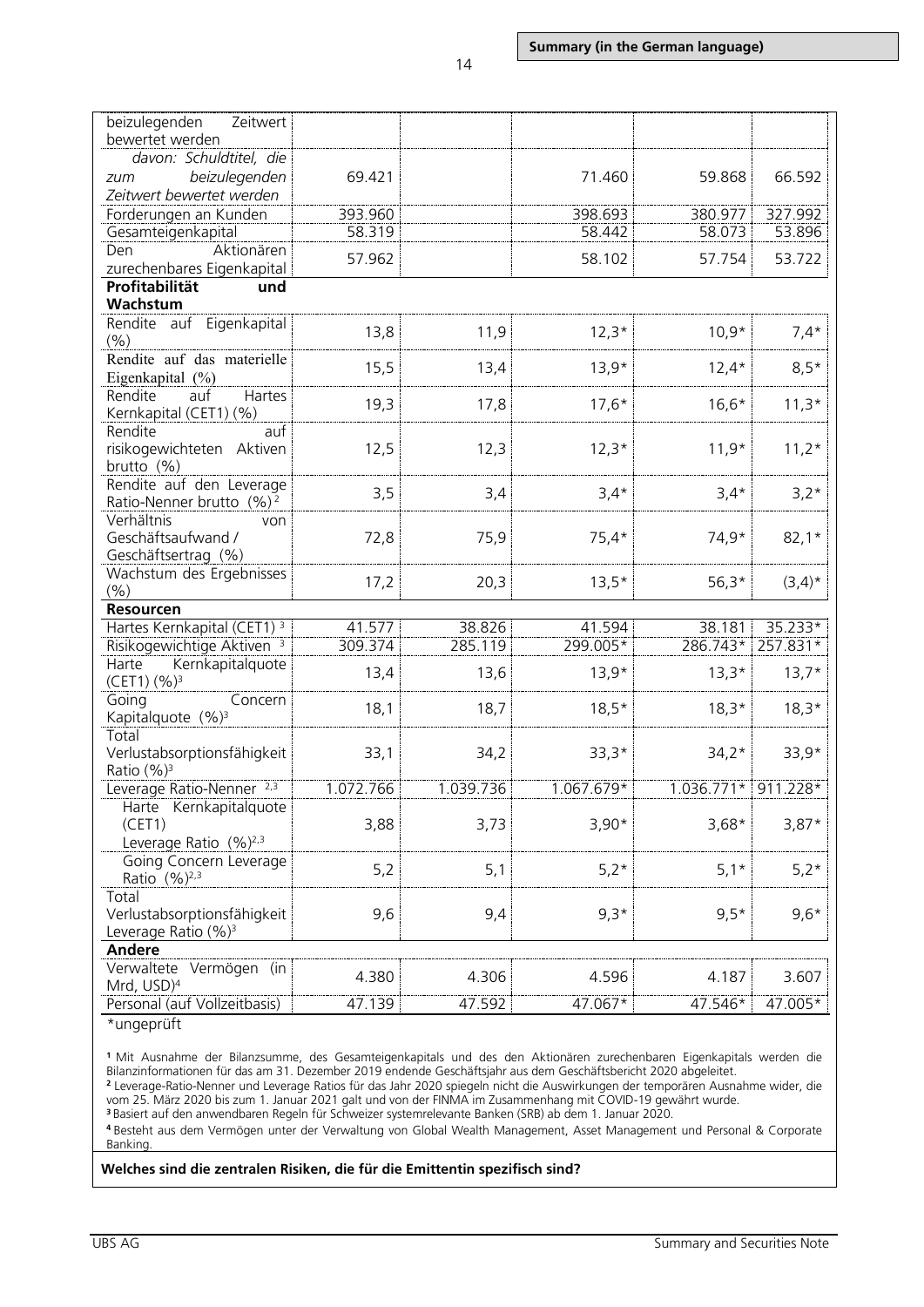#### **Kreditrisiko im Zusammenhang mit UBS AG als Emittentin**

Jeder Anleger in Wertpapieren, die von der UBS AG als Emittentin ausgegebenen werden, unterliegt dem Kreditrisiko der UBS AG. Die Bewertung der Bonität der UBS AG kann durch eine Reihe von Faktoren und Entwicklungen beeinflusst werden. Dazu gehören die Marktbedingungen und makroökonomisches Klima, das Kreditrisiko in Bezug auf Kunden und Gegenparteien, wesentliche rechtliche und regulatorische Risiken, wesentliche Änderungen in der Regulierung, der Erfolg der UBS AG bei der Umsetzung ihrer strategischen Pläne, operationelle Risiken, Risikomanagement- und Kontrollprozesse sowie Liquiditäts- und Refinanzierungsmanagement.**Falls UBS in finanzielle Schwierigkeiten gerät, hat FINMA die Befugnis, in Bezug auf UBS Group AG, UBS AG oder UBS Switzerland AG Sanierungs- oder Liquidationsverfahren zu eröffnen oder Schutzmaßnahmen aufzuerlegen, und solche Verfahren oder Maßnahmen können eine wesentlich nachteilige Auswirkung auf Aktionäre und Gläubiger der UBS haben.** Falls Sanierungs- oder Liquidationsverfahren in Bezug auf UBS AG eröffnet werden, können Inhaber von Wertpapieren einen erheblichen oder vollständigen Verlust in Bezug auf die Wertpapiere erleiden**.**

#### **Abschnitt C – Basisinformationen über die Wertpapiere**

#### **Welches sind die wichtigsten Merkmale der Wertpapiere?**

#### Art, Gattung und ISIN der Wertpapiere

Gegenstand dieses Prospekts sind die 500.000 an die Entwicklung des virtuelle Smart Health Care Referenz Portfolio, ISIN DE000US8MAR5 (die "**Wertpapiere**").

Die Wertpapiere unterliegen Schweizer Recht.

Die Wertpapiere wurden als Wertrechte ("**Wertrechte**") im Sinne von Art. 973c des Schweizerischen Obligationenrechts ausgegeben. Die Wertrechte werden in dem Hauptregister einer Schweizer Verwahrungsstelle ("**Verwahrungsstelle**") im Sinne des Bundesgesetzes über die Bucheffekten ("**BEG**") registriert. Durch (a) die Eintragung der Wertrechte in das Hauptregister der Verwahrungsstelle und (b) die Einbuchung der Wertpapiere in das Effektenkonto einer Verwahrungsstelle begründen die Wertrechte Bucheffekten im Sinn des BEG ("**Bucheffekten**"). Die Emittentin hat SIX SIS AG, Baslerstrasse 100, CH-4600 Olten, Schweiz, auch als Verwahrungsstelle eingesetzt, behält sich aber das Recht vor, eine andere Verwahrungsstelle einschließlich der UBS AG einzusetzen.

#### Begebungstag und Laufzeit der Wertpapiere

Die Wertpapiere lauten auf Euro ("**EUR**") ("**Auszahlungswährung**"). Die Wertpapiere werden mit einer Stückelung von EUR 100,00 je Wertpapier begeben. Die Emittentin wird bis zu 500.000 Wertpapiere begeben.

Die Wertpapiere wurden erstmals am 28. November 2018 ausgegeben ("**Ausgabetag**"). Vorbehaltlich der Verlängerungsoption der Emittentin (wie nachstehend definiert) ist der Verfalltag der Wertpapiere – sofern keine vorzeitige Kündigung oder Auszahlung erfolgt – der 21. November 2025 ("**Verfalltag**").

Die Emittentin ist berechtigt, die Laufzeit aller ausstehenden Wertpapiere durch Bekanntmachung an die Wertpapiergläubiger vor dem zu diesem Zeitpunkt geltenden Verfalltag um einen zusätzlichen Zeitraum von sieben (7) Kalenderjahren zu verlängern; in einem solchen Fall ist der "Verfalltag" der Tag, der sieben (7) Kalenderjahre auf den festgelegten Verfalltag folgt (die "**Verlängerungsoption der Emittentin**"). Falls die Emittentin die Verlängerungsoption der Emittentin ausübt und ein Wertpapiergläubiger nicht gemäß den Bedingungen der Wertpapiere die von ihm gehaltenen Wertpapiere durch Ausübung der Wertpapiergläubiger Nicht-Verlängerungsoption kündigt, erhalten Anleger in die Wertpapiere die abschließende Zahlungen unter den Wertpapieren später, als beim Ausgabetag der Wertpapiere vorgesehen.

### Mit den Wertpapieren verbundene Rechte; Tilgungsprofil zum planungsgemäßen Laufzeitende

Die Wertpapiere sind jeweils an die Entwicklung des virtuellen, auf Euro lautenden Smart Health Care Referenz Portfolio ("**Basiswert**" oder virtuelles "**Referenz-Portfolio**") gebunden, das von der Bank Vontobel AG, Gotthardstrasse 43, 8002 Zürich, Schweiz ("**Referenz-Portfolio Berater**") erstellt und aktiv verwaltet wird. Das Referenz-Portfolio zielt darauf ab, die Entwicklung (i) eines Korbs bestehend aus ausgewählten Aktien (jeweils eine "**Aktie(i)**" bzw. gemeinsam die "**Aktien**") bzw. American und Global Depositary Receipts (jeweils ein "**Aktienvertretendes Zertifikat(i)**" bzw. gemeinsam die "**Aktienvertretenden Zertifikate**", wobei die Aktien und die Aktienvertretenden Zertifikate auch jeweils als eine "**Aktien-**Komponente<sub>(i)</sub>" bzw. gemeinsam als die "Aktien-Komponenten" bezeichnet werden) und (ii) eine gelegentliche Barmittel-Position, die in der Auszahlungswährung denominiert ist und die von Zeit zu Zeit auch einen negativen Wert aufweisen kann (die "**Barmittel-Position**", die zusammen mit den Komponenten als "**Referenz-Portfolio Bestandteile**" bezeichnet wird) abzüglich bestimmter Gebühren. Kosten und Auslagen, abzubilden.

Mit dem Kauf eines (1) Wertpapiers erwirbt der Anleger das Recht, unter bestimmten Voraussetzungen und gemäß den Bedingungen der Wertpapiere von der Emittentin die Auszahlung des Abrechnungsbetrags (wie nachstehend definiert) in der Auszahlungswährung, gegebenenfalls auf zwei Dezimalstellen kaufmännisch gerundet ("**Auszahlungsbetrag**"), zu verlangen ("**Wertpapierrecht**").

Der "**Abrechnungsbetrag**" welcher nicht negativ sein kann, wird durch eine Multiplikation von EUR 100,00 mit der Entwicklung des Referenz-Portfolios von dem 21. November 2018 ("**Festlegungstag**") bis zum Bewertungstag und daher in Übereinstimmung mit der folgenden Formel berechnet: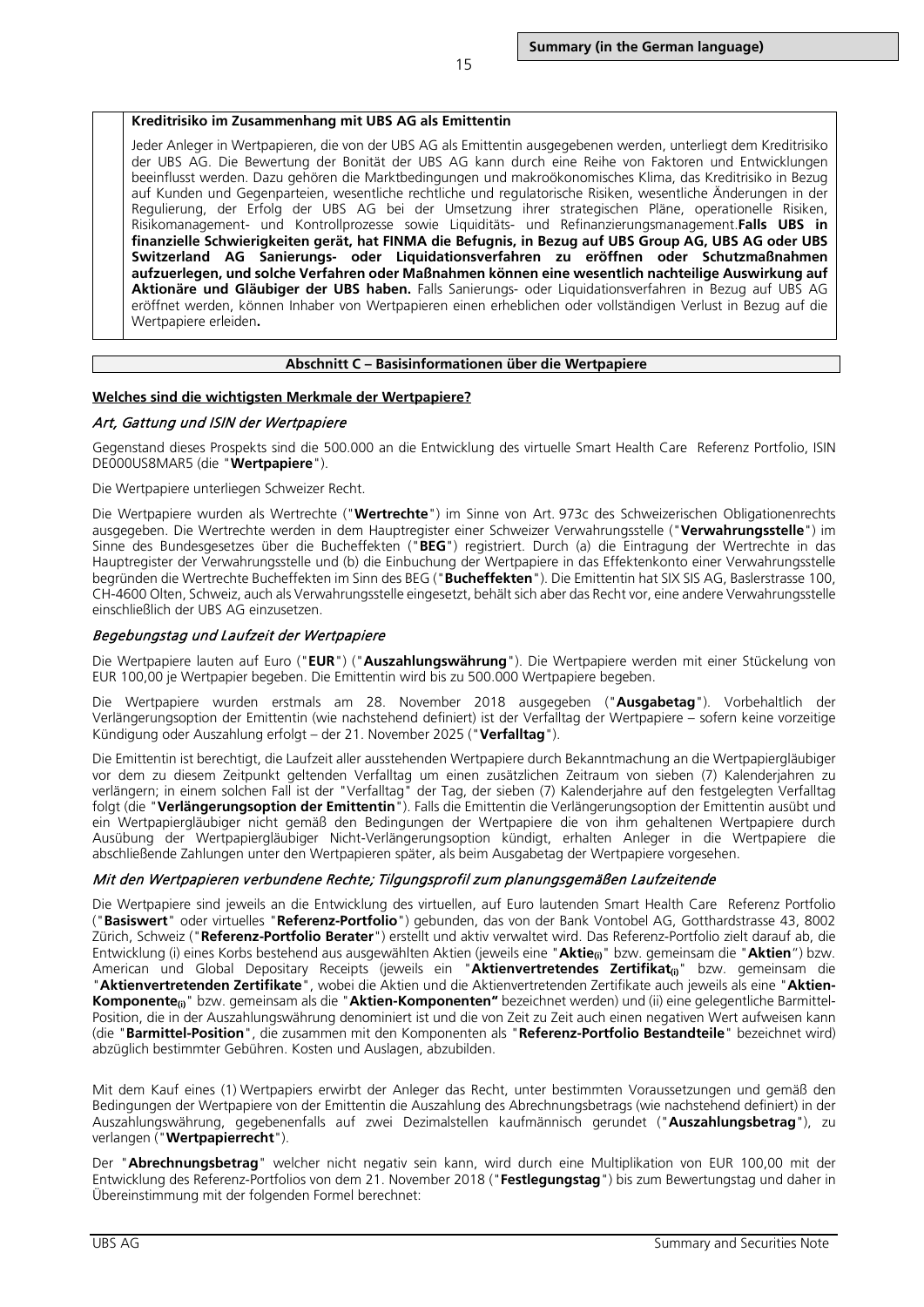$EUR 100,00 \times MAX(0, \frac{Finaler Referenz-Portfolio Level}{Antändicher Referenz-Portfolio Le$ Anfänglicher Referenz-Portfolio Level $\bigl/$ 

"**Finaler Referenz-Portfolio Level**" bezeichnet, vorbehaltlich einer Marktstörung gemäß der Bedingungen der Wertpapiere, den Wert des virtuellen Referenz-Portfolios, wie er an dem maßgeblichen Bewertungstag von der Berechnungsstelle berechnet wird, wobei der maßgebliche Wert des Referenz-Portfolios der folgenden Summe entspricht (i) der Summe der Veräußerungserlöse, unter Verwendung des jeweiligen maßgeblichen Währungswechselkurses, wie von der Berechnungsstelle nach billigem Ermessen bestimmt, in die Auszahlungswährung umgerechnet, die erzielt worden wären, wenn ein hypothetischer Investor (in derselben Position wie die Emittentin) die in dem Referenz-Portfolio jeweils enthaltenen virtuellen Komponenten veräußert bzw. aufgelöst hätte, zuzüglich (ii) des Werts der Barmittel-Position abzüglich (iii) der angefallenen, aber noch nicht abgezogenen, Referenz-Portfolio Gebühren und Anpassungsgebühren.

#### "**Anfänglicher Referenz-Portfolio Level**" bezeichnet EUR 100.00.

Im Fall eines Automatischen Beendigungsereignisses werden sämtliche ausstehenden Wertpapiere automatisch gekündigt und jeder Wertpapiergläubiger erhält an dem maßgeblichen Fälligkeitstag die Zahlung des Vorzeitigen Auszahlungsbetrags in der Auszahlungswährung, gegebenenfalls auf zwei Dezimalstellen kaufmännisch gerundet (der "**Automatischer Beendigungsbetrag**")

Der "**Vorzeitige Abrechnungsbetrag**", welcher nicht negativ sein kann, wird wird durch die Multiplikation von EUR 100,00 mit der Entwicklung des Referenz-Portfolios seit dem Festlegungstag bis zum maßgeblichen Bewertungstag und damit in Übereinstimmung mit der folgenden Formel berechnet:

EUR 100.00 
$$
\times
$$
 Max  $\left\{ 0; \frac{\text{Vorzeitiger Referenz Portfolio Level}}{\text{Anfänglicher Referenz Portfolio Level}} \right\}$ 

"**Vorzeitiger Referenz-Portfolio Level**" bezeichnet, vorbehaltlich einer Marktstörung gemäß der Bedingungen der Wertpapiere, den Wert des virtuellen Referenz-Portfolios, wie er an dem maßgeblichen Bewertungstag von der Berechnungsstelle berechnet wird, wobei der maßgebliche Wert des Referenz-Portfolios der folgenden Summe entspricht (i) der Summe der Veräußerungserlöse, unter Verwendung des jeweiligen maßgeblichen Währungswechselkurses, wie von der Berechnungsstelle nach billigem Ermessen bestimmt, in die Auszahlungswährung umgerechnet, die erzielt worden wären, wenn ein hypothetischer Investor (in derselben Position wie die Emittentin) die in dem Referenz-Portfolio jeweils enthaltenen virtuellen Komponenten veräußert bzw. aufgelöst hätte, zuzüglich (ii) des Werts der Barmittel-Position abzüglich (iii) der angefallenen, aber noch nicht abgezogenen, Referenz-Portfolio Gebühren und Anpassungsgebühren.

## Relativer Rang der Wertpapiere in der Kapitalstruktur der Emittentin im Fall einer Insolvenz

Die Wertpapiere begründen unmittelbare, unbesicherte und nicht nachrangige Verbindlichkeiten der Emittentin, die untereinander und mit allen sonstigen gegenwärtigen und künftigen unbesicherten und nicht nachrangigen Verbindlichkeiten der Emittentin gleichrangig sind, ausgenommen solche Verbindlichkeiten, denen aufgrund zwingender gesetzlicher Vorschriften Vorrang zukommt.

#### Beschränkungen der freien Handelbarkeit der Wertpapiere

Die Wertpapiere sind frei übertragbar.

#### Angaben zur Dividenden bzw. Ausschüttungspolitik

Während der Laufzeit der Wertpapiere erhält der Anleger keine laufenden Erträge (z. B. Dividenden oder Zinsen).

#### **Wo werden die Wertpapiere gehandelt?**

Eine Einbeziehung der Wertpapiere in den Handel an einer Wertpapierbörse ist nicht beabsichtigt.

#### **Welches sind die zentralen Risiken, die für die Wertpapiere spezifisch sind?**

Wertpapiergläubiger sind dem Risiko eines Bail-In ausgesetzt. Falls die FINMA als Aufsichtsbehörde der Emittentin Abwicklungsmaßnahme gegen die Emittentin ausübt und die Wertpapiere herabschreibt oder in Eigenkapital der Emittentin umwandelt, hätten die Wertpapiergläubiger nicht weiter einen Anspruch gegen die Emittentin aus den Wertpapieren.

Die Wertpapiere sind nicht durch eine gesetzliche oder freiwillige Einlagensicherung geschützt. Die durch die Wertpapiere begründeten Verbindlichkeiten der Emittentin sind nicht durch ein gesetzliches oder freiwilliges System von Einlagensicherungen oder eine Entschädigungseinrichtung geschützt. Es besteht auch keine anderweitige Garantie oder Zusicherung eines Dritten für die Verpflichtungen der Emittentin aus den Wertpapieren. Anleger könnten folglich im Falle der Insolvenz der Emittentin einen Totalverlust ihrer Investition in die Wertpapiere erleiden.

Spezifische Risiken im Zusammenhang mit dem Referenz-Portfolio. Das Auszahlungsprofil der Wertpapiere ist an die Entwicklung des Referenz-Portfolios gebunden. Potenzielle Anleger sollten sich darüber im Klaren sein, dass es unmöglich ist, Vorhersagen über die künftige Wertentwicklung des Referenz-Portfolios zu machen. Eine ungünstige Wertentwicklung des Referenz-Portfolios hätte einen geringeren Auszahlungsbetrag, Kündigungsbetrag, Automatischen Beendigungsbetrag bzw.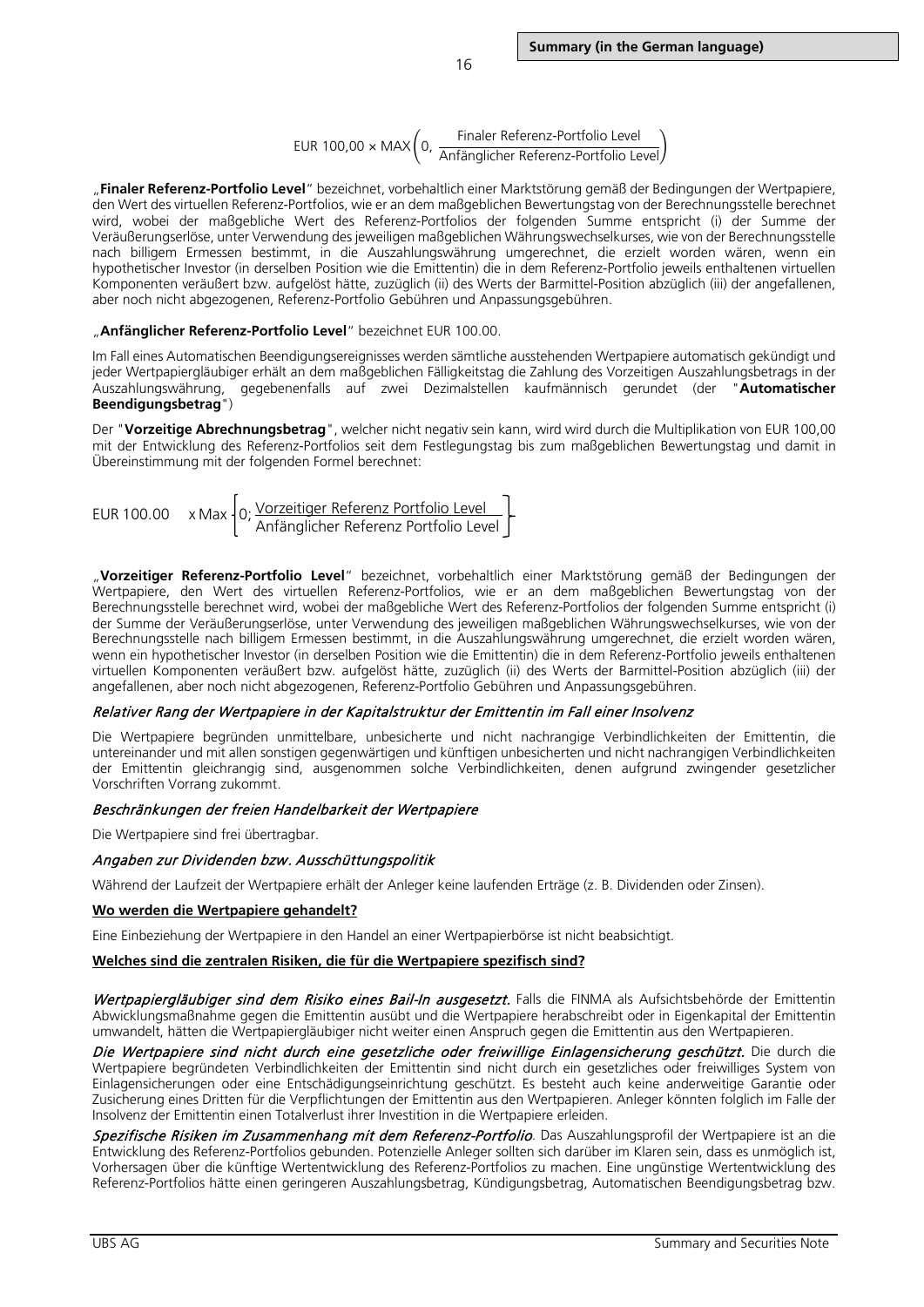Außerordentlichen Kündigungsbetrag für die Wertpapiere zur Folge. In einigen Fällen könnte es sogar zu einem Verlust des gesamten eingesetzten Kapitals der Anleger kommen.

Spezifische Risiken im Zusammenhang mit der vorzeitige Rückzahlung der Wertpapiere. Im Falle einer automatischen vorzeitigen Beendigung der Wertpapiere oder einer Kündigung der Wertpapiere durch die Emittentin, tragen die Wertpapiergläubiger das Risiko, dass sie bis zum planmäßigen Fälligkeitstag nicht von künftigen Erhöhungen des Referenz-Portfolio-Levels profitieren.

Spezifische Risiken im Zusammenhang mit Wiederanlagen. Die Wertpapiergläubiger tragen ein Wiederanlagerisiko. Das Wiederanlagerisiko ist das Risiko, dass der Kündigungsbetrag, Automatische Beendigungsbetrag bzw. Außerordentliche Kündigungsbetrag, den der Wertpapiergläubiger bei einer Kündigung der Wertpapiere erhält, nur unter Marktbedingungen die ungünstiger sind (wie z.B. eine geringere Rendite oder ein erhöhtes Risiko) als die, die beim Erwerb der Wertpapieren vorlagen, für eine mit der planmäßigen Laufzeit der Wertpapieren vergleichbare Dauer wieder angelegt werden kann. Daher kann die durch diese Wiederanalge, d.h. Neuanlage, über die jeweilige Laufzeit erzielte Rendite deutlich niedriger sein als die von dem Wertpapiergläubiger mit dem Erwerb der Wertpapieren erwartete Rendite. Darüber hinaus kann die Wahrscheinlichkeit eines Verlusts derartiger wiederangelegter Beträge in Abhängigkeit von dem zum Zeitpunkt der Neuanlage herrschenden Marktbedingungen erheblich gestiegen sein.

Spezifische Risiken im Zusammenhang mit Wechselkursschwankungen. Einzelne Referenz-Portfolio Bestandteile können auf andere Wähungen als den EUR lauten, auf den das Referenz-Portfolio lautet. Um den Referenz-Portfolio-Level zu berechnen, muss die Berechnungsstelle den Wert der Referenz-Portfolio Bestandteile von ihrer Denominierungswährung in EUR umrechnen. Wenn eine solche Denominierungswährung gegenüber dem EUR an Wert verliert, würde der Wert des entsprechenden Referenz-Portfolio Bestandteils, der für die Berechnung des Referenz-Portfolio Levels verwendet wird, aufgrund der Währungsumrechnung ebenfalls sinken. Infolgedessen schwankt der Referenz-Portfolio Level nicht nur in Abhängigkeit von der Entwicklung der einzelnen Referenz-Portfolio Bestandteile, sondern auch von den schwankenden Wechselkursen bei der Umrechnung des Wertes der betreffenden Rerenz-Portfolio Bestandteile von ihrer Denominierungswährung in EUR. Ungünstig schwankende Wechselkurse können infolgedessen den Wert der Wertpapiere und der an die Wertpapiergläubiger zu zahlenden Beträge sogar erheblich verringern.

Spezifische Risiken im Zusammenhang mit Kündigung und vorzeitiger Rückgabe der Wertpapiere durch die Emittentin und im Zusammenhang mit automatischer vorzeitiger Kündigung. Falls die Emittentin die Wertpapiere vor dem Fälligkeitstag kündigt und vorzeitig zurückgibt, sind die Wertpapiergläubiger berechtigt, wegen dieser vorzeitigen Rückgabe die Zahlung eines Geldbetrags zu verlangen. Die Wertpapiergläubiger haben jedoch keinen Anspruch auf weitere Zahlungen auf die Wertpapiere nach dem Außerordentlichen Kündigungstag und riskieren damit, an der Wertentwicklung des Referenz-Portfolios nach dem Außerordentlichen Kündigungstag nicht zu partizipieren. Wertpapiergläubiger könnten im Falle einer Kündigung und Rückgabe der Wertpapiere vor dem Fälligkeitstag also weniger als das eingesetzte Kapital zurückerhalten.

Spezifische Risiken im Zusammenhang mit dem Marktpreis der Wertpapiere. Potenzielle Anleger tragen das Risiko möglicher Schwankungen des Marktpreises der Wertpapiere im Sinne dieses Prospekts, insbesondere aufgrund der Wertentwicklung einzelner Bestandteile oder des Referenz-Portfolios insgesamt. Falls sie Wertpapiere vor Fälligkeit verkaufen können, tragen potenzielle Anleger folglich das Risiko, dass der Verkaufserlös gegebenenfalls unter (oder gegebenenfalls deutlich unter) dem ursprünglich in die Wertpapiere investierten Kapital liegt und dass die Anleger in diesem Fall einen Teil des investierten Kapitals oder das gesamte investierte Kapital verlieren.

Spezifische Risiken im Zusammenhang mit der Liquidität der Wertpapiere. Potenzielle Anleger tragen das Risiko, dass es möglicherweise keinen liquiden Markt für den Handel mit den Wertpapieren gibt. Aufgrund ihres strukturierten Charakters und ihrer Verknüpfung mit dem Referenz-Portfolio hätten die Wertpapiere in Allgemeinen einen begrenzteren Sekundärmarkt als konventionelle Schuldverschreibungen. Das bedeutet, dass sie die Wertpapiere unter Umständen nicht zu einer von ihnen bestimmten Zeit verkaufen können. Dies könnte wiederum zur Folge haben, dass die potenziellen Anleger einen niedrigeren Verkaufspreis erzielen, als sie bei Vorhandensein eines liquiden Markts erzielt hätten.

Spezifische Risiken im Zusammenhang mit potenziellen Interessenkonflikten der Emittentin und ihrer **verbundenen Unternehmen**. Die Emittentin und ihre verbundenen Unternehmen können wirtschaftliche Interessen verfolgen, die den Interessen der Wertpapiergläubiger (beispielsweise als Ergebnis der Beteiligung der Emittentin an anderen Transaktionen oder existierenden Geschäftsbeziehungen der Emittentin mit dem Emittenten des Basiswerts) widersprechen und den Wert der Wertpapiere und/oder den Handel mit den Wertpapieren beeinflussen können. Umgekehrt könnte dies zur Folge haben, dass die Wertpapiergläubiger beim Verkauf von Wertpapieren geringere Erlöse erzielen, als dies ohne die Interessenkonflikte der Fall gewesen wäre, und/oder dass sie **sogar einen Teil ihres eingesetzten Kapitals verlieren**.

Unsicherheit über die zukünftige Wertentwicklung; begrenzte Daten für die Vergangenheit. Potenzielle Anleger sollten sich darüber im Klaren sein, dass es nicht möglich ist, genaue Vorhersagen über die künftige Wertentwicklung des Referenz-Portfolios zu machen. Eine ungünstige Wertentwicklung des Referenz-Portfolios hätte zur Folge, dass ein geringerer Auszahlungsbetrag, Kündigungsbetrag, Automatischer Beendigungsbetrag bzw. Außerordentlicher Kündigungsbetrag für die Wertpapiere gezahlt werden würde. In einigen Fällen könnte es sogar zu einem Verlust des gesamten eingesetzten Kapitals der Anleger kommen.

Spezifische Risiken im Zusammenhang mit der Entwicklung der Basiswerte, einzelner Referenz-Portfolio Bestandteile und der Entwicklung des Referenz-Portfolios insgesamt. Potenzielle Anleger tragen das Risiko, dass die positive Entwicklung einzelner Referenz-Portfolio Bestandteile nicht unmittelbar mit einer positiven Entwicklung des Referenz-Portfolios insgesamt korreliert. Eine positive Wertentwicklung eines Basiswerts hätte nicht notwendigerweise eine positive Wertentwicklung des entsprechenden Referenz-Portfolio Bestandteils und damit der Wertpapiere zur Folge, die Gegenstand dieses Prospekts sind. Daher besteht für potenzielle Anleger das Risiko, dass selbst bei einem Wertzuwachs einzelner Basiswerte oder Referenz-Portfolio Bestandteile der Wert des Referenz-Portfolios insgesamt sinkt. Wertpapiergläubiger könnten also geringere Renditen erhalten als erwartet und in extremen Fällen einen Teil des investierten Kapitals oder das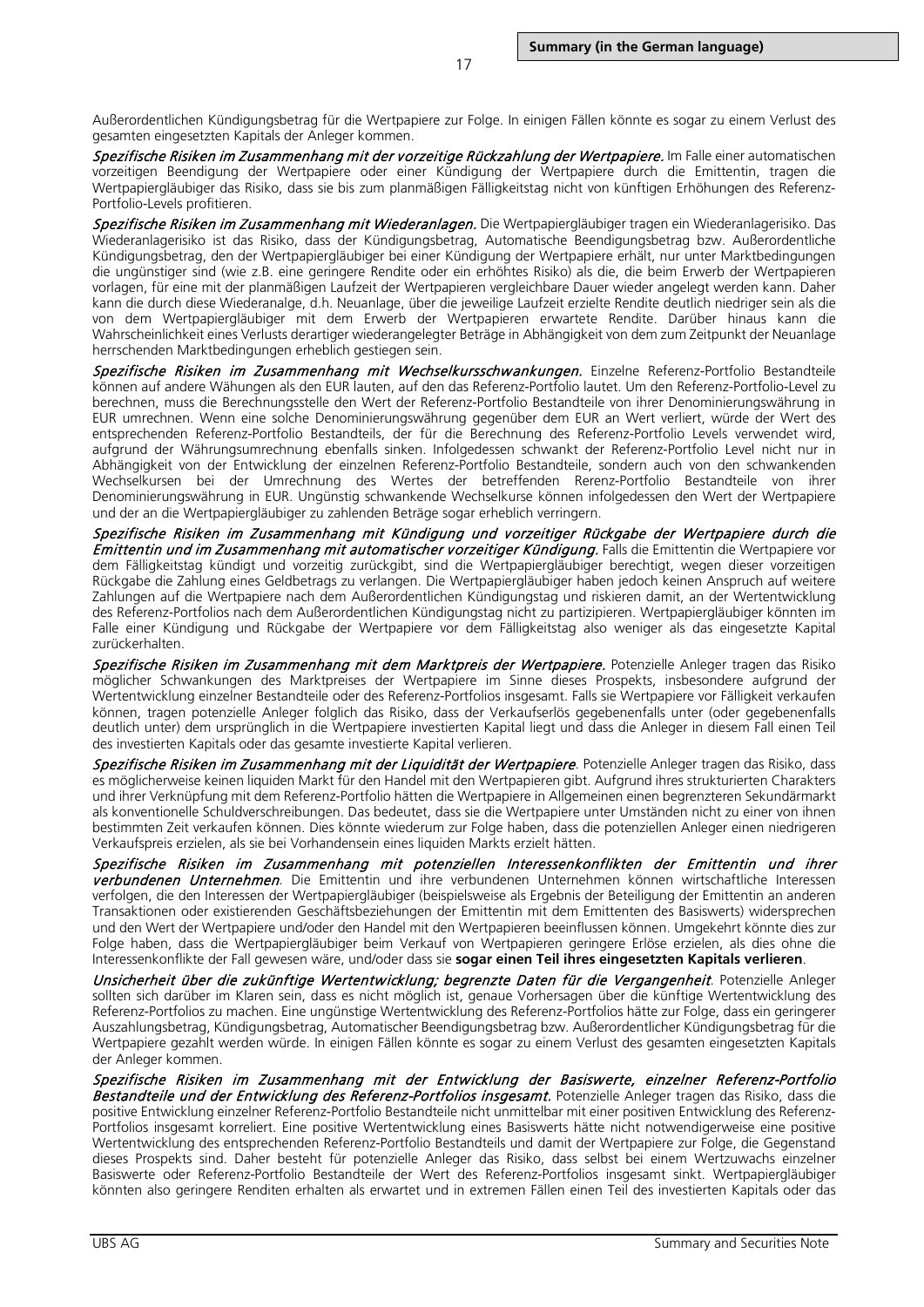#### gesamte investierte Kapital verlieren.

Spezifische Risiken im Zusammenhang mit dem fehlenden Zugriff der Wertpapiergläubiger auf die Referenz-Portfolio Bestandteile. Potenzielle Anleger sollten sich darüber im Klaren sein, dass die Wertpapiere keinen Anspruch, keine geschützten Rechte und keine Möglichkeiten auf die im Referenz-Portfolio jeweils enthaltenen Referenz-Portfolio Bestandteile beinhalten. Bezüglich sämtlicher Zahlungen, die sie im Hinblick auf die Wertpapiere leisten, sind die Wertpapiergläubiger lediglich dem Bonitätsrisiko der Emittentin ausgesetzt, haben aber keine Möglichkeit zum Zugriff auf zugrundeliegende Vermögenswerte.

Spezifische Risiken im Zusammenhang mit den Leistungen des Referenz-Portfolio Beraters. Potenzielle Anleger tragen das Risiko, dass Anlageentscheidungen des Referenz-Portfolio Beraters einen Rückgang des Wertes des Referenz-Portfolios bewirken könnten. Potenzielle Anleger tragen außerdem das Risiko, dass das Ausscheiden eines oder mehrerer besonders wichtiger Mitarbeiter des Referenz-Portfolio Beraters, die Fähigkeit des Referenz-Portfolio Beraters zur Erfüllung seiner Aufgaben beeinträchtigen könnte. Das könnte für die potenziellen Anleger jeweils einen teilweisen oder vollständigen Verlust des von ihnen investierten Kapitals zur Folge haben.

### **Abschnitt D – Basisinformationen über das öffentliche Angebot von Wertpapieren und/oder die Zulassung zum Handel an einem geregelten Markt**

#### **Zu welchen Konditionen und nach welchem Zeitplan kann ich in dieses Wertpapier investieren?**

Vereinbarungsgemäß werden UBS AG, Zürich (UBS Investment Bank), Bahnhofstrasse 45, 8001 Zürich, Schweiz, und der Referenz-Portfolio Berater (jeweils ein "**Berechtigter Anbieter**") die Wertpapiere an oder nach dem maßgeblichen Ausgabetag (der "**Ausgabetag**") der Wertpapiere erwerben und die Wertpapiere in den Jurisdiktionen des Öffentlichen Angebots, vorbehaltlich von Änderungen, zu einem Preis von EUR 100,00 pro Wertpapier (der "**Ausgabepreis**") zum Verkauf anbieten. Der Ausgabepreis wurde am Beginn des öffentlichen Angebots der Wertpapiere festgesetzt. Danach wird der Verkaufspreis fortlaufend - entsprechend der jeweiligen Marktsituation - angepasst. Die Gesamtkosten der Emission und/oder des Angebots sind nicht gesondert identifizierbar und sind in den allgemeinen Betriebskosten der Emittentin enthalten.

Die Wertpapiere werden seit dem 11. Juli 2019 der öffentlich angeboten. Dieser Prospekt wird verwendet, um das öffentliche Angebot dieser Wertpapiere ab dem 22. Juni 2022 fortzusetzen.

#### **Wer ist der Anbieter und/oder die die Zulassung zum Handel beantragende Person?**

UBS AG, Zürich (UBS Investment Bank) ("**Manager**") hat ihren Sitz in der Schweiz, wo sie als Aktiengesellschaft nach schweizerischem Aktienrecht eingetragen ist.

#### **Weshalb wird dieser Prospekt erstellt?**

#### Zweckbestimmung der Erlöse

Die Emittentin beabsichtigt, die Wertpapiere auszugeben und öffentlich anzubieten, um allgemeine geschäftliche Zwecke der UBS-Gruppe zu finanzieren. Die Nettoerlöse sind nicht quantifizierbar.

Vereinbarungsgemäß werden die Berechtigten Anbieter die Wertpapiere am Ausgabetag im Rahmen eines vom Ausgabetag datierenden Emissionsvertrags zeichnen und die Wertpapiere in den Jurisdiktionen des Öffentlichen Angebots zu Bedingungen, die gegebenenfalls geändert werden können, zum Verkauf anbieten werden.

### Wesentlichsten Interessenkonflikte

Die Emittentin und verbundene Unternehmen können sich an Transaktionen, die die Wertpapiere zum Gegenstand haben, auf eigene Rechnung oder für Rechnung eines Kunden beteiligen. Solche Transaktionen sind möglicherweise nicht im Interesse der Wertpapiergläubiger. Sie können positive oder negative Auswirkungen auf den Wert der Referenz-Portfolio Bestandteile im Referenz-Portfolio und folglich auf den Wert der Wertpapiere haben. Außerdem können mit der Emittentin verbundene Unternehmen gegebenenfalls Gegenparteien bei Deckungsgeschäften bezüglich der Verpflichtungen der Emittentin aus den Wertpapieren werden. Daher können hinsichtlich der Pflichten bei der Ermittlung der Kurse der Wertpapiere und anderen damit verbundenen Feststellungen sowohl unter den mit der Emittentin verbundenen Unternehmen als auch zwischen diesen Unternehmen und den Anlegern Interessenkonflikte auftreten. Zudem können die Emittentin und mit ihr verbundene Unternehmen in Bezug auf die Wertpapiere gegebenenfalls zusätzlich eine andere Funktion ausüben, zum Beispiel als Berechnungsstelle, Zahl- und Verwaltungsstelle.

Die Emittentin und mit ihr verbundene Unternehmen können darüber hinaus weitere derivative Instrumente in Verbindung mit dem Referenz-Portfolio ausgeben; die Einführung solcher miteinander im Wettbewerb stehender Produkte kann sich auf den Wert der Wertpapiere auswirken. Die Emittentin und ihre verbundenen Unternehmen können nicht-öffentliche Informationen in Bezug auf das Referenz-Portfolio erhalten, und weder die Emittentin noch eines der mit ihr verbundenen Unternehmen verpflichtet sich, solche Informationen Wertpapiergläubigern zugänglich zu machen.

Im Zusammenhang mit dem Angebot und Verkauf der Wertpapiere kann die Emittentin oder ein mit ihr verbundenes Unternehmen direkt oder indirekt Gebühren in unterschiedlicher Höhe an die Berechtigten Anbieter zahlen oder Gebühren in unterschiedlicher Höhe, einschließlich solcher, die im Zusammenhang mit dem Vertrieb der Wertpapiere erhoben werden, von den Berechtigten Anbietern erhalten. Potenzielle Anleger sollten sich darüber im Klaren sein, dass die Emittentin die Gebühren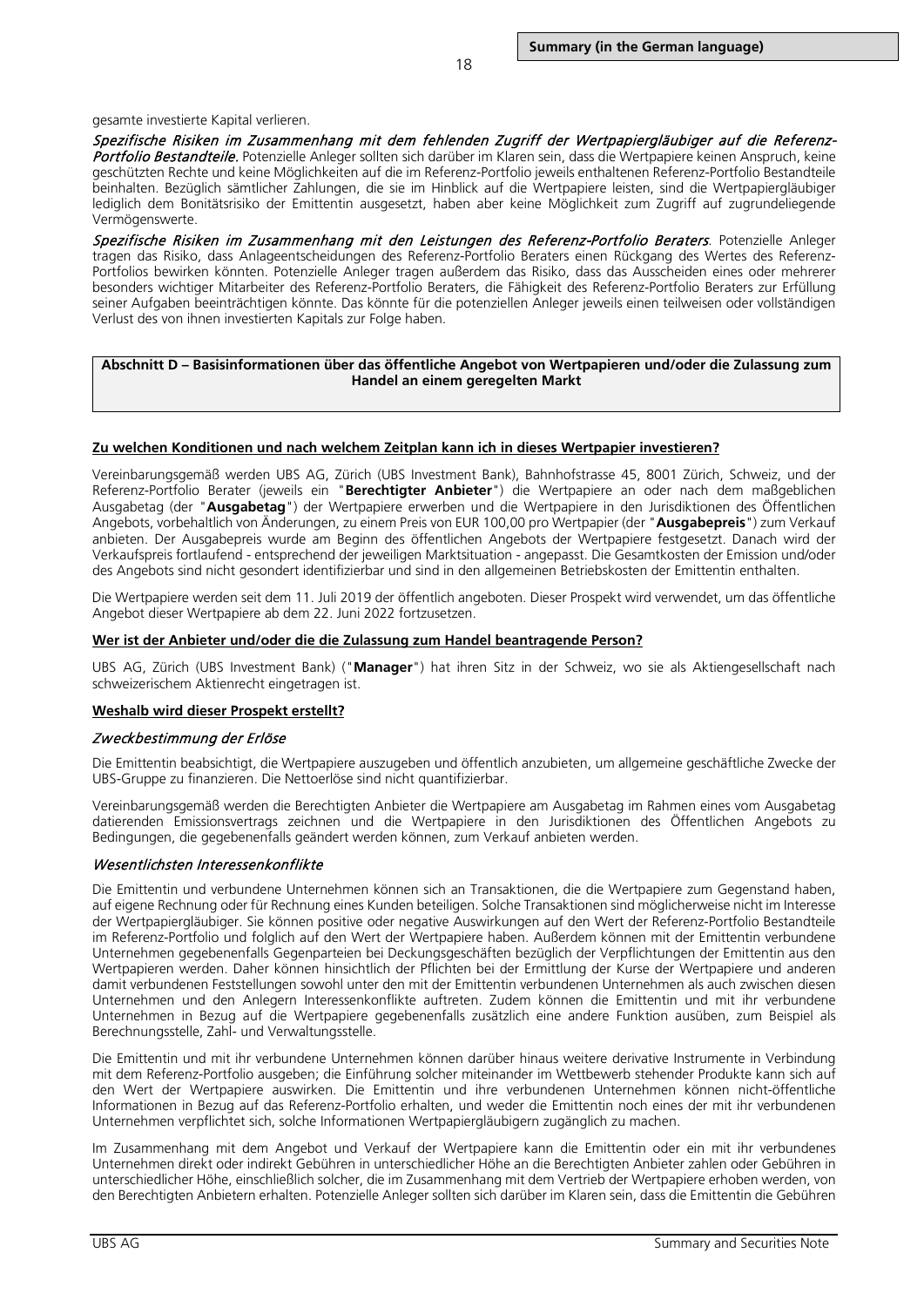teilweise oder vollständig einbehalten kann. Über die Höhe dieser Gebühren erteilt die Emittentin bzw. der Manager auf Anfrage Auskunft.

Der Emittentin sind keine an der Emission der Wertpapiere beteiligten Personen bekannt, die ein wesentliches Interesse an dem Angebot haben, mit Ausnahme des Managers und des Referenz-Portfolio Beraters, was ihre Gebühren betrifft

.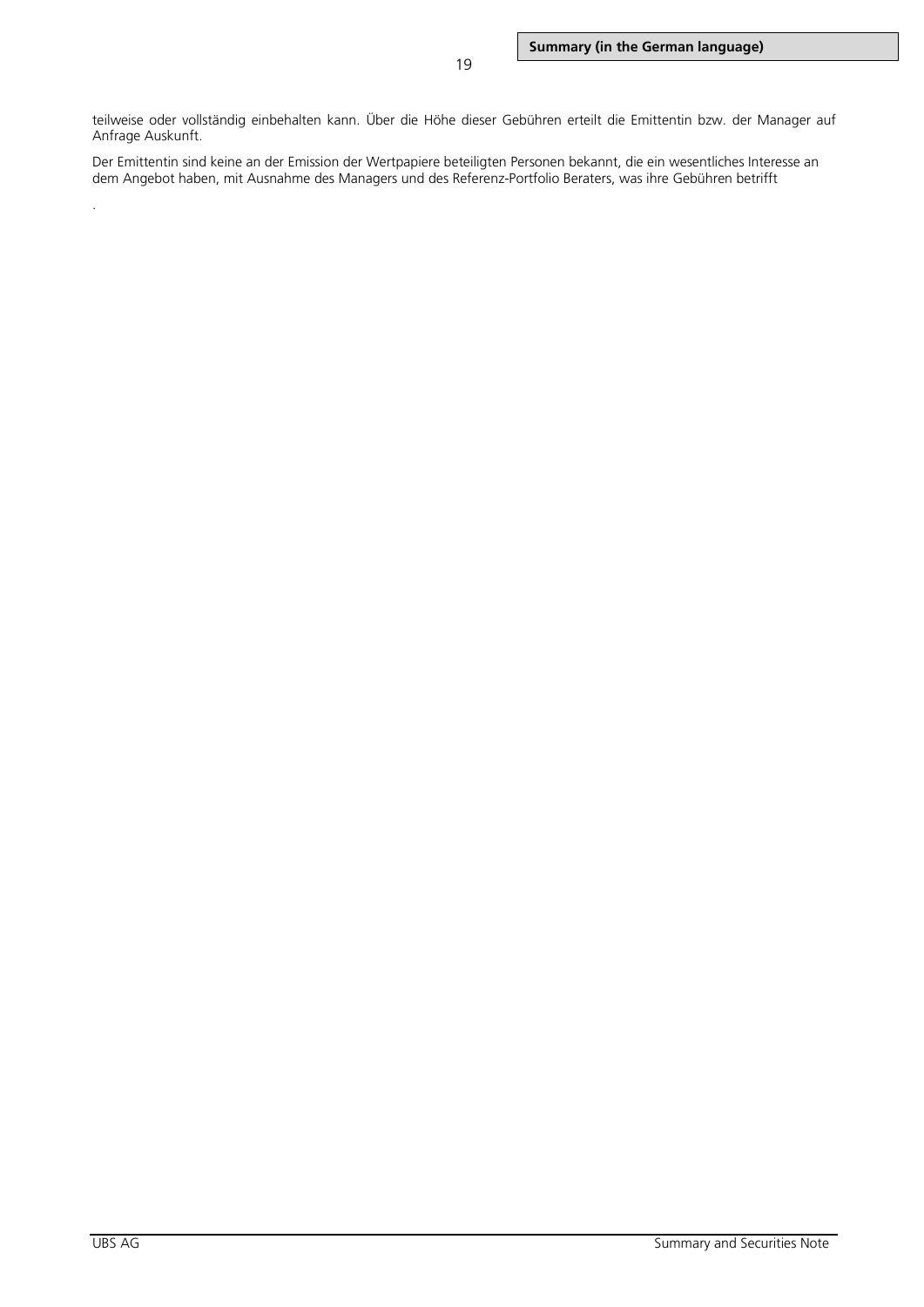## **SECURITIES NOTE**

## **A. RISK FACTORS**

<span id="page-19-0"></span>The different risk factors associated with an investment in the Portfolio Certificates linked to the notional Aktien Faktor-Select Global Portfolio (the "**Securities**") are outlined below. Investments in the Securities should not be made until all the factors relevant to the Securities have been acknowledged and carefully considered.

**In each category, the most material risk factors, in the assessment of the Issuer as of the date of this Securities Note, are presented first. The Issuer has assessed materiality on a qualitative basis considering potential magnitude of the negative effects on the Issuer from the occurrence of a risk and the probability of occurrence of that risk. The Issuer believes the risk factors described below represent the principal risks inherent in investing in the Securities issued by UBS AG as Issuer.**

### <span id="page-19-1"></span>**I. MATERIAL RISKS IN CONNECTION WITH THE SECURITIES**

- <span id="page-19-2"></span>**1. Material risks related to the rank and characteristics of the Securities in the case of a failure of the Issuer**
- <span id="page-19-3"></span>**1.1 The Securityholders are exposed to the risk of a bail-in**

**In case the Swiss Financial Market Supervisory Authority's ("FINMA") as supervisory authority in respect of the Issuer exercises resolution measures against the Issuer and writes down or converts the Securities into common equity of the Issuer, Securityholders would have no further claim against the Issuer under the Securities.**

The Issuer and the Securities are subject to the Swiss Banking Act and the FINMA bank insolvency ordinance, which empowers FINMA as the competent resolution authority to in particular apply under certain circumstances certain resolution tools to credit institutions. These measures include in particular the write-down or conversion of securities into common equity of such credit institution (the so called bail-in). A write-down or conversion would have the effect that the Issuer would insofar be released from its obligations under the Securities. Securityholders would have no further claim against the Issuer under the Securities. The resolution tools may, hence, have a significant negative impact on the Securityholders' rights by suspending, modifying and wholly or partially extinguishing claims under the Securities. In the worst case, this can lead to a **total loss of the Securityholders' investment in the Securities**.

Such legal provisions and/or regulatory measures may severely affect the rights of the Securityholders and may have a negative impact on the value of the Securities even prior to any non-viability or resolution in relation to the Issuer.

### <span id="page-19-4"></span>**1.2 The Securities are not protected by any statutory or voluntary deposit guarantee scheme**

The Issuer's obligations under the Securities are not protected by any statutory or voluntary deposit protection scheme or compensation scheme. Further, no third party guarantees or commitments have been provided in respect of the Issuer's obligations under the Securities. Accordingly, in the event of insolvency of the Issuer, investors may thus experience a total loss of their investment in the Securities.

## <span id="page-19-5"></span>**2. Material risks related to the Terms and Conditions of the Securities and, in particular, the payment profile of the Securities**

### <span id="page-19-6"></span>**2.1 Specific risks related to the linkage to the Reference Portfolio**

**The payment profile of the Securities is linked to the performance of a Reference Portfolio. Potential investors should be aware that the performance of the Reference Portfolio is impossible to predict. Poor performance of the Reference Portfolio would lead to a lower Redemption Amount, Termination Amount, Automatic Termination Amount or, as the case may be, Extraordinary Termination Amount under the Securities. In some cases, investors may even suffer a total loss of the invested capital.**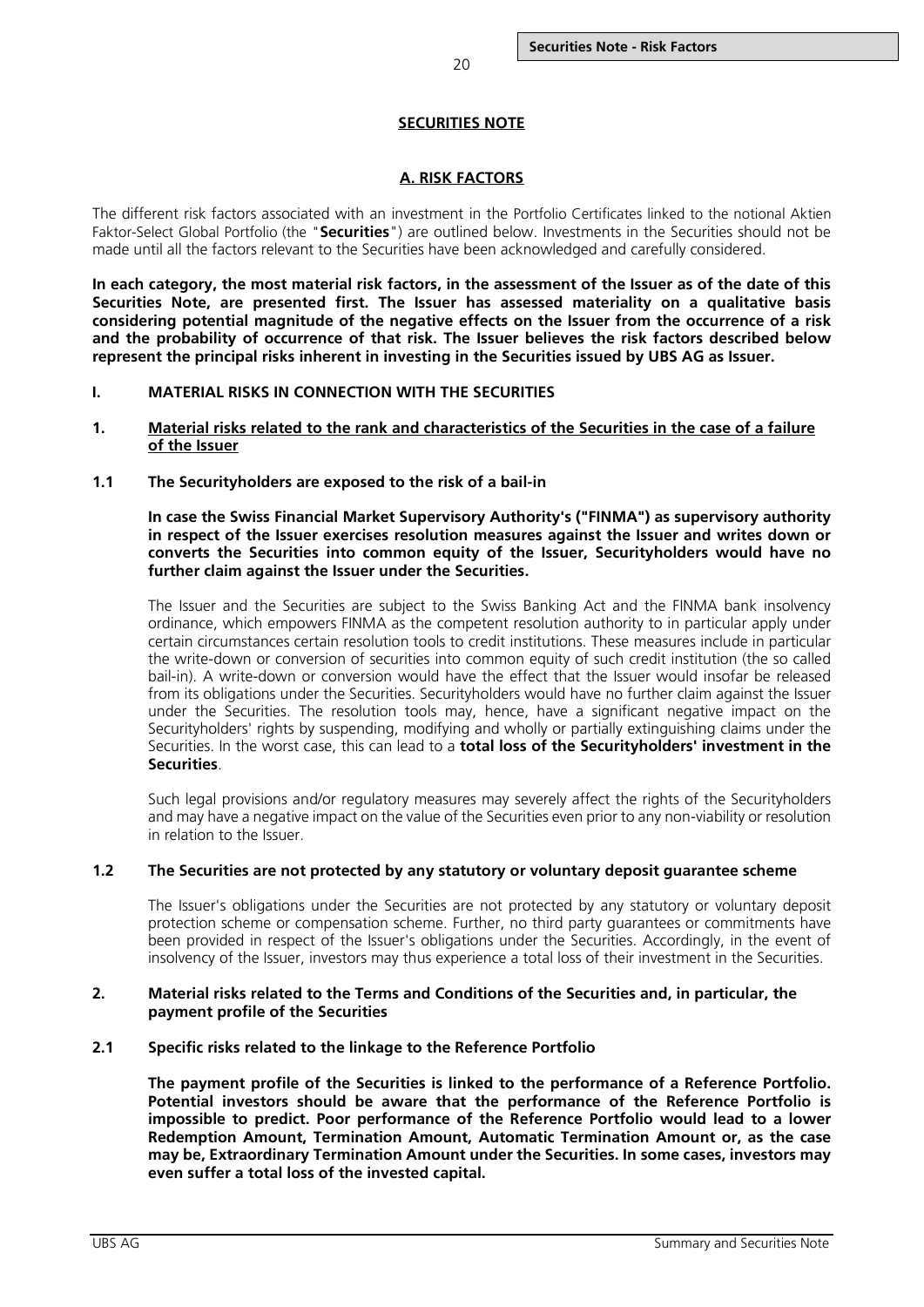Prospective investors of the Securities should be aware that the payment profile of the Securities is linked to the performance of the Reference Portfolio.

21

Accordingly, an investment in the Securities involves a valuation risk with regard to the Reference Portfolio. Prospective investors should have experience with transactions in securities with a value derived from reference portfolios and their respective constituents. The value of the Reference Portfolio may vary over time and may increase or decrease by reference to a variety of factors which may include macro economic factors and speculation. In addition, the historical performance of the Reference Portfolio and its respective Constituents is not an indication of its future performance. Changes in the prices in relation to the Reference Portfolio and its respective Constituents will affect the trading price of the Securities, and it is impossible to predict whether the prices in relation to the Reference Portfolio and its respective Constituents will rise or fall.

Since the payment profile of the Securities is linked to the performance of the Reference Portfolio, prospective investors should be aware that a poor performance of the Reference Portfolio would result in a correspondingly lower Redemption Amount, Termination Amount, Automatic Termination Amount or, as the case may be, Extraordinary Termination Amount under the Securities. In extreme circumstances, if the Level of the Reference Portfolio becomes zero, it is possible that there is no final payment under the Securities. In such case, investors may suffer a total loss of the invested capital.

### <span id="page-20-0"></span>**2.2 Specific risks related to possible fluctuations in the Level of the Reference Portfolio after termination of the Securities**

**Fluctuations in the Level of the Reference Portfolio after the termination of the Securities but before the Redemption Amount, Termination Amount, Automatic Termination Amount or, as the case may be, Extraordinary Termination Amount is determined could result in a lower redemption payment than investors anticipate at the time of termination.**

In the event that the term of the Securities is terminated early by the Issuer pursuant to the Terms and Conditions of the Securities, potential investors of the Securities should note that any adverse fluctuations in the Level of the Reference Portfolio between the announcement of the termination by the Issuer and the determination of the level of the Reference Portfolio relevant for the calculation of the then payable Termination Amount, the Extraordinary Termination Amount or, as the case may be, Automatic Termination Amount are borne by the Securityholders.

## <span id="page-20-1"></span>**2.3 Specific risks related to early termination of the Securities**

## **In case of an automatic termination of the Securities or a termination of the Securities by the Issuer, Securityholders bear the risk they will not benefit from any future increases in the Level of the Reference Portfolio until the scheduled Maturity Date.**

In the case of an automatic termination of the Securities or of a termination of the Securities by the Issuer, Securityholders will receive the corresponding Termination Amount, Automatic Termination Amount or, as the case may be, Extraordinary Termination Amount, if any, based on the value of the Reference Portfolio and its Reference Portfolio Components at the relevant valuation date when the relevant Termination Amount, Automatic Termination Amount or, as the case may be, Extraordinary Termination Amount, if any, is determined.

Such Termination Amount, Automatic Termination Amount or, as the case may be, Extraordinary Termination Amount, if any, may be low or even zero and may, in particular, be significantly lower than the Redemption Amount the Securityholder would have received if the Securities had not been terminated and the Level of the Reference Portfolio had increased until the scheduled Maturity Date. The Securityholder will suffer a loss in case the Termination Amount, Automatic Termination Amount or, as the case may be, Extraordinary Termination Amount, if any, payable by the Issuer is lower than the amount invested. It is also possible that the Securityholder suffers a total loss.

### <span id="page-20-2"></span>**2.4 Specific risks related to reinvestment**

The Securityholders bear the risk of a reinvestment. The reinvestment risk is the risk that the Termination Amount, Automatic Termination Amount or, as the case may be, Extraordinary Termination Amount received by a Securityholder upon termination of the Securities can only be reinvested by such Securityholder for a term comparable with the scheduled term of the Securities only in market conditions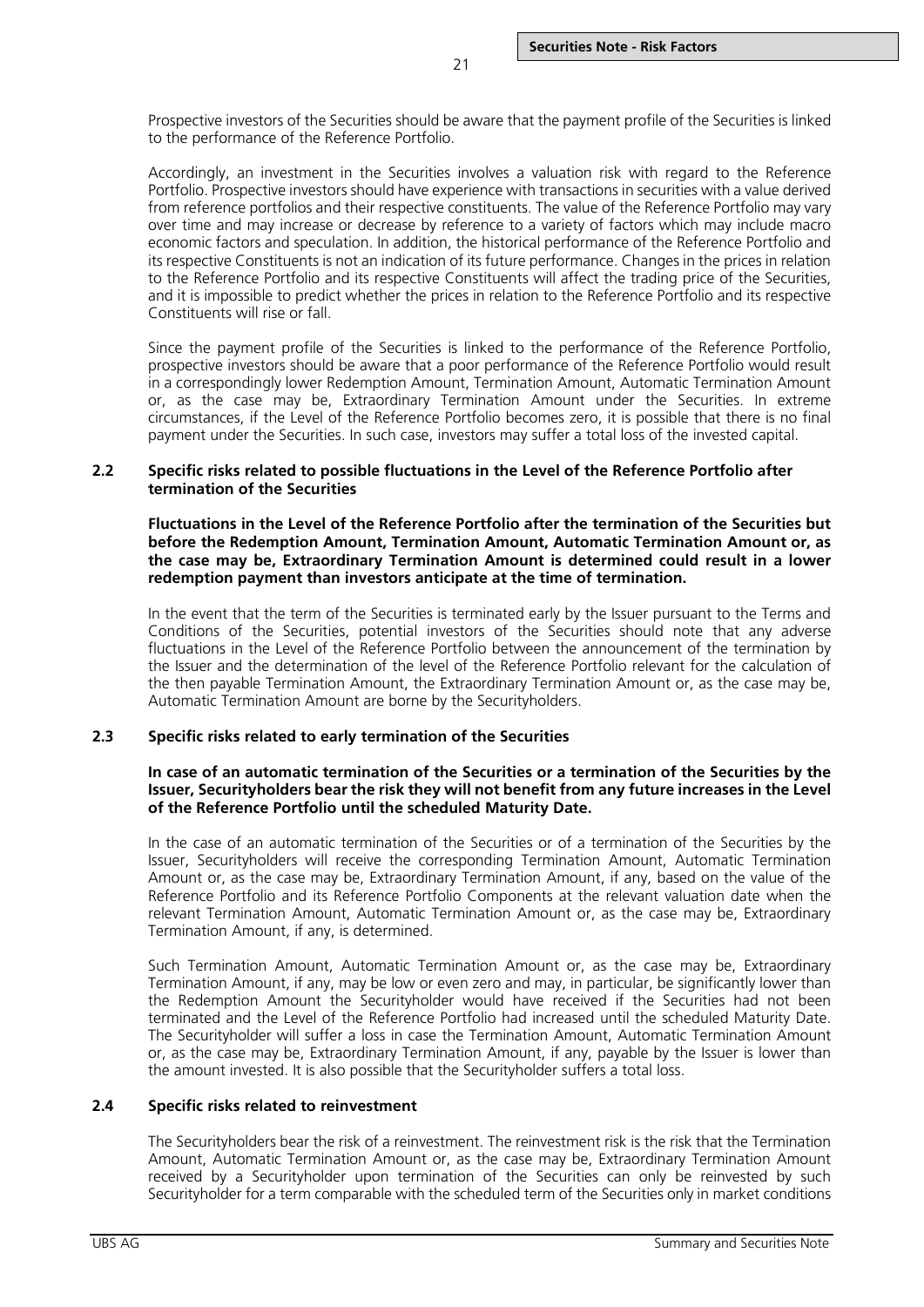which are less favourable (such as a lower return or an increased risk) than those prevailing at the time of the acquisition of the Securities. As a result, the yield achieved by this re-investment, i.e. new investment, over the respective term may be significantly lower than the return expected by the Securityholder with the purchase of the Securities. Moreover and depending on market conditions prevailing at the time of the new investment, the likelihood of a loss of such amounts re-invested may have increased significantly.

22

### <span id="page-21-0"></span>**2.5 Specific risks related to currency exchange rates**

Individual Reference Portfolio Components may be denominated in currencies other than EUR in which the Reference Portfolio is denominated. To determine the Level of the Reference Portfolio, the Calculation Agent needs to convert the value of Reference Portfolio Components from their denomination currency into EUR. If any such denomination currency decreases in value against EUR, the value of the relevant Reference Portfolio Component used for the purposes of the calculating the Level of the Reference Portfolio would also decrease because of the currency conversion. As a consequence, the Level of the Reference Portfolio fluctuates not only depending on the performance of the individual Reference Portfolio Component, but also on the fluctuating exchange rates when coverting the value of the relevant Reference Portfolio Component from its denomination currency into EUR. Unfavourably fluctuating exchange rates may, as a result, even significantly reduce the value of the Securities and of any amounts payable to the Securityholders**.**

## <span id="page-21-1"></span>**2.6 Specific risks related to extension of the term of the Securities**

**If the Issuer exercises its unilateral option under the Terms and Conditions of the Securities to extend the term of the Securities and Securityholders do not object to such exercise, investors in the Securities will receive any final payments under the Securities later than scheduled. In such case, Securityholders bear the risk of poor performance of the Reference Portfolio during the extension period which could result in a total loss of the invested capital.**

Potential investors in the Securities should also be aware that under the Terms and Conditions of the Securities, the Issuer is entitled to extend, by giving notice to the Securityholder prior to the then existing Expiration Date (or any later expiration date resulting from any extension of the maturity of the Securities) the maturity of all then outstanding Securities for an additional period of seven (7) years, in which case the "Expiration Date" shall be deemed to be the date falling seven (7) years after the scheduled Expiration Date (the "**Issuer Extension Option**"). There is no limit to the number of times the Issuer may extend the maturity of the Securities. In case that the Issuer exercises the Issuer Extension Option and unless a Securityholder rejects such extension by written notice to the Issuer, investors in the Securities will receive any final payments under the Securities (and, therefore, realise any returns on the invested capital) seven (7) years later than scheduled. In case of such extension, Securityholders bear the risk of poor performance of the Reference Portfolio which would, in turn, result in a correspondingly lower Redemption Amount, Termination Amount, Automatic Termination Amount or, as the case may be, Extraordinary Termination Amount under the Securities. In extreme circumstances, if the Level of the Reference Portfolio becomes zero, it is possible that there is no final payment under the Securities. In such case, investors may suffer a total loss of the invested capital.

## <span id="page-21-2"></span>**2.7 Specific risks related to termination and early redemption of the Securities at the option of the Issuer and to automatic early termination**

**In case the Issuer terminates and redeems the Securities prior to the Maturity Date, Securityholders are entitled to demand the payment of an amount in relation to this early redemption. However, Securityholders are not entitled to request any further payments on the Securities after the Extraordinary Termination Date and, accordingly, they bear the risk of not participating in the performance of the Reference Portfolio after the Extraordinary Termination Date. Accordingly, in case of termination and redemption of the Securities prior to the Maturity Date, Securityholders could receive less than the invested capital.** 

Potential investors in the Securities should furthermore be aware that the Issuer is under certain circumstances pursuant to the Terms and Conditions of the Securities entitled to terminate and redeem the Securities in full prior to the Expiration Date.

In particular, the Issuer is entitled to terminate and redeem the Securities in full on each of 30 June, 30 September, 31 December and 31 March (for the first time on 30 June 2019) in accordance with § 2 (4)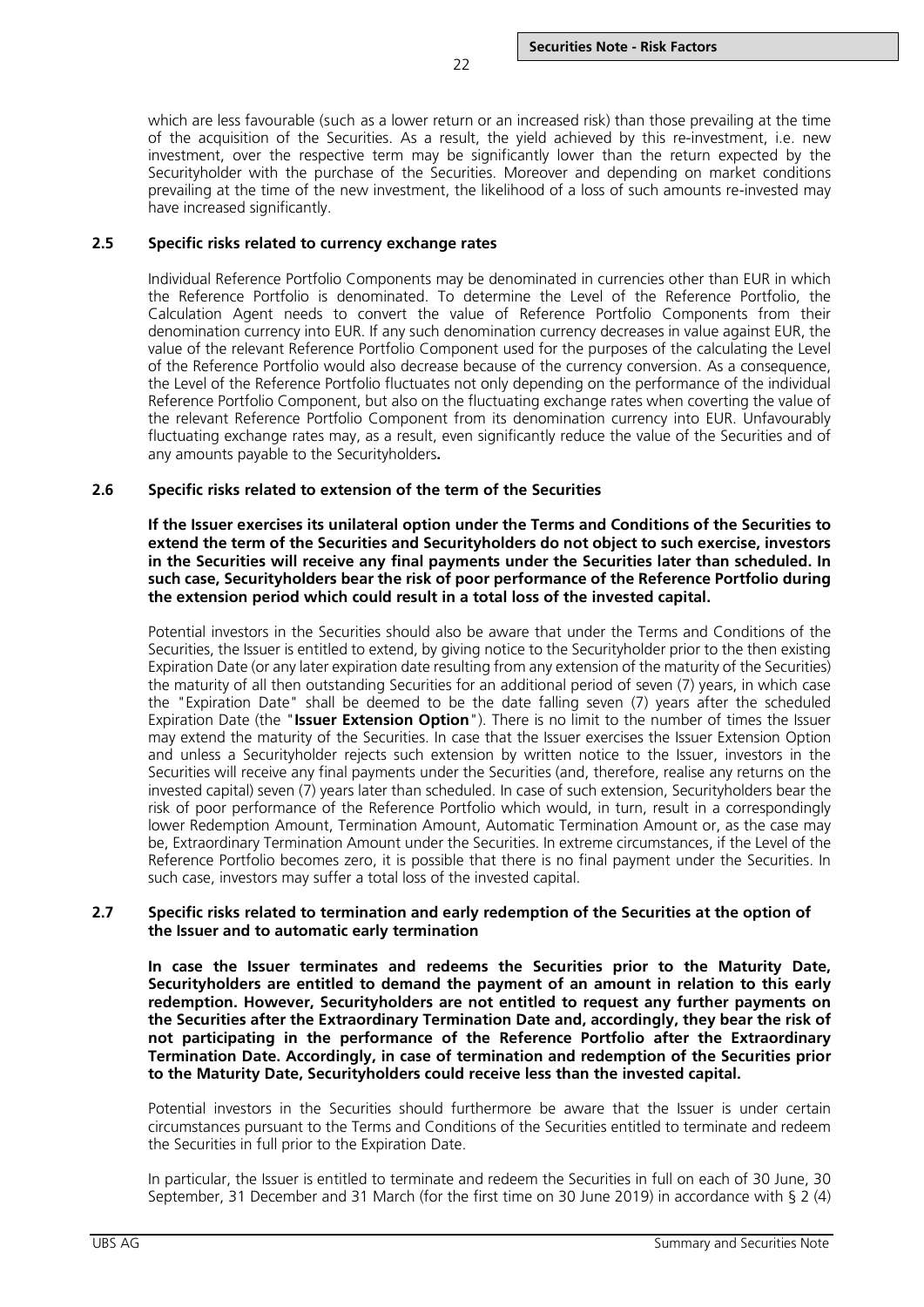of the Terms and Conditions of the Securities, subject to giving the Securityholders thirty (30) Business Days notice.

Further, if the Issuer or the Calculation Agent, as the case may be, determines that the Reference Portfolio by reference to which (A) any amount payable under the Terms and Conditions of the Securities or (B) the value of the Securities is determined, qualifies as a "benchmark" within the meaning of the Regulation (EU) 2016/1011 of the European Parliament and of the Council of 8 June 2016 on indices used as benchmarks in certain financial instruments and financial contracts or to measure the performance of investment funds (the "**EU Benchmarks Regulation**", where the Reference Portfolio is then also referred to as "**Benchmark**"), and the Issuer or the Calculation Agent, as the case may be, is, due to the EU Benchmarks Regulation, either no longer able to use the Reference Portfolio as Benchmark for the purposes of the Securities, or has control over the provision of the Benchmark (*administrator*) within the meaning of the EU Benchmarks Regulation without having the appropriate authorisation, registration, recognition, endorsement, equivalence, approval or inclusion in any official register which, in each case, is required under any applicable law or regulation for the Issuer or the Calculation Agent, as the case may be, to perform its or their respective obligations under the Terms and Conditions of the Securities, the Issuer is in accordance with § 8 of the Terms and Conditions of the Securities, entitled to terminate and redeem the Securities in full.

Potential investors in the Securities should also be aware that the Issuer is under certain circumstances pursuant to the Terms and Conditions of the Securities required to terminate and redeem the Securities in full prior to the Expiration Date.

In particular, the Issuer is required to terminate and redeem the Securities in full if PT Asset Management GmbH ceases to be or act as Reference Portfolio Advisor.

In case the Issuer terminates and redeems the Securities prior to the Maturity Date, the Securityholder is entitled to demand the payment of an amount in relation to this early redemption. However, the Securityholder is not entitled to request any further payments on the Securities after the Extraordinary Termination Date.

The Securityholder, therefore, bears the risk of not participating in the performance of the Reference Portfolio and its respective Reference Portfolio Components to the expected extent and during the expected period and, therefore, may receive less than the capital it has invested.

Further, the Securityholder bears the risk that the Issuer terminates and redeems the Securities at a point in time which is unfavourable to the Securityholder. This may be because the Securityholder expects that the value of the Securities would rise at the time when the Issuer terminates and redeems the Securities. In such case, the Securityholder would not be able to realise any anticipated increases in the value of the Securities.

### <span id="page-22-0"></span>**2.8 Specific risks related to Market Disruption and Unwind Disruption in respect of the Securities**

**The occurrence of a Market Disruption or, as the case may be, Unwind Disruption may cause a delay in the termination and/or redemption of the Securities and the payment of any associated amounts. It is also possible that the price of any Constituents determined by the Calculation Agent following the occurrence of a Market Disruption or, as the case may be, Unwind Disruption turns out to be inaccurate. This could result in a partial loss of the invested capital.**

The Calculation Agent may determine that a Market Disruption has occurred with respect to any Constituent (or, in respect of a Rebalancing only, any Eligible Constituent) and/or that such Market Disruption is ongoing. Further, the Calculation Agent may determine that an Unwind Disruption has occurred with respect to any Constituent. Such determination would be made in accordance with § 9 of the Terms and Conditions of the Securities. In making such determination the Calculation Agent acts in its reasonable discretion and is not bound by any third-party measures or assessments.

The occurrence of a Market Disruption or, as the case may be, Unwind Disruption may lead to a postponement of the Valuation Date with respect to some or all of the Constituents until such date when such Market Disruption or, as the case may be, Unwind Disruption is no longer continuing. It may also lead to the Calculation Agent determining the price of such Constituents in its reasonable discretion. The price of such Constituents is required for calculating the applicable Redemption Amount, Automatic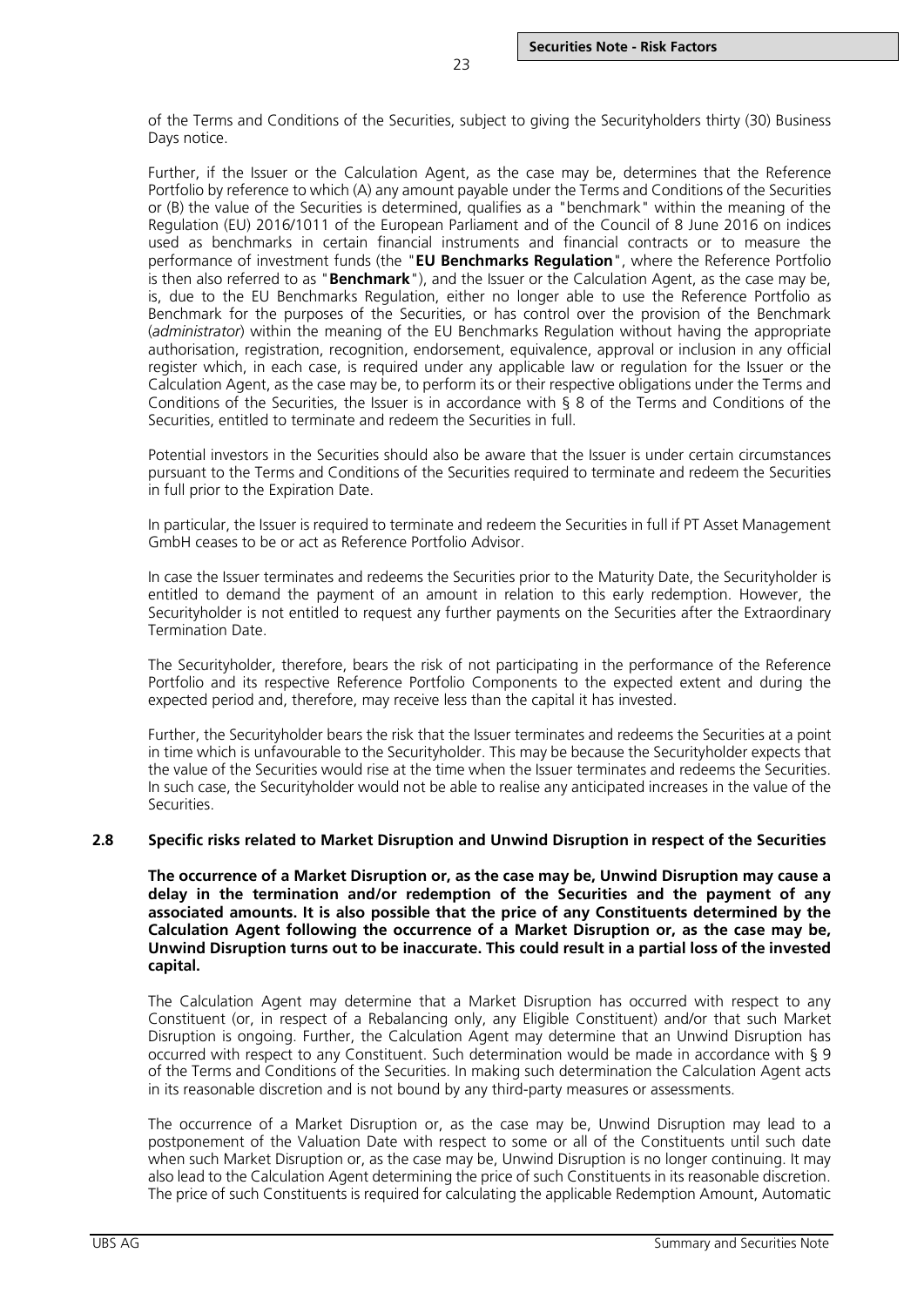Termination Amount, Termination Amount or, as the case may be, Extraordinary Termination Amount payable in connection with the termination and/or redemption of the Securities. Therefore, the occurrence of a Market Disruption or, as the case may be, Unwind Disruption may cause a delay in the termination and/or redemption of the Securities and the payment of any associated amounts. It is also possible that the price of any Constituents determined by the Calculation Agent turns out to be inaccurate. This could result in a partial loss of the invested capital.

#### <span id="page-23-0"></span>**2.9 Specific risks related to adjustments of the Level of the Reference Portfolio or the Terms and Conditions of the Securities by the Issuer and the Calculation Agent**

**Adjustments by the Issuer and the Calculation Agent to the Level of the Reference Portfolio or the Terms and Conditions of the Securities made in accordance with the Terms and Conditions of the Securities, if inaccurate or insufficient, may not preserve the underlying concept or calculation of the Reference Portfolio applicable prior to such changes and could therefore have an adverse effect on the value of the Securities. This could result in a partial loss of the invested capital.**

Any changes to the calculation (including corrections) to the Reference Portfolio or of the composition of the Reference Portfolio or of the Exposure or Weight of any Reference Portfolio Component would not generally lead to an adjustment of either the Level of the Reference Portfolio or the Terms and Conditions of the Securities. However, if, following such changes, the Issuer and the Calculation Agent, in their reasonable discretion, determine that, following such changes, the underlying concept and the calculation of the Reference Portfolio are no longer comparable to the underlying concept or calculation of the Reference Portfolio applicable prior to such changes, the Issuer and the Calculation Agent shall be entitled to make adjustments to the Level of the Reference Portfolio or the Terms and Conditions of the Securities in accordance with § 7 of the Terms and Conditions of the Securities.

While the Securities would remain outstanding after any such adjustments made by the Issuer and the Calculation Agent, the Securityholder is exposed to the risk that any such adjustments would subsequently turn out to be have been inaccurate or insufficient. This may result in the Securityholder being placed in an inferior financial position than existed prior to any such adjustments, including a partial loss of the invested capital.

### <span id="page-23-1"></span>**2.10 Specific risks related to the substitution of the Issuer**

**A substitution of the Issuer in accordance with the Terms and Conditions of the Securities may affect any existing admission of the Securities to trading on any stock exchange and, therefore, may have an adverse effect on the liquidity and/or trading of the Securities which, in turn, could make it more difficult for Securityholders to dispose of the Securities and realise their investment.**

Under the Terms and Conditions of the Securities, the Issuer is entitled to substitute another company within the UBS Group as issuer (the "**Substitute Issuer**") with respect to all obligations under or in connection with the Securities. Such Substitute Issuer will assume all obligations of the Issuer under or in connection with the Securities, including the obligation to pay any Conditional Distributions and any Redemption Amount, Termination Amount, Automatic Termination Amount or, as the case may be, Extraordinary Termination Amount. The Securityholder would therefore be exposed to the credit risk of the Substitute Issuer.

A substitution of the Issuer may affect any existing admission of the Securities to trading on any stock exchange. The Substitute Issuer may be required to reapply for such admission. A substitution of the Issuer may therefore have an adverse effect on the liquidity and/or trading of the Securities which, in turn, could make it more difficult for Securityholders to dispose of the Securities and realise their investment.

### <span id="page-23-2"></span>**2.11 Specific risks related to determinations by the Calculation Agent**

**Any exercise of discretion by the Calculation Agent in accordance with the Terms and Conditions of the Securities need not take into account the interests of the Securityholders and, therefore, may be detrimental to the value of the Securities. Securityholders generally cannot challenge such exercise of discretion save in the case of manifest error. This could**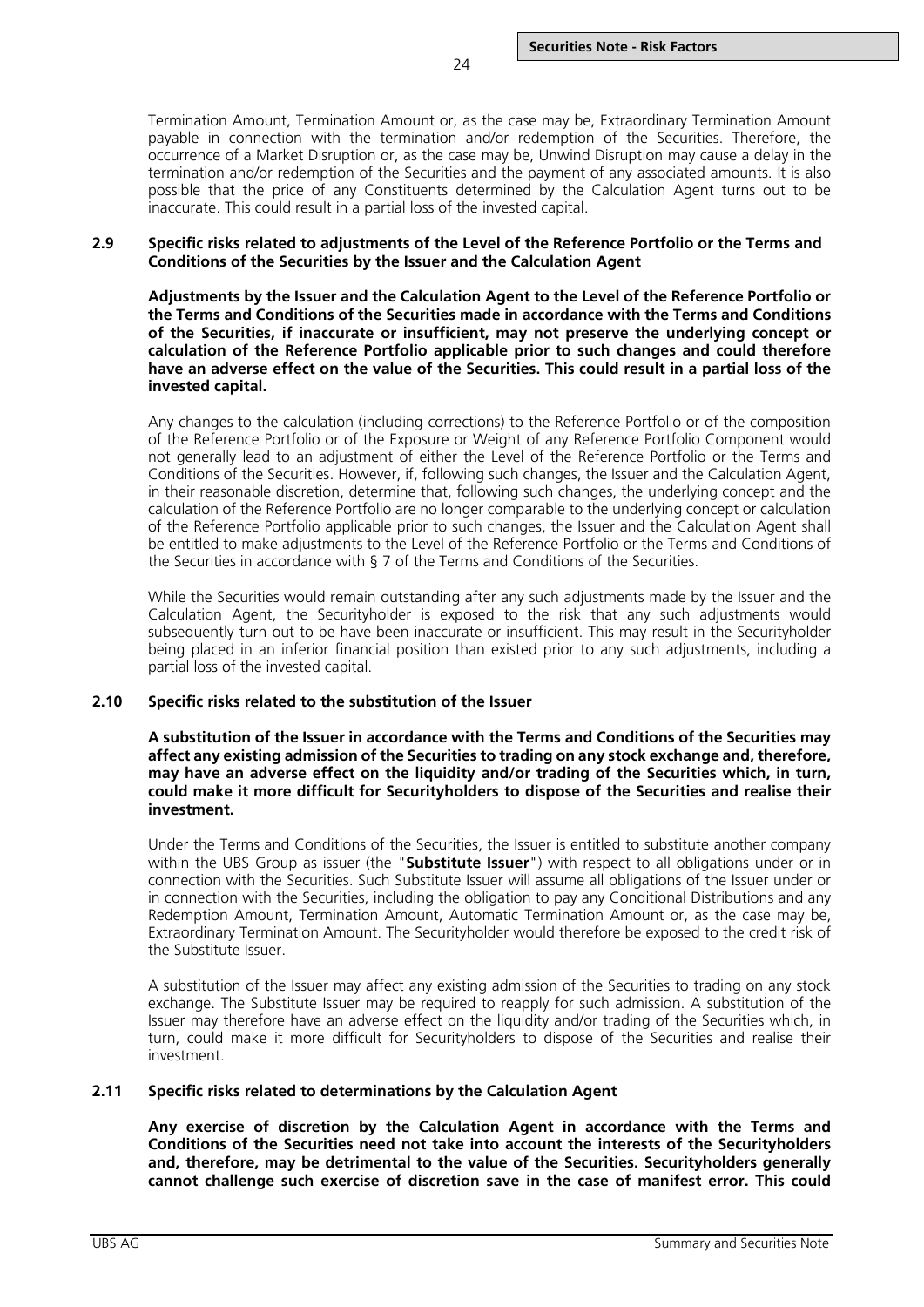## **diminish the economic returns of an investment in the Securities and, in extreme circumstances, even result in a partial loss of the invested capital.**

The Calculation Agent has certain discretion under the Terms and Conditions of the Securities. This includes, in particular, the ability of the Calculation Agent:

- to determine the Level of the Reference Portfolio;
- to determine whether certain events have occurred (in particular, the occurrence of a Market Disruption or whether, following any changes in the calculation of the Reference Portfolio or the composition of the Reference Portfolio or of the Exposure or Weight of any Reference Portfolio Component, the underlying concept and the calculation of the Reference Portfolio are no longer comparable to the underlying concept and the calculation of the Reference Portfolio applicable prior to such changes, in each case, in accordance with the Terms and Conditions of the Securities);
- to determine any resulting adjustments and calculations, including adjustments to the Level of the Reference Portfolio or the Terms and Conditions of the Securities;
- to postpone valuations or payments under the Securities,

The Calculation Agent will make any such determination in its reasonable discretion. However, where the Calculation Agent is required to make a determination it may do so without taking into account the interests of the Securityholders. Potential investors should be aware that any determination made by the Calculation Agent may have an impact on the value and financial return of the Securities. Any such discretion exercised by, or any determination made by, the Calculation Agent shall (save in the case of manifest error) be final, conclusive and binding on the Issuer and the Securityholders. This could diminish the economic returns of an investment in the Securities and, in extreme circumstances, even result in a partial loss of the invested capital.

## <span id="page-24-0"></span>**2.12 Specific risks related to a potential restructuring of the Issuer's business**

**UBS has announced its intention to make certain structural changes in light of regulatory trends and requirements and the Terms and Conditions of the Securities do not contain any restrictions on the Issuer's or UBS's ability to restructure its business. Any such restructuring of the Issuer's or UBS's business, should it occur, could adversely affect the credit rating of the Issuer and/or increase the likelihood of the occurrence of an Event of Default. An Issuer default could result in Securityholders losing some or all of the invested capital.**

UBS AG is a Swiss bank and the parent company of the UBS AG Group. It is 100% owned by UBS Group AG, which is the holding company of the UBS Group. UBS operates as a group with four business divisions and a Corporate Center.

In 2014, UBS began adapting its legal entity structure to improve the resolvability of the Group in response to too big to fail requirements in Switzerland and recovery and resolution regulation in other countries in which the Group operates. In December 2014, UBS Group AG became the holding company of the Group.

In 2015, UBS AG transferred its personal & corporate banking and wealth management businesses booked in Switzerland to the newly established UBS Switzerland AG, a banking subsidiary of UBS AG in Switzerland. In 2016, UBS Americas Holding LLC was designated as the intermediate holding company for UBS's US subsidiaries and UBS merged its wealth management subsidiaries in various European countries into UBS Europe SE, UBS's German-headquartered European subsidiary. Additionally, UBS transferred the majority of Asset Management's operating subsidiaries to UBS Asset Management AG. Effective 1 April 2019, the portion of the Asset Management business in Switzerland conducted by UBS AG was transferred from UBS AG to its indirect subsidiary, UBS Asset Management Switzerland AG.

UBS Business Solutions AG, a wholly owned subsidiary of UBS Group AG, was established in 2015 and acts as the Group service company. In 2017, UBS's shared services functions in Switzerland and the UK were transferred from UBS AG to UBS Business Solutions AG. UBS also completed the transfer of shared services functions in the US to its US service company, UBS Business Solutions US LLC, a wholly owned subsidiary of UBS Americas Holding LLC.

In March 2019, UBS Limited, UBS's UK headquartered subsidiary, was merged into UBS Europe SE prior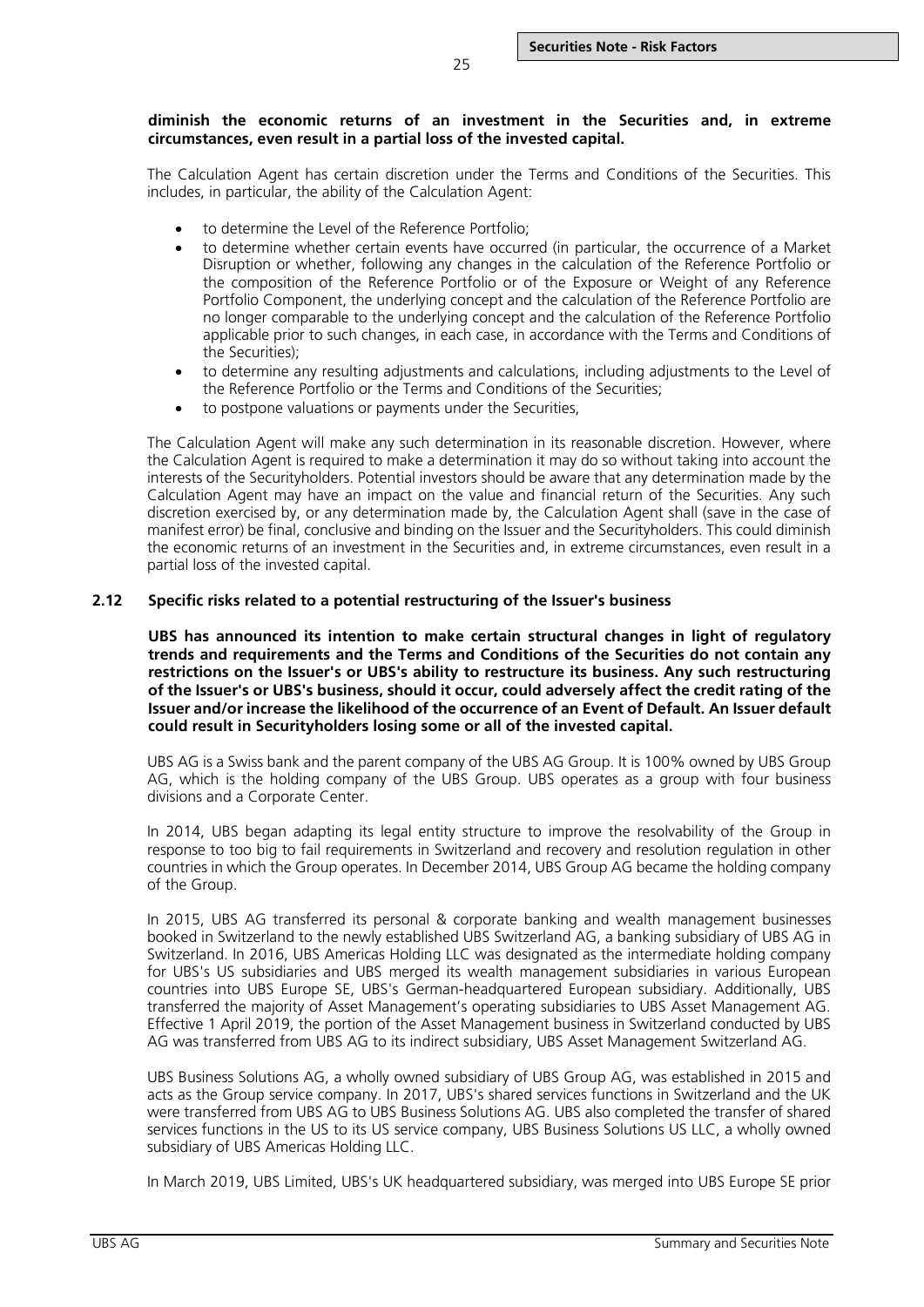to the UK's then scheduled departure from the EU. Former clients and other counterparties of UBS Limited who can be serviced by UBS AG's London Branch were migrated to UBS AG's London Branch prior to the merger.

26

UBS continues to consider further changes to the Group's legal structure in response to regulatory requirements and other external developments, including the anticipated exit of the United Kingdom from the European Union. Such changes may include further consolidation of operating subsidiaries in the EU, and adjustments to the booking entity or location of products and services.

The Terms and Conditions of the Securities contain no restrictions on change of control events or structural changes, such as consolidations or mergers or demergers of the Issuer or the sale, assignment, spin-off, contribution, distribution, transfer or other disposal of all or any portion of the Issuer's or its subsidiaries' properties or assets in connection with the announced changes to its legal structure or otherwise and no event of default, requirement to repurchase the Securities or other event will be triggered under the Terms and Conditions of the Securities as a result of such changes. There can be no assurance that such changes, should they occur, would not adversely affect the credit rating of the Issuer and/or increase the likelihood of the occurrence of an event of default. An Issuer default could result in investors losing some or all of the invested capital

### <span id="page-25-0"></span>**3. Material risks in connection with investing in, holding and selling the Securities**

### <span id="page-25-1"></span>**3.1 Specific risks related to the market price of the Securities**

**Potential investors bear the risk that the market price of the Securities may fluctuate during the term of the Securities, including, without limitation, as a result of the performance of any individual Constituents or of the Reference Portfolio as a whole. Accordingly, Securityholders bear the risk that if they can sell any Securities prior to their due date, the sale proceeds may fall below (including significantly below) the amount of capital initially invested in the Securities and investors would then lose some or all of the invested capital.**

There may be substantial fluctuations in the price of any one or more Constituents and, therefore, of the Level of the Reference Portfolio and therefore also the price of the Securities during the term of the Securities. This may result in the value of the Securities falling below the amount of capital which Securityholders initially invest in the Securities.

For these purposes, please note that references in this and subsequent risk factors to the amount of capital invested by Securityholders in subscribing for or otherwise purchasing the Securities shall be deemed to include all other costs associated with such investment.

In the event of any Securityholders sell their Securities prior to the due date, the following issues may arise: The proceeds generated from the sale may fall well below the amount of capital initially invested in the Securities. This would result in the Securityholders incurring a loss.

The following factors may have an effect on the market price for the Securities:

- the remaining term of the Securities,
- any changes in the value of any one or more Constituents,
- any changes in the creditworthiness of, or credit rating for, the Issuer or
- any changes in the market interest rate.

Several individual market factors may also arise at the same time and no assurance can be given with regard to the effect that any combination of market factors may have on the value of the Securities.

The value of the Securities may fall even in the event that the price of any one or more Constituents remains constant or rises slightly.

Further, the Issuer, acting as market maker, may determine the buying and selling prices for the Securities ("**Market Making**") on a regular basis under normal market conditions. A market maker may also be one of the Issuer's affiliates or another financial institution. The market maker does not, however, provide any guarantee that the prices specified by it are appropriate. Nor does the market maker guarantee that prices for the Securities will be available at all times during their term.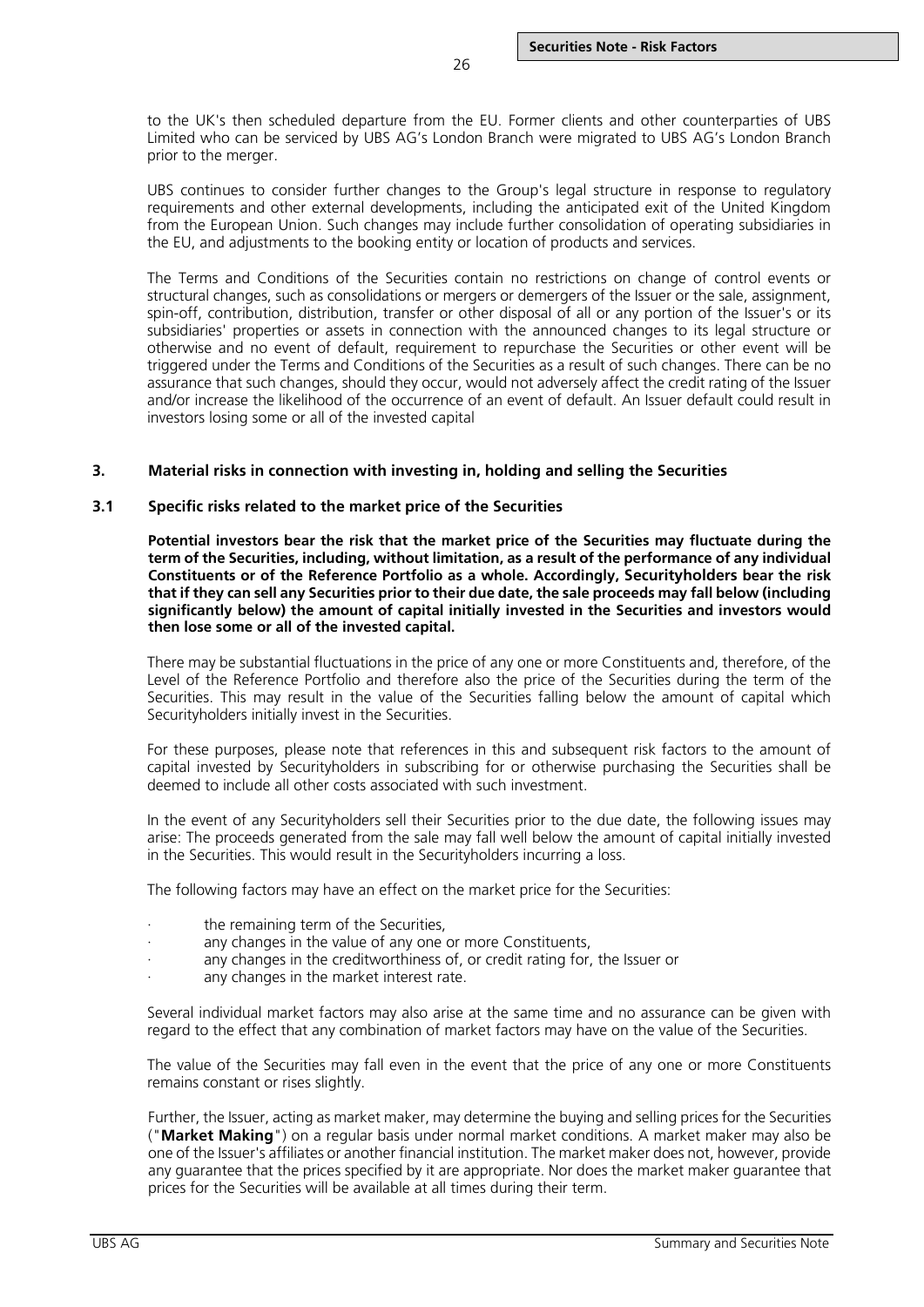The market maker is also entitled to change the method it uses for determining prices at any time and at its own discretion. This means, for instance, that the market maker can change its calculation models and/or increase or reduce the spread between the bid and the offer price. It is also the case that the availability of the relevant electronic trading platforms may become limited, or that such platforms may become completely unavailable, in the event of a Market Disruption or technical difficulties. The market maker tends not to determine any bid or offer prices in the event of exceptional market conditions or extreme price fluctuations. Securityholders therefore bear the risk that in certain circumstances they will not be provided with a price for the Securities. This means that Securityholders would not always be in a position to sell their Securities on the market at an appropriate price. If potential investors sell their Securities at an undervalue, they may suffer a partial loss of the invested capital.

The opening times for a market for the Securities are often different to the opening times for the market for any Constituent. This means that the market maker may be required to estimate the price for such Constituent in order to be able to determine the price for the Securities. These estimates may turn out to be inaccurate. They may also have adverse effects for the Securityholders.

Investors should also be aware that the Issue Size for the Securities which is specified in the Terms and Conditions of the Securities does not provide any reliable indication of the volume of the Securities actually issued or outstanding. This means that it is not possible to draw any conclusions from the Issue Size in terms of the liquidity of the Securities in the context of potential trading.

In connection with Market Making, some costs will be deducted over the term of the Securities when the market maker determines the price of the Securities. However, such deductions would not always be evenly distributed over the term of the Securities. Costs may be deducted in full from the fair value of the Securities at an early date to be stipulated by the market maker. The prices determined by the market maker can therefore vary considerably from the fair value of the Securities or their expected value based on economic considerations. In addition, the market maker can change the methods used for determining the price of the Securities at any time after pricing. For instance, the market maker can increase or decrease the bid/offer spread.

The Securities are not capital-protected and do not provide for any minimum repayment value. This means that Securityholders are exposed to a significant risk of loss as a result of fluctuations in the market price of the Securities. In extreme circumstances, the total loss of the amount of capital which Securityholders initially invest in the Securities is also possible.

## <span id="page-26-0"></span>**3.2 Specific risks related to the liquidity of the Securities**

**Potential investors bear the risk that there is no liquid market for trading in the Securities. Due to their structured nature and linkage to the Reference Portfolio, the Securities would generally have a more limited secondary market than conventional debt securities. This means that they may not be able to sell the Securities at a time of their own choosing. This could, in turn, result in potential investors receiving a lower sale price than they would have received had a liquid market existed.**

It is not possible to predict if and to what extent a secondary market may develop in the Securities or at what price the Securities will trade in the secondary market or whether such market will be liquid or illiquid. This is particularly the case for the Securities that, due to their linkage to the Reference Portfolio, are structured products designed for specific investment objectives or strategies. Due to these bespoke features of the Securities, the Securities would generally have a more limited secondary market and higher price volatility than conventional debt securities. Illiquidity may have a severely adverse effect on the market value of the Securities and such value may even fall below the amount in invested by the Securityholder when purchasing the Securities.

Applications will be made for inclusion of the Securities on the unofficial regulated market (*Third Section*  (*Freiverkehr*)) of the Frankfurt Stock Exchange and the Stuttgart Stock Exchange. If the Securities are admitted or listed, no assurance is given that any such admission or listing will be maintained. If the Securities are no longer admitted or listed, pricing information for the Securities may be more difficult to obtain and the liquidity of the Securities, if any, may be adversely affected. However, even if the Securities continue to be listed, that does not guarantee substantial sales of the Securities on the relevant exchange. Low sales on a stock exchange make it more difficult to sell the Securities at a favourable price. This is referred to as an illiquid market for the Securities.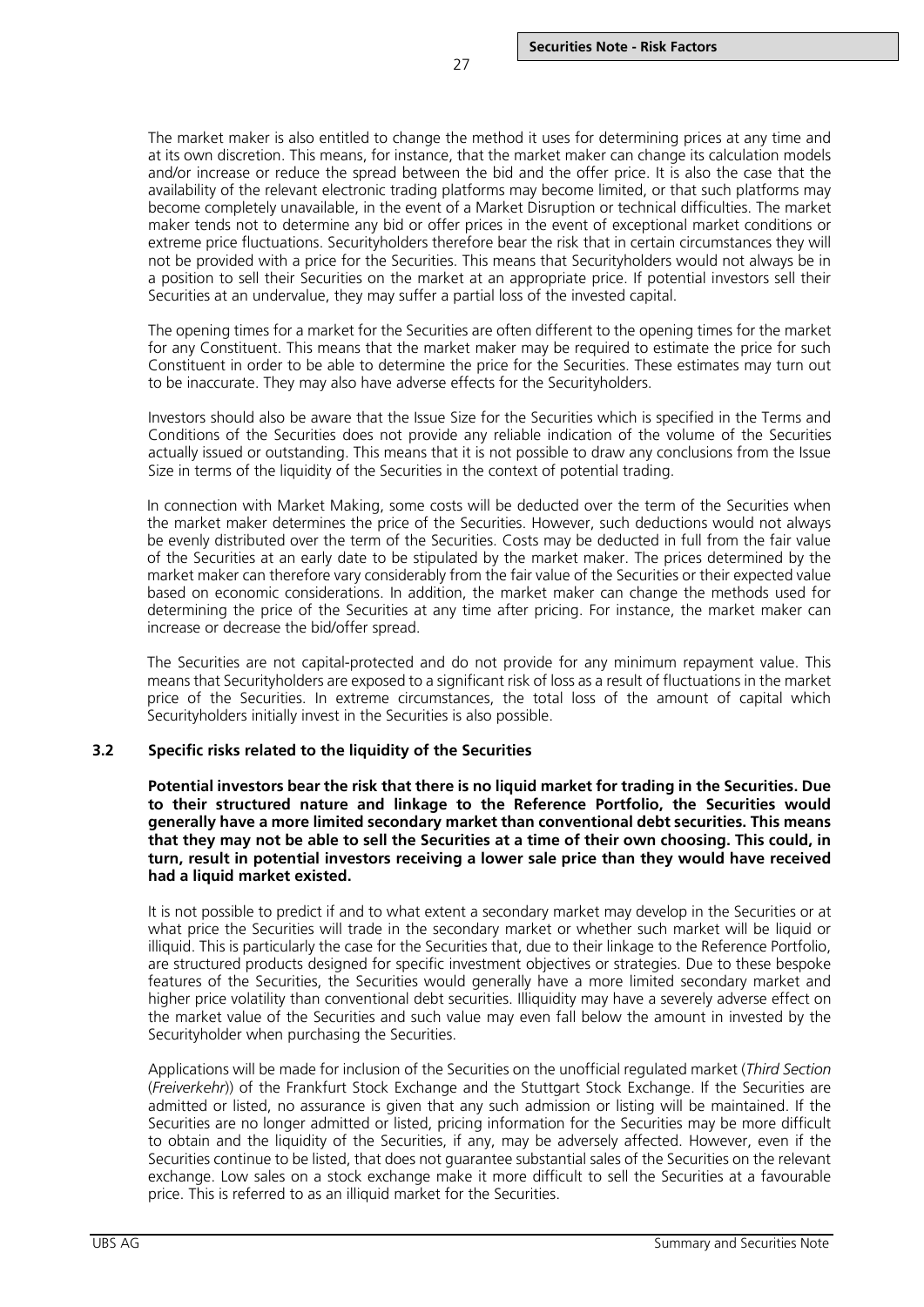The liquidity of the Securities, if any, may also be affected by restrictions on the purchase and sale of the Securities in some jurisdictions. Additionally, the Issuer has the right (but no obligation) to purchase Securities at any time and at any price in the open market or by tender or private agreement. Any Securities so purchased may be held or resold or surrendered for cancellation.

Potential investors should not assume that a liquid market for the Securities will always be available. Potential investors should be prepared for the eventuality of not being able to sell their Securities to a market participant. This could, in turn, result in potential investors receiving a lower sale price than they would have received had a liquid market existed.

## <span id="page-27-0"></span>**3.3 Specific risks related to potential conflicts of interest of the Issuer and its affiliates**

**The Issuer and its affiliates may have commercial interests that conflict with those of the Securityholders and that may impact the value and/or trading of the Securities. In turn, this could result in Securityholders receiving less when selling any Securities they hold then they would have received but for such conflicts of interest and/or even suffering a partial loss of the invested capital. Such conflicts of interest may arise in connection with the Issuer's involvement in other transactions, the Issuer's existing business relationship with the issuer of any Constituent of the Reference Portfolio or with the Issuer acting in any other capacity.**

## **(a) Other transactions**

The Issuer operates on the domestic and international securities, forex, credit derivatives and commodity markets on a daily basis. It may therefore enter into transactions directly or indirectly related to the Securities for its own account or for the account of customers. Moreover, the Issuer may also enter into transactions relating to any one or more Constituents or the Reference Portfolio. These may have an adverse effect on the performance of the relevant Constituent(s) or the Reference Portfolio. Therefore, they can also have an adverse effect on the value and/or trading of the Securities. In this context, the Issuer may pursue commercial interests that conflict with those of the Securityholders.

The value of the Securities may also be impaired by the termination of some or all of these transactions.

The Issuer can buy and sell Securities for its own account of for the account of third parties. It can also issue further Securities. Such transactions in the Securities may reduce the value of the Securities. Further, the launch of other rival products by the Issuer can impair the value of the Securities.

## **(b) Business relationships**

The Issuer and its affiliates may have business relationships with the issuers of any one or more Constituents. Such business relationships can involve advisory or trading activities. In this context, the Issuer may take steps that it considers necessary to safeguard its interests in respect of these business relationships. In doing so, the Issuer is not obliged to consider the impact of such steps on the Securities and on Securityholders.

The Issuer may perform, enter into and participate in transactions influencing the value of the Constituents or the Reference Portfolio. Such business relationships to issuers of the any one or more Constituents may have an adverse effect on the value of the Securities. This may lead to a conflict of interests for the Issuer.

## **(c) Information relating to any one or more Constituents**

The Issuer and its affiliates may have or obtain significant confidential information about any one or more Constituents. The Issuer and its affiliates are under no obligation to disclose such information to the Securityholders. Securityholders may therefore make incorrect decisions relating to the Securities as a result of missing, incomplete or incorrect information with respect to any one or more Constituents. In the worst case scenario, this can lead to the loss of the Securityholders' entire investment in the Securities.

## **(d) Acquisition, holding or sale of one or more Constituents by the Issuer**

It is possible that the Issuer or any of its affiliates hold shares in a company which has issued one or more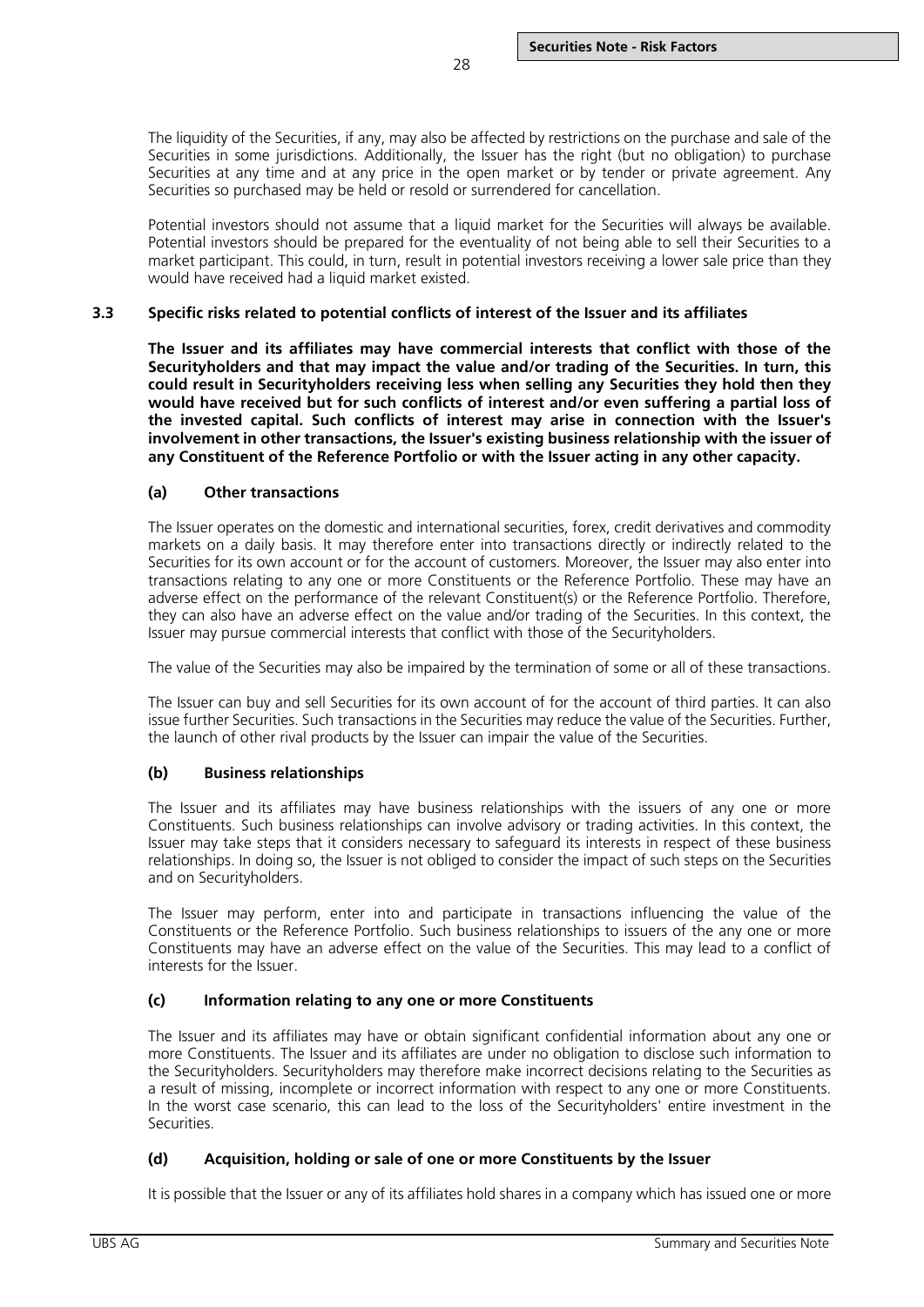of the Stock Constituent comprising the Reference Portfolio from time to time which may result in conflicts of interest. The Issuer and any of its affiliates may also decide not to hold any Stock Constituent used as the Reference Portfolio Component, or not to conclude any derivative contracts linked to such Stock Constituent. Neither the Issuer nor any of its affiliates are limited in selling, pledging or otherwise assigning rights, claims and holdings regarding any Stock Constituent comprising the Reference Portfolio from time to time or any derivative contracts relating to such Stock Constituent. This could lead to a worse performance of the Reference Portfolio overall and, therefore, to lower returns realised by Securityholders.

## **(e) Pricing of one or more Constituents by the Issuer**

The Issuer and its affiliates can also act as market maker in respect of any one or more Constituents. Such Market Making may have a decisive impact on the price of any relevant Constituents and, therefore, to lower returns realised by Securityholders.

## <span id="page-28-0"></span>**3.4 Specific risks related to hedging transactions entered into by Securityholders**

**Because of the structured nature of the Securities and the fluctuating composition of the Reference Portfolio, potential investors bear the risk that they may not be able to fully hedge the risks arising from the Securities. If any of the risks which potential investors have not been able to fully hedge materialise, potential investors could suffer a loss of some or all of the invested capital.**

Because of the structured nature of the Securities and the fluctuating composition of the Reference Portfolio, potential investors cannot rely on being able to enter into transactions to fully hedge the risks arising from the Securities. If any of the risks which potential investors have not been able to fully hedge materialise, potential investors could suffer a loss of some or all of the invested capital. Whether or not potential investors are able to enter into hedging transactions depends on the composition of the Reference Portfolio, the market situation and the prevailing conditions. Transactions designed to offset or limit risks might only be possible at an unfavourable market price that will entail a loss for investors. Potential investors should further be aware that hedging transactions generate additional costs and may lead to significant losses.

### <span id="page-28-1"></span>**3.5 Specific risks related to the unwinding of hedging transactions entered into by the Issuer**

**If the Issuer enters into hedging transactions in connection with the Securities and such hedging transactions are unwound, this could have an impact on the price of one or more Constituents and, therefore, on the Redemption Amount, Termination Amount, Automatic Termination Amount or, as the case may be, Extraordinary Termination Amount in respect of the Securities. In such cases, Securityholders could even suffer a partial loss of the invested capital.**

The Issuer may use all or some of the proceeds received from the sale of the Securities to enter into hedging transactions relating to the risks incurred in issuing the Securities. If the Securities are terminated and redeemed early, such hedging transactions would be generally closed out or terminated. The number of hedging transactions to be closed out or terminated depends on the number of Securities to be redeemed. If a large number of hedging transactions are closed out or terminated, this could have an impact on the price of one or more Constituents and, therefore, on the Redemption Amount, Termination Amount, Automatic Termination Amount or, as the case may be, Extraordinary Termination Amount in respect of the Securities. In such cases, Securityholders could even suffer a partial loss of the invested capital.

For example, the Reference Portfolio in respect of the Securities may comprise a certain Stock Constituent. The Issuer may hedge its future payment obligations in respect of the Securities by purchasing such Stock Constituent (i.e., a hedging transaction). Prior to the Maturity Date in respect of the Securities, the Issuer may sell such Stock Constituent on the Relevant Exchange (i.e., a termination of the hedging transaction). This sale would take place on the relevant Valuation Date. If a large number of Stock Constituents are sold, because a large number of Securities are due to be terminated and redeemed on the relevant Valuation Date, such sale could put downward pressure on the price of the relevant Stock Constituent on the Relevant Exchange. However, since the Redemption Amount, Termination Amount, Automatic Termination Amount or, as the case may be, Extraordinary Termination Amount in respect of the Securities depends on the price of such Stock Constituent on the relevant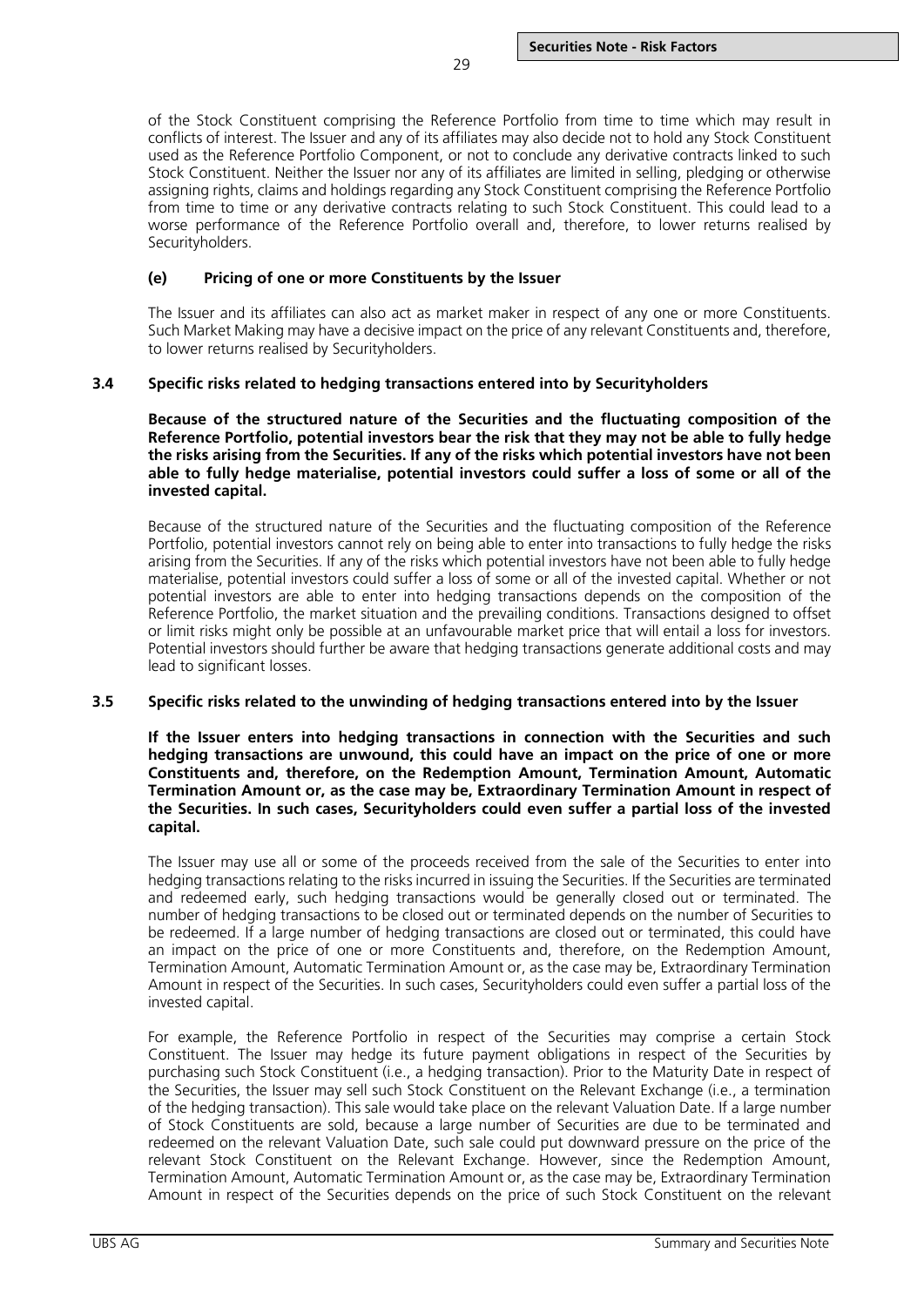Valuation Date, the termination of the hedging transaction may have an adverse effect on the Redemption Amount, Termination Amount, Automatic Termination Amount or, as the case may be, Extraordinary Termination Amount in respect of the Securities.

30

### <span id="page-29-0"></span>**3.6 Specific risks related to taxation**

## **Potential investors bear the risk that the tax treatment of the Securities may change. This could reduce the gains potential investors realise in respect of their holding of the Securities.**

Tax law and practices are subject to changes, including changes with retroactive effect. Any changes to tax law and practices may have an adverse effect on the value of the Securities and/or the market price of the Securities. In particular, the tax treatment of the Securities may change after a Securityholder invests in the Securities. A potential investor therefore bears the risk that the tax treatment of the Securities differs from the tax treatment anticipated at the time when such potential investor decides to invest in the Securities and/or that the tax treatment of the Securities becomes disadvantageous to the Securityholder. Changes in the tax treatment may have a significant impact on the value of the Securities and may also significantly reduce any yield achieved under the Securities. Securityholders may even suffer a partial loss of the amounts invested. Each potential investor should seek the advice of their personal tax consultant before making the decision to invest in the Securities.

## <span id="page-29-1"></span>**3.7 Specific risks related to US withholding tax**

**Since the Reference Portfolio could comprise or be linked to one or more dividend-paying U.S. equity securities, potential investors bear the risk that payments under the Securities are subject to U.S. tax on dividend-equivalent payments. This could reduce the gains potential investors realise in respect of their holding of the Securities.**

## Payments under the Securities may be subject to U.S. withholding under the U.S. Internal Revenue Code

A 30 per cent. withholding tax is imposed on certain "dividend equivalents" paid or deemed paid to a non-U.S. Securityholder with respect to a "specified equity-linked instrument" that references one or more dividend-paying U.S. equity securities. The withholding tax can apply even if the instrument does not provide for payments that reference dividends. U.S. Treasury Department regulations provide that the withholding tax applies to all dividend equivalents paid or deemed paid on specified equity-linked instruments that have a delta of one ("**Delta-One Securities**") issued after 2016 and to all dividend equivalents paid or deemed paid on all other specified equity-linked instruments issued after 2018.

The Issuer will determine whether dividend equivalents on the Securities are subject to withholding as of the close of the relevant market(s) on the Fixing Date. If withholding is required, the Issuer (or the applicable paying agent) will withhold 30 per cent. in respect of dividend equivalents paid or deemed paid on the Securities and will not pay any additional amounts to the Securityholders with respect to any such taxes withheld. If the Terms and Conditions of the Securities provide that all or a portion of the dividends on U.S. underlying equity securities are reinvested in the underlyings during the term of the Securities, the Terms and Conditions of the Securities may also provide that only 70 per cent. of a deemed dividend equivalent will be reinvested. The remaining 30 per cent. of such deemed dividend equivalent will be treated, solely for U.S. federal income tax purposes, as having been withheld from a gross dividend equivalent payment due to the investor and remitted to the U.S. Internal Revenue Service on behalf of the investor. The Issuer will withhold this amount regardless of whether an investor is a United States person for U.S. federal income tax purposes or a non-United States person that may otherwise be entitled to an exemption of reduction of tax on U.S. source dividend payments pursuant to an income tax treaty.

Even if the Issuer determines that a Securityholder's Securities are not specified equity-linked instruments that are subject to withholding on dividend equivalents, it is possible that a Securityholder's Securities could be deemed to be reissued for tax purposes upon the occurrence of certain events affecting any relevant Constituent or a Securityholder's Securities, and following such occurrence a Securityholder's Securities could be treated as specified equity-linked instruments that are subject to withholding on dividend equivalent payments. It is also possible that withholding tax or other tax under Section 871(m) of the U.S. Internal Revenue Code of 1986, as amended, ("**Section 871(m)**") could apply to the Securities under these rules if a non-U.S. Securityholder enters, or has entered, into certain other transactions in respect of the relevant Constituent. As described above, if withholding is required, the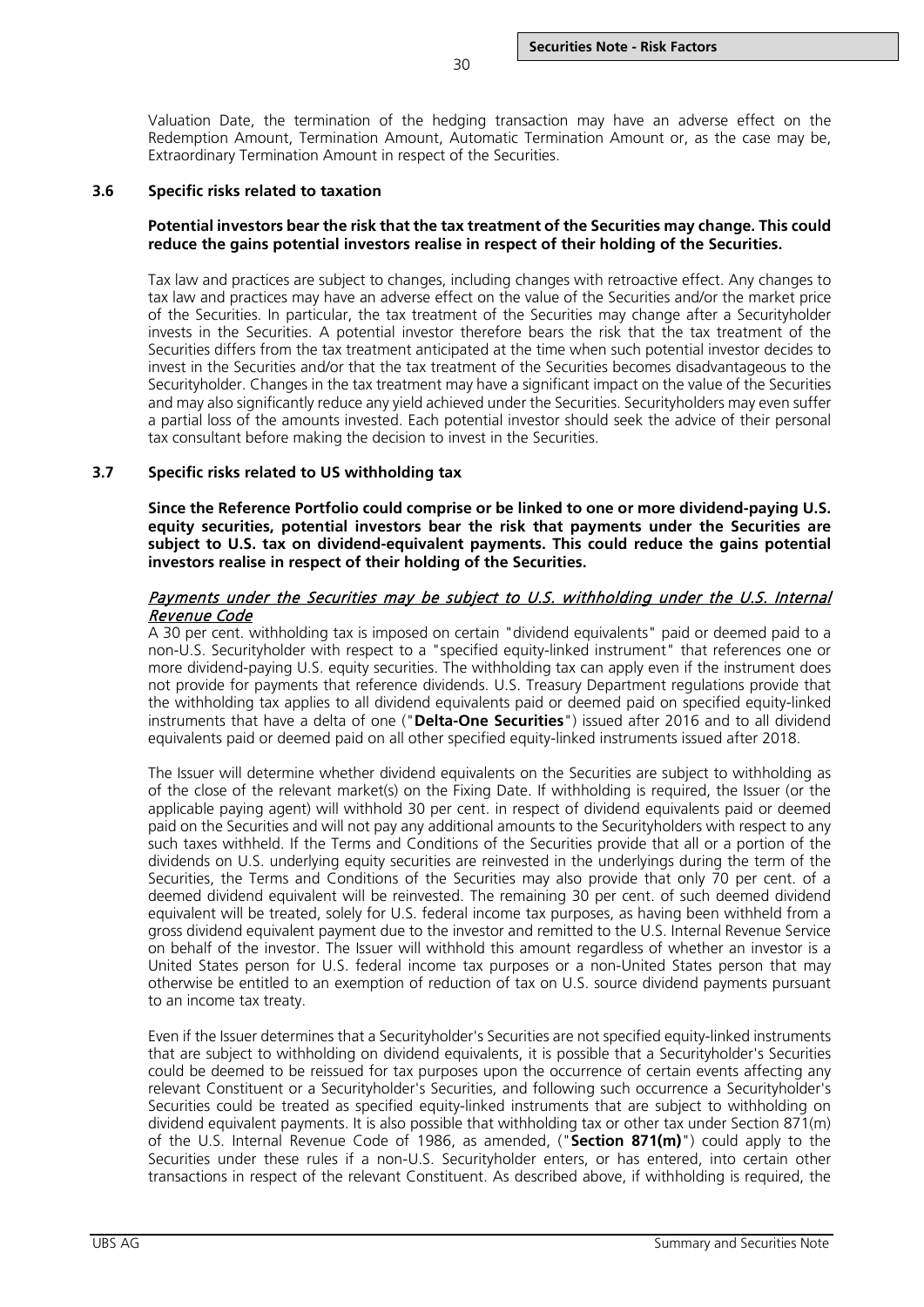Issuer will withhold 30 per cent. in respect of dividend equivalents paid or deemed paid on the Securities and will not pay any additional amounts to the Securityholders with respect to any such taxes withheld.

31

Additionally, in the event that withholding is required, the Issuer hereby notifies each Securityholder that for purposes of Section 871(m), that the Issuer will withhold in respect of dividend equivalents paid or deemed paid on the Securities on the dividend payment date as described in U.S. Treasury Department regulations section 1.1441-2(e)(4) and section 3.03(B) of the form of Qualified Intermediary Agreement contained in Revenue Procedure 2017-15, as applicable, regardless of whether such investor would otherwise be entitled to an exemption from or reduction of withholding on such payments (e.g., a United States person for U.S. federal income tax purposes or a non-United States person eligible for an exemption from or reduction in withholding pursuant to an income tax treaty). **There is the risk that a Securityholder will not be able to successfully claim a refund of the tax withheld in excess of the tax rate that would otherwise apply to such payments.**

In the event that the Securities reference an index as a Reference Portfolio Component, then, regardless of whether the relevant Reference Portfolio Component is a net price return, a price return or a total return index, the payments on the Securities (including any amounts deemed reinvested in the Reference Portfolio Component) will reflect the gross dividend payments paid by the issuers of the securities comprising the index less applicable withholding tax amounts in respect of such gross dividends, which in the case of U.S. source dividends, will be paid by or on behalf of the Issuer to the U.S. Internal Revenue Service in accordance with the U.S. withholding tax rules under Section 871(m).

**Securityholders should consult with their tax advisors regarding the application of Section 871(m) and the regulations thereunder in respect of their acquisition and ownership of the Securities, including a non-U.S. Securityholder that enters, or has entered, into other transactions in respect of the relevant Constituent, as the case may be.**

#### Payments under the Securities may be subject to U.S. withholding under FATCA

The Foreign Account Tax Compliance Act ("**FATCA**") generally imposes a 30% U.S. withholding tax on payments of certain U.S. source interest, dividends and certain other fixed or determinable annual or periodical income, on the gross proceeds from the sale, maturity, or other disposition of certain assets after 31 December 2018 and on certain "foreign passthru payments" made after 31 December 2018 (or, if later, the date that final regulations defining the term "foreign passthru payments" are published) made to certain foreign financial institutions (including most foreign hedge funds, private equity funds and other investment vehicles) unless the payee foreign financial institution agrees to disclose the identity of any U.S. individuals and certain U.S. entities that directly or indirectly maintain an account with, or hold debt or equity interests in, such institution (or the relevant affiliate) and to annually report certain information about such account or interest directly, or indirectly, to the IRS (or to a non-U.S. governmental authority under a relevant Intergovernmental Agreement entered into between such non-U.S. governmental authority and the United States, which would then provide this information to the IRS). FATCA also requires withholding agents making certain payments to certain non-financial foreign entities that fail to disclose the name, address, and taxpayer identification number of any substantial direct or indirect U.S. owners of such entity to withhold a 30% tax on such payments.

Accordingly, the Issuer and other foreign financial institutions may be required under FATCA to report certain account information about holders of the Securities directly to the IRS (or to a non-U.S. governmental authority as described above). Moreover, the Issuer may be required to withhold on a portion of payments made on the Securities to (i) holders who do not provide any information requested to enable the Issuer to comply with FATCA, or (ii) foreign financial institutions who fail to comply with FATCA.

Securityholders holding their Securities through a foreign financial institution or other foreign entity should be aware that any payments under the Securities may be subject to 30% withholding tax under FATCA. If an amount in respect of such withholding tax under FATCA were to be deducted or withheld from payments on the Securities, none of the Issuer, any paying agent or any other person would, pursuant to the Terms and Conditions of the Securities, be required to pay additional amounts as a result of the deduction or withholding of such tax.

**Securityholders should, consequently, be aware that payments under the Securities may under certain circumstances be subject to U.S. withholding under FATCA and should consult with their tax advisors regarding the application of withholding tax under FATCA in respect of their acquisition and ownership of the Securities.**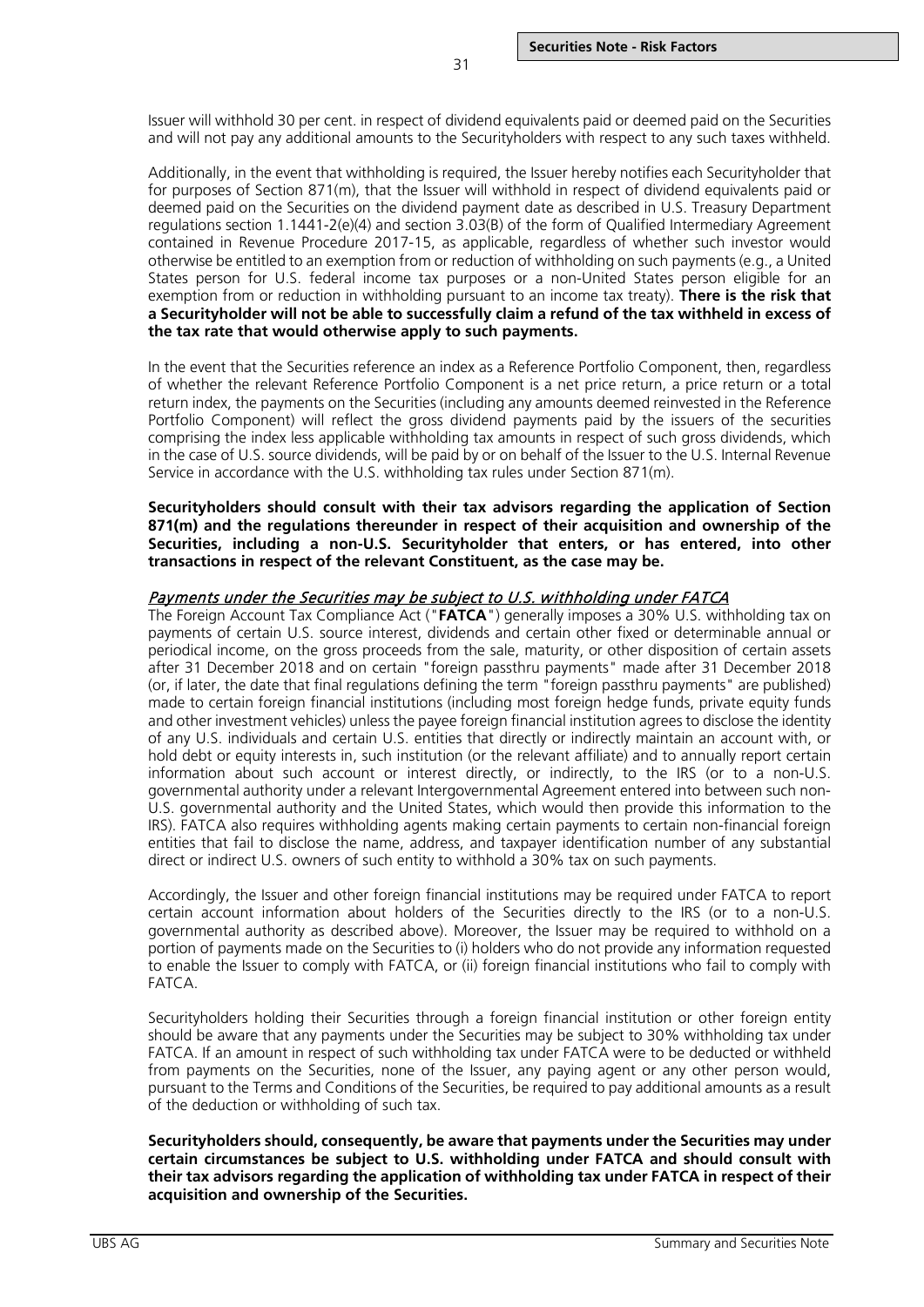## <span id="page-31-0"></span>**II. MATERIAL RISKS IN CONNECTION WITH THE REFERENCE PORTFOLIO**

#### <span id="page-31-1"></span>**4. Material risks in connection with the Reference Portfolio, as managed by the Reference Portfolio Advisor**

#### <span id="page-31-2"></span>**4.1 Uncertainty about future performance; limited historic data**

**Prospective investors should be aware that it is not possible to accurately predict the future performance of the Reference Portfolio. Poor performance of the Reference Portfolio would lead to payment of a lower Redemption Amount, Termination Amount, Automatic Termination Amount or, as the case may be, Extraordinary Termination Amount under the Securities. In some cases, investors may even suffer a total loss of the invested capital.**

It is not possible to reliably predict the future performance of the Reference Portfolio and the Reference Portfolio Components respectively. Likewise, the historical data of the Reference Portfolio and the Reference Portfolio Components respectively, does also not allow for any conclusions to be drawn about the future performance of the Reference Portfolio and the Securities.

The Reference Portfolio was initiated on 27 May 2019. Accordingly, as at the date of the Prospectus no historic data is available on the basis of which investors might evaluate the likely performance of the Reference Portfolio. The past performance of the Reference Portfolio Components notionally comprised in the Reference Portfolio (which generally do not reflect the same fee levels as the fees incurred in relation to the Reference Portfolio), is not necessarily indicative of the future performance for the Reference Portfolio. Securityholders should be aware that poor performance of the Reference Portfolio would lead to payment of a lower Redemption Amount, Termination Amount, Automatic Termination Amount or, as the case may be, Extraordinary Termination Amount under the Securities. In some cases, investors may even suffer a total loss of the invested capital.

The performance of the Reference Portfolio is subject to fluctuations. Therefore, Securityholders cannot foresee what consideration they can expect to receive for the Securities they hold on a certain day in the future. When the Securities are redeemed or otherwise disposed of on a certain day, they may be worth a lot less than if they were disposed of at a later or earlier point in time. This could even result in a partial loss of the invested capital.

## <span id="page-31-3"></span>**4.2 Specific risks related to the lack of direct correlation between the performance of underlyings, individual Reference Portfolio Components and the overall performance of the Reference Portfolio**

The level of any redemption amount under the Securities depends on the performance of the Reference Portfolio Constituents comprising the Reference Portfolio.

As a result, fluctuations in the value of one Reference Portfolio Constituent may be offset or intensified by fluctuations in the value of other Reference Portfolio Constituents comprised in the Reference Portfolio. Even in the case of a positive performance of one or more Reference Portfolio Constituents comprised in the Reference Portfolio, the performance of the Reference Portfolio as a whole may be negative if the performance of the other Reference Portfolio Constituents is negative to a greater extent. There can be a significant adverse effect on the calculation or specification of the redemption amount if the performance of one or more Reference Portfolio Constituents comprised in the Reference Portfolio, on which the calculation or specification of the redemption amount is based, has deteriorated significantly.

Furthermore, also the degree of the Reference Portfolio Constituents' dependency from each other, socalled correlation, is of importance when calculating the level of any redemption amount under the Securities. If all of the Reference Portfolio Constituents derive from the same economy sector or, as the case may be, the same country the development of the Reference Portfolio Constituents therefore depends on the development of a single economy sector or a single country. That implies that in the case of an unfavourable development of a single economy sector or a single country, which is represented by the Reference Portfolio Constituents, the Reference Portfolio may be affected over proportionally by this unfavourable development.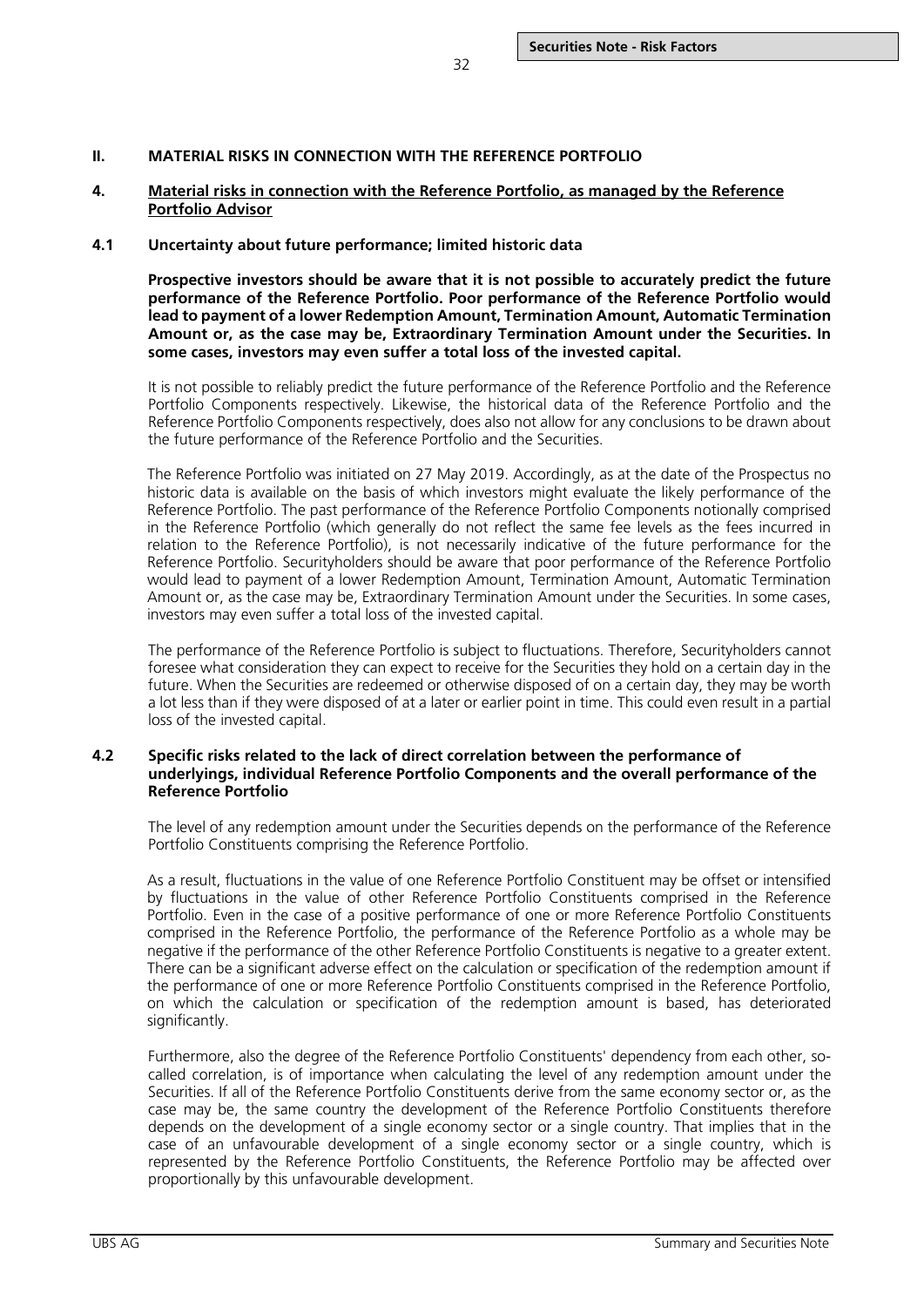The Reference Portfolio Adviser has the right, in certain circumstances as specified in the Final Terms, to adjust the Reference Portfolio (i.e. remove a Reference Portfolio Constituent from the Reference Portfolio without replacing it or replace a Reference Portfolio Constituent in whole or in part by another Reference Portfolio Constituent and/or if necessary by adjusting the weighting of the Reference Portfolio Constituents comprised in the Reference Portfolio). The Securityholder may not assume that the composition of the Reference Portfolio will remain constant during the life of the Securities.

33

#### <span id="page-32-0"></span>**4.3 Specific risks related to Stock Constituents, Equity Option Constituents and Certificates representing Stocks**

Potential investors should consider the following **risks specifically related to Stock Constituents, Equity Option Constituents and Certificates representing Stocks**:

#### Specific risks related to the correlation between the performance of shares and Stock Constituents or, as the case may be, Equity Option Constituents

The performance of any shares comprising Stock Constituents or referenced by Equity Option Constituents depends on the performance of the company issuing the shares. But even regardless of the financial position, cash flows, liquidity and results of operations of the company issuing the shares, the price of the relevant Stock Constituents or, as the case may be, Equity Option Constituents can be subject to fluctuations or adverse changes in value. In particular, the development of the Stock Constituent or, as the case may be, Equity Option Constituent price can be influenced by the general economic situation and market sentiment.

The market price of Securities with a Stock Constituent or, as the case may be, Equity Option Constituent depends on (even if it does not directly correlate to) the performance of such Reference Portfolio Constituent. The performance of a Stock Constituent or, as the case may be, Equity Option Constituent, may be subject to factors like the dividend or distribution policy, financial prospects, market position, corporate actions, shareholder structure and risk situation of the issuer of the share, short selling activities and low market liquidity as well as to political influences. Consequently, any risks related to a direct investment in shares may also have an impact on the Securities and reduce the value of the Securities and of any amounts payable under the Securities to the Securityholders. In the worst case, this can lead to a total loss of the Securityholders' investment in the Securities.

The performance of the Stock Constituent or, as the case may be, the Equity Option Constituent, may be subject to factors outside the Issuer's sphere of influence, such as the risk of the relevant company becoming insolvent, insolvency proceedings being opened over the company's assets or similar proceedings under the laws applicable to the company being commenced or similar events taking place with regard to the company, which may result in a total loss for the Securityholder, or the risk that the share price is highly volatile. The issuer's dividend or distribution policy, its financial prospects, market position, any capitalisation measures, shareholder structure and risk situation may also affect the Stock Constituent's or, as the case may be, the Equity Option Constituent's price.

In addition, the performance of the Stock Constituents or, as the case may be, Equity Option Constituents depends particularly on the development of the capital markets, which in turn are dependent on the global situation and the specific economic and political environment. Shares in companies with low or average market capitalisation may be subject to even higher risks (e.g. with regard to volatility or insolvency) than shares in larger companies. Furthermore, shares in companies with a low market capitalisation may be extremely illiquid due to smaller trading volumes. Shares in companies having their seat or exerting their relevant operations in countries with a high legal uncertainty are subject to additional risks, such as the risk of governmental measures being taken or nationalisation taking place. This may result in the partial or total loss of the share's value and a corresponding decrease in value of the relevant Stock Constituent or, as the case may be, Equity Option Constituent.

Specific risks related to the value of any Stock Constituents or, as the case may be, Equity Option Constituents comprised in the Reference Portfolio not reflecting any dividends, interest or other distributions in respect of the underlying shares

The Securities constitute no interest in shares comprising Stock Constituents or, as the case may be, the underlying of any Equity Option Constituents including any voting rights or rights to receive dividends, interest or other distributions, as applicable, or any other rights with respect to such shares. If the Issuer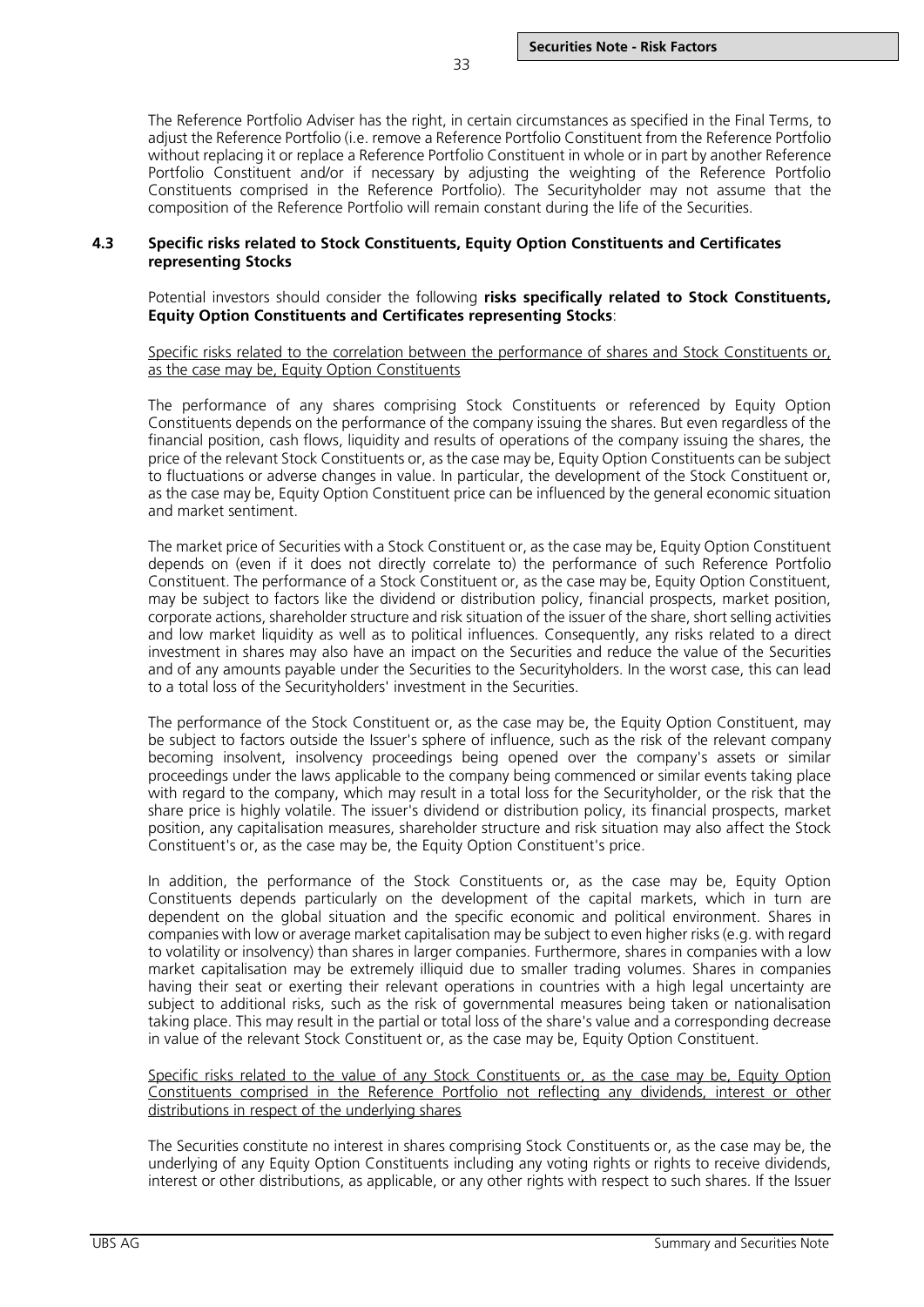or any of its affiliates holds any such shares or has entered into derivative contracts referencing such shares, neither the Issuer nor any of its affiliates is restricted from selling, pledging or otherwise conveying all right, title and interest in such shares or, as the case may be, derivative contracts solely by virtue of it having issued the Securities.

## Currency risks

In case of investments of the company, the shares of which comprise Stock Constituents or, as the case may be, the underlying of any Equity Option Constituents, being denominated in currencies other than the currency in which the share value is calculated, certain additional correlation risks may apply. These correlation risks depend on the degree of dependency of currency fluctuations of the relevant foreign currency to the currency in which the share value is calculated. Hedging transactions, if any, of the company may not exclude these risks.

#### Issuer's conflicts of interest with regard to the shares

It is possible that the Issuer or any of its affiliates hold shares in the company which has issued the shares which comprise Stock Constituents or, as the case may be, the underlying of any Equity Option Constituents, which may result in conflicts of interest. The Issuer and any of its affiliates may also decide not to hold the shares which comprise Stock Constituents or, as the case may be, the underlying of any Equity Option Constituents, or not to conclude any derivative contracts linked to the shares. Neither the Issuer nor any of its affiliates are limited in selling, pledging or otherwise assigning rights, claims and holdings regarding the shares which comprise Stock Constituents or, as the case may be, the underlying of any Equity Option Constituents, or any derivative contracts relating thereto solely based on the fact that the Securities were issued.

#### Similar risks to a direct investment in Certificates representing Stocks and the Underlying Stocks respectively

The Redemption Amount, if any, is determined by reference to the Level of the notional Reference Portolio, comprising, inter alia, Certificates representing Stocks used as the Reference Portfolio Components. Certificates representing Stocks represent shares of a stock corporation (each a "Underlying Stock") and, as such, mirrors the performance of these Underlying Stocks. Consequently, any investment in the Securities is, to a certain extent, subject to market risks similar to a direct investment in the Certificates representing Stocks and the Underlying Stocks respectively.

## <span id="page-33-0"></span>**4.4 Specific risks related to Securityholders having no recourse to the Reference Portfolio Components**

Potential investors should be aware that the Securities do not create any entitlement, proprietary rights or recourse to any Reference Portfolio Components comprising the Reference Portfolio from time to time. Accordingly, in connection with all payments in respect of the Securities, the Securityholders are exposed solely to the credit risk of the Issuer and have no recourse to any underlying assets.

### <span id="page-33-1"></span>**4.5 Specific risks related to fees deducted from the Level of the Reference Portfolio**

A Reference Portfolio Advisory Fee, an Adjustment Fee and a UBS Management Fee will be deducted from the Level of the Reference Portfolio. These fees are independent of the performance of individual Reference Portfolio Constituents and may be levied even in cases of negative performance of such Reference Portfolio Constituents. Conversely, in cases of positive performance of individual Reference Portfolio Constituents, the deduction of such fees could still result in an overall decrease in the Level of the Reference Portfolio. This would, in turn, lower the return on the Securities.

### <span id="page-33-2"></span>**4.6 Specific risks related to the performance of the Reference Portfolio Advisor**

**Potential investors bear the risk that investment decisions made by the Reference Portfolio Advisor could result in a decline in the value of the Reference Portfolio. Further, potential investors bear the risk that the loss of one or more key individuals employed by the Reference Portfolio Advisor could prejudice the Reference Portfolio Advisor's ability to perform its responsibilities in relation to the Reference Portfolio. In either case, potential investors could**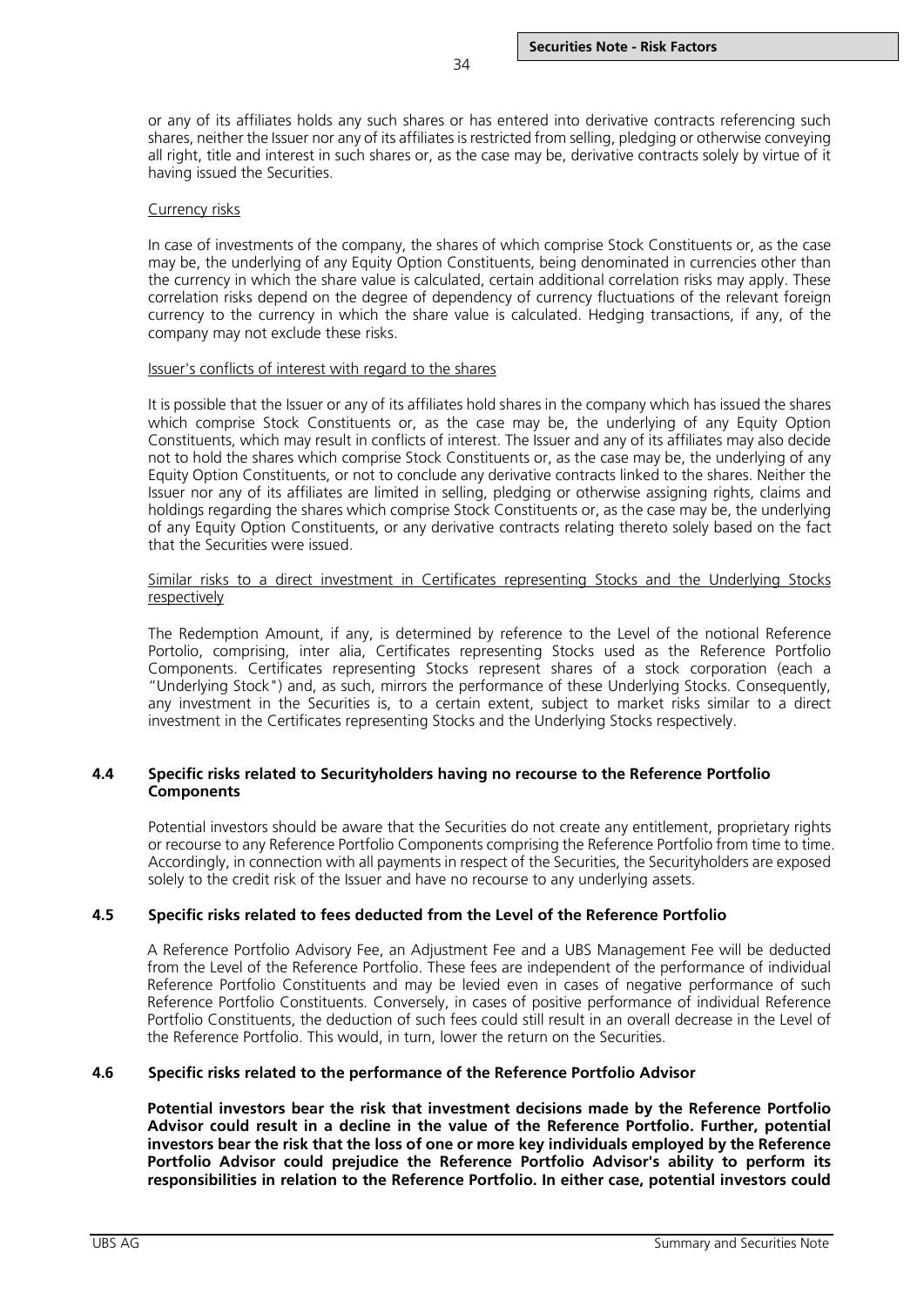## **realise a partial or total loss of the invested capital.**

The positive development of the value of the Reference Portfolio depends upon the Reference Portfolio Advisor selecting appropriate Reference Portfolio Components. There can be no assurance that the Reference Portfolio Advisor will be able to do so. In particular, subjective (as opposed to systematic) decisions made by the Reference Portfolio Advisor may cause the Reference Portfolio to decline (or not to increase) in a manner which less subjective decision making might have avoided. Accordingly, potential investors could realise a partial or total loss of the invested capital.

Potential investors bear the risk that the loss of one or more key individuals employed by the Reference Portfolio Advisor could have a material adverse effect on the Reference Portfolio Advisor's ability to perform its responsibilities in relation to the Reference Portfolio. This could, in turn, result in a decline in the value of the Reference Portfolio. Accordingly, potential investors could realise a partial or total loss of the invested capital.

## <span id="page-34-0"></span>**4.7 Specific risks related to potential conflicts of interest of the Reference Portfolio Advisor**

## **Because of conflicts of interest, the Reference Portfolio Advisor may take decisions which are not in the Securityholders' interests. This could lead to a worse performance of the Reference Portfolio overall and, therefore, to lower returns realised by Securityholders.**

The Reference Portfolio Advisor may not only act as Reference Portfolio Advisor with regard to the Reference Portfolio, but may at the same time act as asset manager or financial consultant with regard to Securityholders, which may induce potential conflicts between the Securityholders' interests and the Reference Portfolio Advisor's interests, especially because the Reference Portfolio Advisor receives part of the Reference Portfolio Management Fee. This could lead to a worse performance of the Reference Portfolio overall and, therefore, to lower returns realised by Securityholders.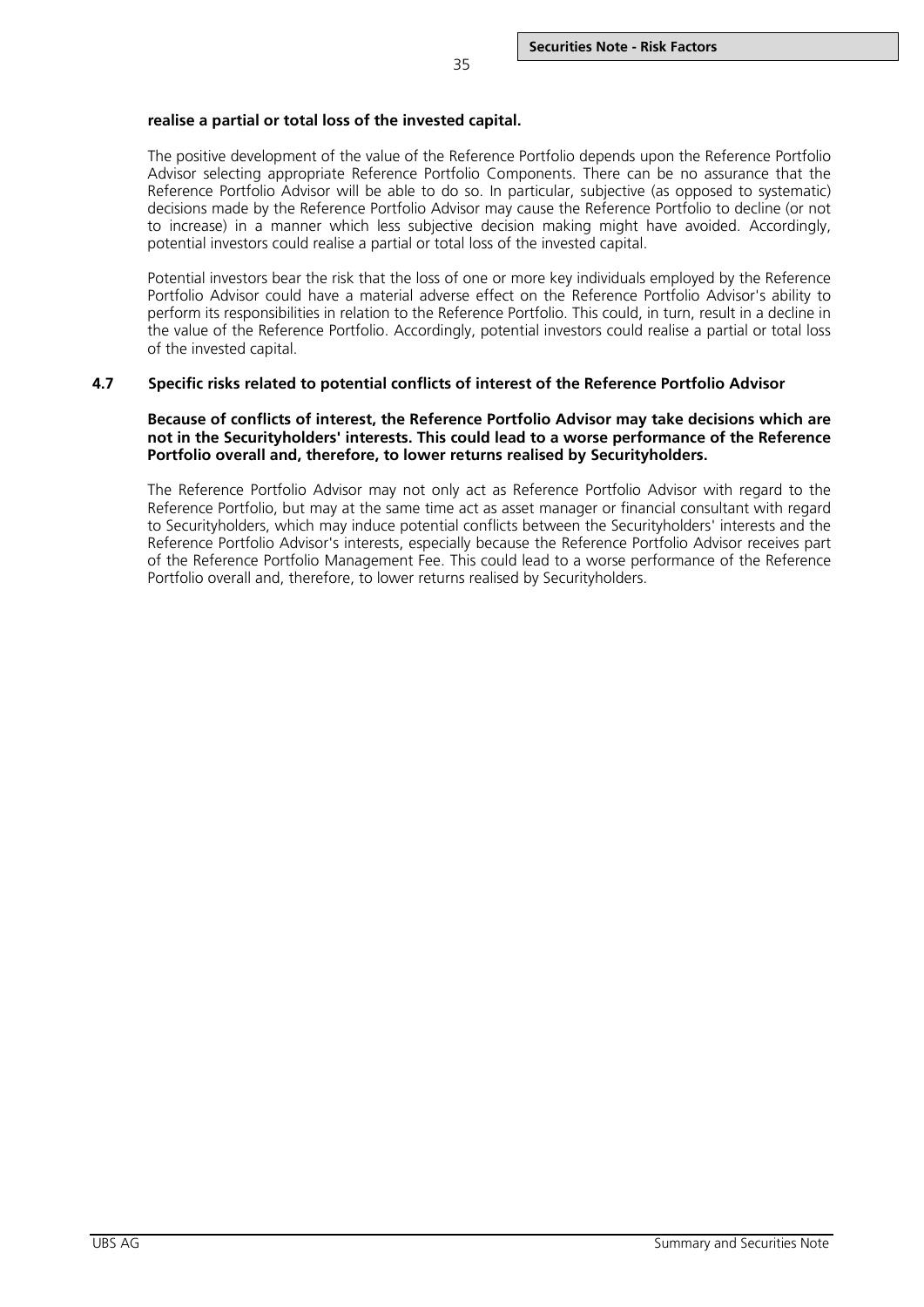# <span id="page-35-1"></span><span id="page-35-0"></span>**1. Important Notice**

This document – including any supplements approved by the Federal Financial Services Supervisory Authority (Bundesanstalt für Finanzdienstleistungsaufsicht – "BaFin") in respect hereof and published by UBS AG – constitutes a securities note (the "**Securities Note**") and a summary (the "**Summary**") and, together with the registration document of UBS AG dated 21 September 2021, as supplemented from time to time, (as approved by BaFin, the "**Registration Document**"), constitutes a tri-partite prospectus (the "**Prospectus**") according to Art. 6 (3) of Regulation (EU) No 2017/1129 of the European Parliament and of the Council of 14 June 2017 on the prospectus to be published when securities are offered to the public or admitted to trading on a regulated market, and repealing Directive 2003/71/EC (the "Prospectus Regulation").

BaFin has only approved the Summary and the Securities Note as meeting the standards of completeness, comprehensibility and consistency imposed by the Prospectus Regulation. Such approval should not be considered as an endorsement of the quality of the Securities that are the subject of the Summary and the Securities Note.

Investors should make their own assessment as to the suitability of investing in the Securities.

The Prospectus, comprising the Summary, the Securities Note and the Registration Document, should be read and construed in conjunction with any supplement thereto and must be interpreted accordingly.

No person has been authorised to give any information or to make any representation not contained in or not consistent with the Prospectus or any other document entered into in relation to the Prospectus or any information supplied by the Issuer or such other information as is in the public domain and, if given or made, such information or representation should not be relied upon as having been authorised by the Issuer or UBS AG, Zurich (UBS Investment Bank), Bahnhofstrasse 45, 8001 Zurich, Switzerland (the "**Manager**") LEI BFM8T61CT2L1QCEMIK50.

Neither the delivery of the Prospectus nor the offering, sale or delivery of any Security shall, in any circumstances, create any implication that the information contained in the Prospectus is true subsequent to the date hereof or the date upon which the Prospectus has been most recently amended or supplemented or that there has been no adverse change, or any event reasonably likely to involve any adverse change, in the prospects or financial or trading position of the Issuer since the date thereof or, if later, the date upon which the Prospectus has been most recently amended or supplemented or that any other information supplied in connection with the Prospectus is correct at any time subsequent to the date on which it is supplied or, if different, the date indicated in the document containing the same.

The distribution of the Prospectus and any offering material relating to the Securities and the offering, sale and delivery of the Securities in certain jurisdictions may be restricted by law. Nobody may use the Prospectus for the purpose of an offer or solicitation if in any jurisdiction such use would be unlawful. Persons into whose possession the Prospectus comes are required by the Issuer and the Manager to inform themselves about and to observe any such restrictions. For a description of certain restrictions on offers, sales and deliveries of Securities and on the distribution of the Prospectus and other offering material relating to the Securities, see "Subscription and Sale". In particular, this document may only be communicated or caused to be communicated in the United Kingdom in circumstances in which section 21(1) of the Financial Services and Markets Act 2000 does not apply. Additionally, Securities issued under the Prospectus will not be registered under the United States Securities Act of 1933, as amended, and are, being issued in bearer form, subject to U.S. tax law requirements. Therefore, subject to certain exceptions, the Securities may not be offered, sold or delivered within the United States or to U.S. persons.

The Prospectus should not be considered as a recommendation by the Issuer or the Manager to purchase the Securities.

# <span id="page-35-2"></span>**2. Responsibility Statement**

UBS AG, having its registered offices at Bahnhofstrasse 45, 8001 Zurich, Switzerland, and Aeschenvorstadt 1, 4051 Basle, Switzerland, as Issuer and Offeror is the person responsible for the information given in the Prospectus and declares that such information is, to the best of its knowledge, in accordance with the facts and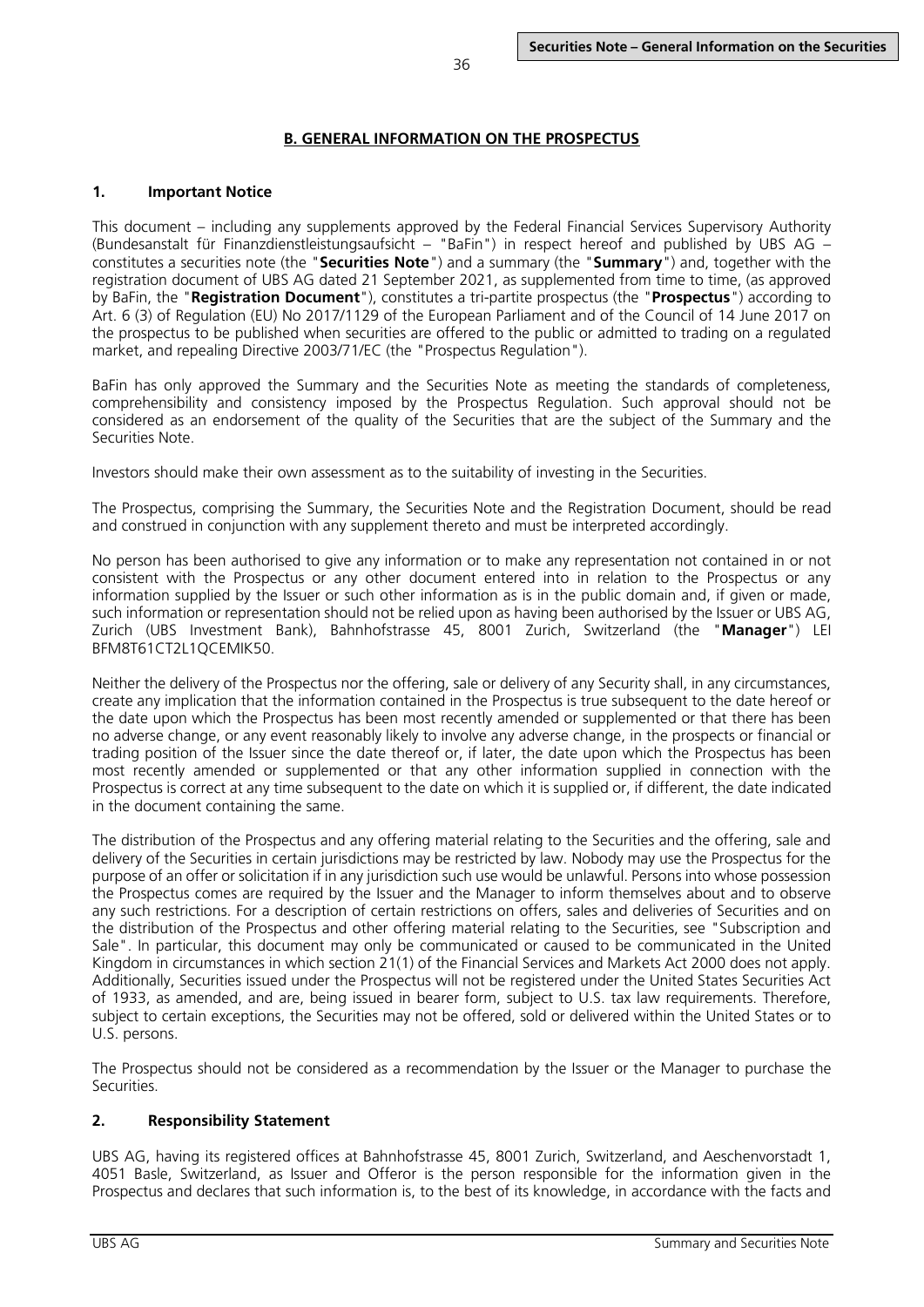makes no omission likely to affect its import.

The UBS AG is liable for the Summary including any translation thereof, but only where the Summary is misleading, inaccurate or inconsistent when read together with the other parts of the Prospectus or where it does not provide, when read together with the other parts of the Prospectus, key information in order to aid investors when considering whether to invest in the Securities.

The UBS AG accepts that following the date of the Prospectus, events and changes may occur, which render the information contained in the Prospectus incorrect or incomplete. Supplemental information will only be published as required by and in a manner stipulated in Article 23 of the Prospectus Regulation.

#### **3. Consent to use the Prospectus**

The Issuer consents to the use of the Prospectus in connection with any offer of Securities that is not made within an exemption from the requirement to publish a prospectus under the Prospectus Regulation (a "**Public Offer**") of the Securities by the Manager and Vontobel Bank AG (LEI 549300L7V4MGECYRM576) (each an "**Authorised Offeror**") on the following basis:

- (a) the relevant Public Offer must occur as long as the Prospectus is valid in accordance with Article 12 of the Prospectus Regulation (the "**Offer Period**"),
- (b) the relevant Public Offer may only be made in the Federal Republic of Germany, Liechtenstein, Austria and Switzerland, each a "**Public Offer Jurisdiction**"), and
- (c) any Authorised Offeror which is not the Manager must comply with the restrictions set out in "Subscription and Sale" as if it were the Manager.

The Issuer accepts responsibility in the Public Offer Jurisdictions for which it has given consent referred to herein for the content of the Prospectus in relation to any person (an "**Investor**") in a Public Offer Jurisdiction to whom an offer of any Securities is made by an Authorised Offeror, where the offer is made during the Offer Period and is in compliance with all other conditions attached to the giving of the consent. However, the Issuer has no responsibility for any of the actions of an Authorised Offeror, including compliance by such Authorised Offeror with applicable conduct of business rules or other local regulatory requirements or other securities law requirements in relation to such offer.

The Issuer reserves the right to withdraw its consent to the use of the Prospectus in relation to the Authorised Offerors. The Issuer may give consent to additional authorised offerors after the date of the Prospectus and, if it does so, the Issuer will publish the above information in relation to them on the website http://keyinvestde.ubs.com/bekanntmachungen or any successor address notified by the Issuer to the Securityholders for this purpose by way of publication on http://keyinvest-de.ubs.com/bekanntmachungen.

The consent referred to above relates to Public Offers occurring as long as the Prospectus is valid in accordance with Article 12 of the Prospectus Regulation.

#### **Any Authorised Offeror who wishes to use the Prospectus in connection with a Public Offer as set out above is required, for the duration of the relevant Offer Period, to publish on its website that it is using the Prospectus for such Public Offer in accordance with the consent of the Issuer and the conditions attached thereto.**

The Issuer has not authorised the making of any Public Offer of any Securities by any person in any circumstances and such person is not permitted to use the Prospectus in connection with its offer of any Securities unless (1) the offer is made by an Authorised Offeror as described above or (2) the offer is otherwise made in circumstances falling within an exemption from the requirement to publish a prospectus under the Prospectus Regulation. Any such unauthorised offers are not made by or on behalf of the Issuer, the Authorised Offerors and none of the Issuer or the Authorised Offerors has any responsibility or liability for the actions of any person making such offers.

An Investor intending to acquire or acquiring any Securities from an Authorised Offeror will do so, and offers and sales of the Securities to an Investor by an Authorised Offeror will be made, in accordance with any terms and other arrangements in place between such Authorised Offeror and such Investor including as to price, allocation, settlement arrangements and any expenses or taxes to be charged to the Investor (the "**Terms and**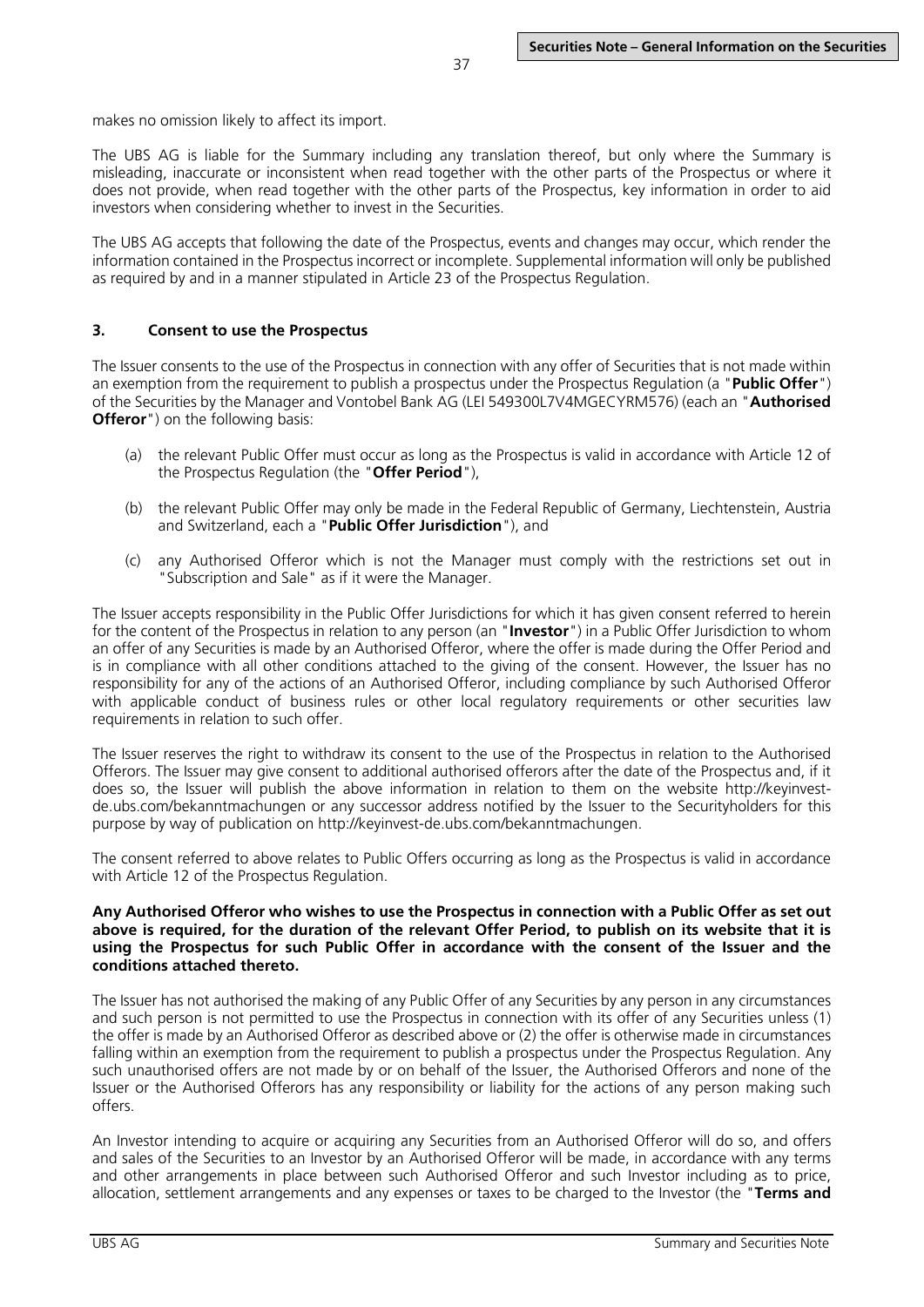**Conditions of the Public Offer**"). The Issuer will not be a party to any such arrangements with Investors (other than the Authorised Offeror) in connection with the offer or sale of the Securities and, accordingly, the Prospectus will not contain such information. The Terms and Conditions of the Public Offer shall be provided to Investors by an Authorised Offeror at the relevant time. None of the Issuer or an Authorised Offeror has any responsibility or liability for such information.

**Any Authorised Offeror will provide information to investors on the Terms and Conditions of the Public Offer of the Securities at the time such Public Offer is made by such Authorised Offeror to the investor.**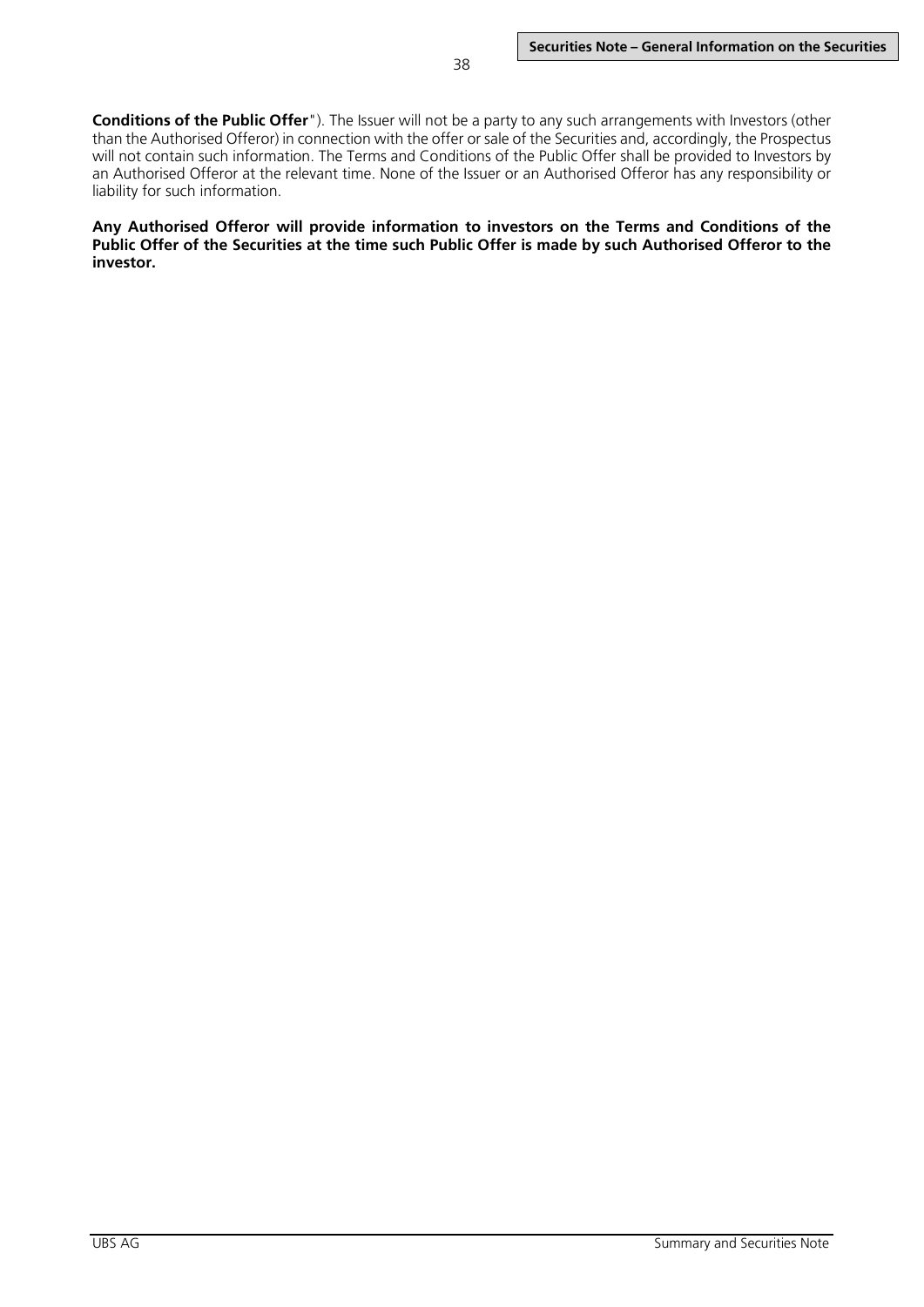# **1. Object of the Prospectus / Type of Securities**

The object of this Prospectus are the Portfolio Certificates linked to the Smart Health Care Portfolio (ISIN DE000US8MAR5; WKN US8MAR; Valor 11403384), issued by UBS AG in accordance with Swiss law in the size of 500,000 Securities (the "**Issue Size**").

The Securities are not capital protected.

The Securities are each linked to the notional EUR denominated Smart Health Care Portfolio (the "**Underlying**" or the notional "**Reference Portfolio**"), created and actively managed by Vontobel Bank AG, Gotthardstrasse 43, 8002 Zurich, Switzerland (the "**Reference Portfolio Advisor**"). The Reference Portfolio aims to replicate the performance of (i) a basket of selected stocks (each a "**Stock(i)** " and together the "**Stocks**") or, as the case may be, American and Global Depositary Receipts (each a "**Certificate representing Stocks**<sub>(i)</sub> " and together the "**Certificates representing Stocks**", where the Stocks and the Certificates representing Stocks are collectively also referred to as each a "**Stock Constituent(i)** " and together the "**Stock Constituents**") and (ii) from time to time, an EUR denominated cash position which may be negative from time to time (the "**Cash Position**"; which together with the Constituents shall be referred to as the "**Reference Portfolio Components**"), net of relevant fees, costs and expenses.

**For the avoidance of doubt**: Whilst the Redemption Amount is linked to the market value of the Reference Portfolio Components, the Issuer is not obliged to invest the net proceeds of the issuance of the Securities in any Reference Portfolio Component at any time; the net proceeds will be used for hedging and general corporate purposes of the Issuer only. The Securityholders do not have any direct interest in, or beneficial ownership of any Reference Portfolio Component at any time.

The Reference Portfolio is a synthetic portfolio which has been created and is managed and calculated solely for the purposes of being used as underlying of securities issued by UBS. There is no obligation on the Issuer to purchase or hold any Reference Portfolio Components and Securityholders have no rights in, or to require delivery of, any of such Reference Portfolio Components at any time. References to any balancing, rebalancing, disposal, acquisition or financing of a Reference Portfolio Component have to be understood as reference to a notional transaction and should not be construed as imposing any obligation on the Issuer or any of its affiliates or subsidiaries, the Manager, the Calculation Agent or any person actually directly or indirectly, physically or synthetically to acquire, dispose of or effect or take delivery of, or effect transactions in, any securities, investments or other property, but are references to the change in the value of, or in notional amounts to be determined for the purposes of calculating the value of, and relate solely to the calculation of the value of any amounts payable in respect of the Securities.

# **2. Currency**

The currency of the Securities issue (the "**Redemption Currency**") is EUR.

# **3. Law governing the Securities**

The Securities issued by the Issuer are governed by Swiss law.

# **4. Status of the Securities**

The Securities constitute direct, unsecured and unsubordinated obligations of the Issuer, ranking *pari passu* among themselves and with all other present and future unsecured and unsubordinated obligations of the Issuer, other than obligations preferred by mandatory provisions of law.

If insolvency proceedings are instituted against the Issuer, Securityholders can only assert their claims in accordance with the legal provisions of the Swiss Banking Act. Such Securityholders will then receive a cash amount that is measured according to the so-called collocation plan (*Kollokationsplan*) established by the Swiss Financial Market Supervisory Authority ("**FINMA**") or a FINMA imposed liquidator and the distribution list (*Verteilungsliste*) by the amount of the so-called insolvency rate. This amount will usually not be even close to the amount paid by the Securityholders for the purchase of the relevant securities of the Issuer. In case of an insolvency of the Issuer, Securityholders may, consequently, even suffer a total loss of their amounts paid for the purchase of the Securities (total loss).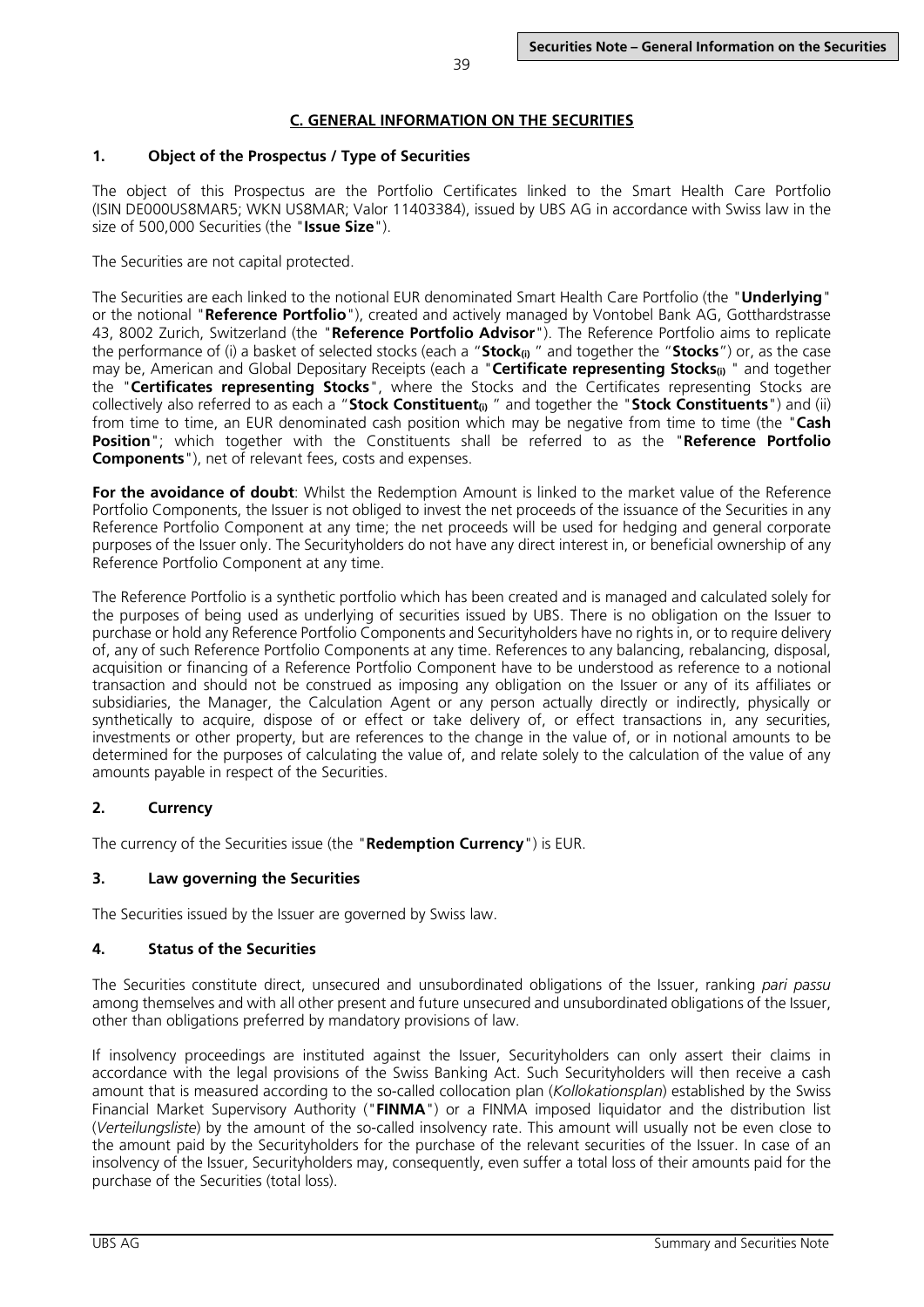# **5. Form of the Securities**

The Securities are issued as uncertificated securities (*Wertrechte*; "**Uncertificated Securities**") pursuant to article 973c of the Swiss Code of Obligations ("**CO**"). Uncertificated Securities are registered in the main register of a Swiss depositary (*Verwahrungsstelle; "***FISA Depositary**") according to the Swiss Federal Act on Intermediated Securities ("**FISA**"). Upon (a) entering the Uncertificated Securities into the main register of a FISA Depositary and (b) booking the Securities into a securities account at a FISA Depositary, the Uncertificated Securities will constitute intermediated securities within the meaning of the FISA (*Bucheffekten*; "**Intermediated Securities**"). The Issuer has intructed SIX SIS AG, Baslerstrasse 100, CH-4600 Olten, Switzerland, ("**SIS**") to also act as FISA Depositary, but reserves the right to choose any other FISA Depositary, including UBS AG.

The records of the FISA Depositary will determine the number of Uncertificated Securities held through each participant of the FISA Depositary. In respect of Uncertificated Securities held in the form of Intermediated Securities, the holders of such Uncertificated Securities will be the persons holding such Uncertificated Securities in a securities account (*Effektenkonto*) that is in their name, or, in the case of intermediaries (*Verwahrungsstellen*), the intermediaries holding such Uncertificated Securities for their own account in a securities account that is in their name (and the terms "Securityholder" and "holder of Securities" and related expressions shall be construed accordingly). Intermediated Securities are transferred and otherwise disposed of in accordance with the provisions of the FISA and the relevant agreements with the respective FISA Depositary (in particular, neither the Intermediated Securities nor any rights pertaining to the Intermediated Securities may be transferred by way of assignment pursuant to articles 164 et seq. CO without the prior written consent of the Issuer).

The holders of the Securities shall at no time have the right to demand (a) conversion of Uncertificated Securities into physical securities and/or (b) delivery of physical securities. For the avoidance of doubt and regardless of such conversion, Uncertificated Securities will at any time constitute Intermediated Securities.

# **6. Clearing and Settlement of the Securities**

## **General**

The Securities are cleared through SIX SIS AG ("**SIS**" or the "**Clearing System**").

## **SIX SIS AG**

SIS is a wholly owned subsidiary of SIX Group Ltd. and is a bank supervised by the Swiss Financial Market Supervisory Authority ("**FINMA**").

SIS acts as the central securities depository and settlement institution for the following Swiss securities: equities, government and private sector bonds, money market instruments, exchange traded funds, conventional investment funds, structured products, warrants and other derivatives. Apart from providing custody and settlement for Swiss securities, SIS acts as global custodian and offers its participants access to custody and settlement in foreign financial markets. SIS offers direct links to other international central securities depositories and central securities depositories including Clearstream, Germany, Euroclear and Clearstream, Luxembourg.

The address of SIS is SIX SIS AG, Baslerstrasse 100, CH-4600 Olten, Switzerland.

# **7. Listing or Trading of the Securities**

It is not intended to appl for inclusion of the Securities to trading on a securities exchange.

## **8. Maturity of the Securities; Issuer Extension Option**

Subject to the Issuer Extension Option (as defined below), the Securities expire – provided that the Securities are not terminated or expired early in accordance with the Terms and Conditions of the Securities – on 21 November 2025 (the "**Expiration Date**").

The Issuer is entitled to extend, by giving notice to the Securityholder prior to the then existing Expiration Date (or any later expiration date resulting from any extension of the maturity of the Securities) the maturity of all then outstanding Securities for an additional period of seven (7) years, in which case the "Expiration Date" shall be deemed to be the date falling seven (7) years after the scheduled Expiration Date (the "**Issuer Extension Option**"). In case that the Issuer exercises the Issuer Extension Option and unless a Securityholder terminates the Securities held by it in accordance with the Terms and Conditions of the Securities by exercising the Securityholder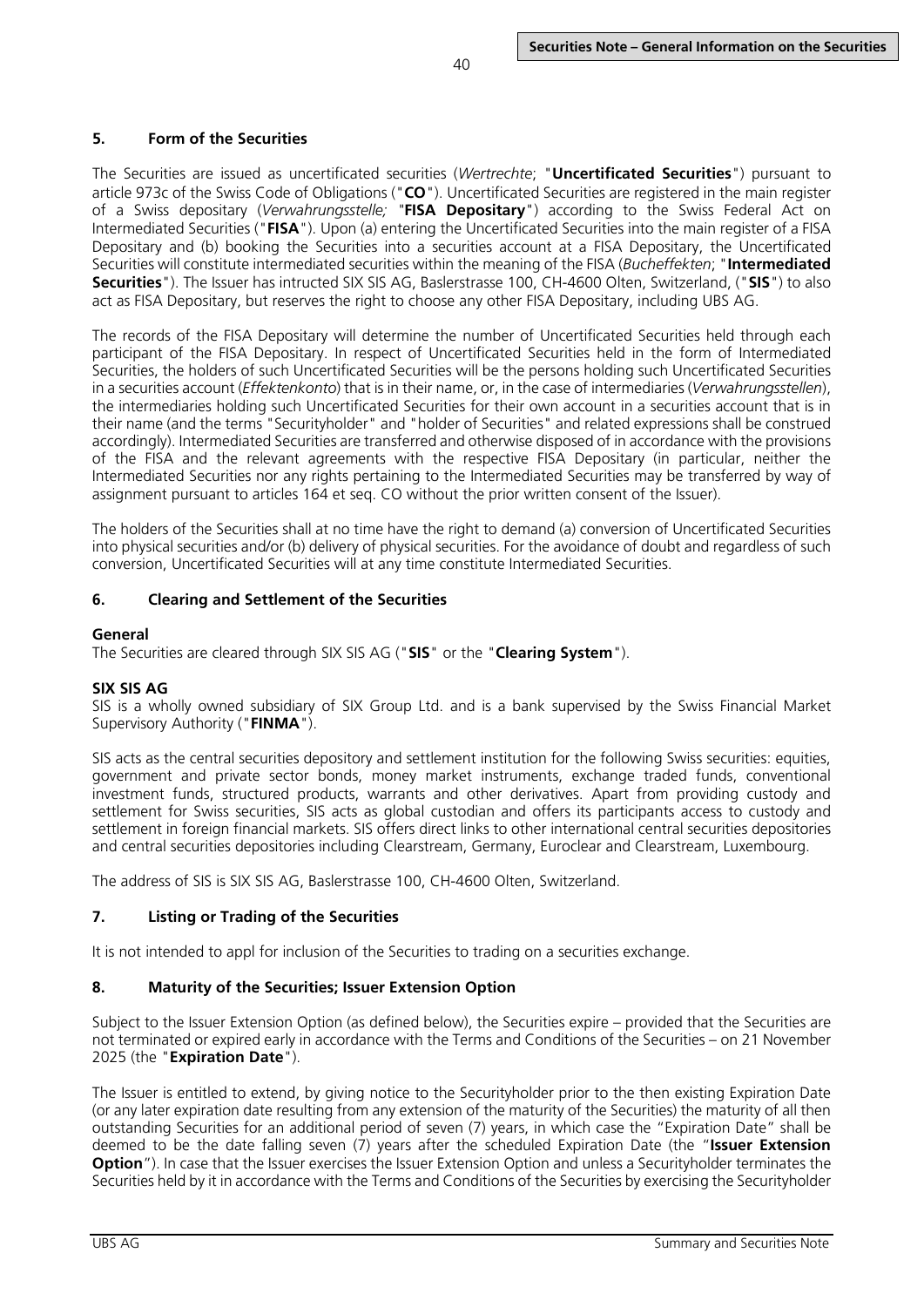Non-Extension Option, investors in the Securities will receive any final payments under the Securities later than scheduled at the Issue Date of the Securities.

41

## **9. Issuer Termination Option; Automatic Early Termination**

The Issuer shall be entitled on each of 31 March, 30 June, 30 September and 31 December (each an "**Issuer Termination Date**") for the first time on 31 December 2018 (including) to terminate and redeem, subject to a period of notice of thirty (30) Business Days, all but not some of the Securities by giving notice pursuant to § 12 of these Conditions with effect as of the relevant Issuer Termination Date.

Further, if an Automatic Termination Event occurs, the Issuer Issuer shall notify the Securityholders without delay of (i) the occurrence of an Automatic Termination Event and (ii) of the day, on which the Automatic Termination Event has occurred (the "**Automatic Termination Date**") (but failure to give such notice, or non-receipt thereof, shall not affect the validity of the automatic termination of the term of the Securities).

An "**Automatic Termination Event**" shall occur if Vontobel Bank AG, Gotthardstrasse 43, 8002 Zurich, Switzerland, ceases to be or to act as Reference Portfolio Advisor.

In the case of termination and redemption by the Issuer, the Issuer shall pay to each Securityholder with respect to each Security it holds, an amount equal to the Redemption Amount (as defined in § 1(1) of these Conditions) (the "**Termination Amount**").

## **10. Functioning of the Securities and Dependency on the Underlying**

The Securities allow investors to participate, considering the fees on the level of the Reference Portfolio, in the positive development of the Reference Portfolio. Conversely, investors in the Securities also participate in the negative development of the Reference Portfolio.

With the purchase of each Security, the investor acquires the right, under certain conditions and as provided for in the Terms and Conditions of the Securities, to demand from the Issuer the payment of the Settlement Amount in the Redemption Currency, if applicable, commercially rounded to two decimal points (the "**Redemption Amount**") (the "**Security Right**") all as defined in the section "Key Terms and Definitions of the Securities". **For the avoidance of doubt**: Whilst the Redemption Amount may be linked to the market value of the Reference Portfolio Components, the Issuer is not obliged to invest the proceeds of the issuance of the Securities in any Reference Portfolio Components at any time and the Securityholders do not have any interest in any Reference Portfolio Components at any time.

The value of the Securities during their term depends on the performance of the Reference Portfolio used as underlying. On each Reference Portfolio Calculation Date, the Calculation Agent shall determine the "**Level of the Reference Portfolio**", being the sum of (i) the closing price or value of each Constituent on such Reference Portfolio Calculation Date (taking into account the number of units of each Constituent comprised in the Reference Portfolio on such Reference Portfolio Calculation Date) and (ii) the value of the Cash Position on such Reference Portfolio Calculation Date (taking into account the fees calculated on such Reference Portfolio Calculation Date).

In case the Level of the Reference Portfolio increases, also the value of the Securities (disregarding any special features of the Securities) will increase.

The Securities do not generate any regular income (e.g. dividends or interest) during their term.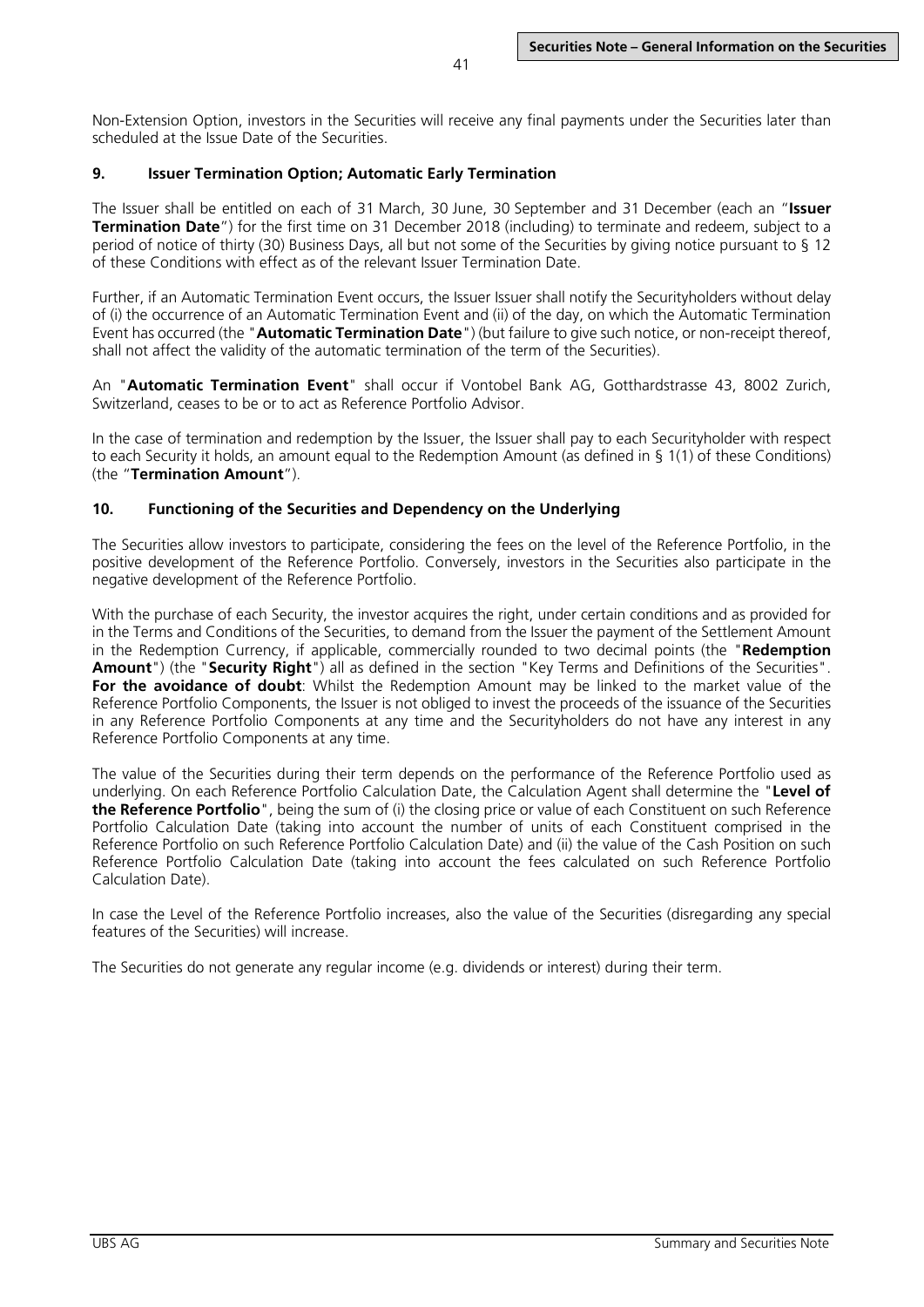# **D. TERMS AND CONDITIONS OF THE SECURITIES**

## **Terms and Conditions of the Securities**

*The following terms and conditions of the Securities (the "*Conditions*"), comprising the Special Conditions of the Securities and the General Conditions of the Securities, shall be read in conjunction with, and are subject to, the "Key Terms and Definitions of the Securities" (together, the "*Terms and Conditions*").*

*The Terms and Conditions of the Securities are composed of*

- **Part 1: Key Terms and Definitions of the Securities**
- **Part 2: Special Conditions of the Securities**
- **Part 3: General Conditions of the Securities**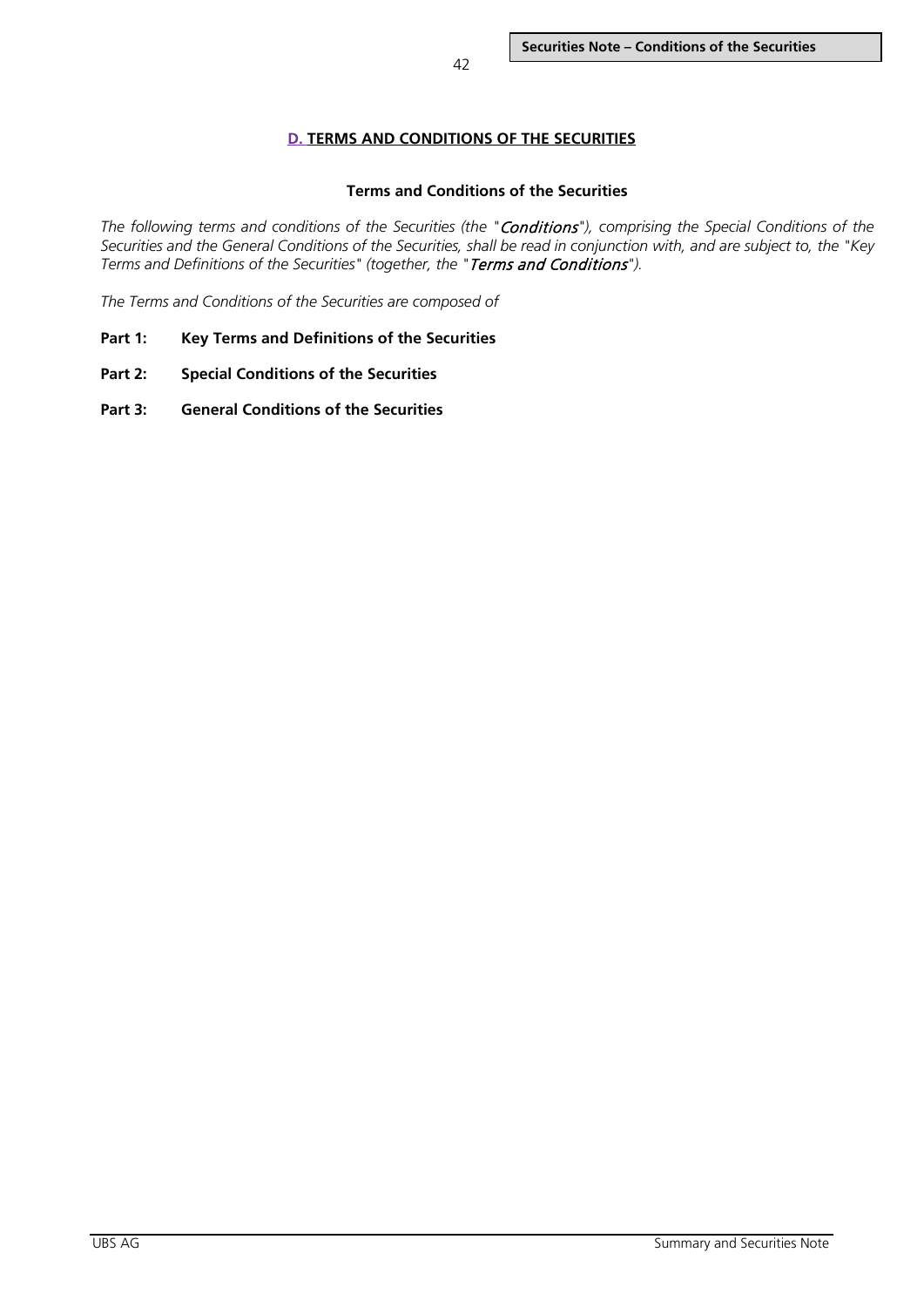## **1. Terms and Conditions of the Securities Part 1: Key Terms and Definitions of the Securities**

*The Securities use the following definitions and have, subject to an adjustment according to the* Terms and *Conditions of the Securities, the following key terms, both as described below in alphabetical order. The following does not represent a comprehensive description of the Securities, and is subject to and should be read in conjunction with the Conditions of the Securities, the general offering terms of the Securities and all other sections of this Prospectus.* 

| А.<br>Aggregate<br>Amount of the<br>Issue:              | Issue Price x Issue Size.                                                                                                                                                                                                                                                                                                                                                                                                                                                                                                                                   |                                                                                                                                                                                               |                                                                                                                                                                                                                                     |  |  |  |
|---------------------------------------------------------|-------------------------------------------------------------------------------------------------------------------------------------------------------------------------------------------------------------------------------------------------------------------------------------------------------------------------------------------------------------------------------------------------------------------------------------------------------------------------------------------------------------------------------------------------------------|-----------------------------------------------------------------------------------------------------------------------------------------------------------------------------------------------|-------------------------------------------------------------------------------------------------------------------------------------------------------------------------------------------------------------------------------------|--|--|--|
| <b>American</b><br><b>Depositary</b><br><b>Receipt:</b> | American Depositary Receipt means a negotiable instrument issued by a United States<br>commercial bank acting as a depositary that represents a specified number of Underlying Shares<br>issued by an entity organised outside the United States held in a safekeeping account with the<br>depositary's custodian.                                                                                                                                                                                                                                          |                                                                                                                                                                                               |                                                                                                                                                                                                                                     |  |  |  |
| В.<br><b>Business Day:</b>                              | The Business Day means any day on which (i) commercial banks in London (including dealings in<br>foreign exchange and foreign currency deposits), and (ii) the Trans-European Automated Real-time<br>Gross settlement Express Transfer System ("TARGET2") is open and the Clearing System settles<br>securities dealings                                                                                                                                                                                                                                    |                                                                                                                                                                                               |                                                                                                                                                                                                                                     |  |  |  |
| C.<br><b>Calculation</b><br>Agent:                      | The Calculation Agent means UBS AG, Bahnhofstrasse 45, 8001 Zurich, Switzerland, and<br>Aeschenvorstadt 1, 4051 Basel, Switzerland, acting through its London Branch, 5 Broadgate,<br>London EC2M 2QS, United Kingdom.                                                                                                                                                                                                                                                                                                                                      |                                                                                                                                                                                               |                                                                                                                                                                                                                                     |  |  |  |
| <b>CA Rules:</b>                                        |                                                                                                                                                                                                                                                                                                                                                                                                                                                                                                                                                             | CA Rules means any regulation and operating procedure applicable to and/or issued by the<br>Clearing System.                                                                                  |                                                                                                                                                                                                                                     |  |  |  |
| <b>Clearing</b><br>System:                              |                                                                                                                                                                                                                                                                                                                                                                                                                                                                                                                                                             | Clearing System means SIX SIS AG, Baslerstrasse 100, CH-4600 Olten, Switzerland ("SIS") or any<br>successor in this capacity. The term "Clearing System" shall refer to all Clearing Systems. |                                                                                                                                                                                                                                     |  |  |  |
| <b>Commissions:</b>                                     | The Issuer may grant turnover-related sales and recurring commissions to distributors as<br>indicated in (i) to (iv). Sales commissions are paid out of the issue proceeds as a one-off payment;<br>alternatively the Issuer may grant an agio on the issue price (excl. the offering premium) to the<br>distributor. Recurring commissions are paid regularly depending on the respective securities<br>volume. If UBS acts as Issuer and distributor the relevant commissions are internally booked in<br>favour of the distributing organisational unit. |                                                                                                                                                                                               |                                                                                                                                                                                                                                     |  |  |  |
|                                                         | (i)<br>(ii)<br>(iii)<br>(iv)                                                                                                                                                                                                                                                                                                                                                                                                                                                                                                                                | Underwriting and/or placing fee: none<br>Selling commission:<br>Listing Commission:<br>Other:                                                                                                 | none<br>none                                                                                                                                                                                                                        |  |  |  |
|                                                         |                                                                                                                                                                                                                                                                                                                                                                                                                                                                                                                                                             |                                                                                                                                                                                               | Reference Portfolio Advisor Fee, Adjustment<br>Fee and UBS Management Fee, as further<br>described in the section "Information about<br>the notional Reference Portfolio", which<br>forms part of the Conditions of the Securities. |  |  |  |
| <b>Constituents</b><br><b>Business Day:</b>             | Constituents Business Day in respect of any Constituent means, any day on which (i) the Relevant<br>Exchange and the Relevant Futures and Options Exchange are scheduled to be open for trading,<br>notwithstanding any day on which they close for business prior to their regular weekday closing<br>time and (ii) the Calculation Agent is open for business.                                                                                                                                                                                            |                                                                                                                                                                                               |                                                                                                                                                                                                                                     |  |  |  |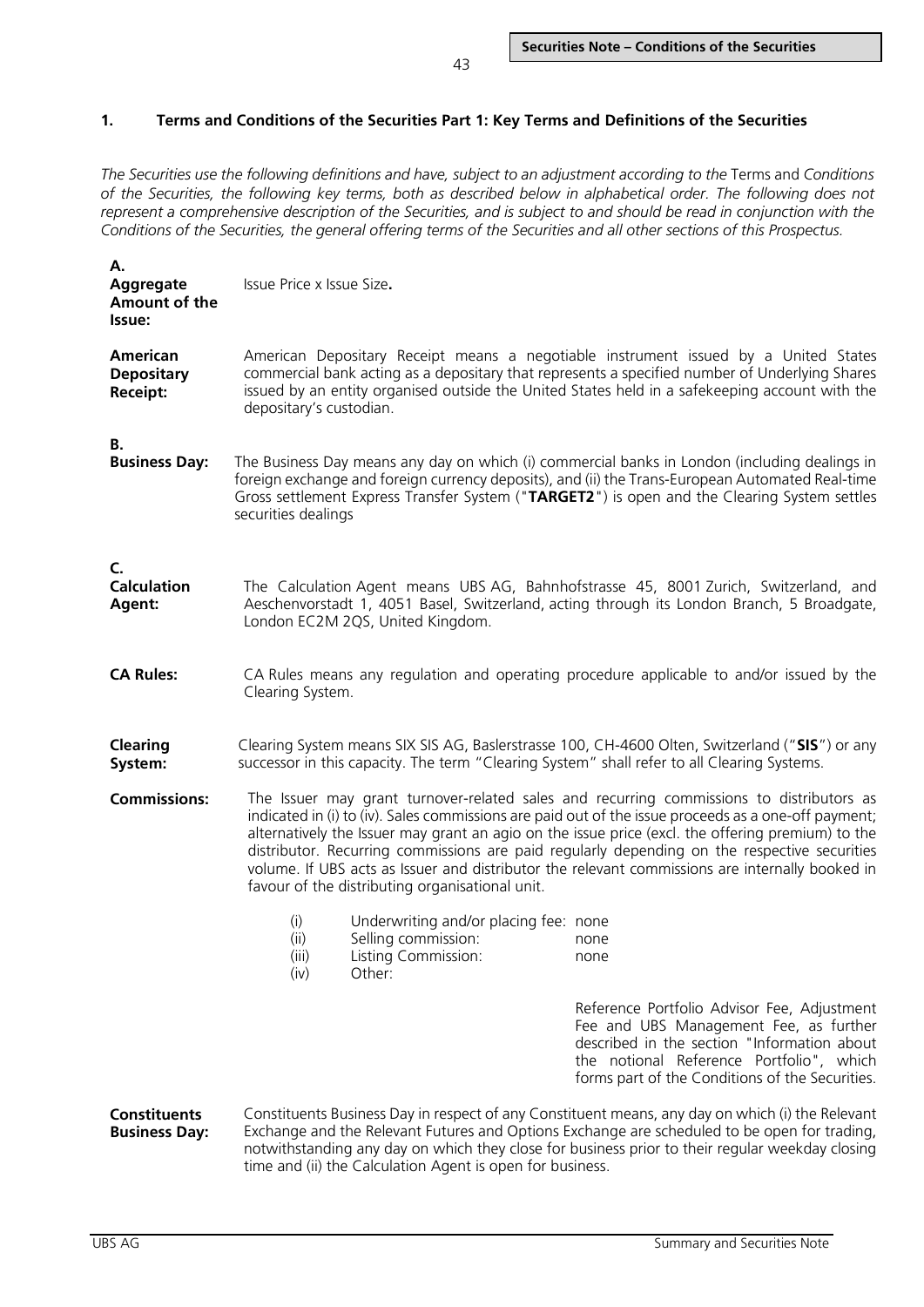| Е.<br><b>Expiration</b><br>Date:                     | The Expiration Date means, subject to an extension of the Term of the Securities in<br>accordance with § 2 (2) of the Conditions of the Securities and to any Market Disruption<br>in accordance with § 9 of the Conditions of the Securities, 21 November 2025, provided<br>that if such date is not a Constituents Business Day, the immediately succeeding Constituents<br>Business Day shall be Expiration Date.                                                                                                                                                                                                                                              |
|------------------------------------------------------|-------------------------------------------------------------------------------------------------------------------------------------------------------------------------------------------------------------------------------------------------------------------------------------------------------------------------------------------------------------------------------------------------------------------------------------------------------------------------------------------------------------------------------------------------------------------------------------------------------------------------------------------------------------------|
| F.<br><b>Fixing Date:</b>                            | The Fixing Date means 21 November 2018, provided that if such date is not a Constituents<br>Business Day for a Constituent, the immediately succeeding Constituents Business Day shall be<br>Fixing Date for such Constituent. In the case of abbreviation or extension of the subscription<br>period the Fixing Date may be changed accordingly.                                                                                                                                                                                                                                                                                                                 |
| G.<br>Global<br><b>Depositary</b><br><b>Receipt:</b> | Global Depositary Receipt means a negotiable instrument issued by a commercial bank acting as<br>a depositary that represents a specified number of Underlying Shares issued by an entity and held<br>in a safekeeping account with the depositary's custodian.                                                                                                                                                                                                                                                                                                                                                                                                   |
| ı.<br><b>Issue Date:</b>                             | The Issue Date of the Securities means 28 November 2018, provided that if such date is not a<br>Constituents Business Day, the immediately succeeding Constituents Business Day shall be Issue<br>Date. In the case of abbreviation or extension of the subscription period the Issue Date may be<br>changed accordingly.                                                                                                                                                                                                                                                                                                                                         |
| <b>Issue Price:</b>                                  | The Issue Price equals EUR 100.00.                                                                                                                                                                                                                                                                                                                                                                                                                                                                                                                                                                                                                                |
| Issuer:                                              | The Issuer means UBS AG, Bahnhofstrasse 45, 8001 Zurich, Switzerland, and Aeschenvorstadt 1,<br>4051 Basel, Switzerland.                                                                                                                                                                                                                                                                                                                                                                                                                                                                                                                                          |
| <b>Issue Size:</b>                                   | The Issue Size equals 500,000 Securities.                                                                                                                                                                                                                                                                                                                                                                                                                                                                                                                                                                                                                         |
| Level of the<br>Reference<br><b>Portfolio:</b>       | The Level of the Reference Portfolio is determined by the Calculation Agent based on the closing<br>price or value of each Constituent on the relevant Reference Portfolio Calculation Date and as<br>described in the section "Information about the notional Reference Portfolio", which forms part<br>of the Conditions of the Securities. The calculation also takes into account the effect of the<br>Reference Portfolio Fee and the Reference Portfolio Advisor Performance Fee (if any).<br>The Initial Reference Portfolio Level is equal to EUR 100.00.<br>The Level of the Reference Portfolio is, subject to the occurrence of a Market Disruption in |
|                                                      | accordance with the Terms and Conditions of the Securities, calculated on each Reference<br>Portfolio Calculation Date, as further described in the section "Information about the notional<br>Reference Portfolio", which forms part of the Conditions of the Securities.                                                                                                                                                                                                                                                                                                                                                                                        |
|                                                      | Information regarding the Level of the Reference Portfolio can be obtained from the Issuer upon<br>request.                                                                                                                                                                                                                                                                                                                                                                                                                                                                                                                                                       |
| М.<br><b>Maturity Date:</b>                          | The Maturity Date means the fifth Business Day following the relevant Valuation Date.                                                                                                                                                                                                                                                                                                                                                                                                                                                                                                                                                                             |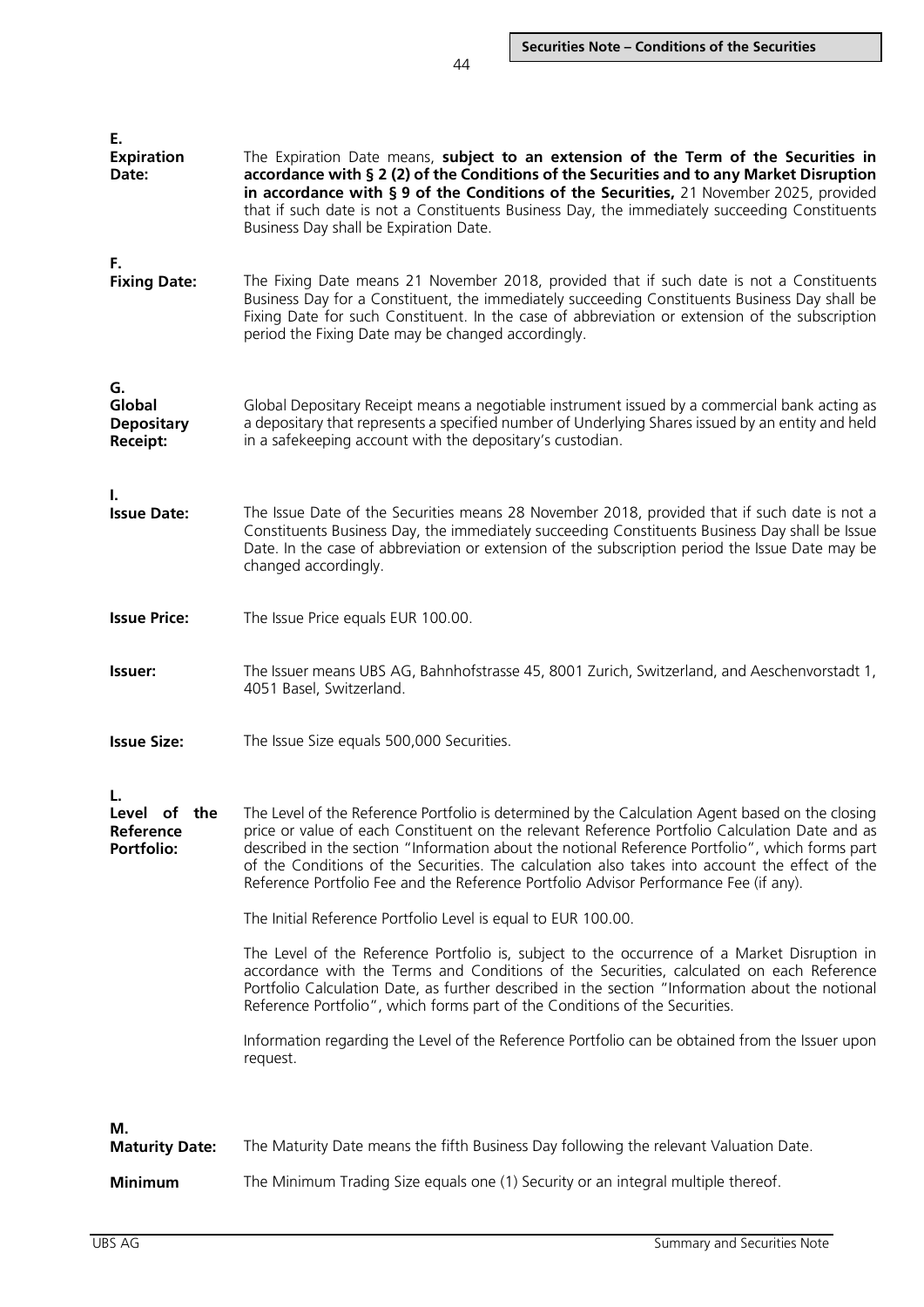| <b>Trading Size:</b> |  |
|----------------------|--|
|----------------------|--|

| Р.<br><b>Paying Agent:</b>                                   | The Paying Agent means UBS Switzerland AG, Bahnhofstrasse 45, 8001 Zurich, Switzerland, and<br>Aeschenvorstadt 1, 4051 Basel, Switzerland.                                                                                                                                                                                                                                                                                                                                                                                                                                                                                                                                                                                                                                                                          |  |  |  |  |
|--------------------------------------------------------------|---------------------------------------------------------------------------------------------------------------------------------------------------------------------------------------------------------------------------------------------------------------------------------------------------------------------------------------------------------------------------------------------------------------------------------------------------------------------------------------------------------------------------------------------------------------------------------------------------------------------------------------------------------------------------------------------------------------------------------------------------------------------------------------------------------------------|--|--|--|--|
| R.<br>Redemption<br><b>Currency:</b>                         | The Redemption Currency means Euro ("EUR").                                                                                                                                                                                                                                                                                                                                                                                                                                                                                                                                                                                                                                                                                                                                                                         |  |  |  |  |
| Reference<br><b>Portfolio:</b>                               | The Reference Portfolio means the notional Euro ("EUR") denominated Smart Health Care<br>Portfolio (the "Underlying" or the notional "Reference Portfolio"), actively advised, created<br>and maintained by Vontobel Bank AG, Gotthardstrasse 43, 8002 Zurich, Switzerland, (the<br>"Reference Portfolio Advisor") and subject to adjustments by the Issuer in case of the<br>occurrence of adjustment events (pursuant to § 7 (a) (Adjustments to the Reference Portfolio), §<br>7 (b) (Adjustments in relation to a Stock used as Reference Portfolio Component) and $\S 7$ (c)<br>(Adjustments in relation to a Certificate representing Stocks used as Reference Portfolio<br>Component) of the Terms and Conditions of the Securities).                                                                        |  |  |  |  |
|                                                              | The Reference Portfolio is initiated on 21 November 2018 (the "Reference Portfolio Creation<br><b>Date</b> ", which may, in the case of abbreviation or extension of the subscription period, be<br>changed accordingly) by the Reference Portfolio Advisor with an initial level of EUR 100.00 (the<br>"Initial Reference Portfolio Level").                                                                                                                                                                                                                                                                                                                                                                                                                                                                       |  |  |  |  |
|                                                              | The Reference Portfolio aims to replicate the performance of (i) a basket of selected stocks (each<br>a "Stock <sub>0</sub> " and together the "Stocks") or, as the case may be, American and Global Depositary<br>Receipts (each a "Certificate representing Stocks <sub>(i)</sub> " and together the "Certificates<br>representing Stocks", where the Stocks and the Certificates representing Stocks are collectively<br>also referred to as each a "Stock Constituent <sub>(i)</sub> " and together the "Stock Constituents") and<br>(ii) from time to time, an EUR denominated cash position which may be negative from time to<br>time (the "Cash Position"; which together with the Constituents shall be referred to as the<br>"Reference Portfolio Components"), net of relevant fees, costs and expenses. |  |  |  |  |
|                                                              | The Reference Portfolio, the Reference Portfolio Components and the rules in accordance with<br>which the Reference Portfolio is advised on by the Reference Portfolio Advisor are further<br>described in the section "Information about the notional Reference Portfolio", which forms part<br>of the Conditions of the Securities.                                                                                                                                                                                                                                                                                                                                                                                                                                                                               |  |  |  |  |
| Reference<br><b>Portfolio</b><br><b>Calculation</b><br>Date: | The Reference Portfolio Calculation Date means each Constituents Business Day.                                                                                                                                                                                                                                                                                                                                                                                                                                                                                                                                                                                                                                                                                                                                      |  |  |  |  |
| Reference<br><b>Portfolio</b><br><b>Currency</b>             | The Reference Portfolio Currency means Euro ("EUR").                                                                                                                                                                                                                                                                                                                                                                                                                                                                                                                                                                                                                                                                                                                                                                |  |  |  |  |
| Reference<br><b>Portfolio Fee</b>                            | Means the Reference Portfolio Advisor Fee and the UBS Management Fee.                                                                                                                                                                                                                                                                                                                                                                                                                                                                                                                                                                                                                                                                                                                                               |  |  |  |  |
| Relevant<br><b>Exchange:</b>                                 | The Relevant Exchange <sub>(i)</sub> means the primary stock exchange, on which the Stock <sub>(i)</sub> or, as the case<br>may be, Certificate representing Stocks <sub>(i)</sub> is primarily listed and publicly quoted and traded, as<br>determined by the Calculation Agent at its reasonable discretion from time to time.                                                                                                                                                                                                                                                                                                                                                                                                                                                                                    |  |  |  |  |
|                                                              | The term "Relevant Exchange <sub>(i)</sub> " shall also refer to all Relevant Exchanges                                                                                                                                                                                                                                                                                                                                                                                                                                                                                                                                                                                                                                                                                                                             |  |  |  |  |
| Relevant                                                     | The Relevant Futures and Options Exchange means the principal futures and options exchange(s),                                                                                                                                                                                                                                                                                                                                                                                                                                                                                                                                                                                                                                                                                                                      |  |  |  |  |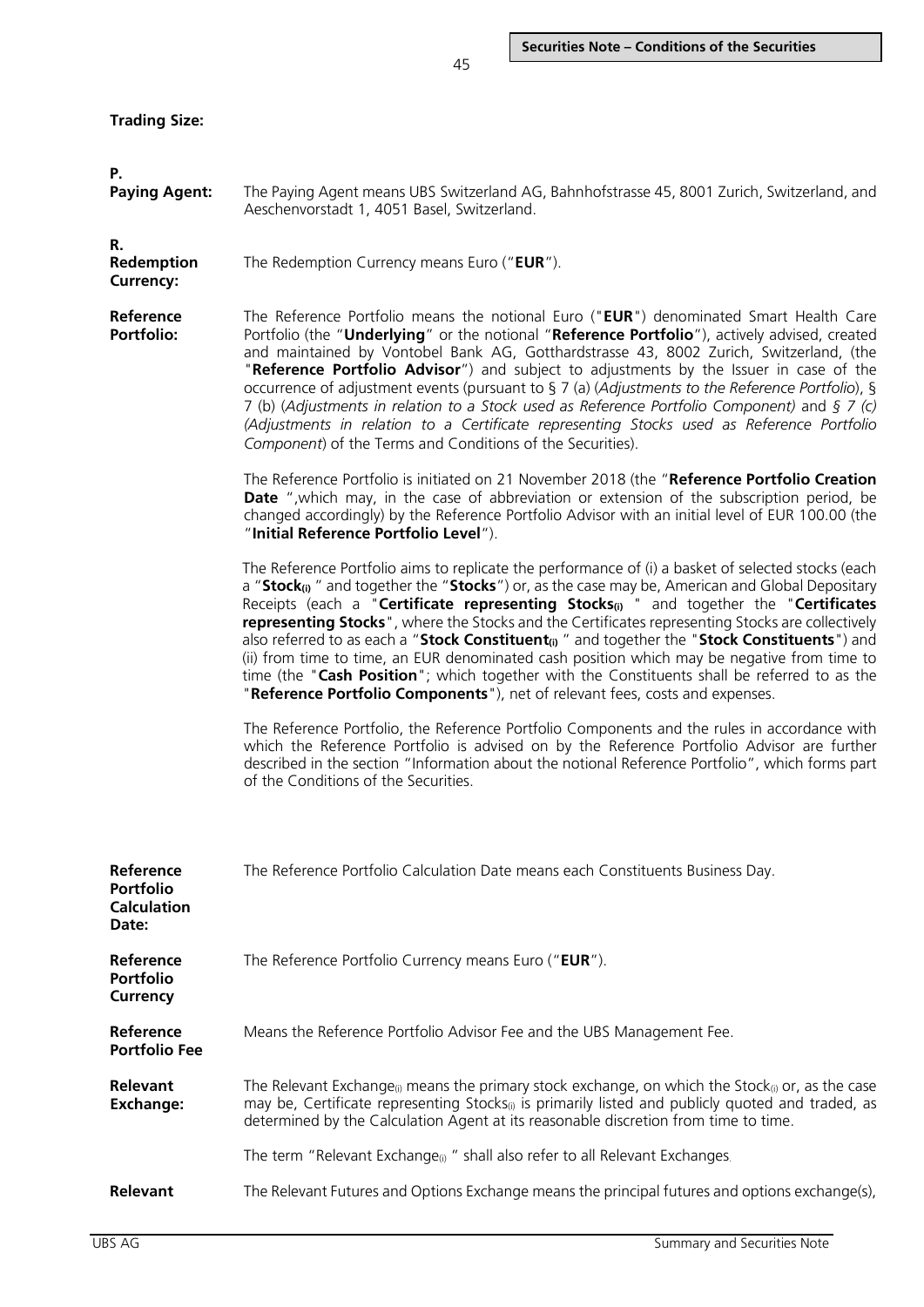**Futures and Options Exchange:** on which options and futures on the Stock<sub>(i)</sub> or, as the case may be, Certificate representing Stocks $<sub>0</sub>$  as Stock Constituents of the Reference Portfolio are traded or quoted, as determined by</sub> the Calculation Agent at its reasonable discretion from time to time. The term "Relevant Futures and Options Exchange $_{0}$ " shall also refer to all Relevant Futures and Options Exchanges. **S. Securities:** Securities means the Certificates linked to the notional Smart Health Care Portfolio denominated in EUR and issued by the Issuer in the Issue Size with the security identification codes: ISIN DE000US8MAR5; WKN US8MAR; Valor 11403384 The Securities are being issued in bearer form and will not be represented by definitive securities. **Settlement Cycle:** Settlement Cycle means the number of days following a trade in a Stock $_{0}$  or, as the case may be, Certificate representing Stocks<sub>(i)</sub> of the Reference Portfolio on Relevant Exchange in which settlement will customarily occur according to the rules of the Relevant Exchange. **U. Underwriting and/or placing fee:** See "Commissions". **V. Valuation Date:** The Valuation Date means, **subject to any Market Disruption in accordance with § 9 of the Conditions of the Securities,** (i) in case of a redemption of the Securities in accordance with  $\S$  1 of the Conditions of the Securities, the Expiration Date, (ii) in case of a termination of the term of the Securities by the Issuer in accordance with  $\S 2(4)$ of the Conditions of the Securities, the relevant Issuer Termination Date, (iii) in case of an automatic termination of the term of the Securities in accordance with § 3 of the Conditions of the Securities, the relevant Automatic Termination Date, and (iv) in case of an extraordinary termination by the Issuer in accordance with § 8 of the Conditions of the Securities, the relevant Extraordinary Termination Date; or if one of these days is not a Constituent Business Day, the immediately succeeding Constituent Business Day.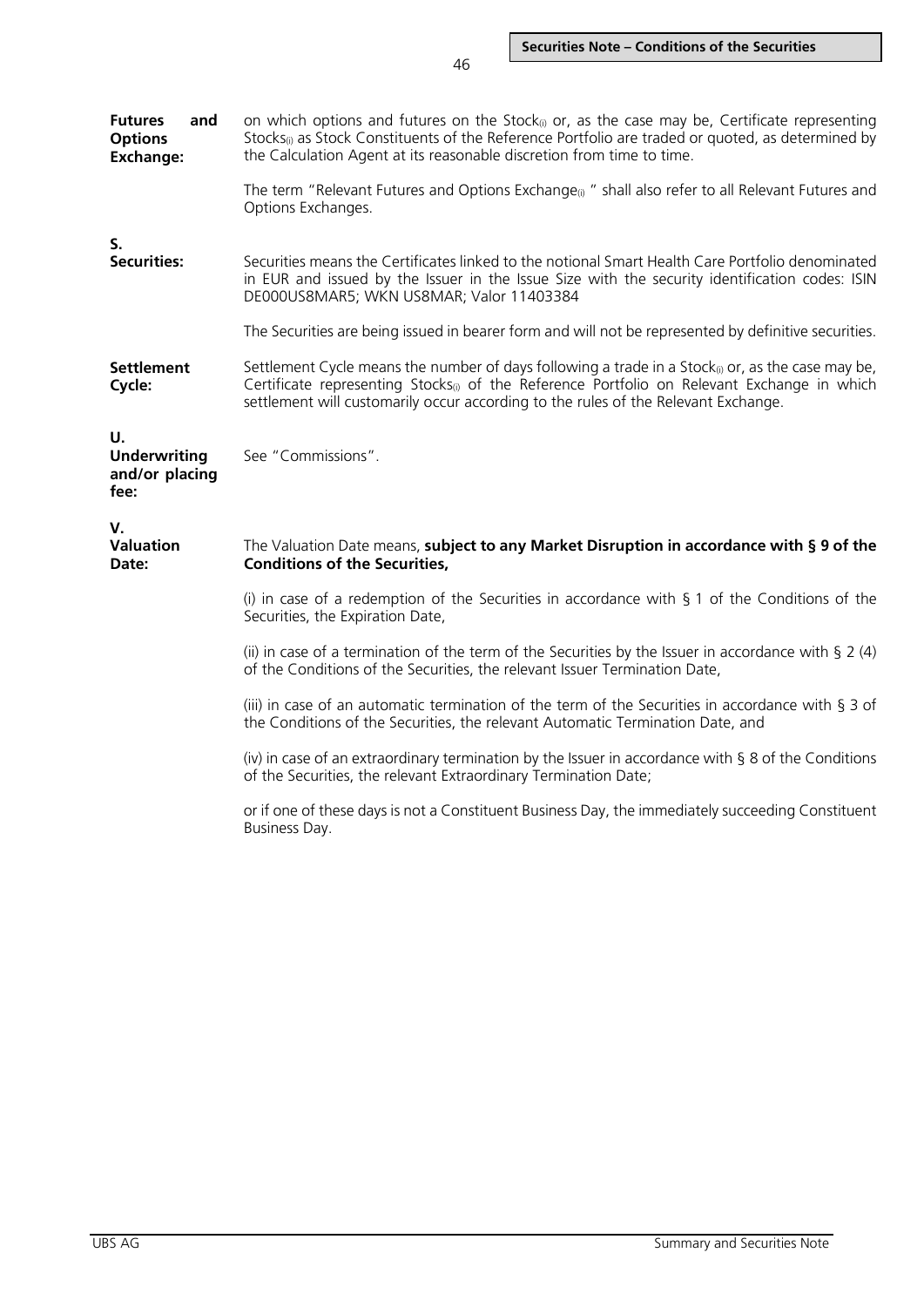# **2. Terms and Conditions of the Securities Part 2: Special Conditions of the Securities**

## **§ 1 Security Right**

# **(1) Security Right of the Securityholders**

The Issuer hereby warrants the Securityholder ( $\S 4$  (2)) of each (1) Security relating to the Level of the Reference Portfolio in accordance with these Conditions that such Securityholder shall have the right (the "**Security Right**") to receive the Settlement Amount (§ 1 (2)) in the Redemption Currency, if applicable, commercially rounded to two decimal points (the "**Redemption Amount**").

# **(2) Settlement Amount**

The "**Settlement Amount**" is calculated in accordance with the following formula:

 $EUR 100.00 x Max (o;  $\frac{Final \, Reference \, Portfolio \, Level}{Initial \, Reference \, Portfolio \, Level})$$  $\bigg)$  $\Big($  0;  $\frac{\text{Final Reference Portfolio Level}}{\text{TotalING}} \Big)$  $\overline{\phantom{0}}$ ſ

Where

The "**Final Reference Portfolio Level**" means, subject to a Market Disruption (§ 9 (1)), the value of the notional Reference Portfolio as determined by the Calculation Agent in relation to a Valuation Date, whereby the relevant value of the Reference Portfolio shall be

- (i) the sum of the sale proceeds as converted into the Redemption Currency where applicable, using the relevant WMCO foreign exchange rate in respect of fixing at 16:00 London time, that would be realized by a notional investor (in the same position as the Issuer) when selling and/or, as the case may be, unwinding the Constituents, then comprised in the notional Reference Portfolio **plus**
- (ii) the value of the Cash Position **minus**
- (iii) any accrued but not yet deducted Reference Portfolio Fees and Adjustment Fees.

**For the avoidance of doubt**: Whilst the Redemption Amount may be linked to the market value of the Reference Portfolio Components, the Issuer is not obliged to invest the proceeds of the issuance of the Securities in any Reference Portfolio Components at any time and the Securityholders do not have any interest in any Reference Portfolio Components at any time.

The "**Initial Reference Portfolio Level**" of the Reference Portfolio is equal to EUR 100.00.

# **(3) Determinations and Calculations in connection with the Security Right**

Any determination and calculation in connection with the Security Right, in particular the calculation of the Redemption Amount, will be made by the Calculation Agent (§ 10). Determinations and calculations made in this respect by the Calculation Agent are final and binding for all participants except in the event of manifest error.

#### **§ 2 Term of the Securities; Extension of the Term of the Securities; Termination by the Securityholders or the Issuer**

## **(1) Term of the Securities**

Subject to a termination of the Securities in accordance with these Conditions, the term of the Securities ends on the Expiration Date, unless the Issuer has exercised its right for extension of the term of the Securities in accordance with § 2 (2) of these Conditions.

# **(2) Extension of the Term of the Securities**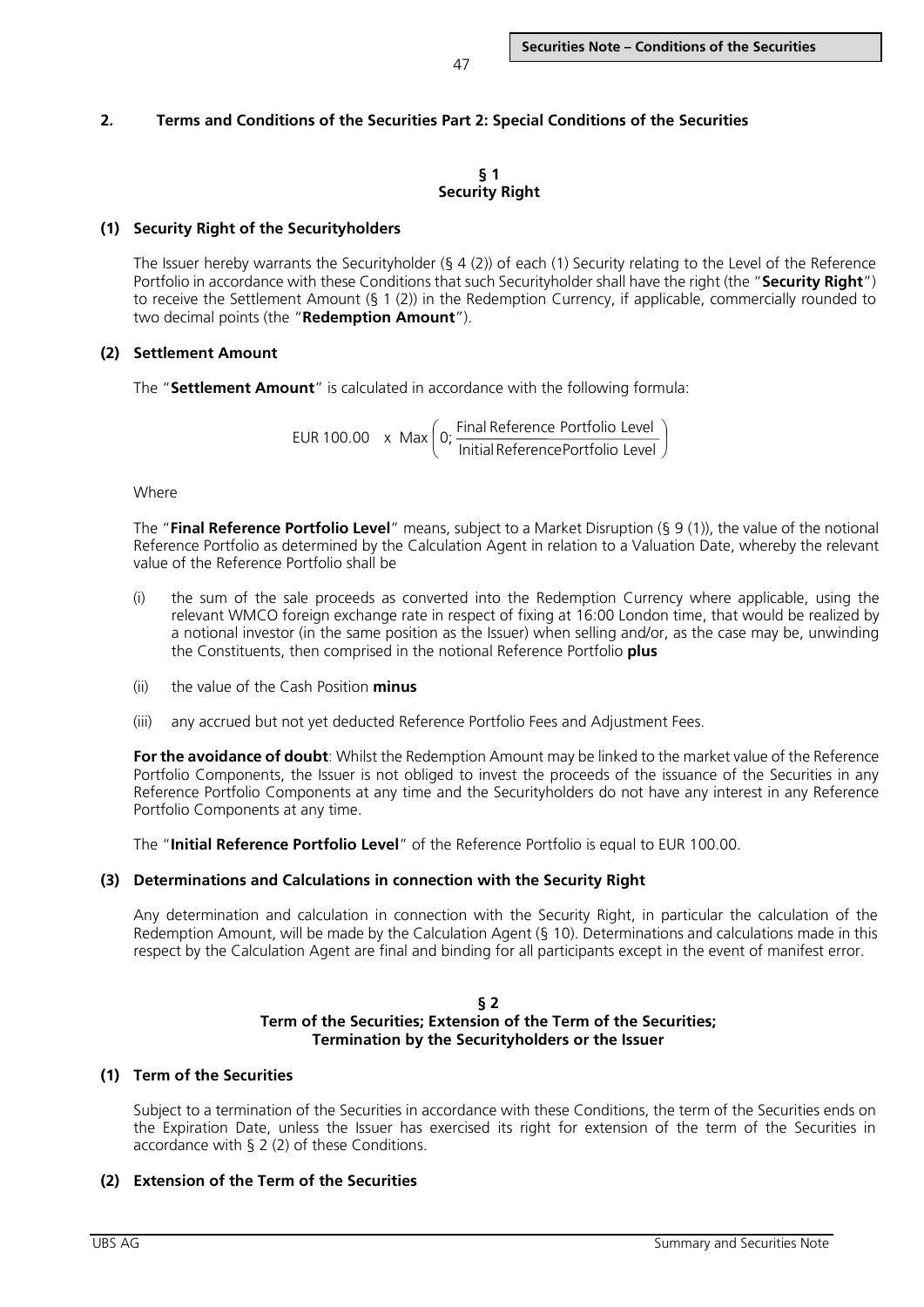The Issuer is entitled to extend, by giving notice to the Securityholder in accordance with § 12 of these Conditions (the "**Issuer Extension Option Exercise Notice**") not less than one hundred eighty (180) calendar days prior to the scheduled Expiration the maturity of all outstanding Securities for one additional period of seven (7) calendar years each (the "**Issuer Extension Option**"), in which case the "Expiration Date" shall be deemed to be the date falling seven (7) calendar years after the scheduled Expiration Date.

# **(3) Securityholder's Termination Right**

Upon exercise of the Issuer Extension Option, each Securityholder is entitled to terminate the Securities outstanding and held by it in whole or in part by exercising its Securityholder Non-Extension Option not less than ninety (90) calendar days prior to the scheduled Expiration Date.

For the exercise of the "**Securityholder Non-Extension Option** ", the Issuer must have received written and legally signed notice by the Securityholder stating his intention to exercise the Securityholder Non-Extension Option (the "**Exercise Notice**"). The Exercise Notice is irrevocable and binding and shall contain among other things (a) the name of the Securityholder, (b) the number of Securities to be terminated by such Securityholder and (c) the account of the Securityholder with a credit institution, to which the transfer of the Redemption Amount, if any, shall be effected.

Following the valid exercise of the Securityholder Non-Extension Option by the Securityholder, the relevant Securities of such Securityholder will be redeemed by the Issuer and the Securityholder is entitled to receive the relevant Redemption Amount (as defined in § 1(1) of these Conditions) per Security (so terminated), if any, payable on the Maturity Date in relation to the scheduled Expiration Date.

# **(4) Ordinary Termination by the Issuer**

The Issuer shall be entitled on each of 31 March, 30 June, 30 September and 31 December (each an "**Issuer Termination Date**") for the first time on 31 December 2018 (including) to terminate and redeem, subject to a period of notice of thirty (30) Business Days, all but not some of the Securities by giving notice pursuant to § 12 of these Conditions with effect as of the relevant Issuer Termination Date.

In the case of termination and redemption by the Issuer, the Issuer shall pay to each Securityholder with respect to each Security it holds, an amount equal to the Redemption Amount (as defined in § 1(1) of these Conditions) (the "**Termination Amount**").

# **§ 3 Automatic Termination of the Securities**

# **(1) Security Right of the Securityholders in the case of the occurrence of an Automatic Termination Event**

In the case of the occurrence of an Automatic Termination Event (as defined below) all outstanding Securities are automatically terminated on the Automatic Termination Date (as defined below) and each Securityholder shall have in accordance with these Conditions the Security Right to receive the Early Settlement Amount (§ 3 (3)) in the Redemption Currency, if applicable, commercially rounded to two decimal points (the "**Automatic Termination Amount**").

# **(2) Occurrence of an Automatic Termination Event**

The Issuer shall notify the Securityholders pursuant to § 12 of these Conditions without delay of (i) the occurrence of an Automatic Termination Event and (ii) of the day, on which the Automatic Termination Event has occurred (such day is referred to as the "**Automatic Termination Date**") (but failure to give such notice, or non-receipt thereof, shall not affect the validity of the automatic termination of the term of the Securities).

In such context:

An "**Automatic Termination Event**" shall occur if Vontobel Bank AG, Gotthardstrasse 43, 8002 Zurich, Switzerland, ceases to be or to act as Reference Portfolio Advisor.

# **(3) Early Settlement Amount**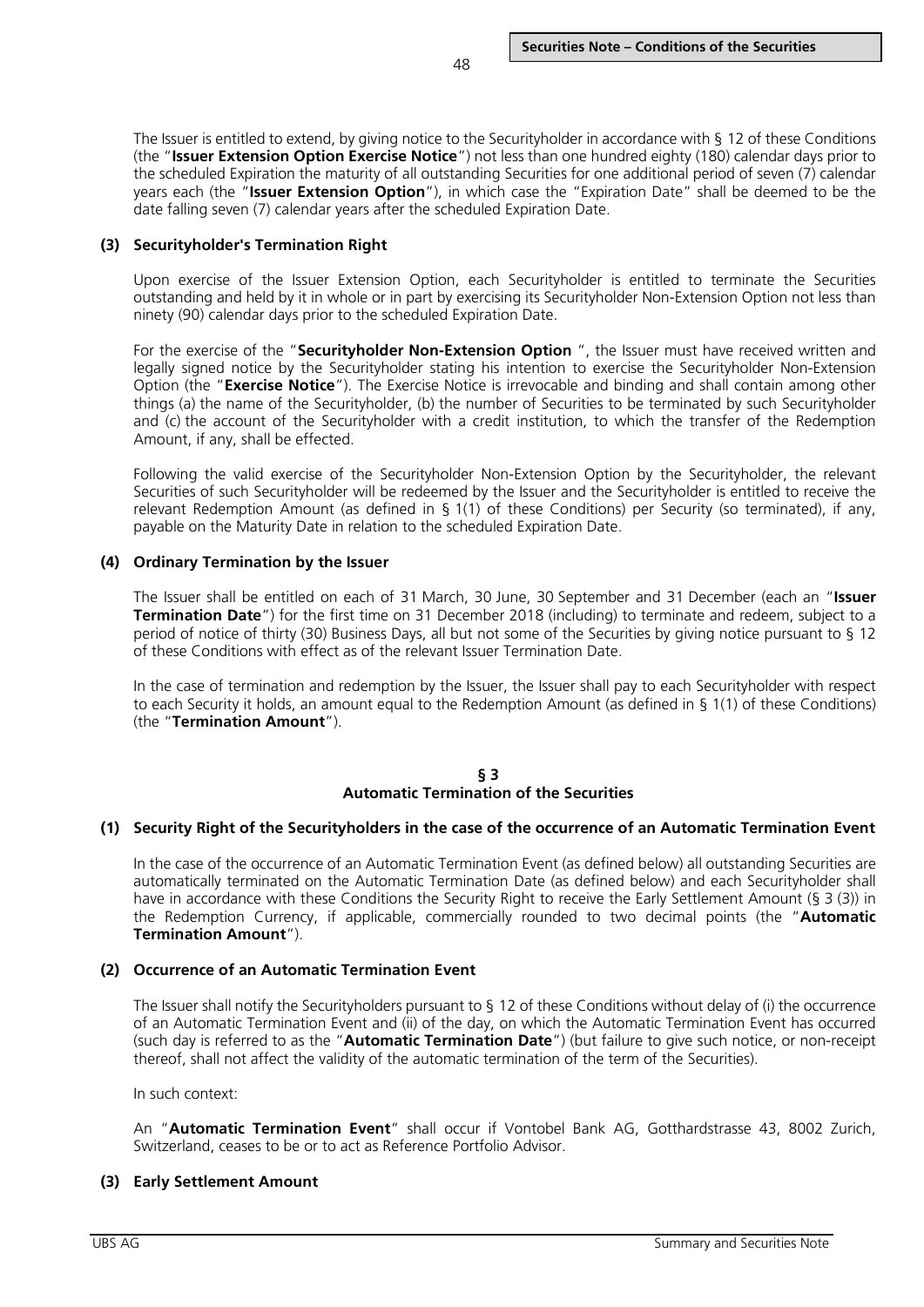The "**Early Settlement Amount**" is calculated in accordance with the following formula:

EUR 100.00 
$$
x \text{ Max} \left( 0; \frac{\text{Early Reference Portfolio Level}}{\text{Initial Reference Portfolio Level}} \right)
$$

#### Where

The "**Early Reference Portfolio Level**" means, subject to a Market Disruption (§ 9 (1)), the value of the notional Reference Portfolio as determined by the Calculation Agent in relation to the relevant Valuation Date, whereby the relevant value of the Reference Portfolio shall be

- (i) the sum of the sale proceeds as converted into the Redemption Currency where applicable, using the relevant WMCO foreign exchange rate in respect of fixing at 16:00 London time, that would be realized by a notional investor (in the same position as the Issuer) when selling and/or, as the case may be, unwinding the Constituents then comprised in the notional Reference Portfolio **plus**
- (ii) the value of the Cash Position **minus**
- (iii) any accrued but not yet deducted Reference Portfolio Fees and Adjustment Fees.

The "**Initial Reference Portfolio Level**" of the Reference Portfolio is equal to EUR 100.00.

**For the avoidance of doubt**: Whilst the Automatic Termination Amount is linked to the market value of the Reference Portfolio Components, the Issuer is not obliged to invest the net proceeds of the issuance of the Securities in any Reference Portfolio Component at any time; the net proceeds will be used for hedging and general corporate purposes of the Issuer only. The Securityholders do not have any direct interest in, or beneficial ownership of any Reference Portfolio Component at any time.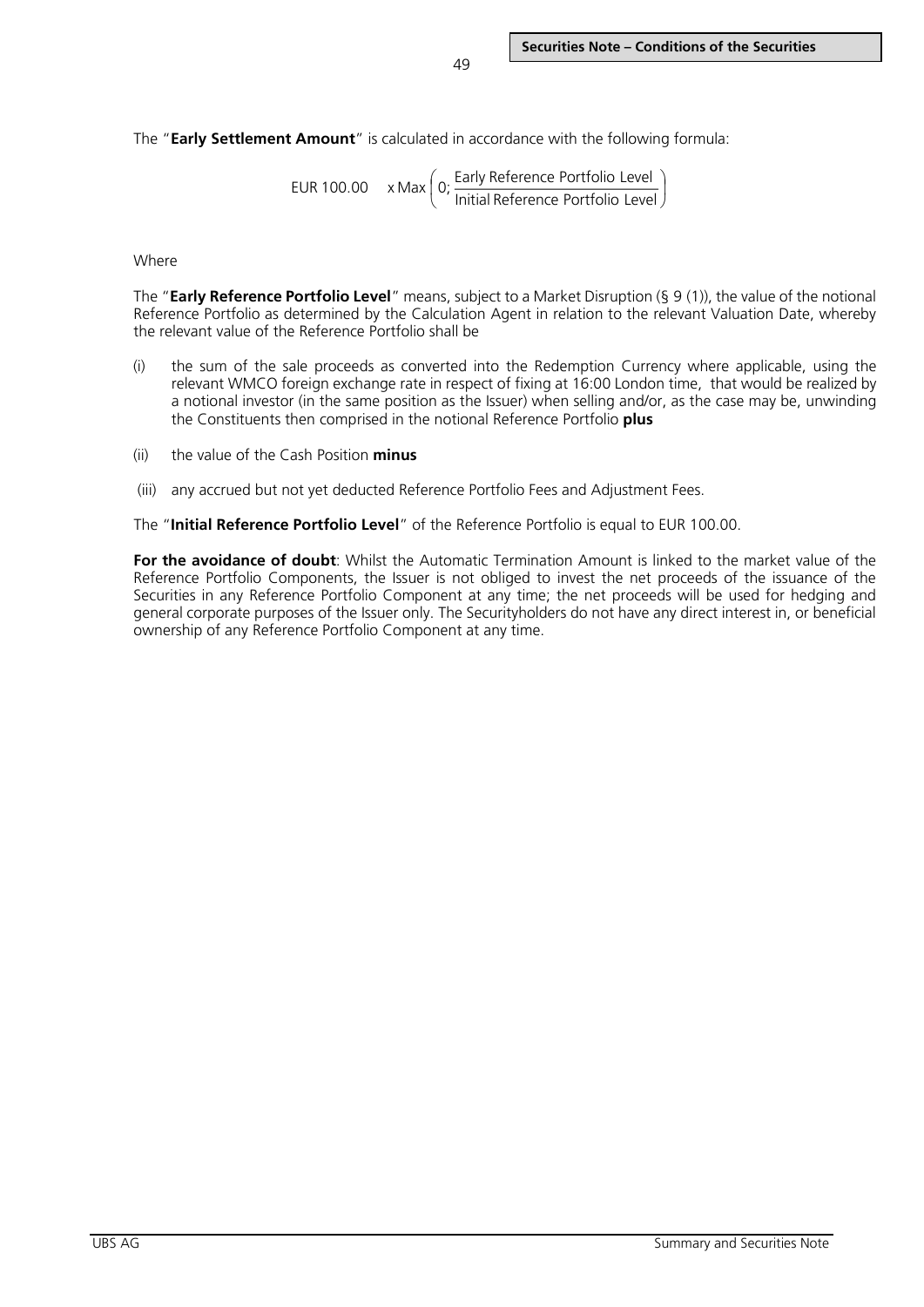## **3. Terms and Conditions of the Securities Part 3: General Conditions of the Securities**

#### **§ 4 Form of Securities; Title and Transfer; Status**

#### **(1) Form of Securities**

The Securities constitute Intermediated Securities. Intermediated Securities are fungible monetary or membership rights of an investor against an issuer which are credited to an investor's securities account with an intermediary pursuant to article 4 FISA (such as banks and securities dealers; *Verwahrungsstelle*; "**FISA Depositary**") and which are at the investor's disposal pursuant to the FISA (article 3 paragraph 1 FISA).

Intermediated Securities are created upon immobilization of actual securities or Uncertificated Securities (i.e. deposit of actual securities with a FISA Depository, or entry of Uncertificated Securities in the main register of FISA Depository) and a respective credit to a Securityholder's securities account with a FISA Depository (article 4 and 6 FISA). For each series of Securities one single FISA Depository keeps the main register which is available to the public. Securityholders may obtain information about their entitlement to Intermediated Securities of a certain series of Securities from their FISA Depository.

#### **(2) Securityholder; Title and Transfer**

"**Securityholder**" means any person acknowledged by Swiss law as legal owner of the Securities. The Securityholder shall, for all purposes, be treated by the Issuer and the Security Agents (§ 10 (1)) as the person entitled to such Securities and the person entitled to receive the benefits of the rights represented by such Securities.

Intermediated Securities are transferred upon a Securityholder's instruction of his/her FISA Depository and are then credited to the purchaser's securities account in accordance with articles 24 et seq. FISA and the terms and conditions of the agreements between a Securityholder and his/her FISA Depository. Securityholders may assert their rights linked to Intermediated Securities (*Rechte an Bucheffekten*) only through their FISA Depository. Neither the Intermediated Securities nor any rights pertaining to the Intermediated Securities may be transferred by way of assignment pursuant to articles 164 et seq. CO without the prior written consent of the Issuer.

Securityholders will not be entitled to demand delivery of Uncertificated Securities or actual securities (including Swiss Global Notes). Definitive Securities will not be printed.

#### **(3) Status of the Securities**

The Securities constitute direct, unsecured and unsubordinated obligations of the Issuer, ranking *pari passu* among themselves and with all other present and future unsecured and unsubordinated obligations of the Issuer, other than obligations preferred by mandatory provisions of law.

#### **§ 5 Settlement; Period of Presentation**

#### **(1) Settlement of the Securities**

The Issuer will, subject to a Market Disruption (§ 9 (1)) and in all cases subject to any applicable fiscal or other laws and regulations in the place of payment or other laws and regulations to which the Issuer agrees to be subject, procure on the relevant Maturity Date the payment of the Redemption Amount, of the Termination Amount, the Automatic Termination Amount, or of any other amount payable under the Conditions in relation to the relevant Maturity Date in the Redemption Currency to be credited via the Paying Agent to the account of the relevant Securityholder via the relevant FISA Depositary pursuant to its applicable rules and regulations.

In accordance with Swiss law, claims of any kind against the Issuer arising under the Securities will be prescribed 10 years after the earlier of the date on which the early redemption or the date on which the ordinary redemption of the Securities has become due, except for claims for interests which will be prescribed five (5) years after maturity of such interest claims.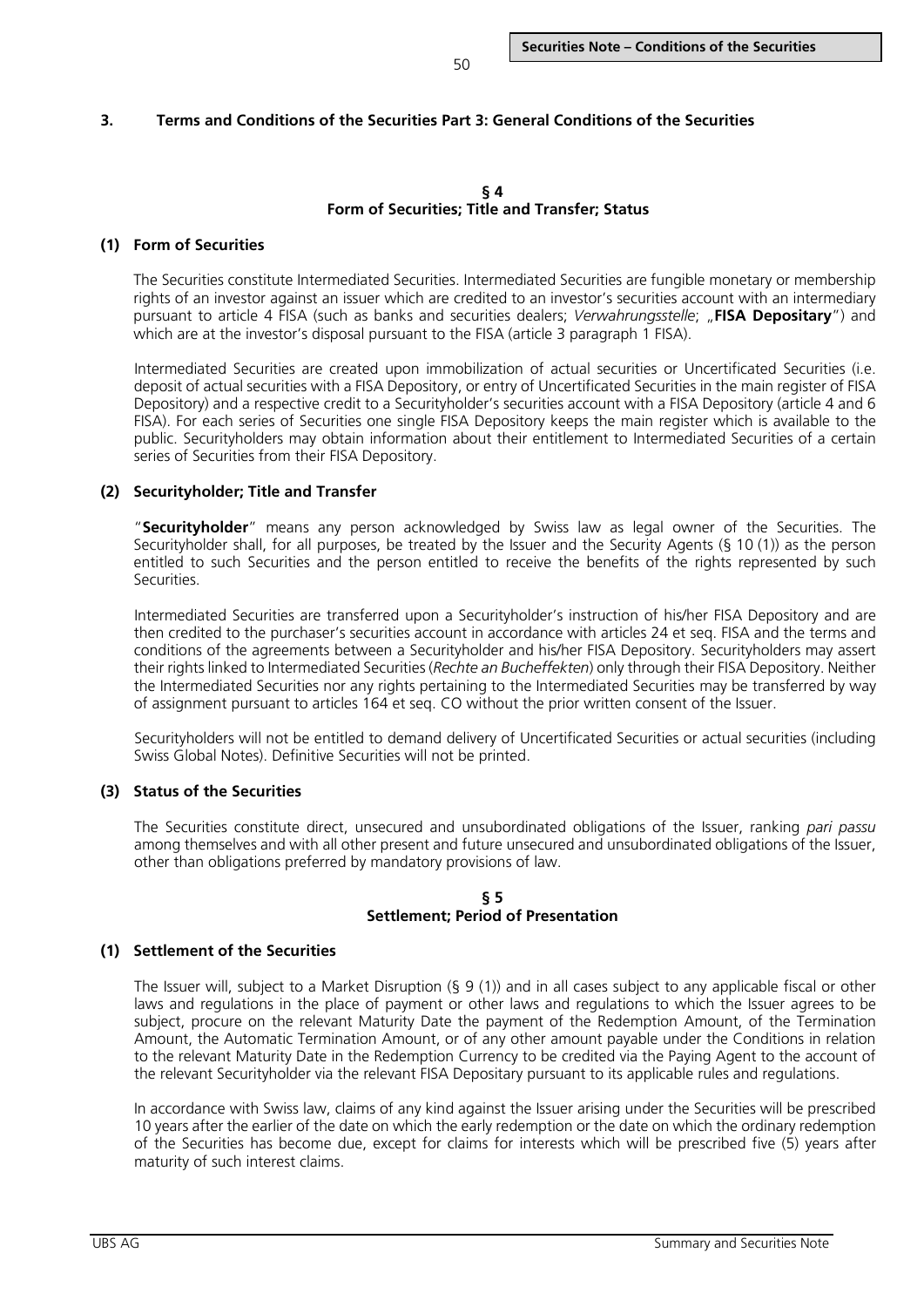## **(2) Discharging effect**

The Issuer shall be discharged from its redemption obligations or any other payment obligations under these Conditions of the Securities by delivery to the Clearing System in the manner described above.

#### **(3) Taxes, charges and/or expenses**

All taxes, charges and/or expenses, if any, incurred in connection with the redemption of the Securities or any other payment or delivery obligations under these Conditions of the Securities shall be borne and paid by the relevant Securityholder. The Issuer and the Paying Agent, as the case may be, are entitled, but not obliged, to withhold from any required performance under these Conditions such taxes, charges and/or expenses as be paid by the Securityholder in accordance with the preceding sentence.

> **§ 6 Taxes**

Payments in respect of the Securities shall in all cases only be made after deduction and withholding of current or future taxes, levies or governmental charges, regardless of their nature, which are imposed, levied or collected (the "**Taxes**") under any applicable system of law or in any country which claims fiscal jurisdiction by or for the account of any political subdivision thereof or government agency therein authorised to levy Taxes, to the extent that such deduction or withholding is required by law or administrative practice. The Issuer shall account for the deducted or withheld Taxes with the competent government agencies.

#### **§ 7 (a) Adjustments to the Reference Portfolio**

#### **(1) Changes in the calculation; Making of Adjustments**

Any changes in the calculation (including corrections) of the Reference Portfolio or of the composition or of the weighting of the Reference Portfolio Components, on which the calculation of the Reference Portfolio is based, shall not lead to an adjustment of the Level of the Reference Portfolio unless the Issuer and the Calculation Agent, upon exercise of their reasonable discretion, determine that the underlying concept and the calculation (including corrections) of the Reference Portfolio are no longer comparable to the underlying concept or calculation of the Reference Portfolio applicable prior to such change. This applies especially, if due to any change the Level of the Reference Portfolio changes considerably, although the prices and weightings of the Constituents included in the Reference Portfolio remain unchanged.

For the purpose of making any adjustments to the Level of the Reference Portfolio the Issuer and the Calculation Agent shall at their reasonable discretion determine an adjusted Level of the Reference Portfolio as the basis of the determination of the Level of the Reference Portfolio, which in its result corresponds with the economic result prior to this change, and shall, taking into account the time the change occurred, determine the day, on which the adjusted Level of the Reference Portfolio used shall apply for the first time. The adjusted Level of the Reference Portfolio as well as the date of its first application shall be published without undue delay pursuant to § 12 of these Conditions.

#### **(2) Making of Adjustments and Determinations**; **Publication**

The adjustments and determinations of the Issuer pursuant to the paragraphs above shall be effected by the Issuer at its reasonable discretion or, as the case may be, by the Calculation Agent and shall be published by the Issuer in accordance with § 12 of these Conditions. Any adjustment and determination shall be final, conclusive and binding on all parties, except where there is a manifest error.

#### **§ 7 (b) Adjustments in relation to a Stock used as Reference Portfolio Component**

#### **(1) Consequences of the occurrence of a Potential Adjustment Event**

In the case of the occurrence of a Potential Adjustment Event  $(S 7 (b) (2))$  in relation to a Stock used as Reference Portfolio Component<sub>®</sub>, the Issuer shall be entitled to effect adjustments to these Conditions in a manner and relation corresponding to the relevant adjustments made with regard to options and futures on the Stock used as Reference Portfolio Component<sub>(i)</sub> traded on the Relevant Futures and Options Exchange (the "Future and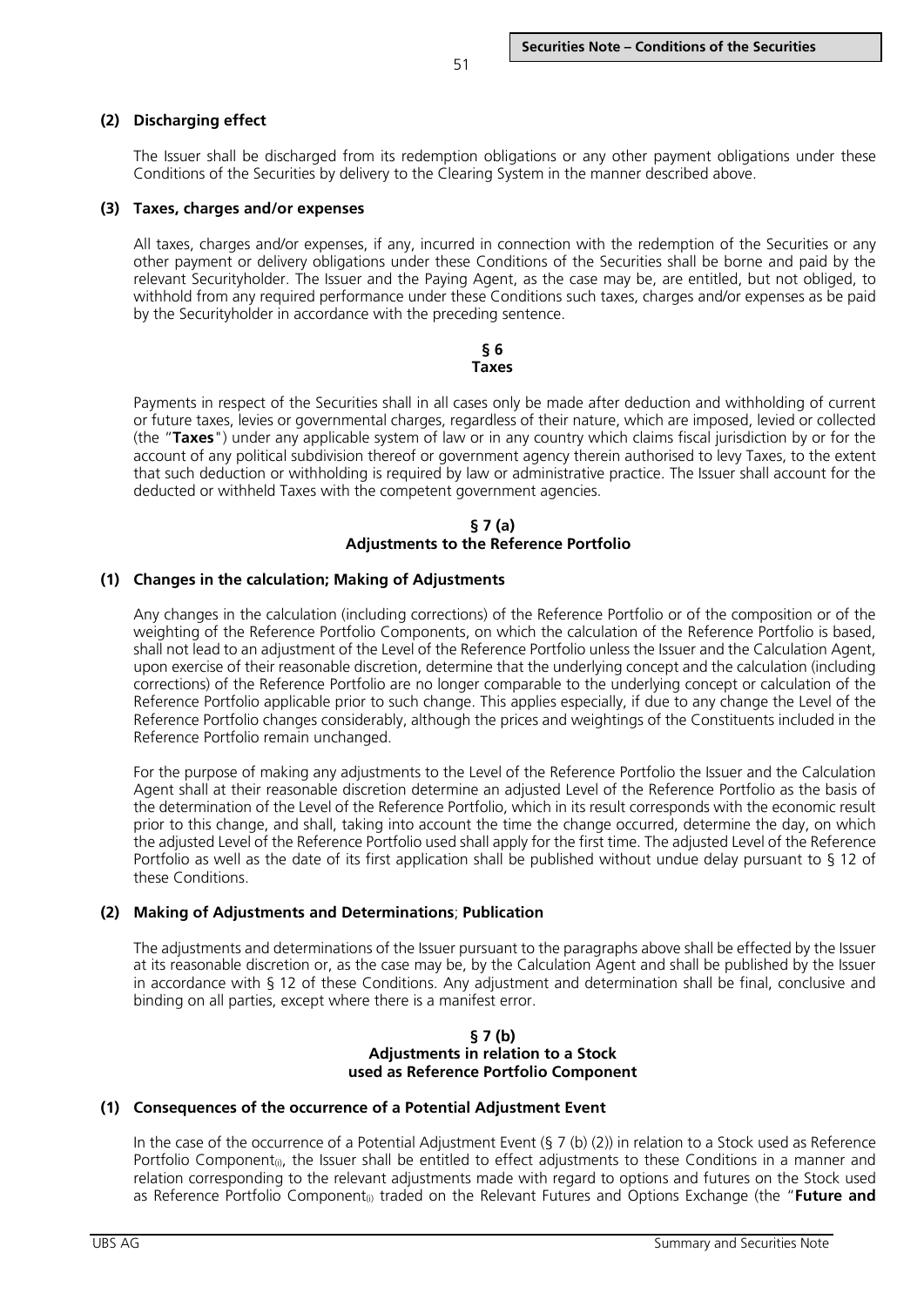**Option Constituents**") provided that the Record Date (as defined below) is prior to or on the Valuation Date.

If no such Future and Option Constituents are being traded on the Relevant Futures and Options Exchange, the adjustments may be effected by the Issuer in a manner as relevant adjustments would be made by the Relevant Futures and Options Exchange if those Future and Option Constituents were traded on the Relevant Futures and Options Exchange.

The "**Record Date**" will be the first trading day on the Relevant Futures and Options Exchange on which the adjusted Future and Option Constituents on the Stock used as Reference Portfolio Component<sub>(i)</sub> are traded on the Relevant Futures and Options Exchange or would be traded if those Future and Option Constituents were traded on the Relevant Futures and Options Exchange.

#### **(2) Occurrence of a Potential Adjustment Event**

"**Potential Adjustment Event**" means any measure in relation to the Stock used as Reference Portfolio Component<sub>0</sub>, which gives reason, or would give reason, if the Future and Option Constituents were traded on the Relevant Futures and Options Exchange, as the case may be, to the Relevant Futures and Options Exchange for an adjustment to the Strike, the contract volume of the underlying, the ratio of the underlying or to the quotation of the stock exchange, relevant for the calculation and determination of the price of the share.

Adjustment Events are, *in particular*, but not limited to, the following measures, whereas, however, subject to § 7 (b) (3), the *de facto* or hypothetical decision of the Relevant Futures and Options Exchange is decisive:

- (i) The stock corporation, the share(s) of which is/are used as Reference Portfolio Component<sub>(i)</sub> (the "**Company**") increases its share capital against deposits/contributions granting a direct or indirect subscription right to its shareholders, capital increase out of the Company's own funds, through the issuance of new shares, directly or indirectly granting a right to its shareholders to subscribe for bonds or other securities with option or conversion rights to shares.
- (ii) The Company decreases its share capital through cancellation or combination of shares of the Company. No Potential Adjustment Event shall occur, if the capital decrease is effected by way of reduction of the nominal amount of the shares of the Company.
- (iii) The Company grants exceptionally high dividends, bonuses or other cash or non-cash distributions ("**Special Distributions**") to its shareholders. The distributions of regular dividends, which do not constitute Special Distributions, do not create any Potential Adjustment Event. With regard to the differentiation between regular dividends and Special Distributions, the differentiation made by the Relevant Futures and Options Exchange shall prevail.
- (iv) In the case of a stock split (reduction of the nominal amount and corresponding increase in the number of shares without a change in the share capital) or a similar measure.
- (v) Offer to the shareholders of the Company pursuant to any proceeding under the jurisdiction applicable to and governing the Company to convert existing shares of the Company to new shares or to shares of another stock corporation.
- (vi) Take-over of shares of the Company by a shareholder in the course of a tender offer in accordance with the provision under the jurisdiction applicable to and governing the Company, which in the Issuer's opinion, results in a significant impact on the liquidity of such shares in the market.
- (vii) The Company spins off any part of the Company so that a new independent enterprise is created or any part of the Company is absorbed by a third company, the Company's shareholders are granted shares in the new company or the absorbing company free of charge or at a price below the market price and therefore a market price or price quotation may be determined for the shares granted to the shareholders.
- (viii) The quotation of or trading in the shares of the Company on the Relevant Exchange is permanently discontinued due to a merger or a new company formation, or for any other comparable reason, in particular as a result of a delisting of the Company.

The provisions set out above shall apply *mutatis mutandis* to events other than those mentioned above, if the Issuer and the Calculation Agent, upon exercise of their reasonable discretion, determine that the economic effects of these events are comparable and may have an impact on the calculational value of the shares.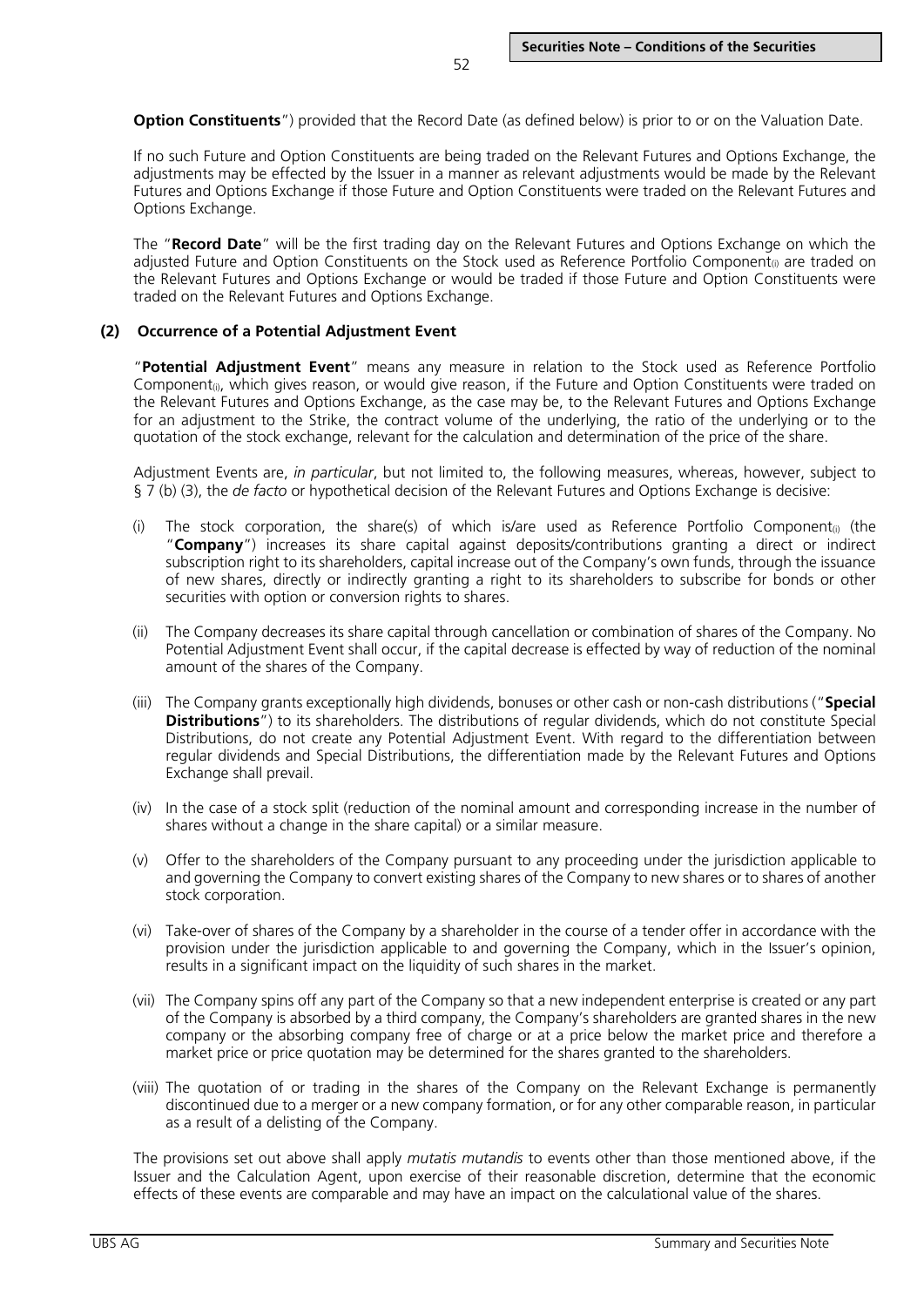## **(3) Deviations by the Issuer from the Relevant Futures and Options Exchange**

The Issuer shall be entitled to deviate from the adjustments made by the Relevant Futures and Options Exchange, should the Issuer consider it necessary in order to account for existing differences between the Securities and the Future and Option Constituents traded on the Relevant Futures and Options Exchange. Irrespective of, whether or how adjustments are *de facto* effected by the Relevant Futures and Options Exchange, the Issuer is entitled to effect adjustments for the purpose to reconstitute to the extent possible the Securityholders' economic status prior to the measures in terms of § 7 (b) (2).

## **(4) Termination or replacement of the Stock**

In the event that the Stock used as Reference Portfolio Component<sub> $0$ </sub> is terminated and/or replaced by another underlying, the Issuer and the Calculation Agent shall, provided that the Issuer has not terminated the Securities in accordance with § 8 of these Conditions, determine at their reasonable discretion, after having made appropriate adjustments according to the paragraph above, which underlying, economically equal to the underlying concept of the Stock used as Reference Portfolio Component<sub>(i)</sub> shall be applicable in the future (the "**Successor Reference Portfolio Component**"). The Successor Reference Portfolio Component and the date it is applied for the first time shall be published without undue delay in accordance with § 12 of these Conditions.

## **(5) Determination of a Substitute Exchange**

If the quotation of or trading in the Stock used as Reference Portfolio Component<sub>(i)</sub> on the Relevant Exchange is permanently discontinued while concurrently a quotation or trading is started up or maintained on another stock exchange, the Issuer shall be entitled to stipulate such other stock exchange as new Relevant Exchange (the "**Substitute Exchange**") through publication in accordance with § 12 of these Conditions, provided that the Issuer has not terminated the Securities in accordance with § 8 of these Conditions. In the case of such a substitution, any reference in these Conditions to the Relevant Exchange thereafter shall be deemed to refer to the Substitute Exchange. The adjustment described above shall be published in accordance with § 12 of these Conditions upon the expiry of one month following the permanent discontinuation of the quotation of or trading in the Reference Portfolio Component<sub>(i)</sub> on the Relevant Exchange, at the latest.

## **(6) Corrected Price**

In the event that the Price of the Stock used as Reference Portfolio Component<sub>0</sub> as determined and published by the Relevant Exchange is subsequently corrected and the correction (the "**Corrected Price** ") is published by the Relevant Exchange after the original publication, but still within one Settlement Cycle, the Issuer and the Calculation Agent shall be entitled to effect, under consideration of the Corrected Price, adjustments to these Conditions at their reasonable discretion, to account for the correction. The adjustment and the date it is applied for the first time shall be published without undue delay in accordance with § 12 of these Conditions.

## **(7) Making of Adjustments and Determinations**; **Publication**

Adjustments and determinations pursuant to the paragraphs above shall be effected by the Issuer or, as the case may be, by the Calculation Agent, at its reasonable discretion, under consideration of the market conditions then prevailing and preserving the value of the previous economic development of the Securities. The Issuer reserves the right to determine at its reasonable discretion in cases of doubt (i) the applicability of the adjustment rules of the Relevant Futures and Options Exchange and (ii) the required adjustment. Any adjustment or determination shall be published by the Issuer in accordance with § 12 of these Conditions and shall be final, conclusive and binding on all parties, except where there is a manifest error.

## **(8) Effectiveness of Adjustments and Determinations**

Any adjustment and determination will become effective as of the time at which the relevant adjustments become effective on the Relevant Futures and Options Exchange or would become effective, if the Future and Option Constituents were traded on the Relevant Futures and Options Exchange, as the case may be.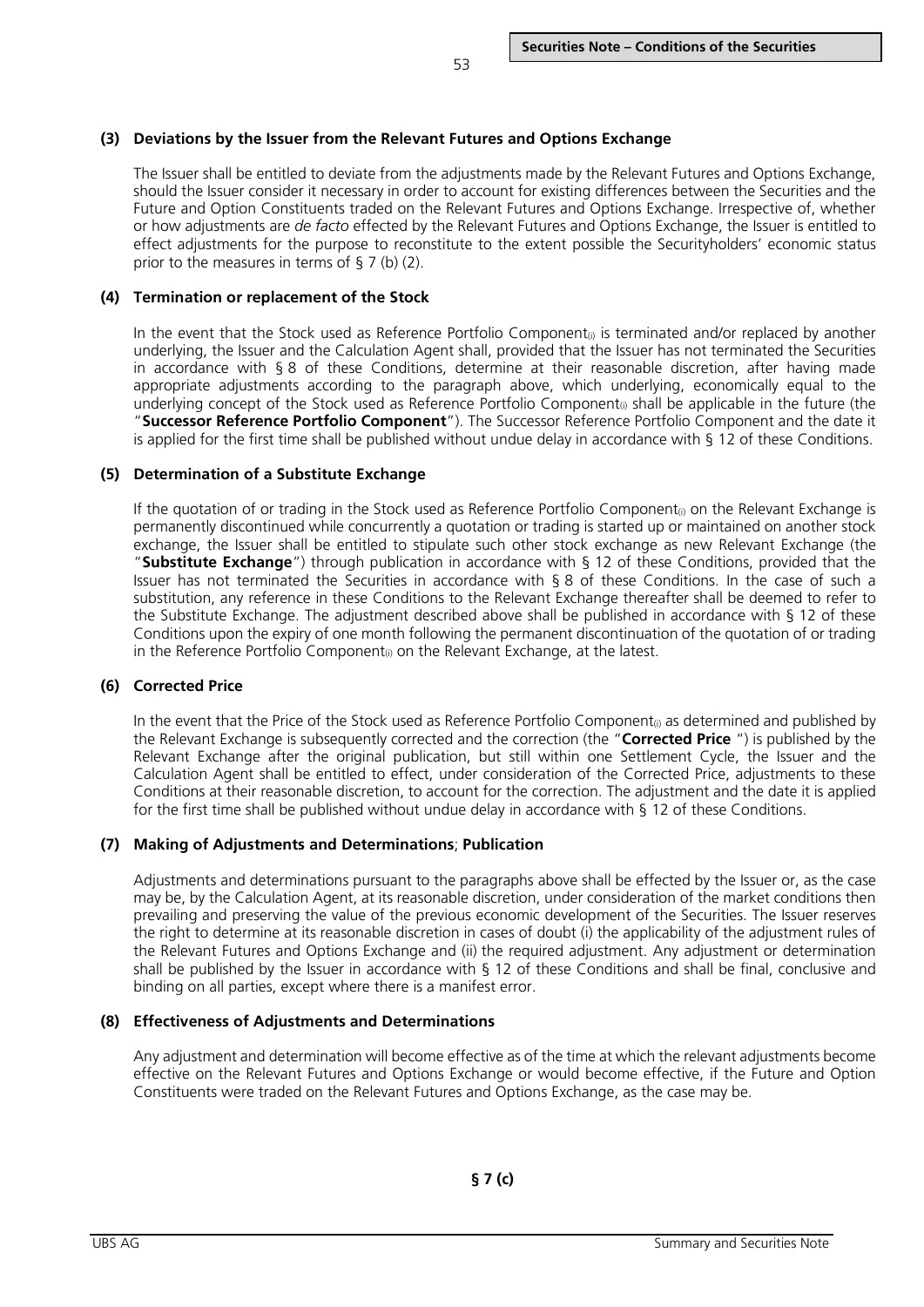## **Adjustments in relation to a Certificate representing Stocks used as Reference Portfolio Component**

## **(1) Consequences of the occurrence of a Potential Adjustment Event**

In the case of the occurrence of a Potential Adjustment Event (§ 7 (c) (2)) in relation to the Certificate representing Stocks used as Reference Portfolio Component<sub>0</sub>, the Issuer shall be entitled to effect adjustments to these Conditions to account for such Potential Adjustment Event.

## **(2) Occurrence of a Potential Adjustment Event**

"**Potential Adjustment Event**" means any following events or measures in relation to the Certificate representing Stocks used as Reference Portfolio Component<sub>(i)</sub>, provided that such event or measure is, at the reasonable discretion of the Issuer and the Calculation Agent, material and adversely affects the Certificate representing Stocks used as Reference Portfolio Component<sub>(i)</sub>:

- (a) In the opinion of the Calculation Agent at its reasonable discretion, a material change
	- (i) has occurred at the Relevant Exchange relevant for the calculation and determination of the price of the Certificate representing Stocks used as Reference Portfolio Component<sub>(i)</sub>, or
	- (ii) has occurred in relation to the relevant terms of either the Certificate representing Stocks used as Reference Portfolio Component<sub>(i)</sub> or of the Underlying Stocks.
- (b) Any measure in relation to the Certificate representing Stocks used as Reference Portfolio Component<sub>(i)</sub>, which gives reason, or would give reason, if options and futures on the Certificate representing Stocks used as Reference Portfolio Component<sub>(i)</sub> (also the "**Future and Option Constituents**") were traded on the Relevant Futures and Options Exchange, for an adjustment to the strike, the contract volume of the underlying, the ratio of the underlying or to the quotation of the trading system, relevant for the calculation and determination of the price of the underlying.

## **(3) Termination or replacement of the Certificate representing Stocks**

In the event that the Certificate representing Stocks used as Reference Portfolio Component<sub> $\hat{u}$ </sub> is terminated and/or replaced by another underlying, the Issuer and the Calculation Agent shall, provided that the Issuer has not terminated the Securities in accordance with § 8 of these Conditions, determine at their reasonable discretion, after having made appropriate adjustments according to the paragraph above, which underlying, economically equal to the underlying concept of the Certificate representing Stocks used as Reference Portfolio Component<sub>(i)</sub> shall be applicable in the future (also the "**Successor Reference Portfolio Component**"). The Successor Reference Portfolio Component and the date it is applied for the first time shall be published without undue delay in accordance with § 12 of these Conditions.

## **(4) Determination of a Substitute Exchange**

If the quotation of or trading in the Certificate representing Stocks used as Reference Portfolio Component<sub>(i)</sub> on the Relevant Exchange is permanently discontinued while concurrently a quotation or trading is started up or maintained on another stock exchange, the Issuer shall be entitled to stipulate such other stock exchange as new Relevant Exchange (also the "**Substitute Exchange**") through publication in accordance with § 12 of these Conditions, provided that the Issuer has not terminated the Securities in accordance with § 8 of these Conditions. In the case of such a substitution, any reference in these Conditions to the Relevant Exchange thereafter shall be deemed to refer to the Substitute Exchange. The adjustment described above shall be published in accordance with § 12 of these Conditions upon the expiry of one month following the permanent discontinuation of the quotation of or trading in the Certificate representing Stocks used as Reference Portfolio Component<sub>®</sub> on the Relevant Exchange, at the latest.

## **(5) Corrected Price**

In the event that the price of the Certificate representing Stocks used as Reference Portfolio Component<sub>(i)</sub> as determined and published by the Relevant Exchange is subsequently corrected and the correction (also the "**Corrected Price** ") is published by the Relevant Exchange after the original publication, but still within one Settlement Cycle, the Issuer and the Calculation Agent shall be entitled to effect, under consideration of the Corrected Price, adjustments to these Conditions at their reasonable discretion, to account for the correction. The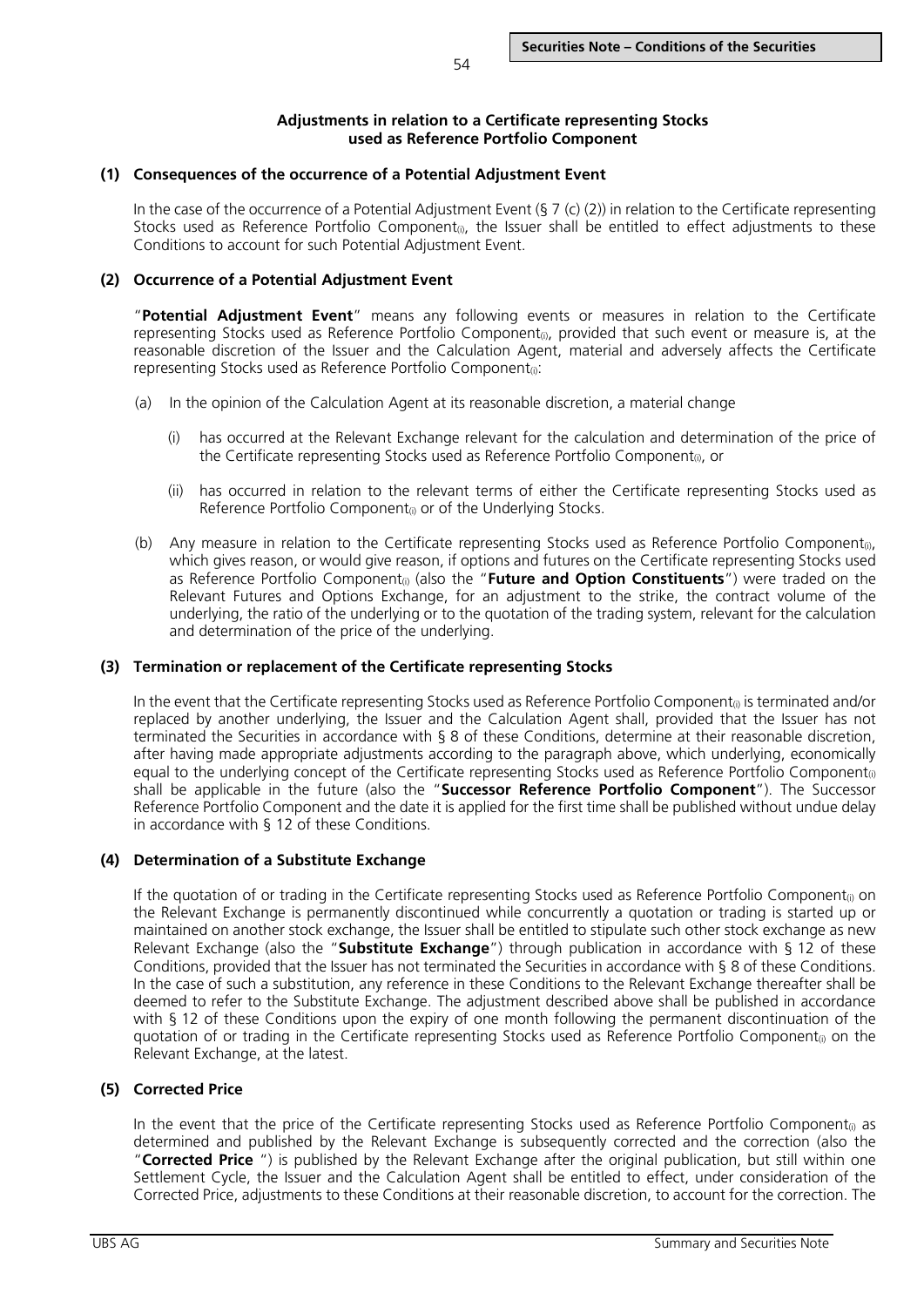adjustment and the date it is applied for the first time shall be published without undue delay in accordance with § 12 of these Conditions.

# **(6) Making of Adjustments and Determinations**; **Publication**

Adjustments and determinations pursuant to the paragraphs above shall be effected by the Issuer or, as the case may be, by the Calculation Agent, at its reasonable discretion, under consideration of the market conditions then prevailing and preserving the value of the previous economic development of the Securities. The Issuer reserves the right to determine at its reasonable discretion in cases of doubt the required adjustment. Any adjustment or determination shall be published by the Issuer in accordance with § 12 of these Conditions and shall be final, conclusive and binding on all parties, except where there is a manifest error.

#### **§ 8 Extraordinary Termination Right of the Issuer**

# **(1) Extraordinary Termination by the Issuer**

The Issuer shall in the case of the occurrence of one of the following Termination Events be entitled to extraordinary terminate and redeem all but not some of the Securities by giving notice to the Securityholders in accordance with § 12 of these Conditions. Such termination shall become effective at the time of the notice in accordance with § 12 or at the time indicated in the notice (the "**Extraordinary Termination Date**").

# **(2) Occurrence of a Termination Event**

A "**Termination Event**" means any of the following events:

- (a) The determination and/or publication of the Level of the Reference Portfolio is discontinued permanently, or the Issuer or the Calculation Agent obtains knowledge about the intention to do so.
- (b) Adjustments pursuant to  $\frac{1}{2}$  7 (a) (c) of these Conditions are not possible or not justifiable with regard to the Issuer and/or the Securityholders.
- (c) In the opinion of the Calculation Agent at its reasonable discretion, another material change in the market conditions occurred in relation to the Relevant Exchange or the Relevant Futures and Options Exchange, as the case may be.
- (d) The Issuer or the Calculation Agent, as the case may be, determines that the notional Reference Portfolio by reference to which (A) any amount payable under these Conditions or (B) the value of the Securities is determined, qualifies as a "benchmark" within the meaning of the Regulation (EU) 2016/1011 of the European Parliament and of the Council of 8 June 2016 on indices used as benchmarks in certain financial instruments and financial contracts or to measure the performance of investment funds (the "**EU Benchmarks Regulation** ", where the notional Reference Portfolio is then also referred to as "**Benchmark**  $'$ ), and

the Issuer or the Calculation Agent, as the case may be, is, due to the coming into effect (following any transitional provisions) of the EU Benchmarks Regulation on or after the Issue Date of the Securities,

- (i) either no longer able to use the Reference Portfolio as Benchmark for the purposes of the Securities or
- (ii) has control over the provision of the Benchmark (*administrator*) within the meaning of the EU Benchmarks Regulation without having the appropriate authorisation, registration, recognition, endorsement, equivalence, approval or inclusion in any official register which, in each case, is required under any applicable law or regulation for the Issuer or the Calculation Agent, as the case may be, to perform its or their respective obligations under these Conditions.
- (e) The occurrence of a Change in Law and/or a Hedging Disruption and/or an Increased Cost of Hedging.

In this context:

"**Change in Law**" means that, on or after the Issue Date of the Securities (A) due to the adoption of or any change in any applicable law or regulation (including, without limitation, any tax law), or (B) due to the

55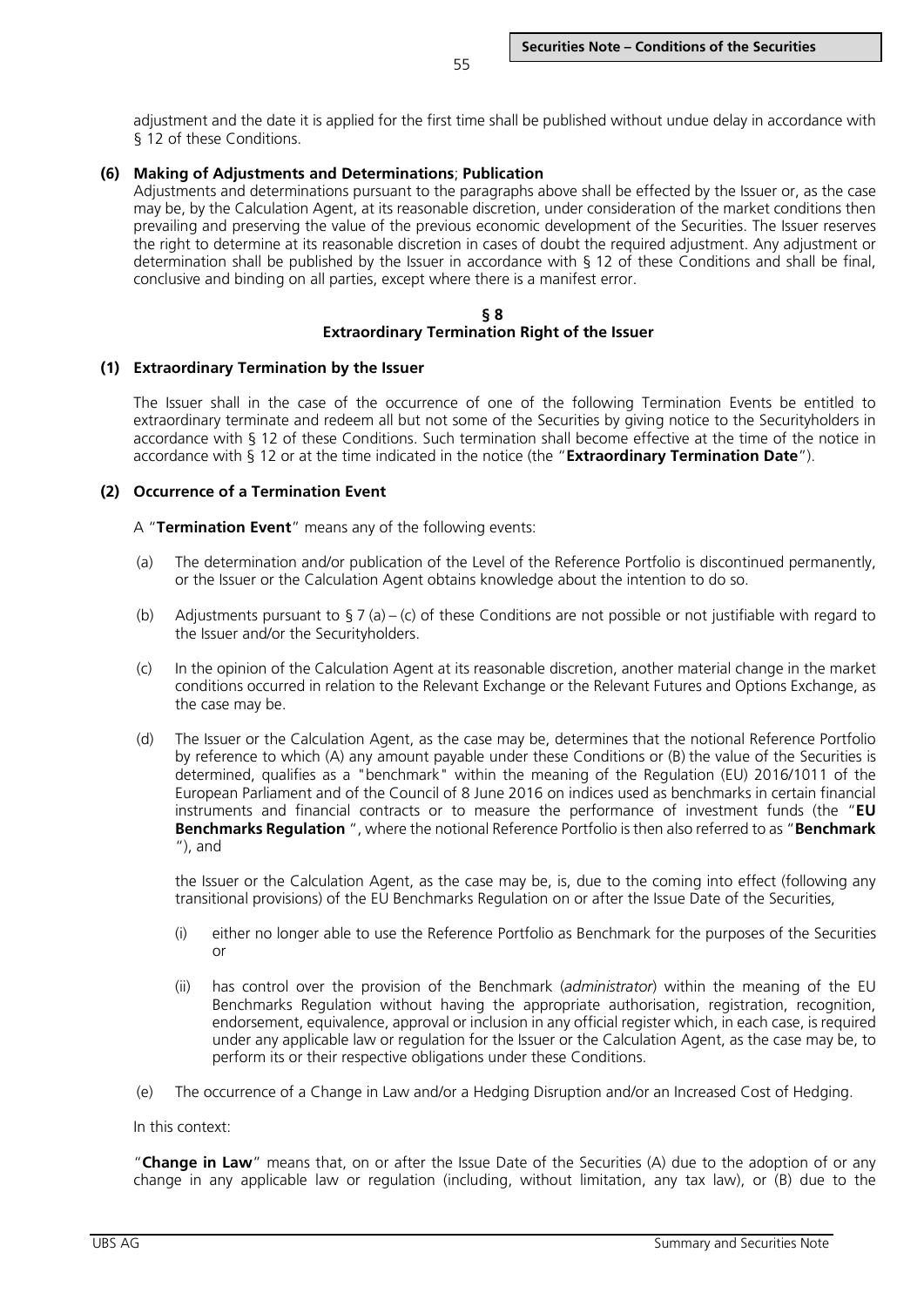promulgation of or any change in the interpretation by any court, tribunal or regulatory authority with competent jurisdiction of any applicable law or regulation (including any action taken by a taxing authority), the Issuer determines in good faith that (X) it has become illegal to hold, acquire or dispose of any transaction(s) or asset(s) in relation to the notional Reference Portfolio, or (Y) it will incur a materially increased cost in performing its obligations under the Securities (including, without limitation, due to any increase in tax liability, decrease in tax benefit or other adverse effect on its tax position);

"**Hedging Disruption**" means that the Issuer is unable, after using commercially reasonable efforts, to (A) acquire, establish, re-establish, substitute, maintain, unwind or dispose of any transaction(s) or asset(s) it deems necessary to hedge price risks of issuing and performing its obligations with respect to the Securities, or (B) realise, recover or remit the proceeds of any such transaction(s) or asset(s); and

"**Increased Cost of Hedging**" means that the Issuer would incur a materially increased (as compared with circumstances existing on the Issue Date) amounts of tax, duty, expense or fee (other than brokerage commissions) to (A) acquire, establish, re-establish, substitute, maintain, unwind or dispose of any transaction(s) or asset(s) it deems necessary to hedge the price risk of issuing and performing its obligations with respect to the Securities, or (B) realise, recover or remit the proceeds of any such transaction(s) or asset(s), provided that any such materially increased amount that is incurred solely due to the deterioration of the creditworthiness of the Issuer shall not be deemed an Increased Cost of Hedging.

## **(3) Payment of the Extraordinary Termination Amount**

In the case of an extraordinary termination by the Issuer the Issuer shall pay to each Securityholder with respect to each Security it holds, an amount in the Redemption Currency with respect to each Security, which is determined by the Calculation Agent at its reasonable discretion and, considering the then prevailing Level of the Reference Portfolio and the expenses of the Issuer caused by the termination, as the fair market price of a Security at the occurrence of such termination (the "**Extraordinary Termination Amount**").

#### **§ 9 Market Disruption, FX Disruption, Unwind Disruption**

## **(1) Consequences of a Market Disruption**

- (a) In the event that the Calculation Agent determines that any Constituents Business Day is a Disrupted Day (§ 9 (2)) with respect to any Constituent or Eligible Constituent selected by the Reference Portfolio Advisor for the purposes of a Rebalancing, then such Constituent or Eligible Constituent shall not be notionally sold or purchased on the intended effective date of the relevant Rebalancing.
- (b) In the event that the Calculation Agent determines that any Reference Portfolio Calculation Date is a Disrupted Day with respect to any Constituent or Eligible Constituent, then for the purposes of determining the value of the Reference Portfolio as at such Reference Portfolio Calculation Date, (a) the price of each Constituent<sub>0</sub> not affected by the occurrence of such Disrupted Day shall be the closing price of such Constituent<sub>0</sub> on the relevant Exchange or Related Exchange and (b) the price of each Constituent<sub>0</sub> affected by the occurrence of such Disrupted Day shall be determined by the Calculation Agent in its good faith estimate of the fair market value (which may be zero) of such Constituent<sub>®</sub> as of such Reference Portfolio Calculation Date.
- (c) If the Calculation Agent determines that the date scheduled to be the relevant Valuation Date is a Disrupted Day in respect of any Constituent (such event in relation to a Valuation Date constitutes a "**Market Disruption** "), such date shall be the relevant Valuation Date for those Constituents which are not affected by the occurrence of the Market Disruption while Valuation Date for any Constituent that is affected by the occurrence of a the Market Disruption shall be postponed to the following Constituents Business Day with respect to such Constituent, *provided* that if such day does not occur within 8 (eight) such Constituents Business Days immediately following the date scheduled to be the relevant Valuation Date, the price of such Constituent shall be determined by the Calculation Agent at its reasonable discretion by reference to its good faith estimate of the value for such Stock Constituent on that 8<sup>th</sup> (eighth) Constituents Business Day.
- (d) On the occurrence of a FX Disruption Event (§ 9 (2)), the value of any non-EUR denominated Constituent shall be determined by the Calculation Agent at its reasonable discretion and the Calculation Agent shall have the right to adjust the value of the Reference Portfolio to account for such FX Disruption Event.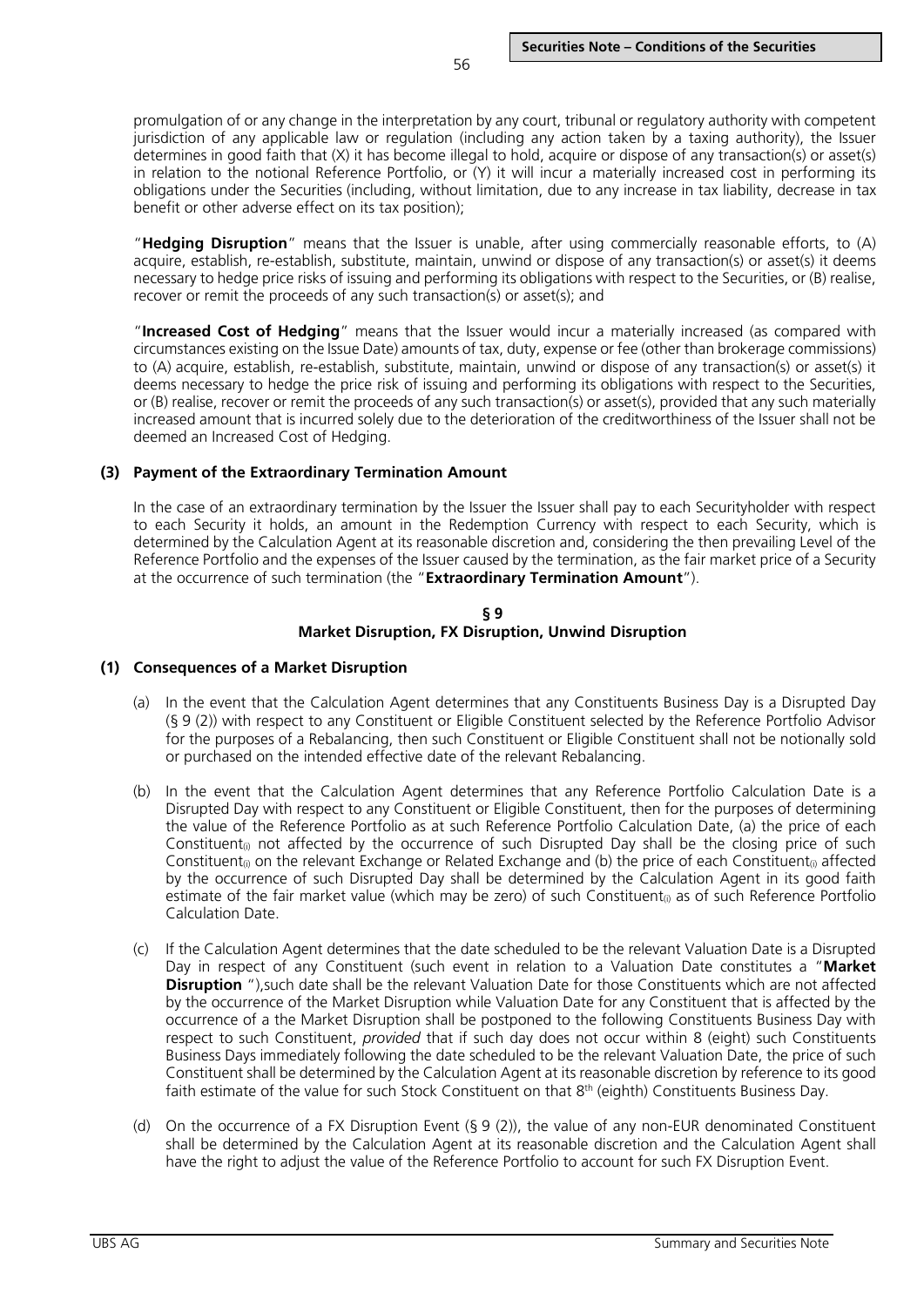(e) If the Calculation Agent determines that on any Valuation Date a Unwind Disruption (§ 9 (2)) occurs or is likely to occur, the Issuer shall be entitled to postpone the relevant Valuation Date to such date where a notional investor in the Stock Constituents would be able to fully unwind the Stock Constituents in cash. The Issuer shall endeavour to notify the Securityholders pursuant to § 12 of these Conditions without delay of the occurrence of an Unwind Disruption. However, there is no notification obligation.

The Issuer shall endeavour to notify the Securityholders pursuant to § 12 of these Conditions without delay of the occurrence of a Disrupted Day. However, there is no notification obligation.

#### **(2) Further definitions**

"**Disrupted Day** "means any Business Day on which the Calculation Agent determines that trading and/or transactions in the relevant Constituent or Eligible Constituent, as the case may be, is or are adversely affected (including without limitation where trading and/or transactions are limited by reason of illiquidity, any circumstances of market or trading disruption or the unavailability for any reason of any quote, official price or valuation in relation to the relevant Constituent or Eligible Constituent).

"**FX Disruption Event** " means (i) an event that generally makes it illegal, impossible, impractical or inadvisable to convert one unit of the currency in which any non EUR denominated Constituent is denominated (the "**Denomination Currency**") into the Redemption Currency, or an event that generally makes it impossible to deliver the Redemption Currency from accounts in which they are held to accounts outside of the jurisdiction of the Denomination Currency; or (ii) the general unavailability to exchange the Redemption Currency at a spot rate (applicable to the purchase of the Redemption Currency for the Denomination Currency) in any legal currency exchange market in the principal financial centre for the Denomination Currency, if, in the determination of the Calculation Agent, the occurrence of any such events is material.

"**Unwind Disruption**" means any event where a notional investor (in the same position as the Issuer) would be unable to unwind its investments in the Constituents by the relevant Valuation Date.

#### **§ 10 Calculation Agent; Paying Agent**

#### **(1) General**

The Calculation Agent and the Paying Agent (the "**Security Agents**") shall assume the role as Security Agent in accordance with these Conditions.

#### **(2) Vicarious Agent**

Each of the Security Agents acts exclusively as vicarious agent of the Issuer and has no obligations to the Securityholder.

#### **(3) Replacement, Appointment and Revocation**

The Issuer is entitled at any time to replace any or all of the Security Agents by another company, to appoint one or several additional Security Agents, and to revoke their appointments. Such replacement, appointment and revocation shall be notified in accordance with § 12 of these Conditions.

#### **(4) Resignation of Security Agents**

Each of the Security Agents is entitled to resign at any time from its function upon prior written notice to the Issuer. Such resignation shall only become effective if another company is appointed by the Issuer as Calculation Agent, the Security Agent or as Paying Agent, as the case may be. Resignation and appointment are notified in accordance with § 12 of these Conditions.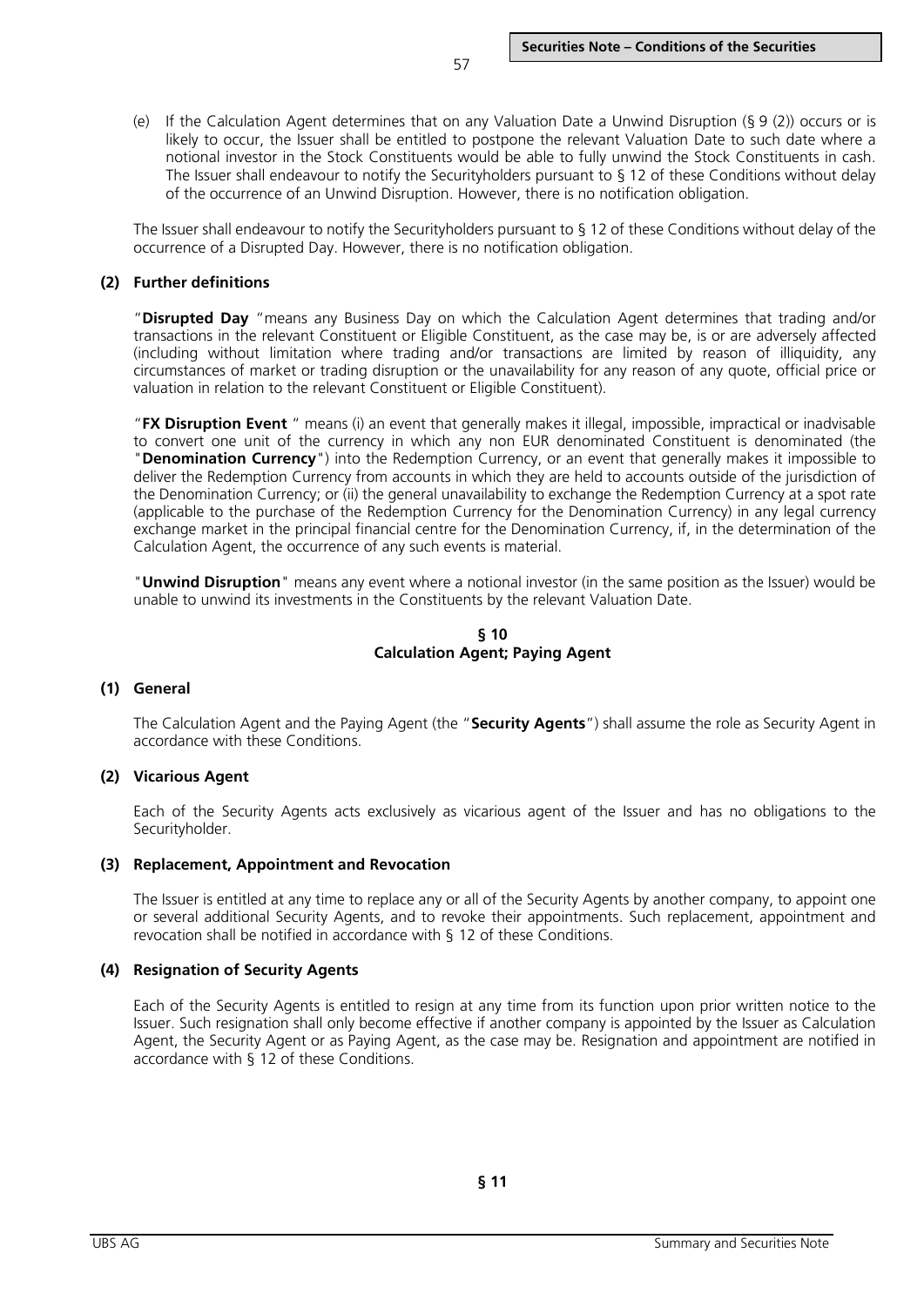## **Substitution of the Issuer**

## **(1) Substitution of the Issuer**

Provided that the Issuer is not in default with its obligations under the Securities, the Issuer is at any time entitled, without the consent of the Securityholders, to substitute another company within the UBS Group as issuer (the "**Substitute Issuer**") with respect to all obligations under or in connection with the Securities, if

- (i) the Substitute Issuer assumes all obligations of the Issuer under or in connection with the Securities,
- (ii) (A) the Issuer and the Substitute Issuer have obtained all necessary authorisations as well as consents and (B) may transfer to the Principal Paying Agent in the Redemption Currency and without being obligated to deduct or withhold taxes or other duties of whatever nature levied by the country, in which the Substitute Issuer or the Issuer has its domicile or tax residence, all amounts required for the fulfilment of the payment obligations arising under the Securities;
- (iii) the Substitute Issuer has agreed to indemnify and hold harmless each Securityholder against any tax, duty or other governmental charge imposed on such Securityholder in respect of such substitution;
- (iii) the Issuer unconditionally and irrevocably guarantees the obligations of the Substitute Issuer.

## **(2) References**

In the event of any such substitution, any reference in these Conditions to the Issuer shall from then on be deemed to refer to the Substitute Issuer. Furthermore, any reference to the country, in which the Issuer is domiciled or resident for taxation purposes shall from then on be deemed to refer to the country of domicile or residence for taxation purposes of the Substitute Issuer.

# **(3) Publication**

The substitution of the Issuer shall be final, binding and conclusive on the Securityholders and will be published to the Securityholders without undue delay in accordance with § 12 of these Conditions.

## **§ 12 Publications**

## **(1) General**

To the extent these Conditions provide for a notice pursuant to this § 12 of these Conditions, these will be published on the website of the Issuer at www.ubs.com/keyinvest (or a successor address thereto) and become effective vis-à-vis the Securityholders through such publication unless the notice provides for a later effective date.

If and to the extent that binding provisions of effective law or stock exchange provisions provide for other forms of publication, such publications must be made in addition and as provided for.

Any such notice shall be effective as of the publishing date (or, in the case of several publications as of the date of the first such publication).

# **(2) Notification to the Clearing System**

The Issuer shall, to the extent legally possible, be entitled to effect publications by way of notification to the Clearing System for the purpose of notifying the Securityholders (as set forth in the applicable rules and regulations of the Clearing System), provided that in cases, in which the Securities are listed on a Security Exchange, the regulations of such Security Exchange permit this type of notice. Any such notice shall be deemed as having been effect as of the seventh day after the date of the notification to the Clearing System.

# **§ 13 Issue of further Securities; Purchase; Cancellation**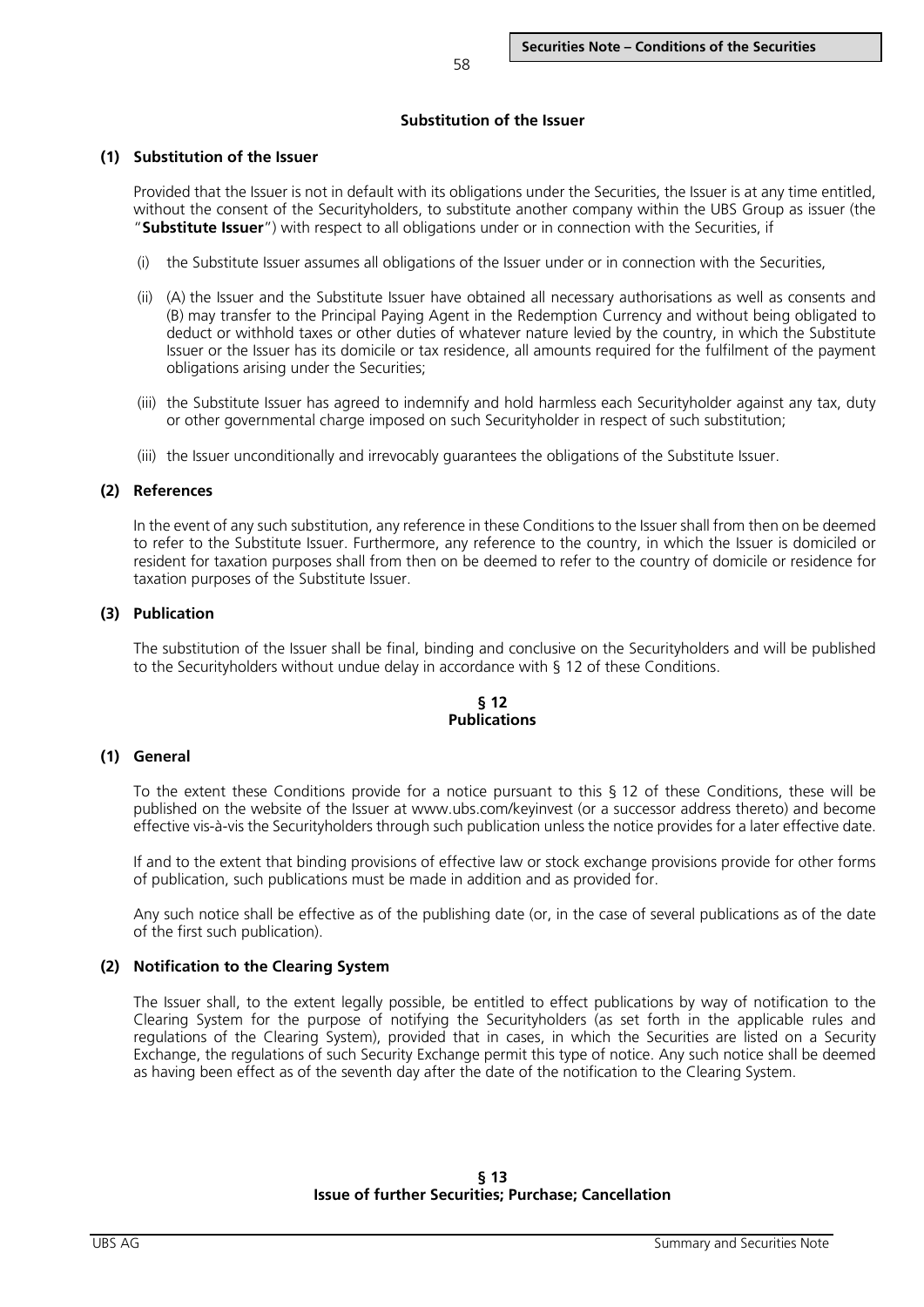# **(1) Issue of further Securities**

The Issuer is entitled at any time to issue, without the consent of the Securityholders, further securities having the same terms and conditions as the Securities so that the same shall be consolidated and form a single series with such Securities, and references to "Security" shall be construed accordingly.

# **(2) Purchase of Securities**

The Issuer and any of its subsidiaries is entitled at any time to purchase, without the consent of the Securityholders, Securities at any price in the open market or otherwise If purchases are made by tender, tenders must be available to all Securityholders alike.

Such Securities may be held, reissued, resold or cancelled, all at the option of the Issuer.

# **(3) Cancellation of Securities**

All Securities redeemed in full shall be cancelled forthwith and may not be reissued or resold.

# **§ 14 Language**

These Conditions are written in the English language. The English text shall be controlling and binding. Any German language translation is provided for convenience only.

#### **§ 15 Governing Law; Jurisdiction**

#### **(1) Governing Law**

The form and content of the Securities as well as all rights and duties arising from the matters provided for in these Conditions shall in every respect be governed by, and shall be construed in accordance with, the laws of the Swiss Confederation.

## **(2) Jurisdiction**

The place of jurisdiction for all actions or other procedures under or in connection with the Securities shall, to the extent legally possible, be Zurich (1), Switzerland.

#### **§ 16 Corrections; Severability**

## **(1) Modifications and Amendments**

The Issuer shall be entitled to modify or amend, as the case may be, these Conditions in each case without the consent of the Securityholders in such manner as the Issuer deems necessary, if the modification or amendment

- (i) is of a formal, minor or technical nature; or
- (ii) is made to cure a manifest or proven error; or
- (iii) is made to cure any ambiguity; or is made to correct or supplement any defective provisions of these Conditions; or
- (iv) is made to correct an error or omission such that, in the absence of such correction, the Conditions would not otherwise represent the intended terms of the Securities on which the Securities were sold and have since traded; or
- (v) will not materially and adversely affect the interests of the Securityholders.

## **(2) Publication**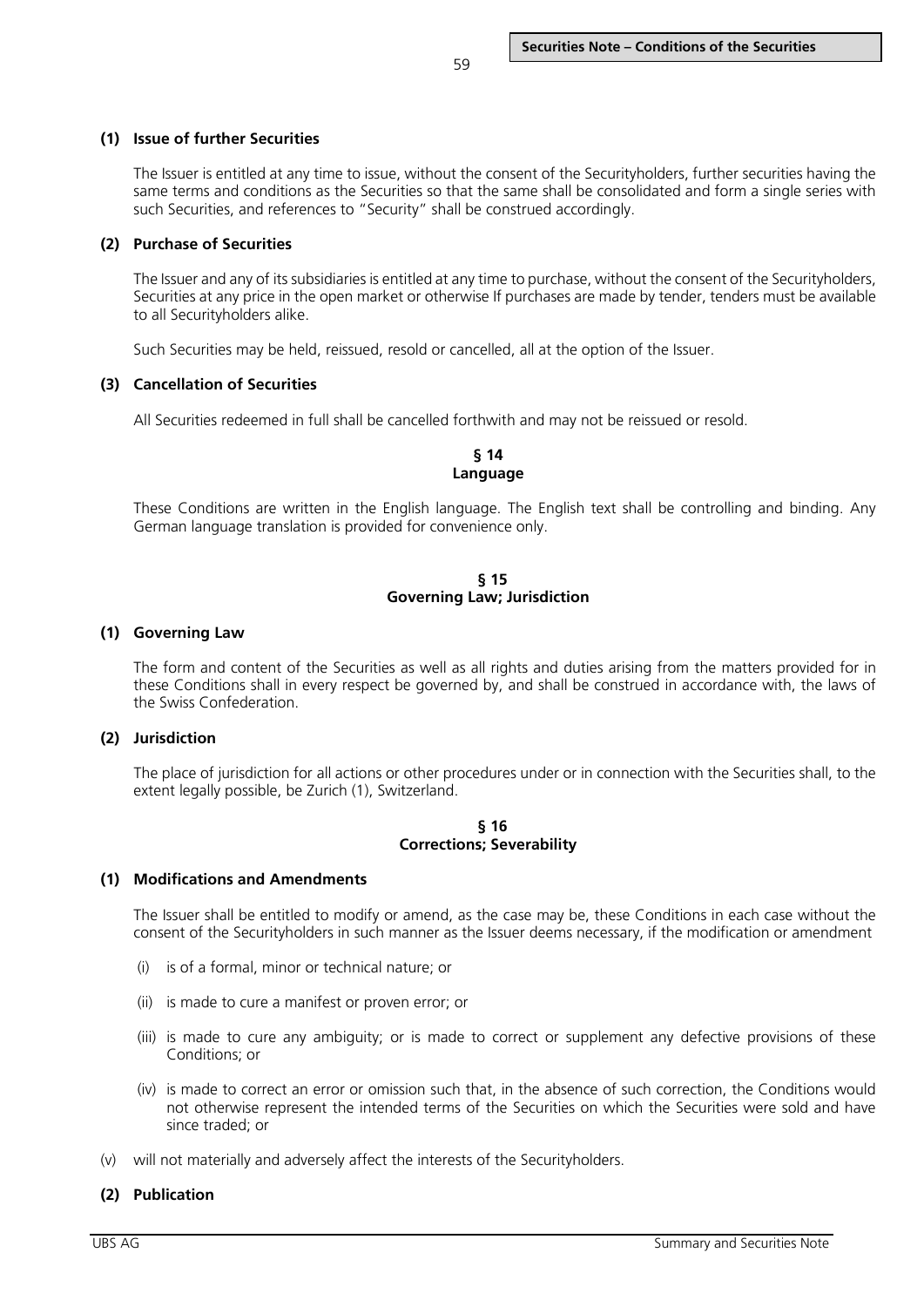Any modification or amendment of these Terms and Conditions shall take effect in accordance with its terms and be binding on the Securityholders, and shall be notified to the Securityholders in accordance with § 12 of these Conditions (but failure to give such notice, or non-receipt thereof, shall not affect the validity of such modification or amendment).

The Issuer may also invoke the unlawful application of an erroneous term against individual Securityholders where this is appropriate to the circumstances of individual cases.

#### **(3) Invalidity in whole or in part**

If any of the provisions of these Conditions is or becomes invalid in whole or in part, the remaining provisions shall remain valid. The invalid provision shall be replaced by a valid provision, which, to the extent legally possible, serves the economic purposes of the invalid provision. The same applies to gaps, if any, in these Conditions.

#### **§ 17 No collective investment schemes**

This product does not represent a participation in any of the collective investment schemes pursuant to Art. 7 et seq. of the Swiss Federal Act on Collective Investment Schemes (CISA) and thus is not subject to the supervision of the Swiss Financial Market Supervisory Authority (*Eidgenössische Finanzmarktaufsicht*). Therefore, investors in this product are not eligible for the specific investor protection under the CISA.

UBS AG Summary and Securities Note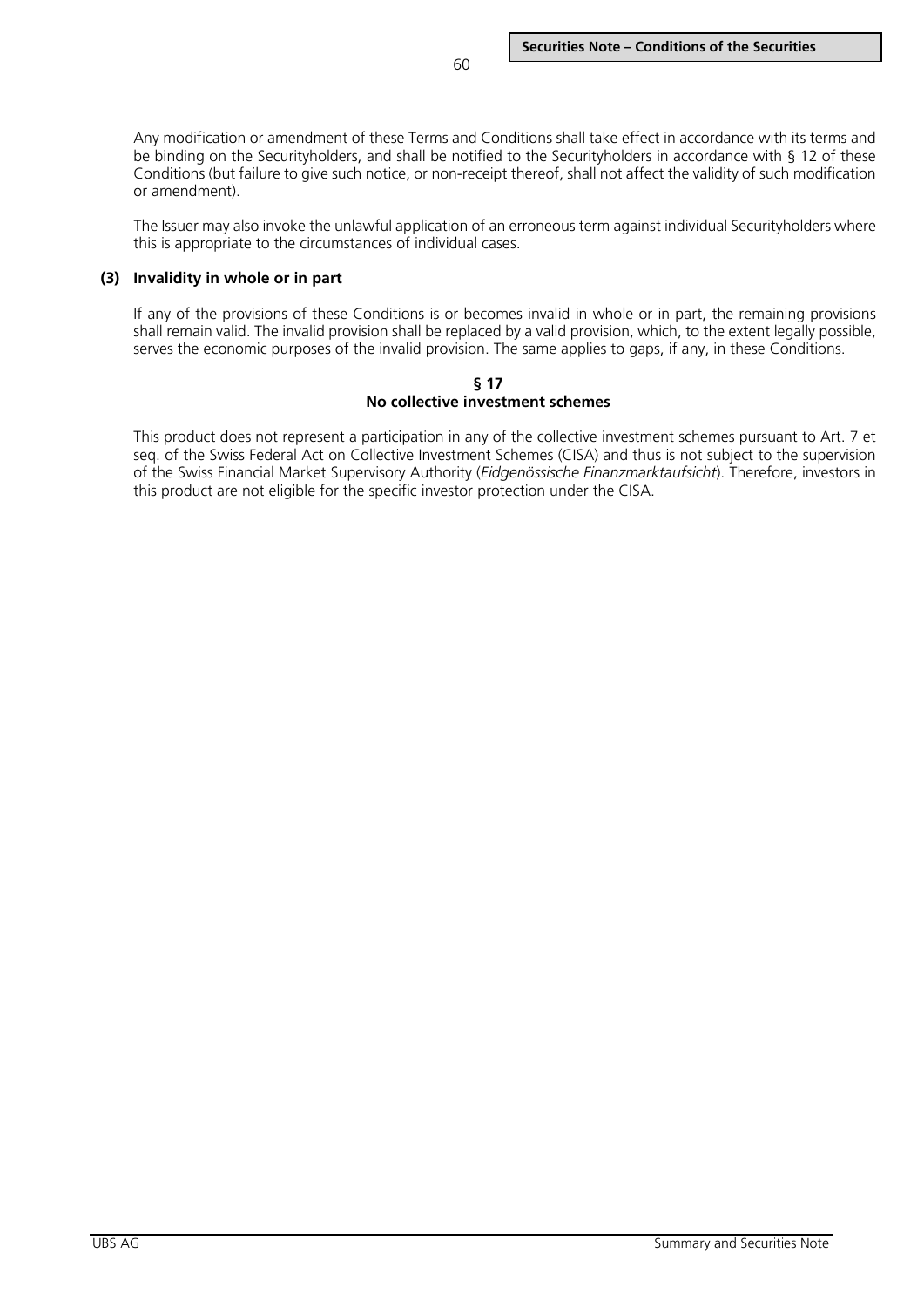## **E. INFORMATION ABOUT THE REFERENCE PORTFOLIO**

*The following description forms an integral part of the Conditions of the Securities and shall be construed in accordance with these Terms and Conditions of the Securities. Capitalised terms not otherwise defined in the following description shall have the meanings given to them in the Terms and Conditions of the Securitites.*

*The Reference Portfolio Advisor creates and maintains the Reference Portfolio as a theoretical portfolio by selecting the initial Reference Portfolio Components and their weightings and thereafter it will actively advising and maintaining the Reference Portfolio by advising on rebalancing the Reference Portfolio, i.e. changing the weightings of the Reference Portfolio Components, in its reasonable discretion.* 

*The notional Reference Portfolio is a synthetic portfolio which has been created and is managed and calculated solely for the purposes of being used as underlying of these Securities. There is no obligation on the Issuer to purchase or hold any Reference Portfolio Components and Securityholders have no rights in, or to require delivery of, any of such Reference Portfolio Components at any time. References to any rebalancing, disposal or acquisition or financing of a Reference Portfolio Component have to be understood as reference to a notional transaction and should not be construed as imposing any obligation on the Issuer or any of its affiliates or*  subsidiaries, the Manager, the Calculation Agent or any person to actually directly or indirectly, physically or *synthetically acquire, dispose of or effect or take delivery of, or effect transactions in, any securities, investments or other property, but are references to the change in the value of, or in notional amounts to be determined for the purposes of calculating the value of, and relate solely to the calculation of the value of any amounts payable in respect of the Securities.* 

*Whilst the Redemption Amount is linked to the market value of the Reference Portfolio Components, the Issuer is not obliged to invest the net proceeds of the issuance of the Securities in any Reference Portfolio Components at any time; the net proceeds will be used for hedging and general corporate purposes of the Issuer only. The Securityholders do not have any direct interest in, or beneficial ownership of any Reference Portfolio Component at any time.* 

## Information on the Indices contained herein is solely intended for the description of the notional Reference Portfolio and for the use of investors in the Securities and does not constitute an offer of any Reference Portfolio Components.

## **1. General information about the Reference Portfolio**

The Smart Health Care Portfolio (the "**Reference Portfolio** ") is a notional EUR ("**EUR**") denominated Reference-Portfolio, actively advised on, created and maintained by Vontobel Bank AG, Gotthardstrasse 43, 8002 Zurich, Switzerland, (the "**Reference-Portfolio Advisor**"), which is subject to adjustments by the Issuer in case of the occurrence of adjustment events (pursuant to § 7 (a) (*Adjustments to the Reference Portfolio*), § 7 (b) (*Adjustments in relation to a Stock used as Reference Portfolio Component*) and *§ 7 (c) (Adjustments in relation to a Certificate representing Stocks used as Reference Portfolio Component*) of the Terms and Conditions of the Securities).

The Reference Portfolio aims to replicate the performance of

- (i) a basket of selected stocks (each a "**Stock(i)** " and together the "**Stocks**") or, as the case may be, American and Global Depositary Receipts (each a "**Certificate representing Stocks**<sub>(i)</sub> " and together the "**Certificates representing Stocks**", where the Stocks and the Certificates representing Stocks are collectively also referred to as each a "**Stock Constituent(i)** " and together the "**Stock Constituents**") comprised in the Stock Investment Universe, and
- (ii) from time to time, an EUR denominated cash position which may be negative from time to time (the "**Cash Position**"; which together with the Constituents shall be referred to as the "**Reference Portfolio Components**"), net of relevant fees, costs and expenses.

The Reference Portfolio represents a notional investment in the Constituents, plus any Cash Position, as described in Section 2 below.

The Reference Portfolio Advisor has created the Reference Portfolio by selecting initial Reference Portfolio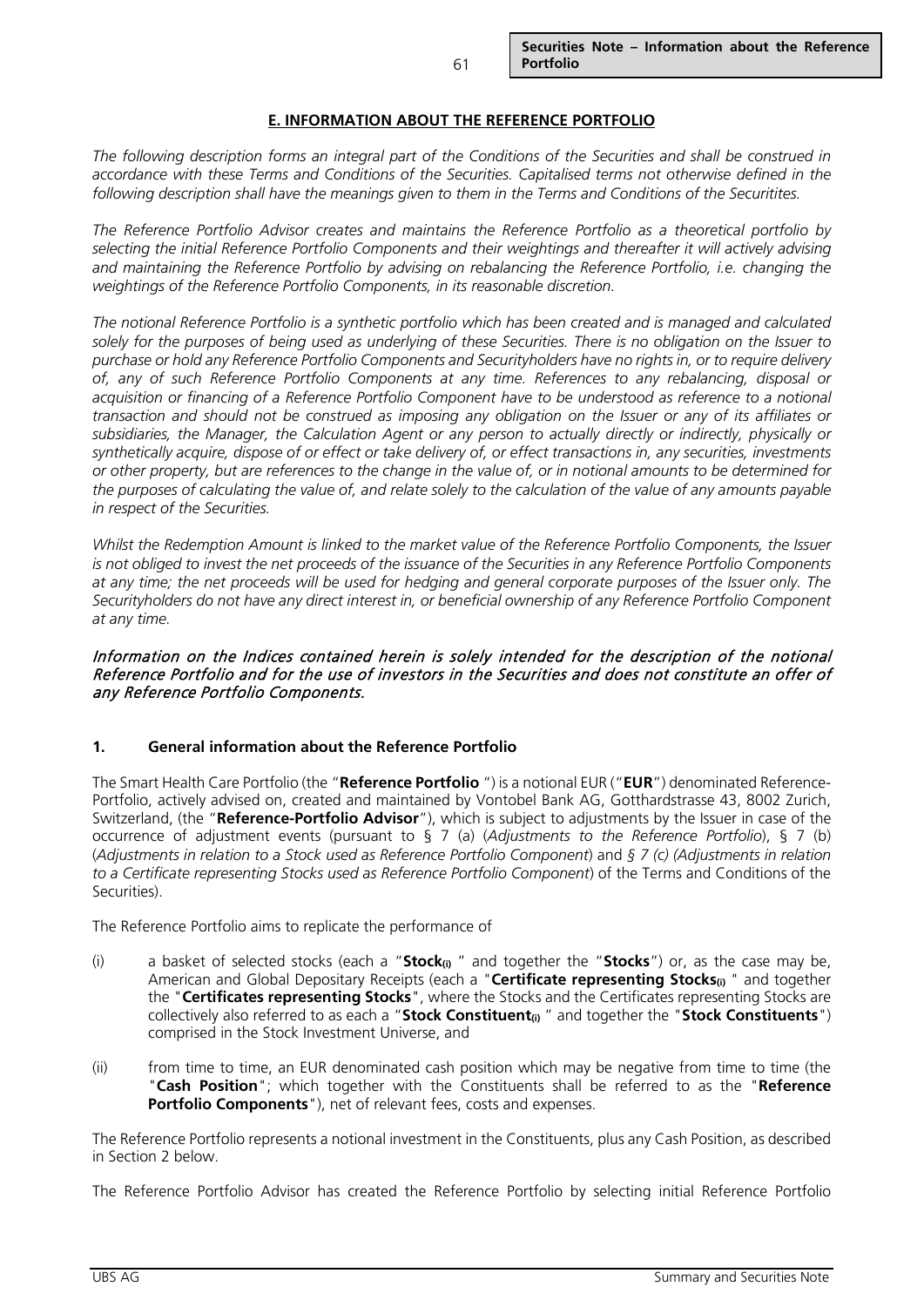Components on 21 November 2018 (the "**Reference Portfolio Creation Date** ") with an initial level of EUR 100.00 (the "**Initial Reference Portfolio Level** ").The initial Constituents are listed in Section 3 below. The Stock Constituents are listed in Section 3 below.

The Reference Portfolio Advisor is responsible for adjusting the allocation of the Reference Portfolio Components (any such adjustment, a "**Rebalancing** ") from time to time thereafter in accordance with Section 4 below. Certain limitations apply as to the composition of the Reference Portfolio from time to time as described in such Section.

The level of the Reference Portfolio as determined in accordance with Section 7 below (the "**Level of the Reference Portfolio** ") is calculated in EUR (the "**Reference Portfolio Currency**") net of certain fees and costs associated with the creation, maintenance and management of the notional Reference Portfolio.

Information about the past and the further performance of the notional Reference Portfolio and its volatility can be obtained free of charge at any time upon request from UBS AG, Zurich (UBS Investment Bank), Bahnhofstrasse 45, 8001 Zurich, Switzerland, Email: invest @ubs.com.

UBS AG, acting through its London Branch (the "**Calculation Agent** ") may adjust the composition of the Reference Portfolio from time to time to account for corporate actions in respect of the Constituents and other similar events, as described in Section 6 below.

The Calculation Agent is responsible for calculating the Level of the Reference Portfolio (for indicative pricing purpose) and the Final Reference Portfolio Level from time to time in accordance with Section 7 below.

Unless otherwise specifically provided herein, terms used herein shall have the meanings given to such terms in, and shall be interpreted in accordance with the Conditions of the Securities.

# **2. Reference Portfolio Components**

The Reference Portfolio, whose composition may vary from time to time, is actively advised on by the Reference Portfolio Advisor and represents a notional investment in the Reference Portfolio Components as described below (the "**Investment Universe**"). The Reference Portfolio Advisor is not allowed within its advice to select any additional components for inclusion in the notional Reference Portfolio apart from the ones that are part of the Investment Universes described below. Within the Investment Universes, the Reference Portfolio Advisor may select within its advice any of the below described Reference Portfolio Components for inclusion in the notional Reference Portfolio in its reasonable discretion pursuant and subject to the provisions below.

## 2.1 **Stocks Constituents**

The Reference Portfolio may reference as Stock Constituents positions (i) in certain stocks and, as the case may be (ii) in certain American and Global Depositary Receipts (the "**Stock Investment Universe**").

Only Stock Constituents included in the below Indices may be incorporated:

Only Stock Constituents included in a developed market and up to 15% emerging market (according to MSCI Global Investable Market Indexes Methodology, November 2017) worldwide stocks may be incorporated as Reference Portfolio Constituents in the Reference Portfolio (each also an "**Eligible Stock Constituent**").

Where a Stock Constituent is not denominated in the Redemption Currency, the notional investment will be converted into the Redemption Currency at the relevant time by applying the then prevailing FX exchange rate as determined by the Calculation Agent in its reasonable discretion.

Eligible Stock Constituents may be selected from the Stock Investment Universe in the reasonable discretion of the Reference Portfolio Advisor pursuant and subject to the provisions contained in this "Information about the notional Reference Portfolio". The Calculation Agent may retain the right to reject the inclusion of any Eligible Stock Constituent due to any applicable rules, regulations and internal or external restrictions according to the provisions as set out below in Section 4 ("**Rebalancing of the Reference Portfolio**") below.

For positions in Stock Constituents, a notional amount reflecting net dividends of the Stock Constituents, as converted into the Redemption Currency, where such Stock Constituent is not denominated in the Redemption Currency, at the WMCO foreign exchange rate in respect of the fixing at 16:00 London time, as determined by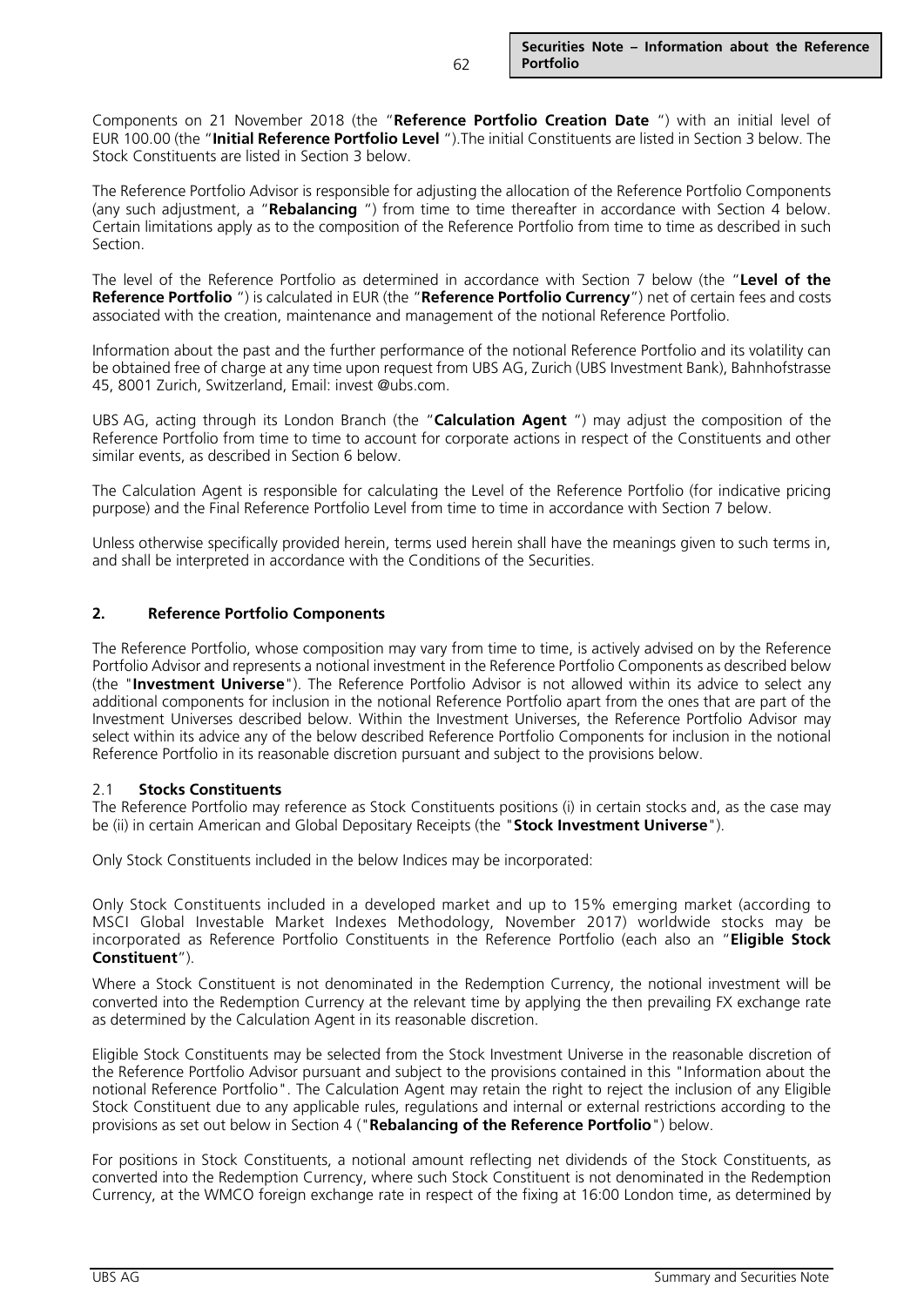the Calculation Agent in its reasonable discretion, will be paid into the Cash Position on the ex-dividend date of that Stock Constituent.

## 2.2 **Cash Position**

From time to time, the notional Reference Portfolio may also contain a Cash Position as a Reference Portfolio Component, which represents a notional holding of a cash account denominated in the Redemption Currency and accruing interest at the prevailing reference rate (the "**Reference Rate**"), which can be negative from time to time.

The Reference Rate is observed on every Business Day and shall be equal to (i) the Federal Funds Target Rate – Upper Bound (Bloomberg page: FDTR <Index>) (ii) plus the EUR Forward Implied 3 Month Rate (Bloomberg Page: EURI3M Curncy) and (iii) minus the USD 3 Month LIBOR Rate (Bloomberg Page: US0003M Index) (each a "**Relevant Screen Page**") (each a "**Reference Rate Component**"), which for the avoidance of doubt may be negative from time to time.

If one or more Relevant Screen Pages are not available or if a Reference Rate Component is not displayed, the Reference Rate Component shall be the equivalent rate as displayed on the corresponding page of another financial information service. If one or more Reference Rate Component is no longer displayed in one of these forms, the Calculation Agent is entitled to specify at its reasonable discretion a successor Reference Rate Component calculated on the basis of the standard market practices applicable at that time as the Reference Rate Component.

The value of the Cash Position will thereafter be positively or negatively affected by deductions and any Rebalancing and by Dividend payments of Constituents, as described in Section 2 and 4 herein. Finally, the Cash Position will be negatively impacted by the deduction of certain fees as described under the "Fees" definition in Section 5 below.

The Cash Position may be notionally reinvested into Stock Constituents from time to time, as instructed in the reasonable discretion of the Reference Portfolio Advisor.

## 2.4 **Investment Restrictions**

Eligible Constituents as well as Constituents may be selected by the Reference Portfolio Advisor for notional purchase or, as the case may be, sale in accordance with the following investment restrictions (the "**Investment Restrictions** "):

- (i) The Weight of the Cash Position shall at all times be greater than -5%.
- (ii) The Weight of the Cash Position shall, on average throughout a calendar year, be smaller than 50%.
- (iii) The sum of the Weights of all Constituents is capped at a maximum of 100% (the "**Leverage Threshold**") at all times during the lifetime of the product. In case the sum of the Weights of all Constituents exceeds the Leverage Threshold, the Calculation Agent is entitled to notionally sell Constituents at its reasonable discretion until the sum of the Weights of all Constituents is smaller than or equal to 95%. In respect of such notional sales of such Constituents, a notional credit (which may be equal to zero) shall be made to the Cash Position corresponding to the Notional Net Disposal Value (which may be equal to zero) of such Constituents with effect from the date of such Constituents' notional sale.

If at any time, one of the above Investment Restrictions is breached, as determined by the Calculation Agent in its reasonable discretion, the Reference Portfolio Advisor shall initiate a Rebalancing in accordance with Section 4.

#### **For the avoidance of doubt: The responsibility and legal duty that the Reference Portfolio complies with the above threshold is solely with the Reference Portfolio Advisor.**

## 2.5 **Additional Definitions**

"**Weight**" means, with respect to the Reference Portfolio Creation Date or any Business Day and pertaining to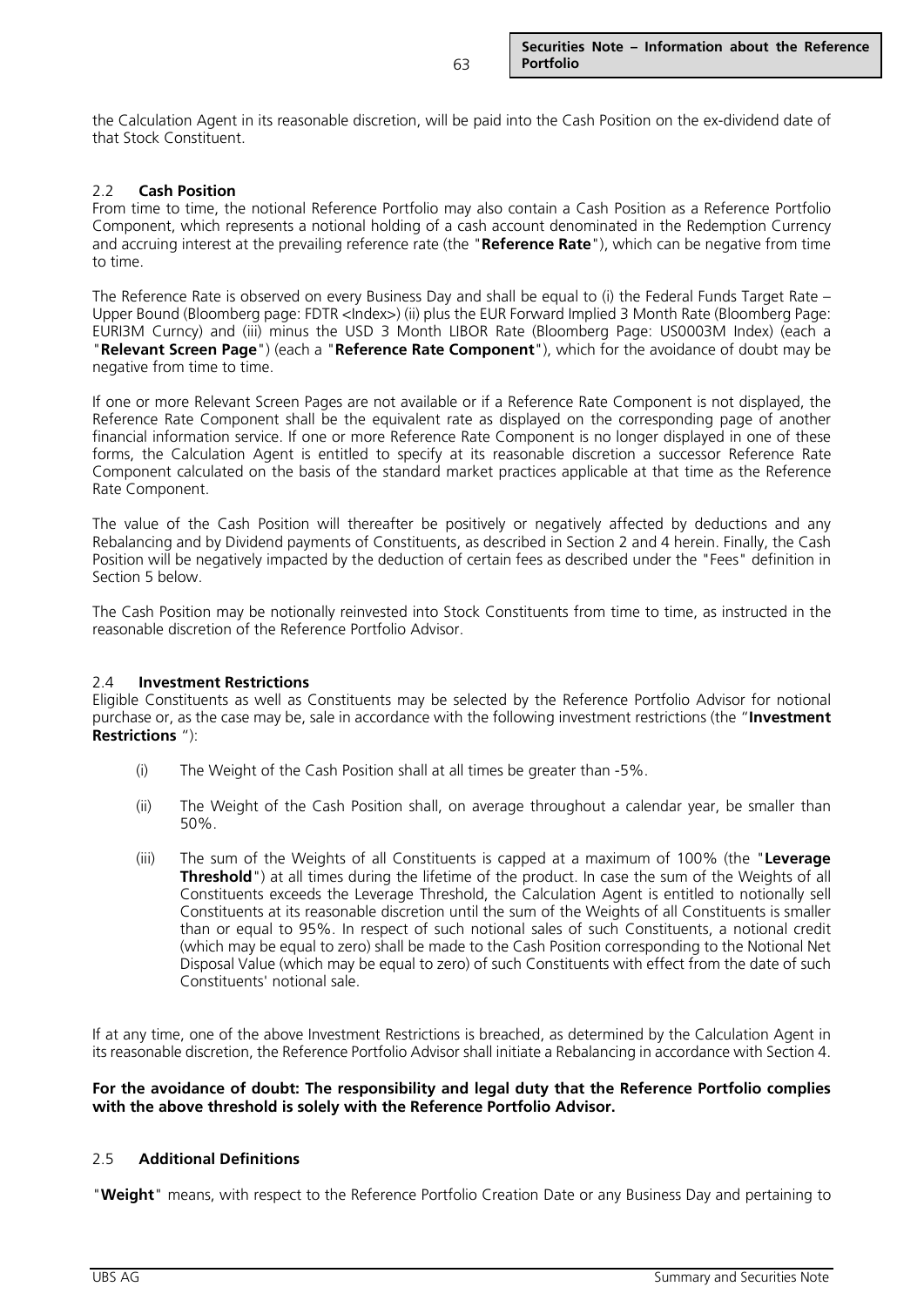a Stock Constituent, to the Cash Position, the notional value of such Stock Constituent, as converted into the Redemption Currency, where such Stock Constituent is not denominated in the Redemption Currency, at the then prevailing exchange rate, divided by the Reference Portfolio Level, both as determined by the Calculation Agent in its reasonable discretion.

# **3. Initial Composition of the Reference Portfolio**

The Reference Portfolio will be created on the Reference Portfolio Creation Date with an opening value of EUR 100.00. On the Reference Portfolio Creation Date, the Reference Portfolio Components will be as set out below:

| <b>Bloomberg Ticker</b> | <b>Reference Portfolio</b><br>Component | Base<br><b>Currency</b> | Foreign<br>Currency      | Tenor             | <b>Price</b>      | Weight |
|-------------------------|-----------------------------------------|-------------------------|--------------------------|-------------------|-------------------|--------|
| Not applicable          | Cash Position                           | eur                     | <b>Not</b><br>applicable | Not<br>applicable | Not<br>applicable | 100%   |

## **4. Rebalancings of the Reference Portfolio**

- 4.1 A Rebalancing may be initiated by the Reference Portfolio Advisor on any Business Day following the Reference Portfolio Creation Date, effective as of the immediately following Business Day (such day, a "**Reference Portfolio Adjustment Date**"), subject to the occurrence of a Market Disruption Event on such Business Day. The expected number of Rebalancings in any such 12 month period is 52.
- 4.2 On any Business Day, the Reference Portfolio Advisor may, as it deems appropriate in its reasonable discretion, give notice to the Calculation Agent not later than 5 p.m. CET for European orders and 7 p.m. CET for all other orders, of its intention to initiate a Rebalancing on such day (a "**Rebalancing Notice**"), and effective as soon as reasonably practicable, as determined by the Calculation Agent in a commercially reasonable manner. A Rebalancing Notice shall not be effective if, at the time of such Rebalancing Notice is received, a Rebalancing in respect of any Rebalancing Notice received earlier on such Business Day has not yet been completed or otherwise rejected, unless the Calculation Agent agrees otherwise. For the purposes hereof, a Rebalancing is deemed completed upon notification by the Calculation Agent to the Reference Portfolio Advisor, with respect to the relevant Rebalancing, of the relevant Notional Net Acquisition Cost of each Eligible Constituent notionally included in the Reference Portfolio, the Notional Net Disposal Value(s) of each Constituent notionally removed from the Reference Portfolio, and the Weight and of each Constituent notionally comprised in the Reference Portfolio following the relevant Rebalancing as provided in sub-Section 4.6 below.
- 4.3. The Calculation Agent will determine the exact number of Constituents based on prevailing market conditions, including exchange rates when relevant, in its reasonable discretion, as commercially reasonable and as soon as practically possible. Such number may deviate from the exact Weight recommended by the Reference Portfolio Advisor.
- 4.4 On each Reference Portfolio Adjustment Date, notional debits and credits to the Cash Position shall be made as follows
	- (i) In respect of the notional purchase of an Eligible Stock Constituent, a notional debit shall be made to the Cash Position corresponding to the Notional Net Acquisition Cost of such Eligible Stock Constituent, with effect from the date of the notional purchase of such Eligible Stock Constituent.
	- (ii) In respect of the notional sale or unwind of a Stock Constituent, a notional credit (which may be equal to zero) shall be made to the Cash Position corresponding to the Notional Net Disposal Value (which may be equal to zero) with effect from the date of the notional sale of such Stock Constituent.
- 4.5 The Calculation Agent is entitled but has no legal duty to reject the notional purchase of any Eligible Stock Constituent and/or the notional sale of any Stock Constituent, and to require the Reference Portfolio Advisor to initiate a Rebalancing in certain circumstances, as follows:
	- (i) The Reference Portfolio Advisor has selected an asset for inclusion in the notional Reference Portfolio which is not part of the Investment Universes;

64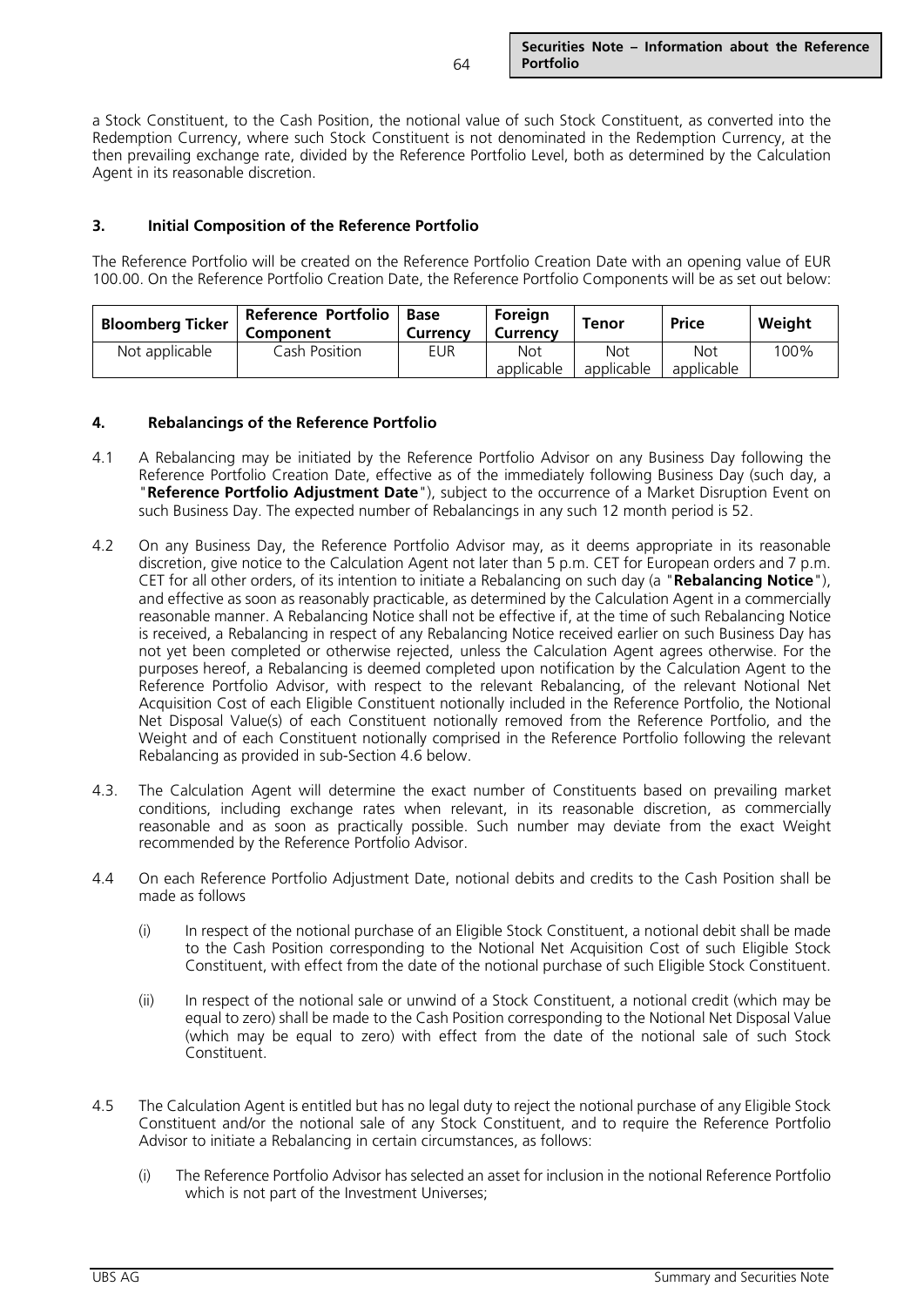- (ii) The Reference Portfolio is, or following the relevant Rebalancing would breach any of the Investment Restrictions or any other rule or provision contained herein;
- (iii) A Market Disruption Event has occurred in respect of the relevant Eligible Constituent or Constituent on the relevant Reference Portfolio Adjustment Date;
- (iv) A FX Disruption Event has occurred in respect of the relevant Eligible Constituent or Constituent on the relevant Reference Portfolio Adjustment Date;
- (v) The Calculation Agent determines that a Hedging Disruption Event has occurred in relation to any Constituent or Eligible Constituent. In this paragraph, "**Hedging Disruption Event**" means the determination by the Calculation Agent that it would not be reasonably practicable or it would otherwise be undesirable, for any reason, for a notional Investor wholly or partially to establish, reestablish, substitute or maintain any hedging transaction which in the determination of the Calculation Agent would be necessary or desirable to hedge the obligations of an issuer of securities linked to the performance of the Reference Portfolio (such reasons may include, but are not limited to (i) any material illiquidity in the market for any Constituent or Eligible Constituent, (ii) a change in any applicable law (including, without limitation, any tax law) or the promulgation of, or change in, the interpretation of any court, tribunal or regulatory authority with competent jurisdiction of any applicable law (including any action taken by a taxing authority); or (iii) the general unavailability of market participants who would agree to enter into any such hedging transaction on commercially reasonable terms or at all; and
- (vi) The Calculation Agent determines that the Issuer would incur materially increased (as compared with circumstances existing on the Issue Date) amounts of tax, duty, expense or fee (other than brokerage commissions) to (A) acquire, establish, re-establish, substitute, maintain, unwind or dispose of any transaction(s) or asset(s) it deems necessary to hedge the price risk of issuing and performing its obligations with respect to the Securities, or (B) realise, recover or remit the proceeds of any such transaction(s) or asset(s), provided that any such materially increased amount that is incurred solely due to the deterioration of the creditworthiness of the Issuer shall not be considered;
- (vii) The Calculation Agent determines that it would not be reasonably practicable for a notional Investor in the same position as the Issuer to make purchases and/or sales or unwind of any Eligible Constituent or Constituent, as the case may be, due to compliance, regulatory, reporting or reputational constraints, take-over considerations, internal restrictions or lack of internal approval.

In the event that the Calculation Agent requires the Reference Portfolio Advisor to initiate a Rebalancing such that the Reference Portfolio complies with the foregoing, the Reference Portfolio Advisor shall, as soon as is reasonably practicable and without undue delay, initiate a Rebalancing such that the Reference Portfolio complies with the foregoing as at the immediately following Reference Portfolio Adjustment Date. The Reference Portfolio Advisor has no right to object to such Rebalancing required by the Calculation Agent.

#### **For the avoidance of doubt: Notwithstanding the entitlements of the Calculation Agent under this paragraph, the sole responsibility and legal duty to advise the Reference Portfolio in compliance with the rules and provisions contained in this document is with the Reference Portfolio Advisor.**

4.6 As soon as is reasonably practicable after receipt of an effective Rebalancing Notice on a Reference Portfolio Adjustment Date, and subject to any rejection pursuant to sub-Section 4.5 above, the Calculation Agent shall notify the Reference Portfolio Advisor of (a) the Notional Net Acquisition Cost and Notional Net Disposal Value, applicable to each Eligible Constituent and/or Constituent that is subject to the Rebalancing and (b) the Weight and of each Constituent comprised in the Reference Portfolio as a result of the Rebalancing. Upon receipt by the Reference Portfolio Advisor of such notice from the Calculation Agent, the Rebalancing shall be binding and conclusive on the Reference Portfolio Advisor in the absence of manifest error.

For the avoidance of doubt, a proposed Rebalancing shall be effective only if and to the extent that the Calculation Agent, on the Reference Portfolio Adjustment Date on which the relevant Rebalancing Notice is given, notifies to the Reference Portfolio Advisor the information mentioned in (a) and (b) above. Should a proposed Rebalancing not be fully effective on a Reference Portfolio Adjustment Date, the Reference

65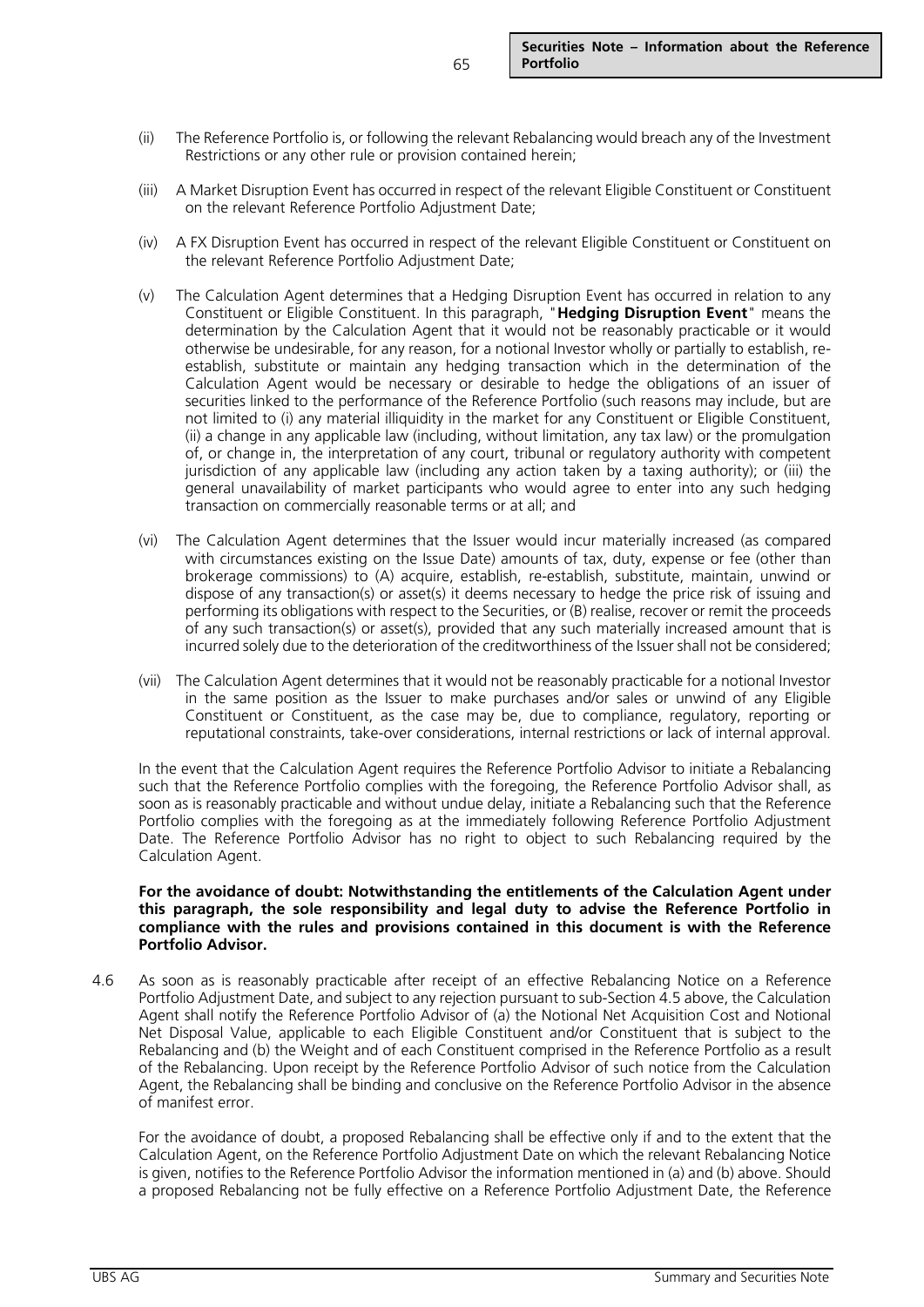Portfolio Advisor will be required to deliver one or more further Rebalancing Notices in accordance with the provisions hereof to execute the remainder of the initially proposed Rebalancing.

- 4.7 In this Section:
	- (i) "**Notional Net Acquisition Cost**" means, in relation to an Eligible Stock Constituent, the notional price (including any applicable Adjustment Fee) at which the Calculation Agent determines that a notional Investor would be able to purchase or otherwise acquire such Eligible Stock Constituent (where applicable, on the relevant Exchange) at execution time on the relevant Reference Portfolio Adjustment Date, etermined by the Calculation Agent in its reasonable discretion, as converted into Reference Portfolio Currency where such Eligible Stock Constituent is not denominated in the Reference Portfolio Currency, at the relevant WMCO foreign exchange rate in respect of fixing at 16:00 London time; and
	- (ii) "**Notional Net Disposal Value**" means, in relation to an Eligible Stock Constituent, the notional price (net of any applicable Adjustment Fee) at which the Calculation Agent determines that a notional Investor would be able to sell or otherwise realise or dispose of such Eligible Stock Constituent (where applicable, on the relevant Exchange) at execution time on the relevant Reference Portfolio Adjustment Date, determined by the Calculation Agent in its reasonable discretion, as converted into the Redemption Currency, where such Eligible Stock Constituent, is not denominated in the Redemption Currency, at the relevant WMCO foreign exchange rate in respect of fixing at 16:00 London.

# **5. Fees and Costs applicable to the Reference Portfolio**

The Reference Portfolio is calculated net of certain fees, costs, taxes, charges and expenses that may be incurred from time to time in connection with the creation, maintenance and management of the Reference Portfolio, as follows:

- a. **Adjustment Fee:** An adjustment fee (the "**Adjustment Fee**") is levied in the context of adjusting the Reference Portfolio Components. This Adjustment Fee is, for calculation purposes, referenced to each notional adjustment made in the Reference-Portfolio, and represents a percentage of the notional volume of each of the purchase and/or sale of a Constituent (comprised in the Reference Portfolio), as converted in EUR at the then prevailing exchange rate, as determined in the reasonable discretion of the Calculation Agent. For the avoidance of doubt, unwind costs to determine the Final Reference Portfolio Level shall constitute Adjustment Fees. The Adjustment Fee equals 0.05%.
	- b. **Reference Portfolio Advisor Fee**: 1.00% per annum of the Reference Portfolio Level, deducted from the the Reference Portfolio Level on a pro-rata daily basis by the Calculation Agent.

The Reference Portfolio Advisor Fee will be used to compensate the Reference Portfolio Advisor for the creation, advice on and maintenance of the notional Reference Portfolio.

#### **The Reference Portfolio Advisor does not receive any additional fees apart from the Reference Portfolio Advisor Fee.**

5.4 **UBS Management Fee**: The Issuer will receive a fee of 0.25% per annum of the Reference Portfolio Level, deducted from the respective Reference Portfolio Level on a daily basis by the Calculation Agent.

The sum of the UBS Management Fee,and the Reference Portfolio Advisor Fee shall constitue the "**Reference Portfolio Fees**".

Each the Adjustment Fee and the Reference Portfolio Fee will be deducted from the Cash Position at the relevant time. If at the relevant time, the value of the Cash Position is insufficient to cover any such fee, the Calculation Agent may require the Reference Portfolio Advisor to initiate a Rebalancing in accordance with Section 4.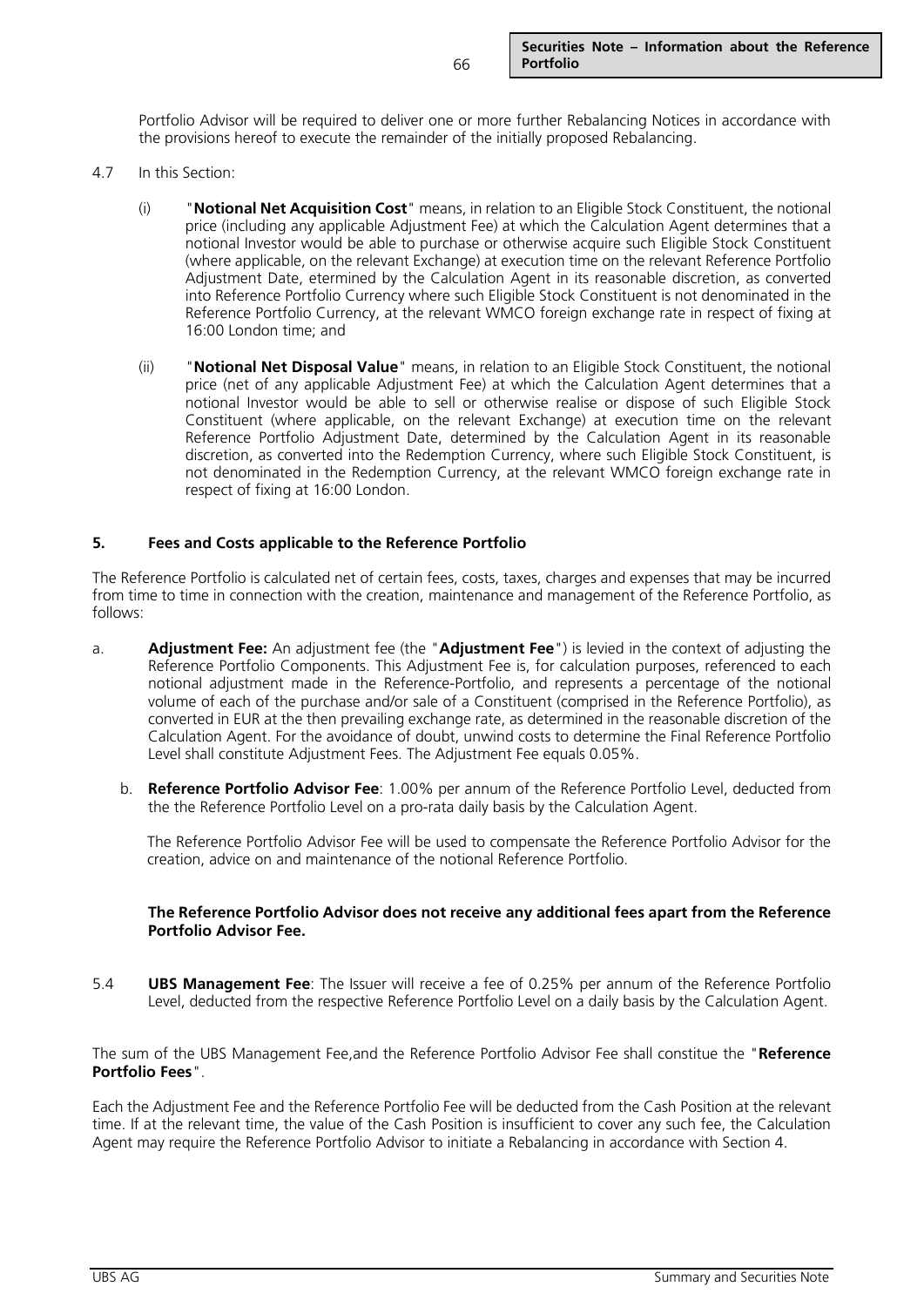# **6. Adjustments of the Reference Portfolio**

If, at any time, any event occurs in relation to any Constituent which the Calculation Agent determines requires any adjustment(s) to be made to the composition of the Reference Portfolio, then the Calculation Agent shall (i) determine which adjustment(s) are to be made to the Reference Portfolio with a view to account for the effect of the relevant event and to preserve the prevailing composition of the Reference Portfolio immediately prior to the occurrence of such event and (ii) determine the date on which such adjustment(s) shall take effect.

#### **For the avoidance of doubt: Notwithstanding the entitlements of the Calculation Agent under this paragraph, the sole responsibility and legal duty to advise on the Reference Portfolio in compliance with the rules and provisions contained in this document is with the Reference Portfolio Advisor.**

Where a Potential Adjustment Event ((pursuant to § 7 (a) (*Adjustments to the Reference Portfolio*), § 7 (b) (*Adjustments in relation to a Stock used as Reference Portfolio Component*) and *§ 7 (c) (Adjustments in relation to a Certificate representing Stocks used as Reference Portfolio Component*) of the Terms and Conditions of the Securities) occurs with respect to any Stock Constituent, the Issuer shall be entitled to effect adjustments to the Reference Portfolio in accordance with the Terms and Conditions of the Securities.

# **7. Calculation of the Level of the Reference Portfolio**

The Calculation Agent will on each Reference Portfolio Calculation Date calculate the Level of the Reference Portfolio based on (i) the closing price or value of each Constituent, calculated in the Reference Portfolio Currency, and (ii) the value of the Cash Position on such Reference Portfolio Calculation Date.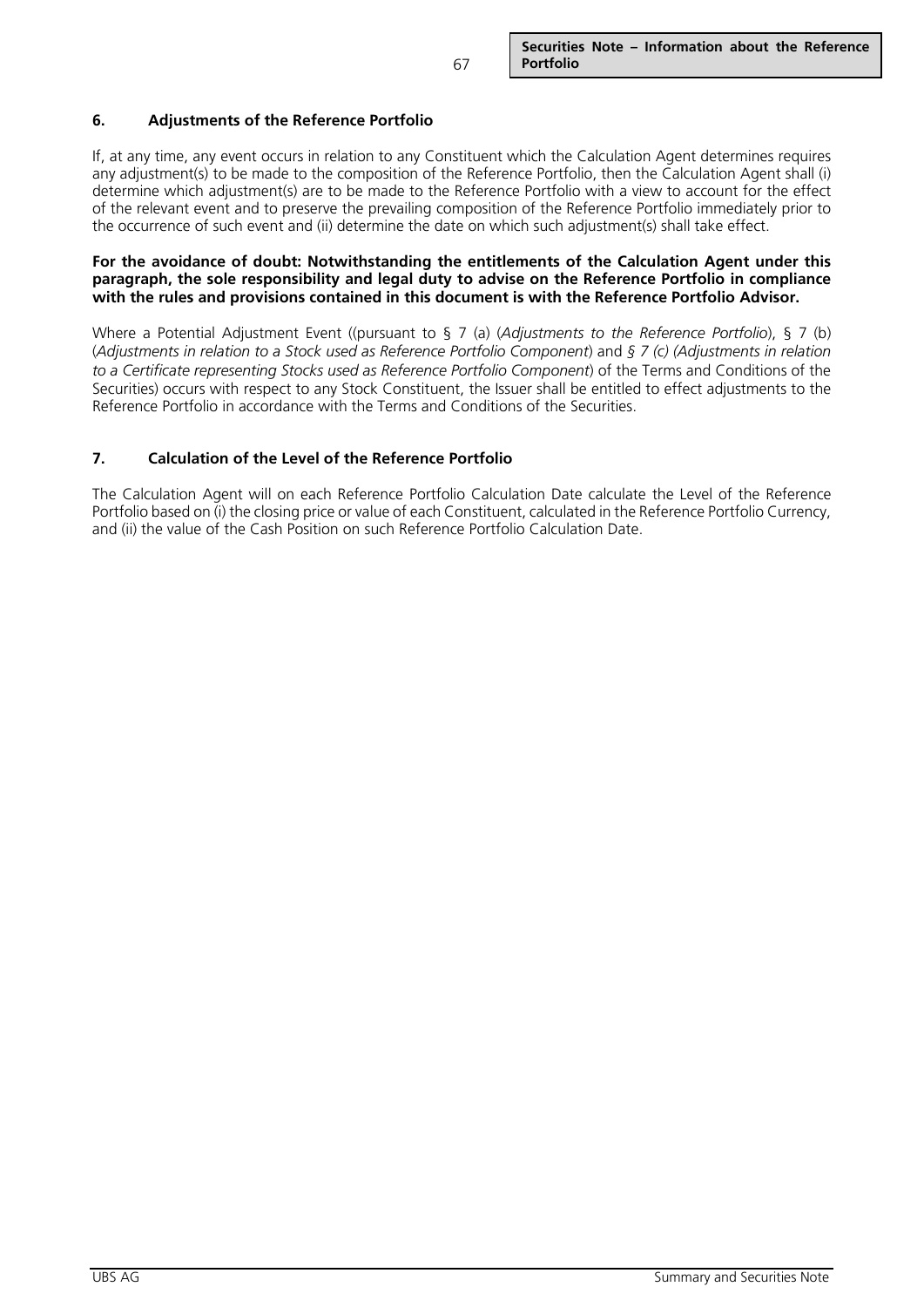# **F. SUBSCRIPTION AND SALE**

# **1. Issue and Sale**

The Securities were issued on 28 November 2018 (the "**Issue Date**") and were offered by UBS AG, Zurich (UBS Investment Bank), Bahnhofstrasse 45, 8001 Zurich, Switzerland LEI BFM8T61CT2L1QCEMIK50, and Vontobel Bank AG, Gotthardstrasse 43, 8002 Zurich, Switzerland LEI 549300L7V4MGECYRM576, (each an "**Authorised Manager**") to the public under a Summary and Securities Note dated 30 October 2018 during a subscription period until 21 November 2018. The Authorised Manager underwrote the Securities from UBS by means of an underwriting agreement dated as of the Issue Date and placed them for sale under terms subject to change. As of the date of this Prospectus 82,166 Securities are outstanding. The historical initial issue price of the Securities was EUR 100.00 per Security (the "**Issue Price**").

The Issuer will now resume the public offer of the Securities in the Public Offer Jurisdictions with effect from the business day immediately following the publication of this Prospectus.

UBS AG, Zurich (UBS Investment Bank), Bahnhofstrasse 45, 8001 Zurich, Switzerland, shall be responsible for coordinating the entire Securities offering.

The total commission due for the respective underwriting and/or placement service relating to the underwriting of the Securities is: Underwriting and/or placing fee (as defined in the section "Key Terms and Definitions of the Securities").

# **2. Subscription and Delivery of the Securities**

The Securities may be purchased in the Public Offer Jurisdictions from the Authorised Manager(s) during normal banking hours. Such offer of the Securities is made on a continuous basis and there will be no subscription period. The selling price per Security will be based on the prevailing market price for the Securities which can be obtained from the Authorised Manager(s).

The selling price per Security is payable upon delivery of the purchased Securities in accordance with the rules of the corresponding Clearing System.

Immediately following the expiry of this Prospectus, the Issuer will publish the results of the offer of Securities, *i.e.* the actual number of Securities issued, on its website [www.ubs.com/keyinvest](http://www.ubs.com/keyinvest) or any successor address notified by the Issuer to the Securityholders for this purpose by way of publication on www.ubs.com/keyinvest.

# **3. Selling Restrictions**

## **General**

The Manager has represented and agreed (and each additional Manager will be required to represent and agree) that it will comply with all applicable securities laws and regulations in force in any jurisdiction in which it purchases, offers, sells or delivers Securities or possesses or distributes the Prospectus and will obtain any consent, approval or permission required by it for the purchase, offer, sale or delivery by it of Securities under the laws and regulations in force in any jurisdiction to which it is subject or in which it makes such purchases, offers, sales or deliveries and neither the Issuer nor any Manager shall have any responsibility therefore. Neither the Issuer nor the Manager has represented that Securities may at any time lawfully be sold in compliance with any applicable registration or other requirements in any jurisdiction, or pursuant to any exemption available thereunder, or has assumed any responsibility for facilitating such sale.

The Securities may not be offered, sold, re-offered or re-sold in any jurisdiction except in circumstances where any such offer, sale, re-offer or re-sale is in compliance with all applicable laws, regulations and exchange control restrictions. In particular, investors should seek specific advice, if the intended offer, sale, re-offer or re-sale of the Securities is made in any of the countries whose currencies comprise the Reference Portfolio or to any resident of any such country, to ensure that there will be no breach of such applicable laws, regulations and exchange control restrictions.

## **United States of America**

The Securities have not been and will not be registered under the United States Securities Act of 1933, as amended ("**Securities Act**") and may not be offered or sold within the United States or to, or for the account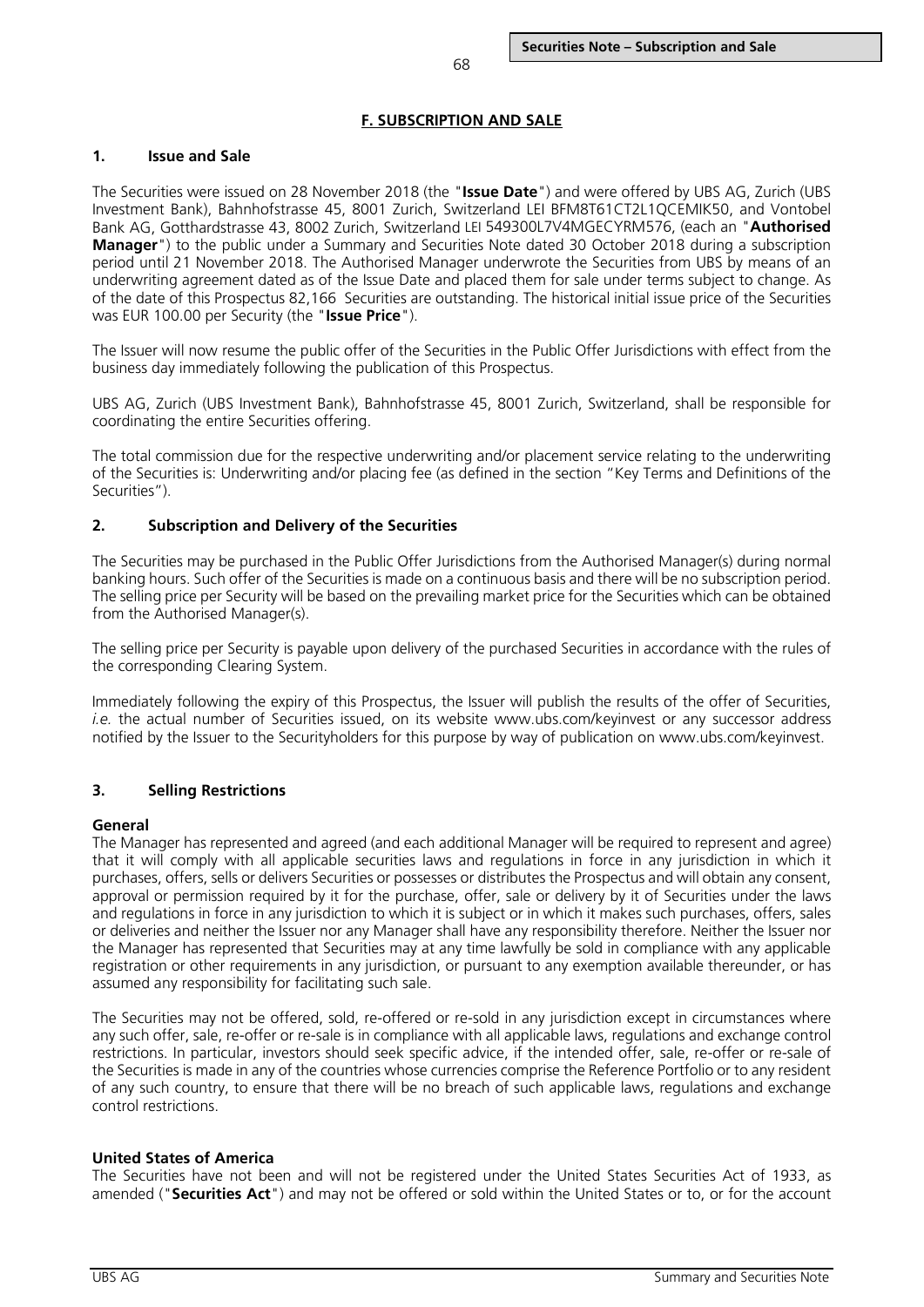or benefit of, United States persons, as defined in the clause (ii) in the below paragraph. Unless otherwise defined herein, terms used in this paragraph have the meanings given to them by Regulation S under the Securities Act.

Upon the purchase of any Securities, each investor in or holder of such Securities is deemed to represent to the Issuer that: (i) it understands that the Securities have not been and will not be registered under the Securities Act and may not be offered or sold within the United States or to, or for the account or benefit of, US persons; (ii) it is not a "United States person", as that term is defined under section 7701(a)(30) of the United States Internal Revenue Code of 1986; and (iii) it, or any subsequent purchaser or transferee of the Securities, will not reoffer, resell or pledge, the Securities or otherwise transfer any interest therein to a United States person, as defined in clause (ii) above. For the purposes of this clause (ii) a United States person shall include pass-thru entities with at least one owner that meets the definition of United States person under section 7701(a)(30) of the United States Internal Revenue Code of 1986.The Securities may not be sold or offered within the United States or to U.S. persons. For the purposes of this selling restriction, U.S. persons shall include pass-thru entities with owners that are "United States person" as that term is defined under Section 7701(a)(30) of the US Internal Revenue Code.

Each Manager has represented and agreed, and each further Manager appointed under the Prospectus will be required to represent and agree, in relation to each member state of the European Economic Area (each, a "**Member State**"), that it has not made and will not make an offer of Securities which are the subject of the offering contemplated by this Prospectus in that Member State except that it may make an offer of such Securities to the public in that Member State:

- (a) *Approved prospectus:* in the period beginning and ending on the dates specified in this Prospectus, provided that the Issuer has consented in writing to the use of this Prospectus for the purpose of such offer;
- (b) *Qualified investors*: at any time if it is addressed solely to a qualified investor as defined in the Prospectus Regulation;
- (c) *Fewer than 150 offerees:* at any time if it is addressed to fewer than 150 natural or legal persons (other than qualified investors as defined in the Prospectus Regulation), subject to obtaining the prior consent of the relevant Manager or Managers nominated by the Issuer for any such offer; or
- (d) *Other exempt offers:* at any time in any other circumstances falling within Article 1(4) of the Prospectus Regulation,

provided that no such offer of Securities referred to in (b) to (d) above shall require the Issuer or any Manager to publish a prospectus pursuant to Article 3 of the Prospectus Regulation or supplement a prospectus pursuant to Article 23 of the Prospectus Regulation.

For the purposes of this provision, the expression "**offer of Securities to the public**" in relation to any Securities in any Member State means the communication in any form and by any means of sufficient information on the terms of the offer and the Securities to be offered so as to enable an investor to decide to purchase or subscribe for the Securities and the expression "**Prospectus Regulation**" means Regulation (EU) 2017/1129.

## **Hong Kong**

Each purchaser has represented and agreed that it has not issued or had in its possession for the purposes of issue, and will not issue or have in its possession for the purposes of issue, whether in Hong Kong or elsewhere, any advertisement, invitation or document relating to the Securities, which is directed at, or the contents of which are likely to be accessed or read by, the public of Hong Kong (except if permitted to do so under the securities laws of Hong Kong) other than with respect to Securities which are or are intended to be disposed of only to persons outside Hong Kong or only to "professional investors" as defined in the Securities and Futures Ordinance (Cap. 571) of Hong Kong and any rules made under that Ordinance.

**This is a structured product which involves derivatives. Do not invest in it unless you fully understand and are willing to assume the risks associated with it. If you are in any doubt about the risks involved in the product, you may clarify with the intermediary or seek independent professional advice.**

## **Singapore**

Each Manager has represented and agreed (and each additional Manager will be required to represent and agree) that this Prospectus has not been registered as a prospectus with the Monetary Authority of Singapore (the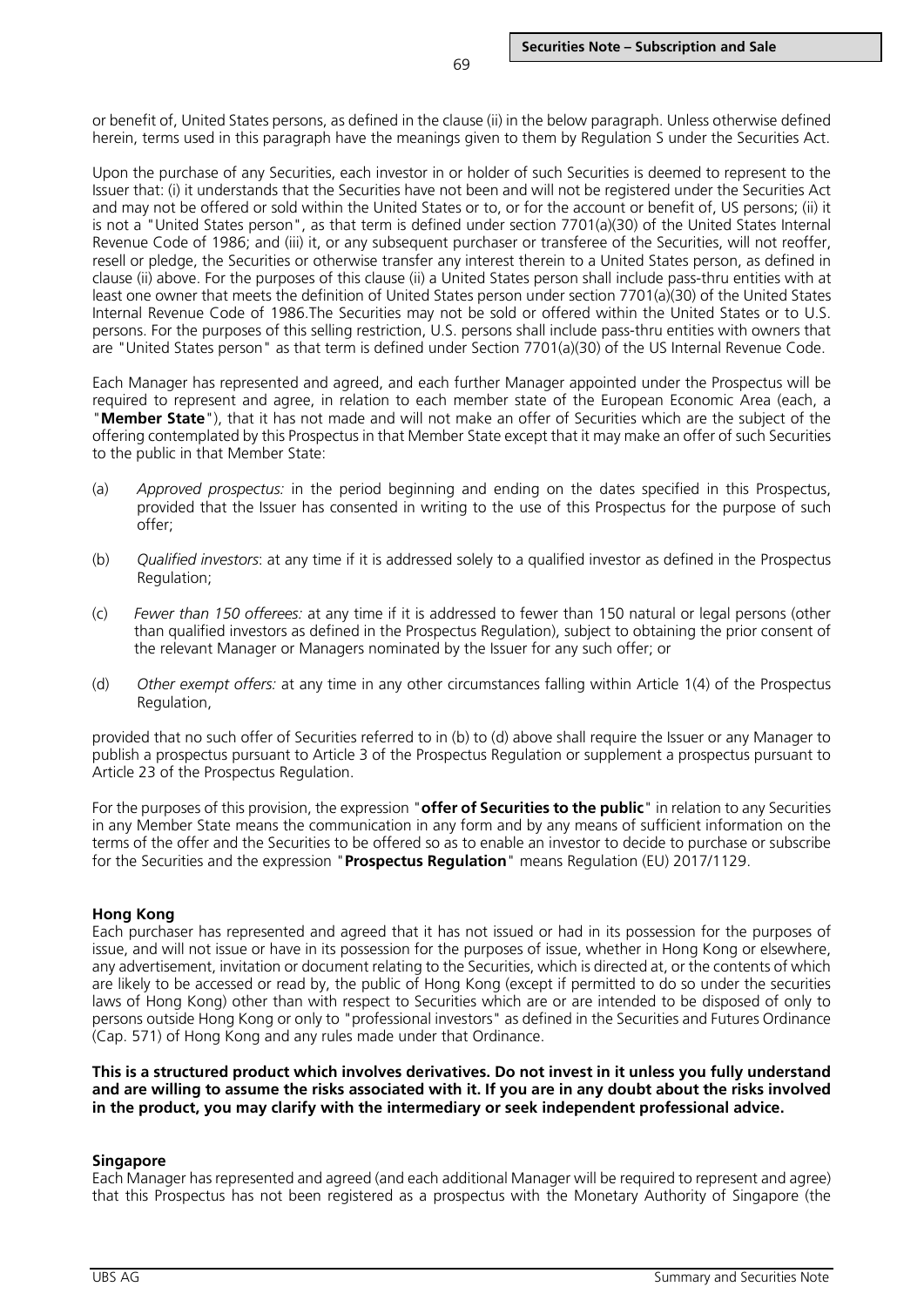"**MAS**"). Accordingly, each Manager has represented and agreed (and each additional Manager will be required to represent and agree) that it has not offered or sold any Securities or caused the Securities to be made the subject of an invitation for subscription or purchase and will not offer or sell any Securities or cause the Securities to be made the subject of an invitation for subscription or purchase, and has not circulated or distributed, nor will it circulate or distribute, this Prospectus or any other document or material in connection with the offer or sale, or invitation for subscription or purchase, of the Securities, whether directly or indirectly, to any person in Singapore other than (i) to an institutional investor (as defined in Section 4A of the Securities and Futures Act (Chapter 289 of Singapore) (as modified and/or amended from time to time, the "**SFA**")) pursuant to Section 274 of the SFA, (ii) to a relevant person (as defined in Section 275(2) of the SFA) pursuant to Section 275(1) of the SFA, or any person pursuant to Section 275(1A) of the SFA, and in accordance with the conditions specified in Section 275 of the SFA and (where applicable) Regulation 3 of the Securities and Futures (Classes of Investors) Regulations 2018, or (iii) otherwise pursuant to, and in accordance with the conditions of, any other applicable provision of the SFA.

Where the Securities are subscribed or purchased under Section 275 of the SFA by a relevant person which is:

- (a) a corporation (which is not an accredited investor (as defined in Section 4A of the SFA)) the sole business of which is to hold investments and the entire share capital of which is owned by one or more individuals, each of whom is an accredited investor; or
- (b) a trust (where the trustee is not an accredited investor) whose sole purpose is to hold investments and each beneficiary of the trust is an individual who is an accredited investor,

securities or securities-based derivatives contracts (each term as defined in Section 2(1) of the SFA) of that corporation or the beneficiaries' rights and interest (howsoever described) in that trust shall not be transferred within six months after that corporation or that trust has acquired the Securities pursuant to an offer made under Section 275 of the SFA except:

- (1) to an institutional investor or to a relevant person defined in Section 275(2) of the SFA, or to any person arising from an offer referred to in Section 275(1A) or Section 276(4)(i)(B) of the SFA;
- (2) where no consideration is or will be given for the transfer;
- (3) where the transfer is by operation of law;
- (4) as specified in Section 276(7) of the SFA; or
- (5) as specified in Regulation 37A of the Securities and Futures (Offers of Investments) (Securities and Securities-based Derivatives Contracts) Regulations 2018.

Pursuant to section 309B(1)(c) of the SFA, the Issuer hereby notifies the relevant persons (as defined in the SFA) that the Securities are classified as "capital markets products other than prescribed capital markets products" (as defined in the SFA and the Securities and Futures (Capital Markets Products) Regulations 2018) and "Specified Investment Products" (as defined in the MAS Notice SFA 04-N12: Notice on the Sale of Investment Products and MAS Notice FAA-N16: Notice on Recommends on Investment Products).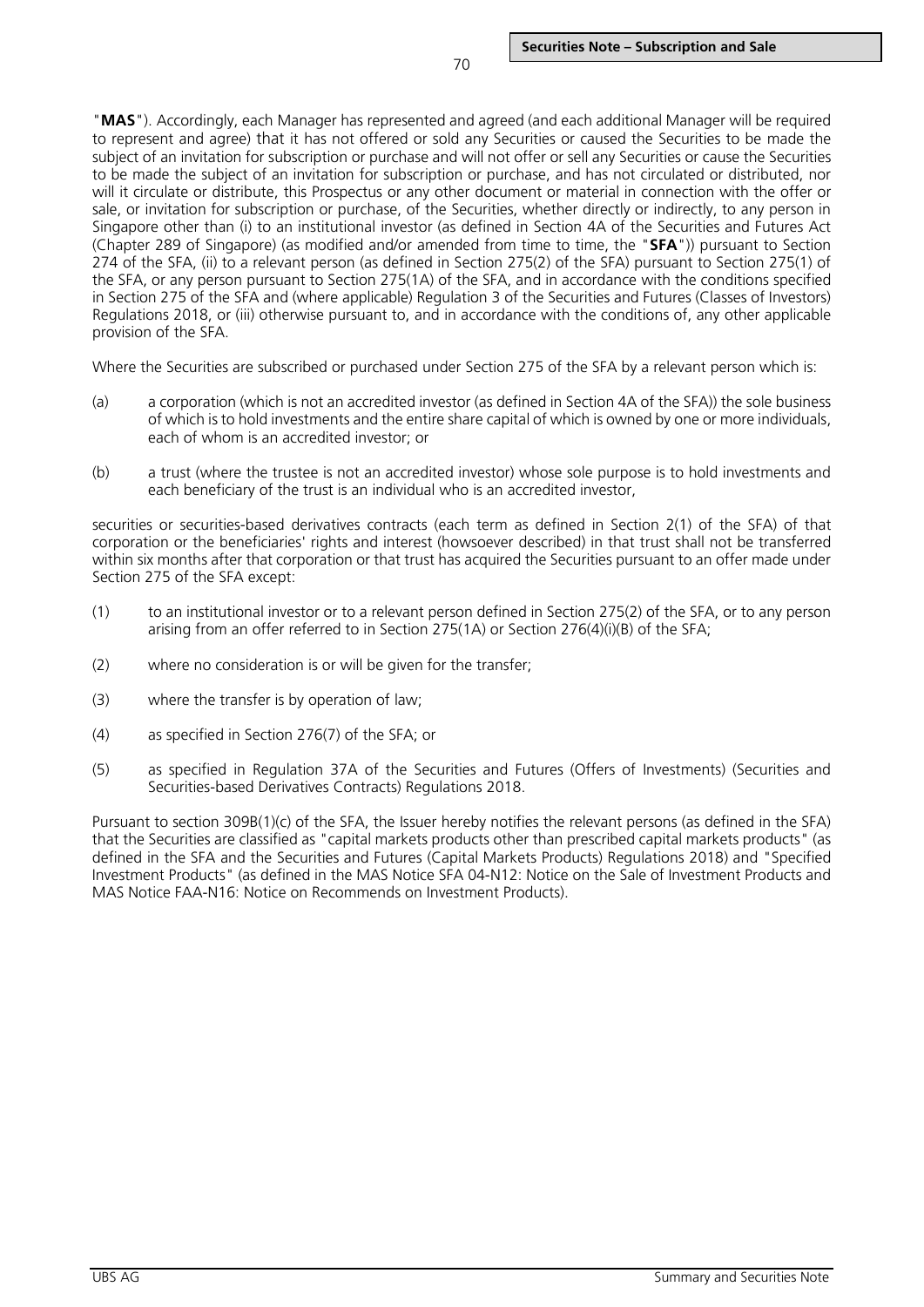#### **G. WARNING IN CONNECTION WITH THE TAX TREATMENT OF THE SECURITIES**

The taxation of the Securities is subject to the tax laws in Switzerland, where the Issuer has its registered seat. In addition, the taxation of the Securities may be subject to the tax laws of the Federal Republic of Germany, Liechtenstein, Austria and Switzerland to the extent investors in the Securities are subject to such laws. **Prospective purchasers of Securities should consult their own tax advisers as to which countries' tax laws could be relevant to acquiring, holding and disposing of Securities and receiving payments of interest, principal and/or other amounts under the Securities and the consequences of such actions under the relevant tax laws.**

#### **The Issuer does not assume any responsibility for the withholding of taxes at the source.**

#### **US Withholding Tax**

A 30 per cent. withholding tax is imposed on certain "dividend equivalents" paid or deemed paid to a non-U.S. Securityholder with respect to a "specified equity-linked instrument" that references one or more dividendpaying U.S. equity securities. The withholding tax can apply even if the instrument does not provide for payments that reference dividends.

The Issuer will determine whether dividend equivalents on the Securities are subject to withholding as of the close of the relevant market(s) on the Fixing Date. If withholding is required, the Issuer (or the applicable paying agent) will withhold 30 per cent. in respect of dividend equivalents paid or deemed paid on the Securities and will not pay any additional amounts to the Securityholders with respect to any such taxes withheld. If the Terms and Conditions of the Securities provide that all or a portion of the dividends on U.S. underlying equity securities are reinvested in the underlyings during the term of the Securities, the Terms and Conditions of the Securities may also provide that only 70 per cent. of a deemed dividend equivalent will be reinvested. The remaining 30 per cent. of such deemed dividend equivalent will be treated, solely for U.S. federal income tax purposes, as having been withheld from a gross dividend equivalent payment due to the investor and remitted to the U.S. Internal Revenue Service on behalf of the investor. The Issuer will withhold this amount regardless of whether an investor is a United States person for U.S. federal income tax purposes or a non-United States person that may otherwise be entitled to an exemption of reduction of tax on U.S. source dividend payments pursuant to an income tax treaty.

Even if the Issuer determines that a Securityholder's Securities are not specified equity-linked instruments that are subject to withholding on dividend equivalents, it is possible that a Securityholder's Securities could be deemed to be reissued for tax purposes upon the occurrence of certain events affecting any relevant Constituent or a Securityholder's Securities, and following such occurrence a Securityholder's Securities could be treated as specified equity-linked instruments that are subject to withholding on dividend equivalent payments. It is also possible that withholding tax or other tax under Section 871(m) of the U.S. Internal Revenue Code of 1986, as amended, ("**Section 871(m)**") could apply to the Securities under these rules if a non-U.S. Securityholder enters, or has entered, into certain other transactions in respect of the relevant Constituent. As described above, if withholding is required, the Issuer will withhold 30 per cent. in respect of dividend equivalents paid or deemed paid on the Securities and will not pay any additional amounts to the Securityholders with respect to any such taxes withheld.

Additionally, in the event that withholding is required, the Issuer hereby notifies each Securityholder that for purposes of Section 871(m), that the Issuer will withhold in respect of dividend equivalents paid or deemed paid on the Securities on the dividend payment date as described in U.S. Treasury Department regulations section 1.1441-2(e)(4) and section 3.03(B) of the form of Qualified Intermediary Agreement contained in Revenue Procedure 2017-15, as applicable, regardless of whether such investor would otherwise be entitled to an exemption from or reduction of withholding on such payments (e.g., a United States person for U.S. federal income tax purposes or a non-United States person eligible for an exemption from or reduction in withholding pursuant to an income tax treaty). **There is the risk that a Securityholder will not be able to successfully claim a refund of the tax withheld in excess of the tax rate that would otherwise apply to such payments.**

In the event that the Securities reference an index as a Reference Portfolio Component, then, regardless of whether the relevant Reference Portfolio Component is a net price return, a price return or a total return index, the payments on the Securities (including any amounts deemed reinvested in the Reference Portfolio Component) will reflect the gross dividend payments paid by the issuers of the securities comprising the index less applicable withholding tax amounts in respect of such gross dividends, which in the case of U.S. source dividends, will be paid by or on behalf of the Issuer to the U.S. Internal Revenue Service in accordance with the U.S. withholding tax rules under Section 871(m).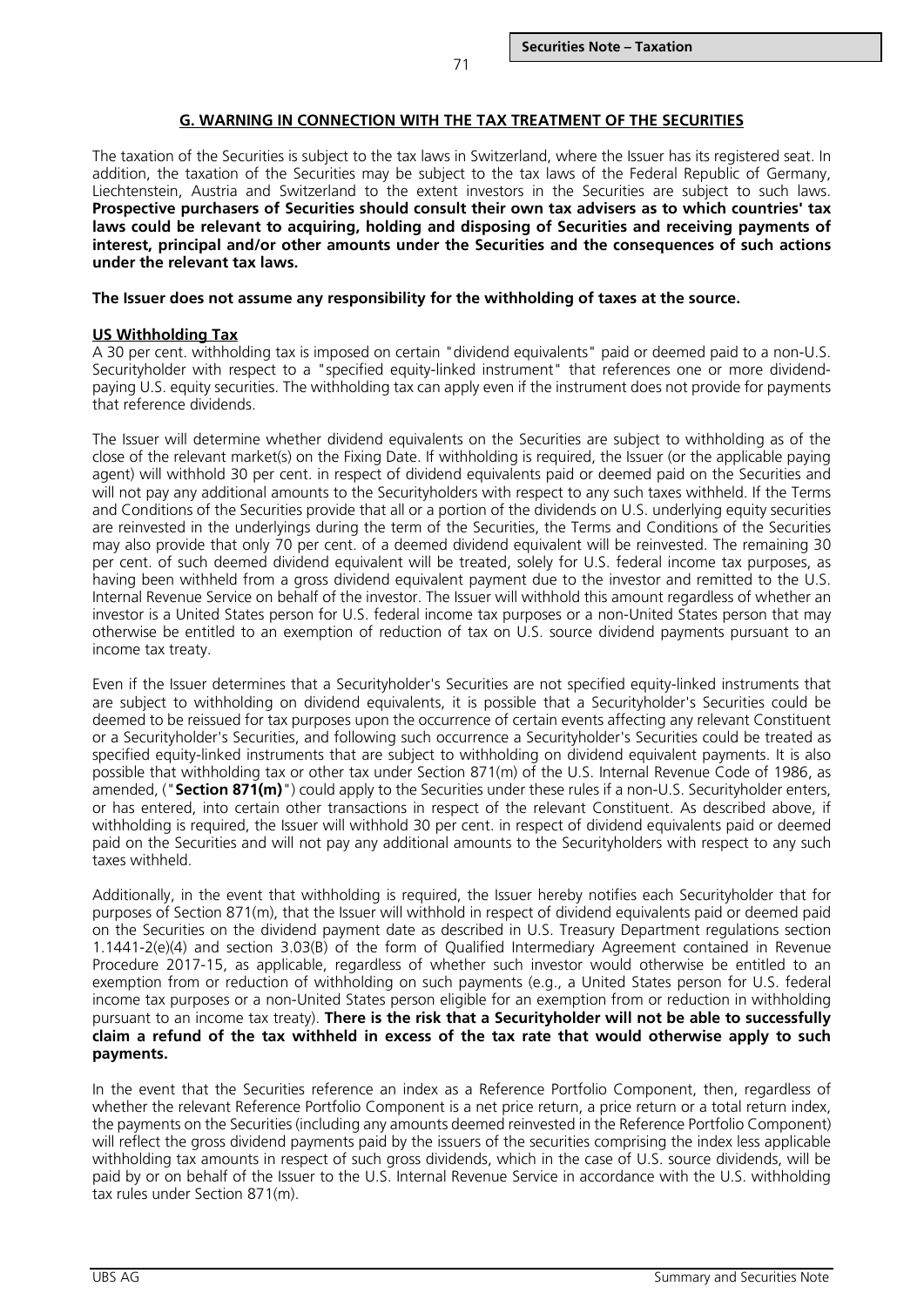**Securityholders should consult with their tax advisors regarding the application of Section 871(m) and the regulations thereunder in respect of their acquisition and ownership of the Securities, including a non-U.S. Securityholder that enters, or has entered, into other transactions in respect of the relevant Constituent, as the case may be.**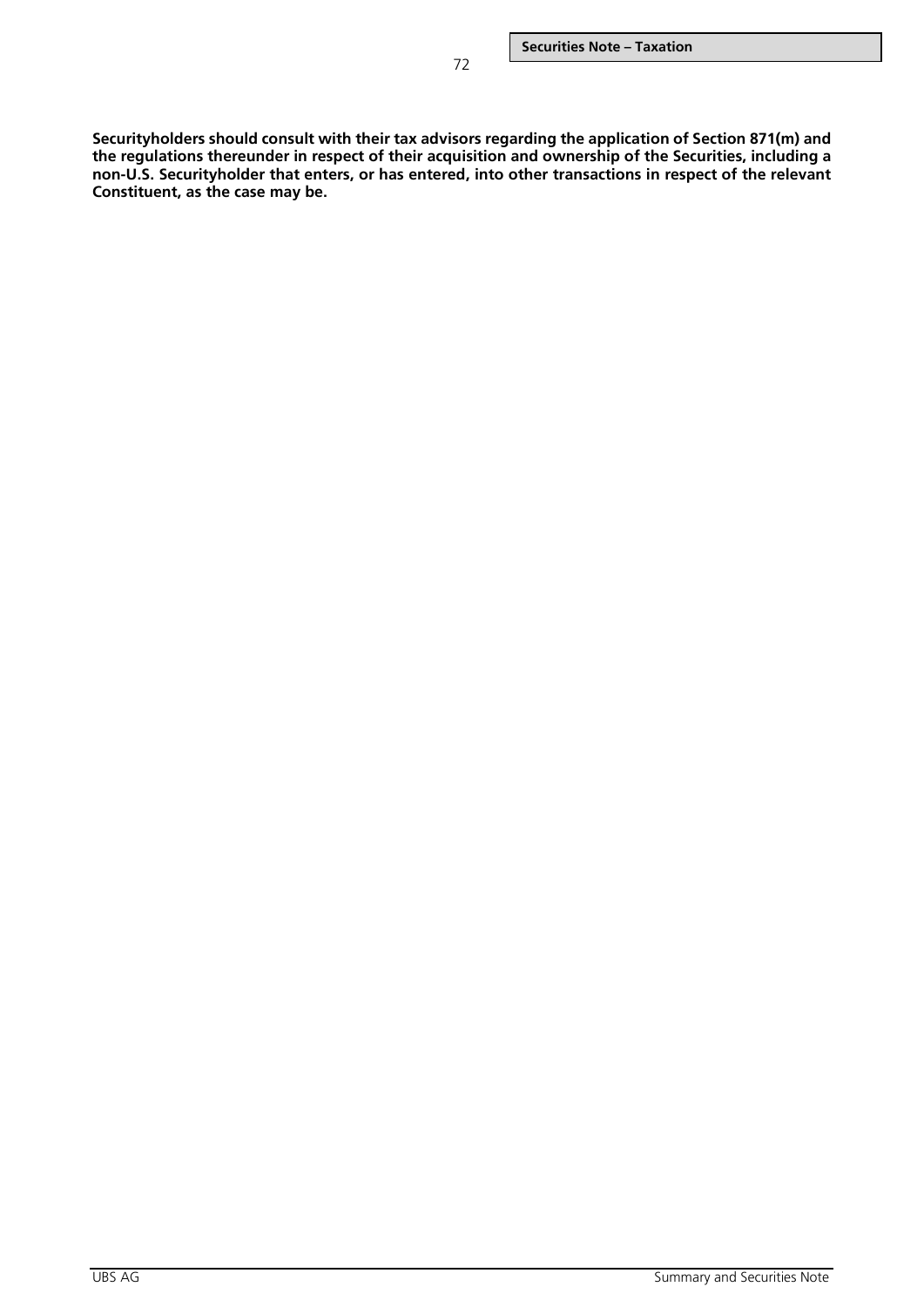## **H. GENERAL INFORMATION**

#### **1. Form of Document**

This document – including any supplements approved by the Federal Financial Services Supervisory Authority (*Bundesanstalt für Finanzdienstleistungsaufsicht* – "**BaFin**") in respect hereof and published by UBS AG – comprises a securities note (the "**Securities Note**") and a summary (the "**Summary**") and, together with the registration document of UBS AG dated 21 September 2021, as supplemented from time to time, (as approved by BaFin, the "**Registration Document**") constitutes a prospectus (the "**Prospectus**") according to Art. 6 (3) of the Prospectus Regulation.

## **2. Publication**

The Prospectus which includes the Securities Note, the Summary and the Registration Document has been published and can be accessed on the website of UBS at www.ubs.com/keyinvest or any successor address notified by the Issuer to the Securityholders for this purpose by way of publication on www.ubs.com/keyinvest by entering the ISIN (DE000US8MAR5) of the Securities in the search field.

The Prospectus will also be available at the registered office of the Issuer.

# **3. Authorisation**

The Issuer does not need to obtain (individual) authorisation from its Management Board to issue the Securities. There exists a general resolution for the issue of the Securities.

## **4. Approval of the Prospectus and Notification**

This document, comprising the Summary and the Securities Note, has been approved by BaFin, as competent authority under the Prospectus Regulation as part of a tri-partite prospectus. BaFin has only approved this document, comprising the Summary and the Securities Note, as meeting the standards of completeness, comprehensibility and consistency imposed by the Prospectus Regulation. Such approval should not be considered as an endorsement of the quality of the Securities that are the subject of the Summary and the Securities Note. Investors should make their own assessment as to the suitability of investing in the Securities.

In order to be able to conduct a public offer (the "**EEA Passport**") in Liechtenstein and Austria, the Issuer has applied for a notification of the Prospectus pursuant to Artcile 25 of the Prospectus Regulation into Austria and Liechtenstein. The Issuer reserves the right to apply to the BaFin for EEA Passports into further EEA states.

A special permit allowing for the Securities to be offered or the prospectus to be distributed in a jurisdiction outside of those countries for which an EEA Passport is possible and a permit required has not been obtained.

# **5. Reasons for the Offer and Use of Proceeds**

The reason for the offer to the public / admission to trading of the Securities is making profit and/or hedging certain risks of the Issuer. The net proceeds from the sale of the Securities will be used for funding purposes of the UBS Group. The Issuer shall not employ the net proceeds within Switzerland. The net proceeds from the issue shall be employed by the Issuer for general business purposes. A separate ("special purpose") fund will not be established.

# **6. Availability of the Prospectus and other documents**

So long as any of the Securities are outstanding copies of the following documents will be available, during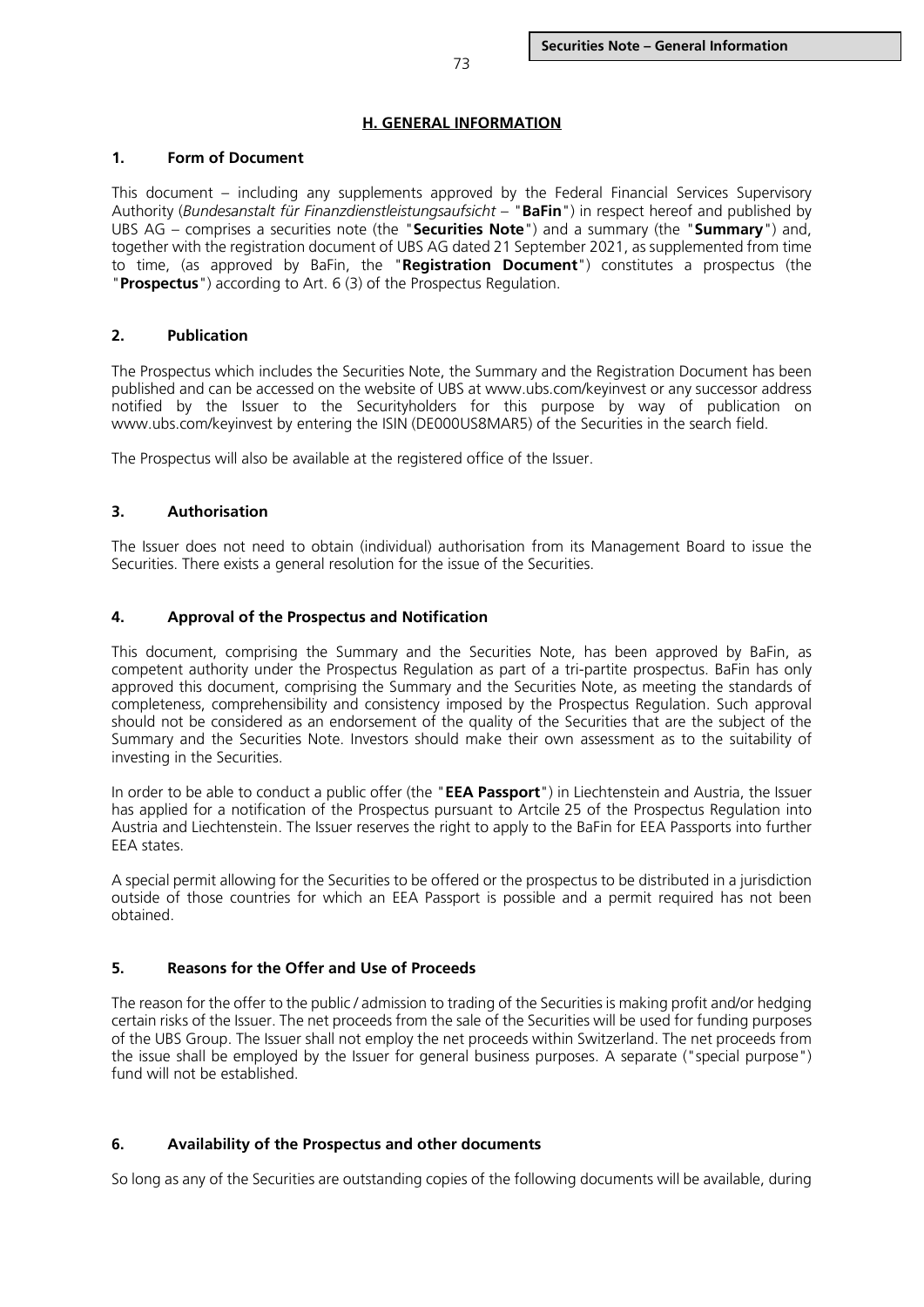usual business hours on any weekday (Saturdays and public holidays excepted), at the registered offices of the Issuer:

- (a) a copy of the Articles of Association of UBS AG dated 26 April 2018;
- (b) a copy of the Registration Document of UBS AG dated 21 September 2021, as supplemented from time to time; and
- (c) a copy of the Summary and the Securities Note dated 22 June 2022, as supplemented from time to time.

Copies of the above documents shall, as long as any of the Securities are outstanding, also be maintained in printed format, for free distribution, at the registered offices of the Issuer. In addition, any annual and quarterly reports of UBS AG are published on the UBS website, at www.ubs.com/keyinvest or any successor address notified by the Issuer to the Securityholders for this purpose by way of publication on www.ubs.com/keyinvest.

#### **7. Any interest, including potential conflicting ones, of natural and legal persons involved that is material to the issue/offer of the Securities**

The Issuer and affiliated companies may participate in transactions related to the Securities in some way, for their own account or for account of a client. Such transactions may not serve to benefit the Securityholders and may have a positive or negative effect on the value of the Reference Portfolio Components comprised in the Reference Portfolio, and consequently on the value of the Securities. Furthermore, companies affiliated with the Issuer may become counterparties in hedging transactions relating to obligations of the Issuer stemming from the Securities. As a result, conflicts of interest can arise between companies affiliated with the Issuer, as well as between these companies and investors, in relation to obligations regarding the calculation of the price of the Securities and other associated determinations. In addition, the Issuer and its affiliates may act in other capacities with regard to the Securities, such as calculation agent, paying agent and administrative agent.

Furthermore, the Issuer and its affiliates may issue other derivative instruments relating to the Reference Portfolio; introduction of such competing products may affect the value of the Securities. The Issuer and its affiliated companies may receive non-public information relating to the Reference Portfolio, and neither the Issuer nor any of its affiliates undertakes to make this information available to Securityholders.

Within the context of the offering and sale of the Securities, the Issuer or any of its affiliates may directly or indirectly pay fees in varying amounts to the Authorised Offerors, or receive payment of fees in varying amounts, including those levied in association with the distribution of the Securities, from the Authorised Offerors. Potential investors should be aware that the Issuer may retain fees in part or in full. The Issuer or, as the case may be, the Manager, upon request, will provide information on the amount of these fees.

Save for the Manager and the Reference Portfolio Advisor regarding its fees, as far as the Issuer is aware, no person involved in the issue of the Securities has an interest material to the offer.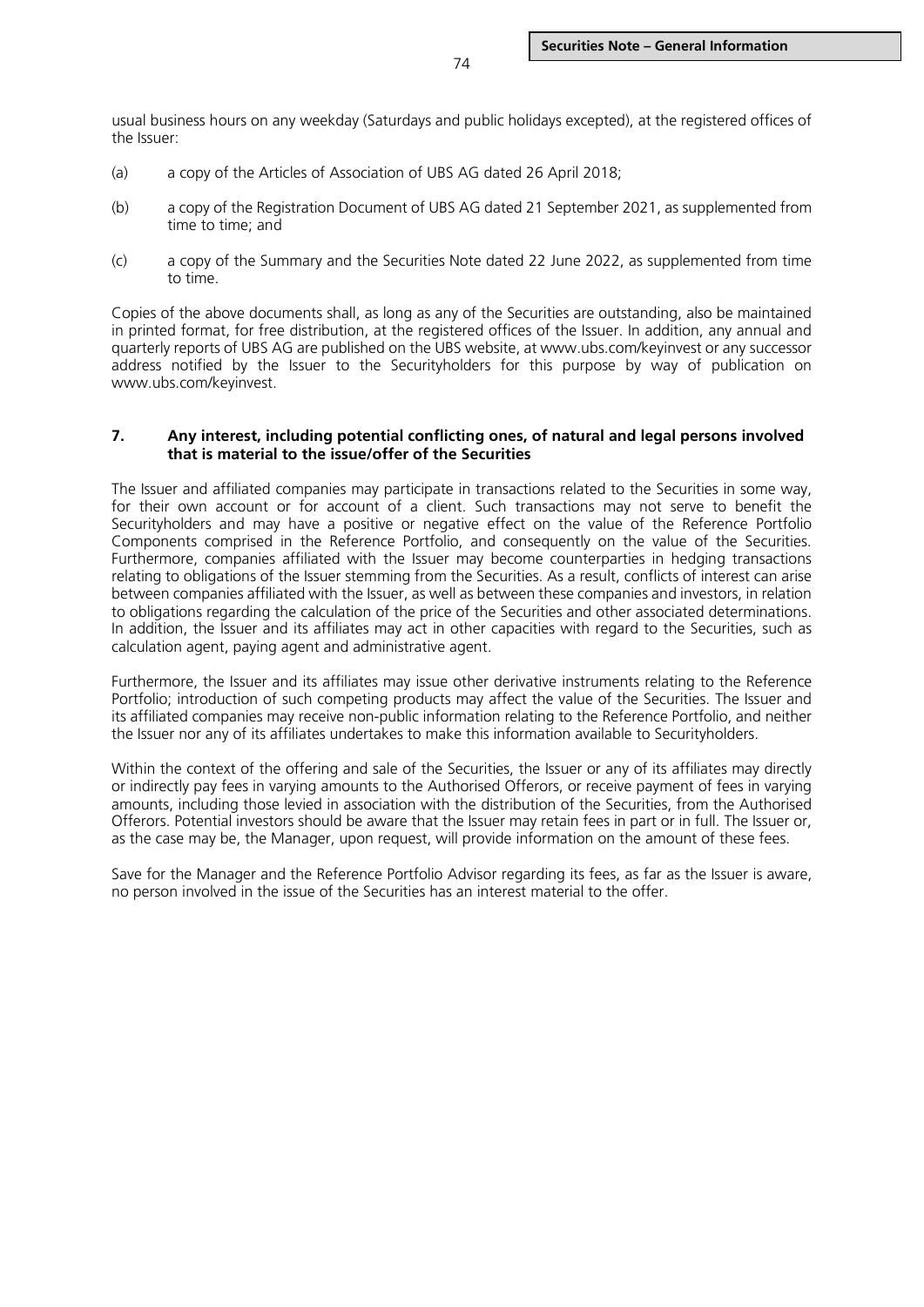# **I. INDEX OF DEFINED TERMS**

| Automatic Termination Amount 11, 52               |  |    |
|---------------------------------------------------|--|----|
| Automatic Termination Date45, 52                  |  |    |
| Automatic Termination Event 45, 53                |  |    |
|                                                   |  |    |
|                                                   |  |    |
|                                                   |  |    |
| Cash Position 10, 43, 49, 65                      |  |    |
| Certificate representing Stocks  10, 43, 49, 65   |  |    |
|                                                   |  |    |
|                                                   |  |    |
|                                                   |  |    |
|                                                   |  |    |
|                                                   |  |    |
|                                                   |  |    |
|                                                   |  |    |
|                                                   |  |    |
|                                                   |  |    |
|                                                   |  |    |
| Early Reference Portfolio Level 11, 53            |  |    |
| Early Settlement Amount11, 53                     |  |    |
|                                                   |  |    |
|                                                   |  |    |
|                                                   |  |    |
| EU Benchmarks Regulation27, 59                    |  |    |
|                                                   |  |    |
|                                                   |  |    |
|                                                   |  |    |
| Extraordinary Termination Amount60                |  |    |
| Extraordinary Termination Date                    |  | 59 |
|                                                   |  |    |
| Final Reference Portfolio Level 11, 51            |  |    |
|                                                   |  |    |
|                                                   |  |    |
|                                                   |  |    |
|                                                   |  |    |
| Future and Option Constituents 56, 58             |  |    |
|                                                   |  |    |
|                                                   |  |    |
|                                                   |  |    |
|                                                   |  |    |
| Initial Reference Portfolio Level  11, 51, 53, 66 |  |    |
| Intermediated Securities  10, 44                  |  |    |
|                                                   |  |    |
|                                                   |  |    |

| Issuer Extension Option  10, 26, 45         |  |  |
|---------------------------------------------|--|--|
| Issuer Extension Option Exercise Notice  52 |  |  |
| Issuer Extension Option Exercise Notie 10   |  |  |
|                                             |  |  |
| <b>Issuer Termination Date 45, 52</b>       |  |  |
| Level of the Reference Portfolio 45, 66     |  |  |
|                                             |  |  |
|                                             |  |  |
|                                             |  |  |
|                                             |  |  |
|                                             |  |  |
|                                             |  |  |
| Notional Net Acquisition Cost  70           |  |  |
|                                             |  |  |
|                                             |  |  |
|                                             |  |  |
| Potential Adjustment Event  58              |  |  |
|                                             |  |  |
| Prospectus Regulation  1, 73                |  |  |
|                                             |  |  |
|                                             |  |  |
|                                             |  |  |
|                                             |  |  |
| Rebalancing of the Reference Portfolio 67   |  |  |
|                                             |  |  |
| Redemption Amount 10, 45, 51                |  |  |
| Redemption Currency 10, 43                  |  |  |
| Reference Portfolio 1, 10, 43, 49, 65       |  |  |
| Reference Portfolio Adjustment Date 68      |  |  |
| Reference Portfolio Advisor  10, 43         |  |  |
| Reference Portfolio Components 49, 65       |  |  |
| Reference Portfolio Creation Date  49, 66   |  |  |
| Reference Portfolio Currency 66             |  |  |
|                                             |  |  |
|                                             |  |  |
|                                             |  |  |
|                                             |  |  |
| Registration Document 1, 77                 |  |  |
|                                             |  |  |
|                                             |  |  |
| Relevant Futures and Options Exchange  50   |  |  |
|                                             |  |  |